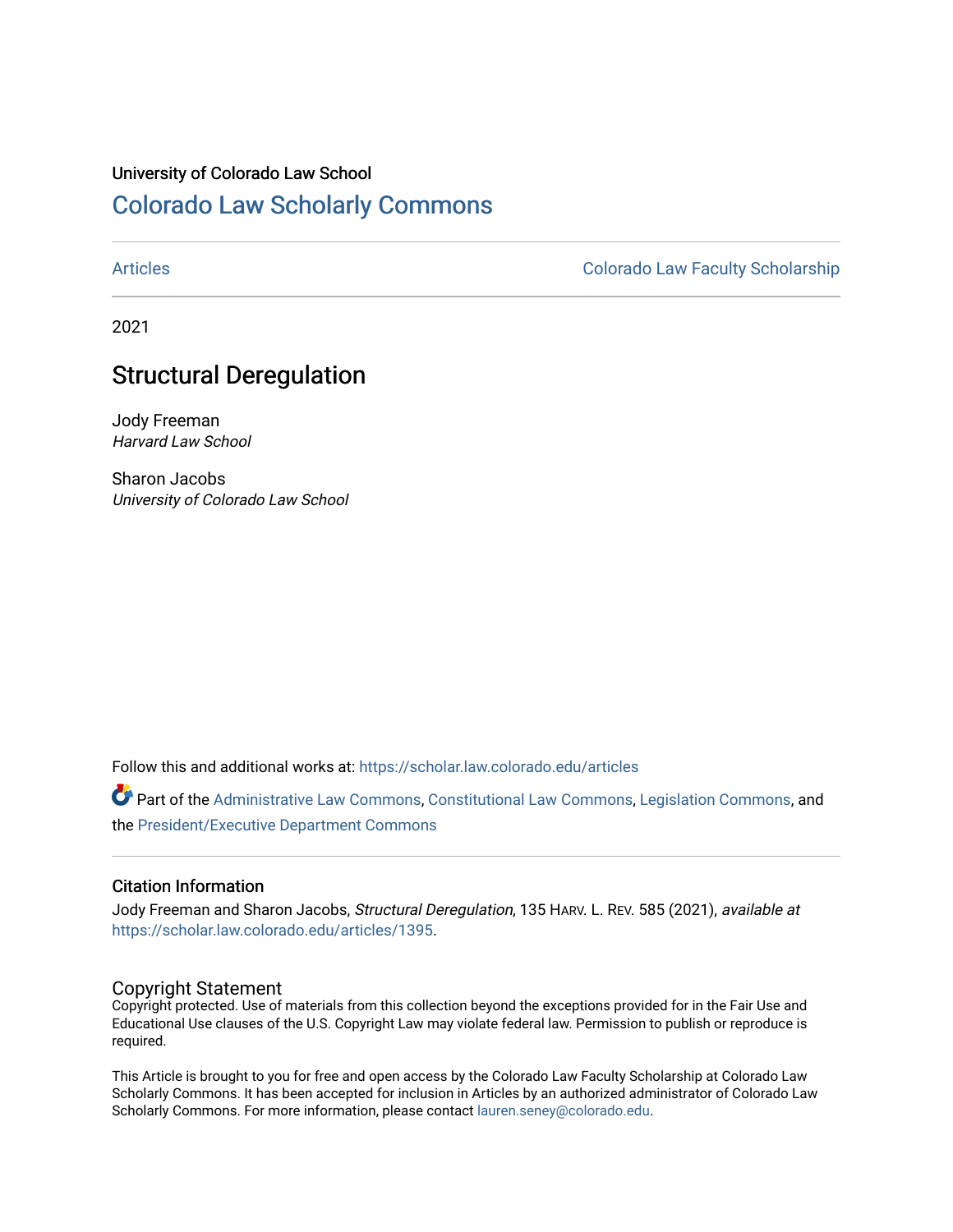# STRUCTURAL DEREGULATION

Jody Freeman & Sharon Jacobs

# **CONTENTS**

| II. IMPLICATIONS FOR CONSTITUTIONAL, ADMINISTRATIVE,                            |  |
|---------------------------------------------------------------------------------|--|
|                                                                                 |  |
|                                                                                 |  |
|                                                                                 |  |
|                                                                                 |  |
|                                                                                 |  |
|                                                                                 |  |
|                                                                                 |  |
|                                                                                 |  |
|                                                                                 |  |
|                                                                                 |  |
|                                                                                 |  |
|                                                                                 |  |
|                                                                                 |  |
|                                                                                 |  |
|                                                                                 |  |
| 2. Excluding Managerial Decisions from Public Participation and Disclosure  650 |  |
|                                                                                 |  |
|                                                                                 |  |
|                                                                                 |  |
|                                                                                 |  |
|                                                                                 |  |
|                                                                                 |  |
|                                                                                 |  |
|                                                                                 |  |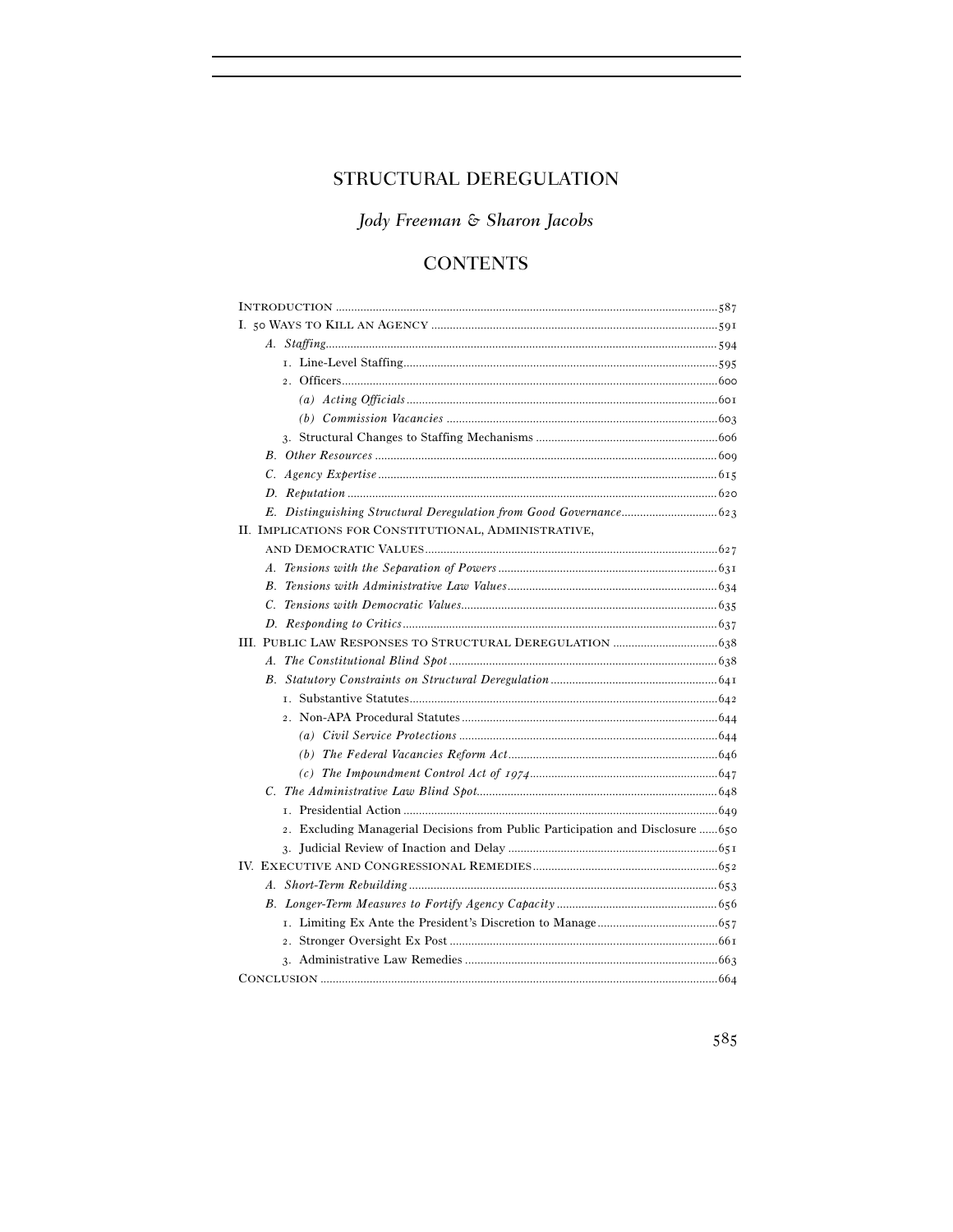## STRUCTURAL DEREGULATION

#### *Jody Freeman*∗ *& Sharon Jacobs*∗∗

*Modern critics of the administrative state portray agencies as omnipotent behemoths, invested with vast delegated powers and largely unaccountable to the political branches of government. This picture, we argue, understates agency vulnerability to an increasingly powerful presidency. One source of presidential control over agencies in particular has been overlooked: the systematic undermining of an agency's ability to execute its statutory mandate. This strategy, which we call "structural deregulation," is a dangerous and underappreciated aspect of what then-Professor, now-Justice Elena Kagan termed "presidential administration."* 

*Structural deregulation attacks the core capacities of the bureaucracy. The phenomenon encompasses such practices as leaving agencies understaffed and without permanent leadership; marginalizing agency expertise; reallocating agency resources; occupying an agency with busywork; and damaging an agency's reputation. Structural deregulation differs from traditional "substantive" deregulation, which targets the repeal of particular agency rules or policies. While substantive deregulation may have serious consequences, it is relatively transparent, limited in scope, and subject to legal challenge. By contrast, structural deregulation is stealthier. It is death by a thousand cuts.* 

*We argue that structural deregulation is in tension with constitutional, administrative, and democratic norms. Nevertheless, public law is remarkably ill-equipped to address it. Constitutional and administrative law both have blind spots when it comes to presidential management of the bureaucracy, especially when the President's mission is incapacitation. Specific statutes meant to protect the civil service or inoculate agency budgets from presidential control do not help much either — they are vulnerable to workarounds. These blind spots and workarounds have allowed structural deregulation to flourish as a method of presidential control, with serious consequences for the future of the administrative state. We therefore propose legislative and regulatory reforms that could help to control the risks of structural deregulation.* 

<sup>∗</sup> Archibald Cox Professor of Law, Harvard Law School.

<sup>∗∗</sup> Associate Professor of Law, University of Colorado Law School. The authors thank participants in the University of Texas School of Law Faculty Colloquium, the Power in the Administrative State Workshop, the University of Colorado Law School Faculty Workshop, and the Harvard Law School Faculty Workshop for helpful feedback on early drafts. We are grateful to the following colleagues for generously providing detailed comments: Ming Hsu Chen, Jane Cohen, Dan Farber, Brian Feinstein, Erik Gerding, John Goldberg, Jack Goldsmith, Howell Jackson, Vicki Jackson, Craig Konnoth, Richard Lazarus, John Manning, Daphna Renan, Ganesh Sitaraman, Jonathan Skinner-Thompson, Sloan Speck, Mark Squillace, Matthew Stephenson, and Oren Tamir. For excellent research assistance, we thank Emma Zarriello, Gabrielle Falcon, and Grace Weatherall.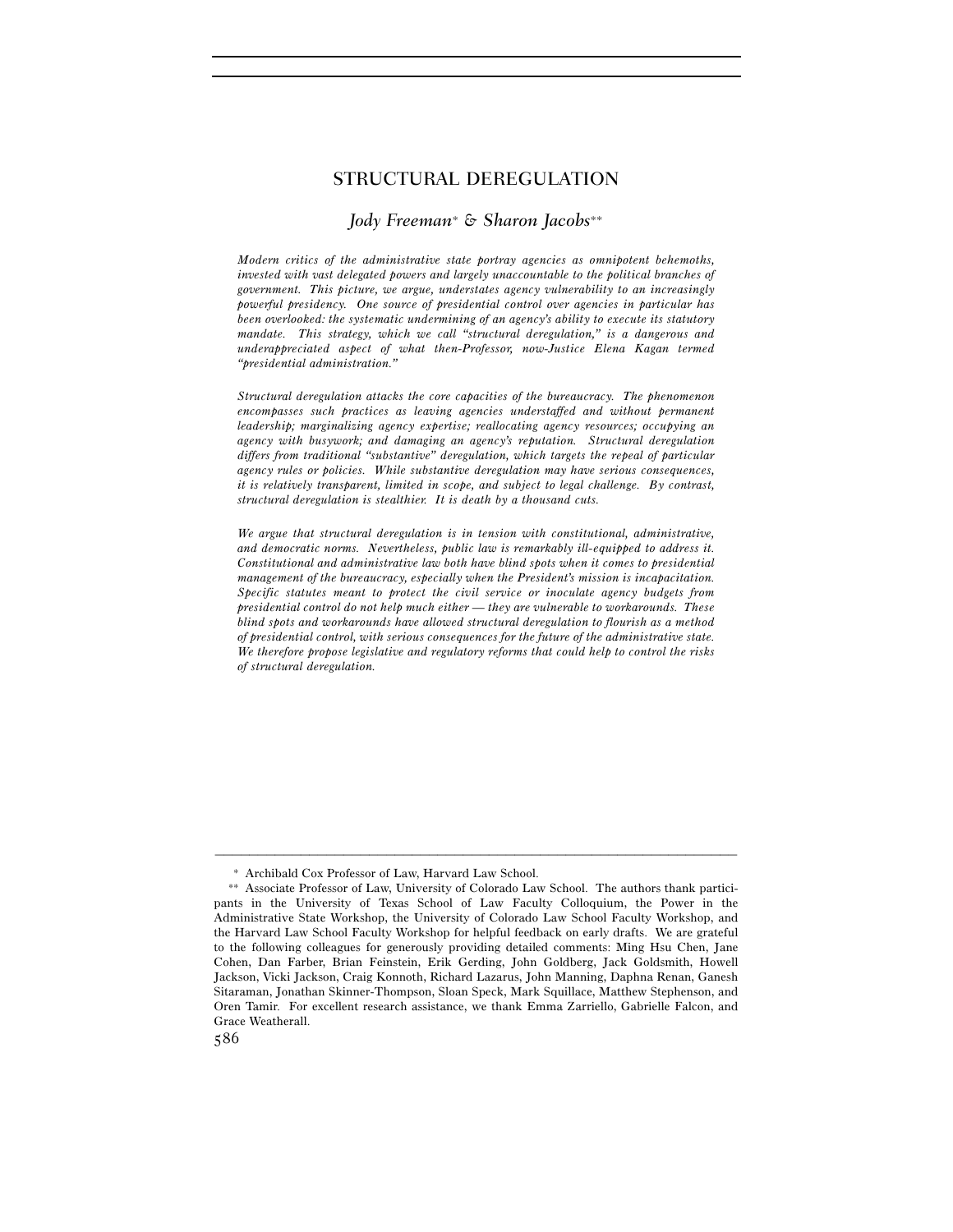#### **INTRODUCTION**

Critics of the modern administrative state characterize the federal bureaucracy as an imperious and unaccountable behemoth that threatens core principles of democratic governance.1 This portrayal misses the extent to which agencies are vulnerable to an increasingly powerful President capable of undermining them in unappreciated ways. This undermining, what we call "structural deregulation," targets an agency's core capacities. Structural deregulation erodes an agency's staffing, leadership, resource base, expertise, and reputation — key determinants of the agency's capacity to accomplish its statutory tasks.

Structural deregulation has serious long-term consequences for the administrative state, and a President committed to it can do lasting damage. The Supreme Court has enabled structural deregulation by simultaneously countenancing a strong presidency while expressing skepticism about the legitimacy of administrative power.2 This combination

<sup>1</sup> *See, e.g.*, Dep't of Transp. v. Ass'n of Am. R.Rs., 575 U.S. 43, 91 (2015) (Thomas, J., concurring in the judgment) ("We have overseen and sanctioned the growth of an administrative system that concentrates the power to make laws and the power to enforce them in the hands of a vast and unaccountable administrative apparatus  $\dots$ "); City of Arlington v. FCC, 569 U.S. 290, 313 (2013) (Roberts, C.J., dissenting) ("The Framers could hardly have envisioned today's 'vast and varied federal bureaucracy' and the authority administrative agencies now hold over our economic, social, and political activities." (quoting Free Enter. Fund v. Pub. Co. Acct. Oversight Bd., 561 U.S. 477, 499 (2010))); Gutierrez-Brizuela v. Lynch, 834 F.3d 1142, 1149 (10th Cir. 2016) (Gorsuch, J., concurring) (observing that executive bureaucracies "swallow huge amounts of core judicial and legislative power and concentrate federal power" and thus that "[m]aybe the time has come to face the behemoth"); PHILIP HAMBURGER, THE ADMINISTRATIVE THREAT 4 (2017) ("Administrative power is . . . all about the evasion of governance through law, including an evasion of constitutional processes and procedural rights."); DAVID SCHOENBROD, POWER WITHOUT RESPONSIBILITY: HOW CONGRESS ABUSES THE PEOPLE THROUGH DELEGATION 19 (1995) (describing delegation to agencies as the phenomenon by which Congress "broadens the federal government's regulatory jurisdiction over our lives, even while it reduces government's capacity . . . to protect us from the harms about which we care the most"); Charles J. Cooper, *Confronting the Administrative State*, NAT'L AFFS., Fall 2015, at 96, 97 ("It is fitting that we refer to the administrative state as a 'state,' for it has become a sovereign power unto itself, an *imperium in imperio* regulating virtually every

dimension of our lives.").<br><sup>2</sup> *See, e.g.*, Seila L. LLC v. CFPB, 140 S. Ct. 2183, 2211 (2020) (holding that the President must have plenary authority to remove the single head of an executive agency because such removal is a key component of "the executive Power" delegated to the President in Article II); *id.* at 2218–19 (Thomas, J., concurring in part and dissenting in part) (opining that independent agencies are unconstitutional because their heads are shielded from presidential removal); Lucia v. SEC, 138 S. Ct. 2044, 2051–54 (2018) (concluding that administrative law judges at the Securities and Exchange Commission (SEC) were "Officers" and therefore that their appointment by SEC staff members was unconstitutional and that they could be appointed only by the President, heads of department, or the courts). On statements from members of the Court that suggest skepticism about the administrative enterprise, see cases cited *supra* note 1.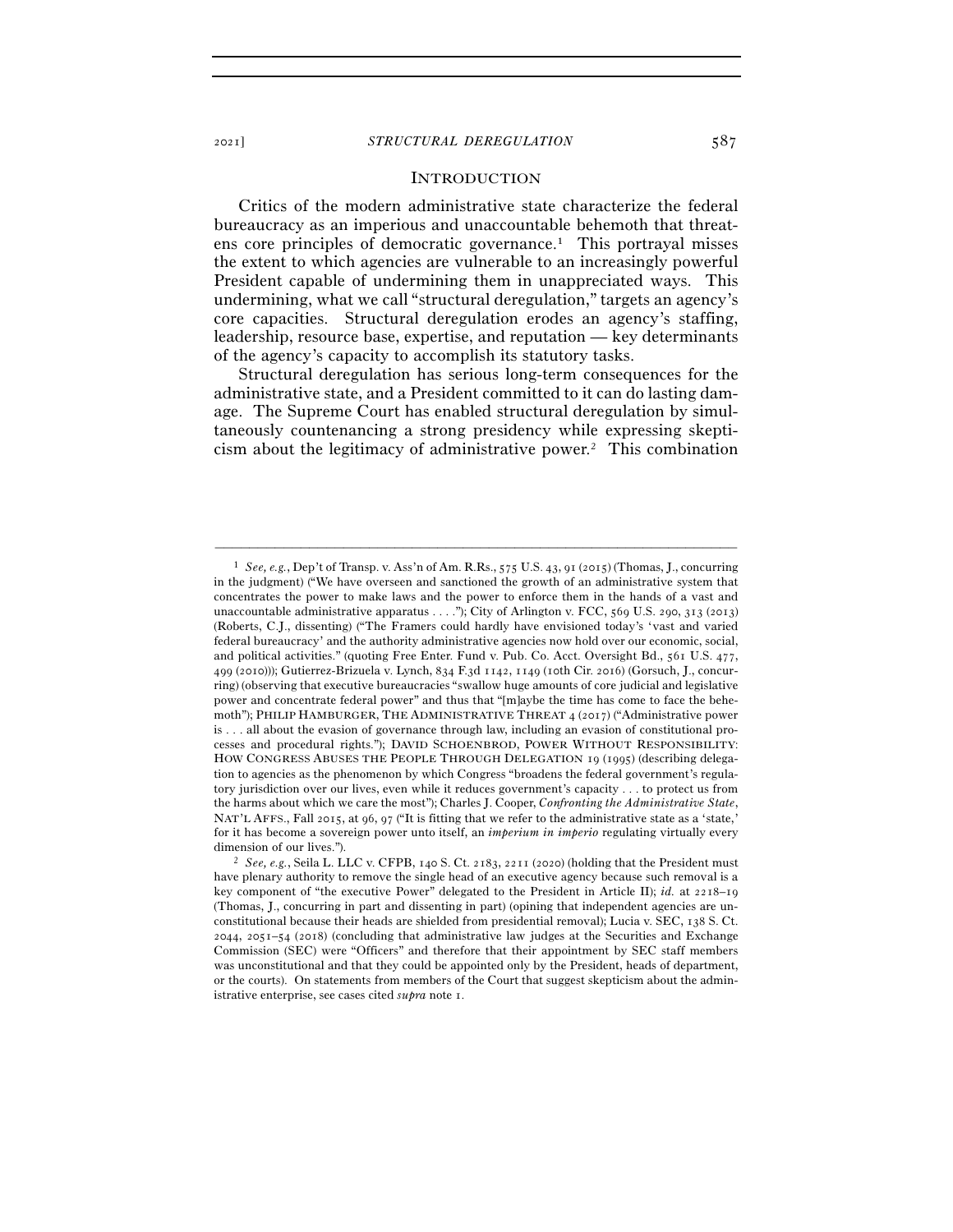of enthusiasm for presidential authority and animus toward the administrative state<sup>3</sup> helps to create the ideal conditions for structural deregulation to take root.

Structural deregulation is distinct from what we call "substantive" deregulation, which aims to weaken or rescind particular agency rules or policies but falls short of a wholesale attack on agency capacity. Substantive deregulation might include regulatory rollbacks that weaken health, safety, financial, or labor standards;<sup>4</sup> shifts in an agency's enforcement priorities;<sup>5</sup> or legal interpretations that shrink an agency's authority or jurisdiction.6 These decisions typically must comply with legal procedures requiring transparency and afford opportunities for judicial review, and are thus relatively straightforward for an incoming administration to reverse. By contrast, structural deregulation tears at an agency's foundation and does so largely out of view and beyond legal redress, causing potentially enduring harm.7

The Trump Administration presents perhaps the most extreme example of structural deregulation in recent history,<sup>8</sup> but it is not the only one. Other Presidents, including both Richard Nixon and Ronald Reagan, also sought to weaken agencies by undermining their capacity

<sup>3</sup> Professor Gillian Metzger has observed that this combination of opposition to bureaucracy and enthusiasm for presidential power is a hallmark of "contemporary anti-administrativism." Gillian E. Metzger, *The Supreme Court, 2016* Term — Foreword: 1930*s Redux: The Administrative State Under Siege*, 131 HARV. L. REV. 1, 3-7 (2017).

<sup>&</sup>lt;sup>4</sup> *See, e.g., Tracking Deregulation in the Trump Era, BROOKINGS INST. (Jan. 19, 2021),* https://www.brookings.edu/interactives/tracking-deregulation-in-the-trump-era

<sup>[</sup>https://perma.cc/H3Q2-48SF] (collecting delayed, repealed, and new rules across environmental, health, labor, and other categories). 5 Daniel T. Deacon, Note, *Deregulation Through Nonenforcement*, 85 N.Y.U. L. REV. <sup>795</sup>, <sup>796</sup>

<sup>(</sup>2010).

<sup>6</sup> For a treatment of this last approach, see generally William W. Buzbee, *Agency Statutory Abnegation in the Deregulatory Playbook*, 68 DUKE L.J. 1509 (2019). Typically, instances of substantive deregulation take the form of notice-and-comment rulemaking, but sometimes they occur via interpretive rules, guidance, or other policy vehicles. 7 While an *extreme* campaign of substantive deregulation may converge with structural dereg-

ulation at some point, we treat them as conceptually distinct. Structural deregulation is not about any one, or even a handful, of particular regulatory policies. And it does not include standard policy differences, or enforcement priorities, which are expected to swing somewhat from administration to administration. It is concerned rather with steps Presidents can take to incapacitate institutions and prevent them from fulfilling their statutory mandates.<br><sup>8</sup> The Trump Administration aggressively pursued both substantive and structural deregula-

tion. It sought to repeal or weaken regulations related to environmental protection, civil rights, education, health care, and immigration, among other areas. While not the first administration to employ such tactics, the Trump Administration used them more aggressively, comprehensively, and in a more coordinated fashion than its predecessors. *See* sources cited *infra* notes 29–33 and accompanying text. These instruments are likely to remain appealing to deregulatory Presidents. The history of regulation shows that new tools, once exercised, tend to remain in the deregulatory arsenal. *See, e.g.*, Bethany A. Davis Noll & Richard L. Revesz, *Regulation in Transition*, 104 MINN. L. REV. 1, 64–65 (2019).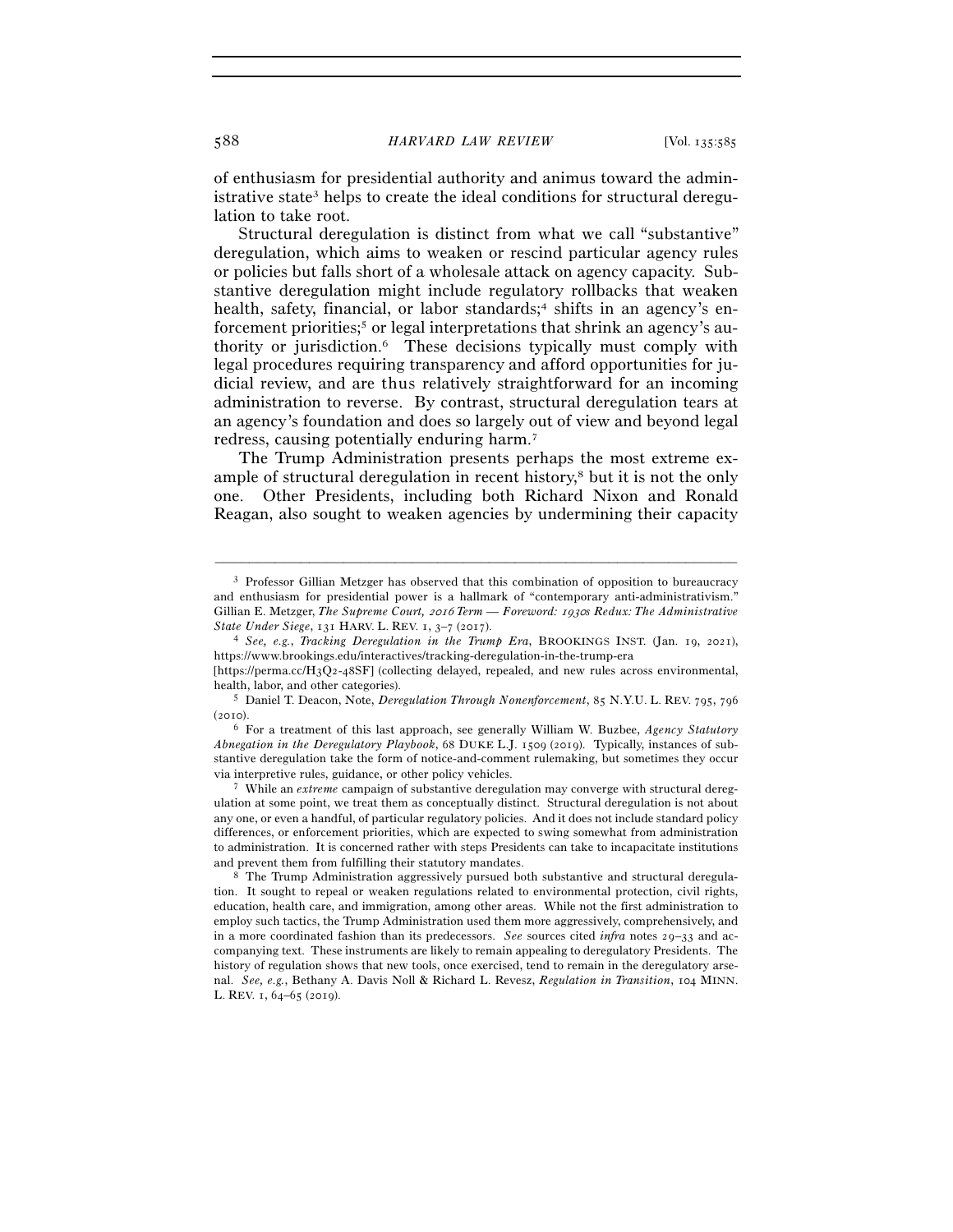to do their work, through strategies ranging from impoundment to intentional understaffing.9 And while Republican Presidents historically have been more likely to engage in structural deregulation, that pattern may not always hold true. The same tools we identify can be used by a President of any party, who for whatever reasons wishes to destroy the institutional capacity of particular agencies or of the administrative state as a whole.

In Part I, we offer a typology of structural deregulation, with examples organized into several broad categories. The examples show that presidential undermining can be piecemeal and incremental, with the cumulative impact becoming clear only over time. In essence, it is death by a thousand cuts.

Our account has several important implications, which we discuss in Part II. First, structural deregulation exemplifies a different, more troubling side of "presidential administration." It shows that while Presidents may sometimes embrace agency achievements for political gain the trend then-Professor, now-Justice Elena Kagan identified in her iconic article10 — they also can seek political advantage by undermining agency capacity. Justice Kagan's portrayal assumed a good faith chief executive on the hunt for credit-claiming opportunities that would amplify agency competence and, inevitably, tie the agency tightly to the President.11 Rather than aligning the President with his agencies, however, structural deregulation drives a wedge between them.12

Second, structural deregulation has repercussions for the separation of powers. By making it harder for agencies to fulfill their statutory

<sup>9</sup> *See* Jeff Gerth, *Absent Watchdogs–A Reagan Legacy; Regulators Say* 80*'s Budget Cuts May Cost U.S. Billions in* 1990*'s*, N.Y. TIMES (Dec. 19, 1989), https://www. nytimes.com/1989/12/19/us/absent-watchdogs-reagan-legacy-regulators-say-80-s-budget-cuts-maycost-us.html [https://perma.cc/DB48-REW8]; David E. Rosenbaum, *The Savings Debacle: A Special Report: A Financial Disaster with Many Culprits*, N.Y. TIMES (June 6, 1990), https://www. nytimes.com/1990/06/06/business/the-savings-debacle-a-special-report-a-financial-disaster-withmany-culprits.html [https://perma.cc/3CDP-H4T5]; *infra* notes 139–140 and accompanying text

<sup>(</sup>discussing President Nixon's impoundment practices).<br>
<sup>10</sup> Elena Kagan, *Presidential Administration*, 114 HARV. L. REV 2245 (2001).<br>
<sup>11</sup> See id. at 2252.<br>
<sup>12</sup> The literature on presidential control of agencies is both Schultz Bressman & Michael P. Vandenbergh, *Inside the Administrative State: A Critical Look at the Practice of Presidential Control*, 105 MICH. L. REV. 47, 49 (2006) (interviewing agency officials to develop a portrait of presidential control as more complex and less positive than Justice Kagan's account suggests); Daphna Renan, *Pooling Powers*, 115 COLUM. L. REV. 211, 234–35 (2015) (identifying the President's ability to pool resources across agencies as a key tool of presidential control); Peter L. Strauss, Foreword, *Overseer, or "The Decider"? The President in Administrative Law*, 75 GEO. WASH. L. REV. 696, 704–05 (2007) (concluding that the President should oversee the bureaucracy but not make decisions on agencies' behalf unless Congress has assigned that authority to him by statute); Kathryn A. Watts, *Controlling Presidential Control*, 114 MICH. L. REV. 683, 734–35 (2016) (expressing optimism about the potential for transparency and process to constrain the worst aspects of presidential control).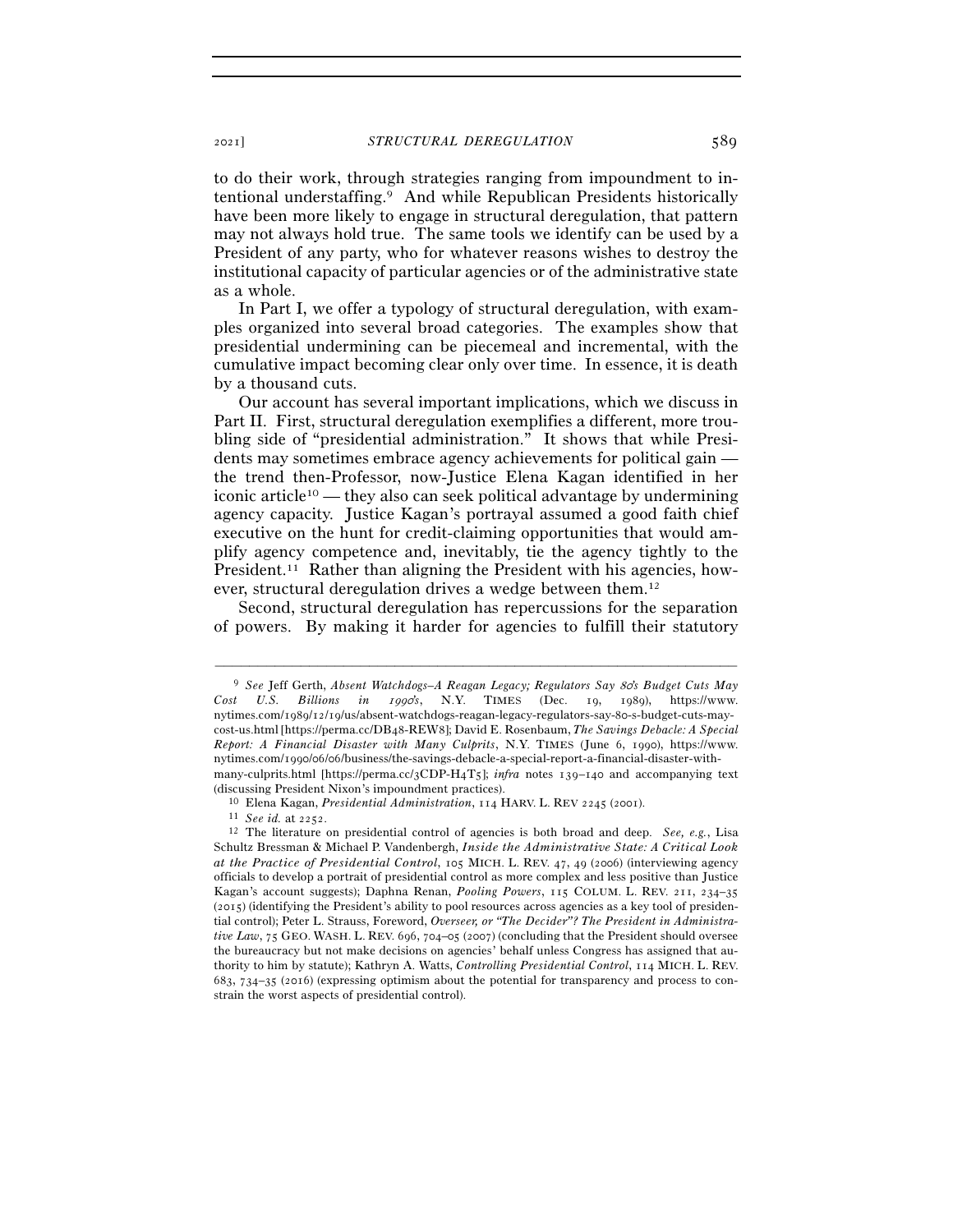mandates, a campaign of structural deregulation can be seen as both an encroachment on Congress's lawmaking authority and, arguably, a dereliction of the President's constitutional duty to faithfully execute the laws.

Third, structural deregulation's relative obscurity and informality the very qualities that make it appealing to Presidents as a tool of control — mean that it contravenes longstanding administrative law norms of procedural regularity, transparency, rationality, and accountability. If these norms continue to represent desirable features of American government, their systematic erosion is troubling.

Finally, structural deregulation can be difficult to undo. It forces a President's successor to take time away from governing in order to rebuild what has been torn down. Structural deregulation is thus in tension with democratic norms disfavoring political and policy entrenchment.

Preventing or remediating structural deregulation presents a considerable challenge — especially when "presidential administration" is at its apex, courts are unwilling to check executive power, and Congress is gridlocked.13 To pose the question starkly: If the other branches are disinclined, who can stop a President from dismantling the administrative state? In Part III, we explore legal strategies for redressing structural deregulation but conclude that existing public law does not offer much of a foothold.

Constitutional law seems unavailing: even if the President's constitutional duty to faithfully execute the laws includes a commitment to maintain the core capacities of agencies, it is not clear that there is a judicial remedy for its violation.14 Existing statutes are similarly unhelpful. In most instances, substantive statutes do not provide the basis for a lawsuit challenging presidential undermining of agencies. The various procedural protections in the Pendleton Civil Service Reform Act,15 Federal Vacancies Reform Act of 1998, 16 and Impoundment Control Act of 197417 do not effectively block Presidents from manipulating agency resources, despite being designed to do so.<sup>18</sup>

<sup>13</sup> *See, e.g.*, Sarah A. Binder, *Going Nowhere: A Gridlocked Congress*, BROOKINGS INST. (Dec. 1, 2000), https://www.brookings.edu/articles/going-nowhere-a-gridlocked-congress [https://perma. cc/GZJ9-7NP3]; Lisa L. Miller, *Too Little Too Late: The Supreme Court as a Check on Executive Power*, MOTHER JONES (Feb. 16, 2006), https://www.motherjones.com/politics/2006/02/too-little-

too-late-supreme-court-check-executive-power [https://perma.cc/<sup>8</sup>PFF-DPVQ]. 14 *See* Jack Goldsmith & John F. Manning, *The Protean Take Care Clause*, 164 U. PA. L. REV. 1835, 1847 (2016) (arguing courts have understood the Take Care Clause as creating "exclusive presidential authority to assure government officials' fidelity to law"). 15 Ch. <sup>27</sup>, 22 Stat. 403 (1883), *amended by* Civil Service Reform Act of 1978, Pub. L. No. 95-

<sup>454</sup>, 92 Stat. <sup>1111</sup>. 16 <sup>5</sup> U.S.C. §§ 3345–<sup>3349</sup>. 17 <sup>2</sup> U.S.C. §§ 601–<sup>688</sup>. 18 *See infra* section III.B.2, pp. 644–48.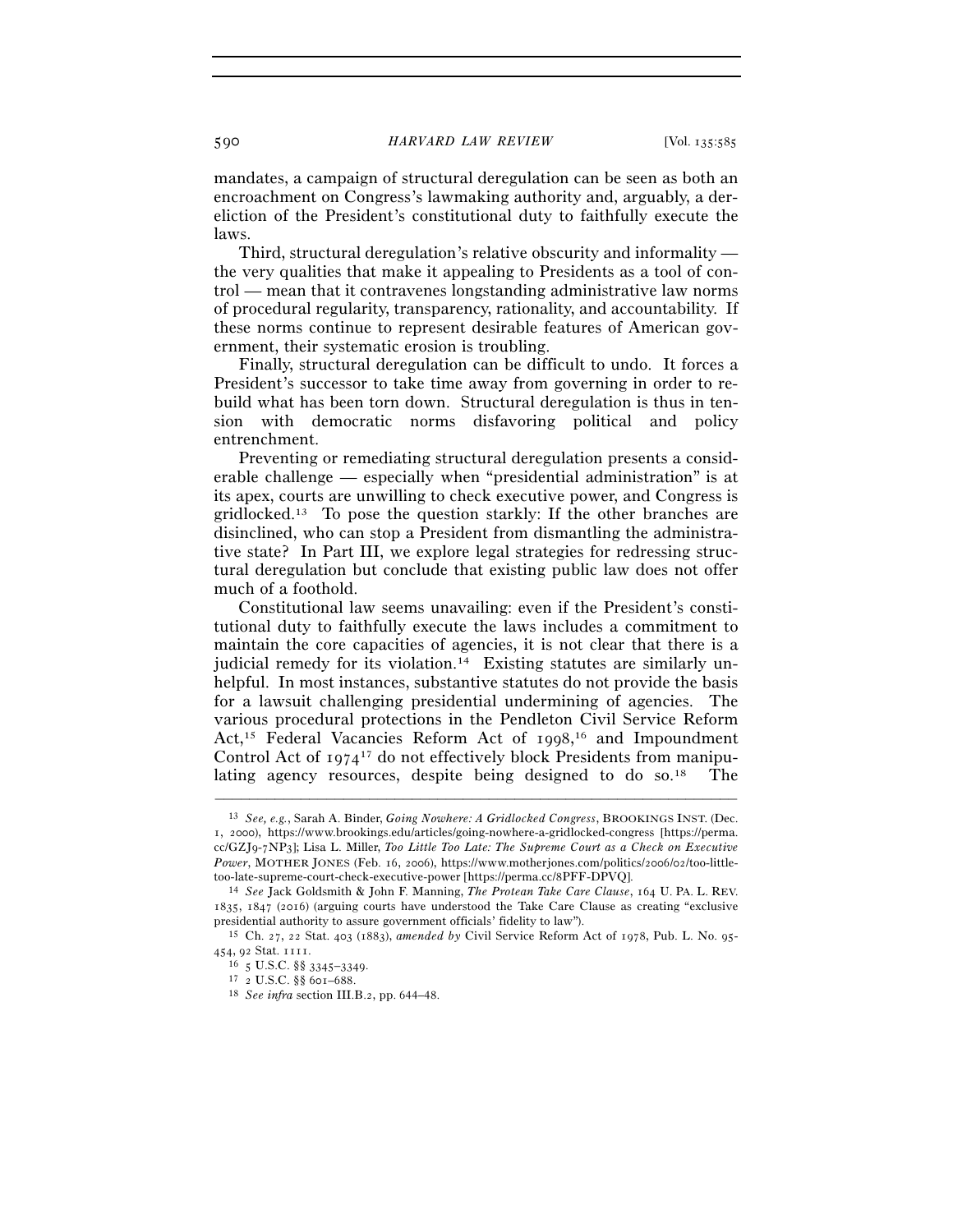Administrative Procedure Act19 (APA) is not much help either. Although Congress defined "agency" broadly in the APA,<sup>20</sup> the President is generally considered exempt from its scope.21 Congress also expressly exempted from the statute's rulemaking requirements "matter[s] relating to agency management or personnel."22 "[R]ules of agency organization, procedure, or practice" are exempt from the Act's notice and comment requirements as well.23 And while statutes such as the Freedom of Information  $Act^{24}$  and other "sunshine" laws force some agency transparency,25 these laws are limited in their reach, subject to exemptions, and can be circumvented.26 The upshot is that Presidents can do a lot to undermine agencies without incurring significant legal risk.

With legal strategies so limited, the best response to structural deregulation is likely to be political. In Part IV, we suggest tools that Congress might use to limit structural deregulation, ranging from ex ante statutory safeguards to ex post oversight. All of these potential responses face serious political hurdles, however, and even if politically viable, they each bring significant downsides. Nevertheless, we conclude that the only way to stop a President bent on structural deregulation is for Congress to push back.

#### I. 50 WAYS TO KILL AN AGENCY

In this Part, we offer a typology of structural deregulation consisting of four broad categories. Each category contains separate actions that a President may use to weaken agencies and which, when deployed simultaneously, can operate synergistically to more powerful, detrimental effect.<sup>27</sup> In the first category are actions that interfere with agency staffing. Examples include intentionally declining to fill open agency positions at both the leadership and line levels. The second category

<sup>&</sup>lt;sup>19</sup> 5 U.S.C. §§ 551–559, 561–570a, 701–706.<br>
<sup>20</sup> *Id.* § 551(1).<br>
<sup>21</sup> *See* Franklin v. Massachusetts, 505 U.S. 788, 800–01 (1992).<br>
<sup>22</sup> 5 U.S.C. § 553(a)(2).<br>
<sup>23</sup> *Id.* § 553(b)(A).<br>
<sup>24</sup> 5 U.S.C. § 552.<br>
<sup>25</sup> *See id.* app. §§ 2–<sup>12</sup> (Federal Advisory Committee Act). 26 *See infra* p. 651. 27 In the examples below we ascribe all actions, ultimately, to the President. In most cases, this

line of responsibility is easy to trace. However, we acknowledge that the connections between presidential policy and agency action are not always transparent. And we do not pretend that the President makes these decisions personally in all or even most cases. But, in an era of presidential administration especially, responsibility for executive agency action ultimately lies with the occupant of the Oval Office. In contrast to our approach, in a forthcoming article, Professor David Noll identifies the agency itself as the key actor when it comes to understaffing and other forms of administrative "sabotage." David L. Noll, *Administrative Sabotage*, 120 MICH. L. REV. (forthcoming 2022) (manuscript at 1) (on file with the Harvard Law School Library).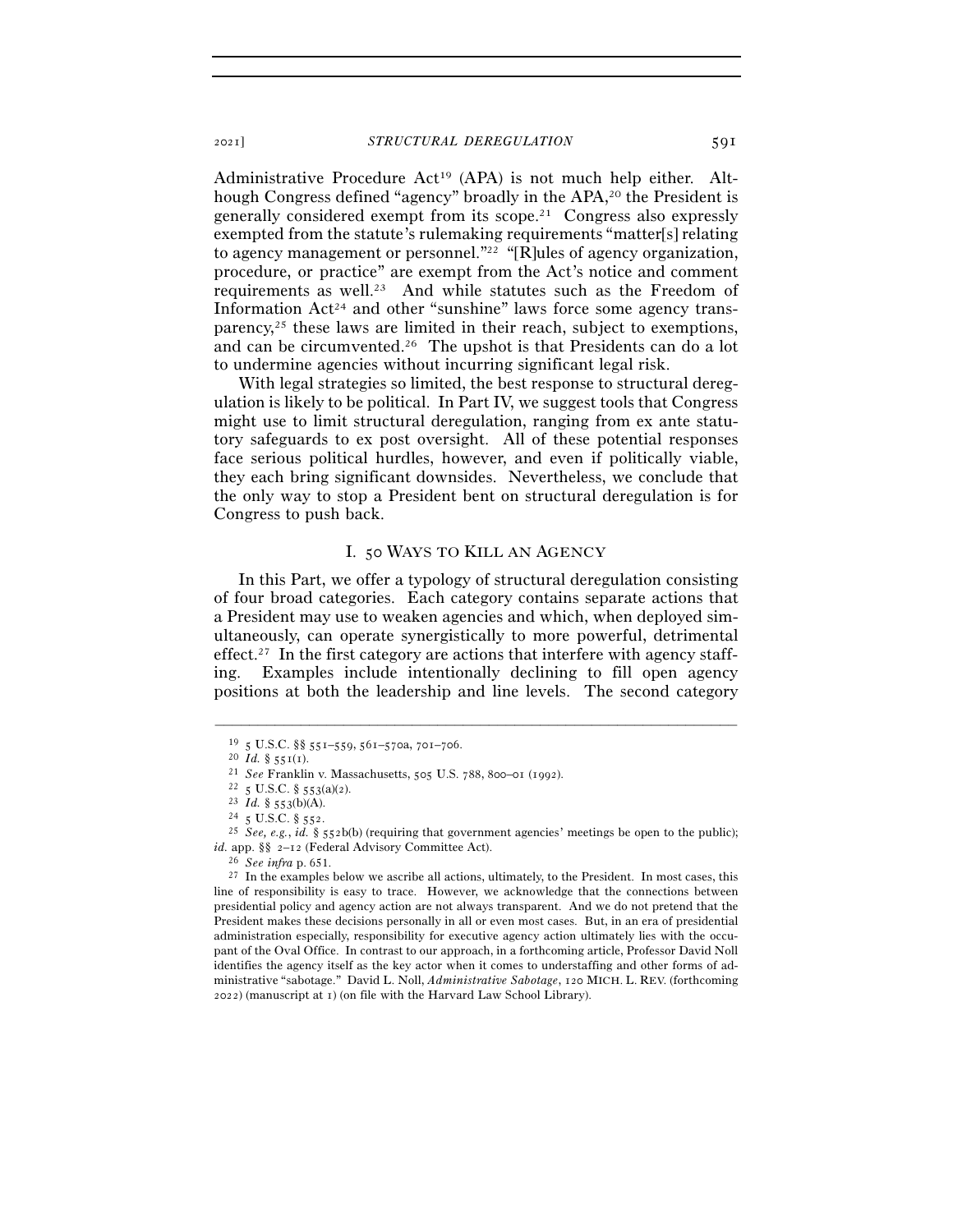#### 592 *HARVARD LAW REVIEW* [Vol. 135:<sup>585</sup>

comprises presidential manipulation of other resources, including substantially reducing an agency's budget by reallocating funds, making funding more difficult to spend for particular purposes, and diverting agency attention from more material statutory responsibilities with "busywork" or "churn." Third is undermining the institutional expertise that is essential to performing congressionally assigned tasks. Fourth are attacks on agency reputation. When a President or other highranking executive official persistently charges an agency with incompetence, bias, or worse, it can have a corrosive effect. The ensuing harm to reputation can make it incrementally more difficult for the agency to secure funding from Congress, influence regulated entities, and even prevail in the courts.28 There may be other things a President can do that would contribute to structural deregulation; our list is not exhaustive. The examples also can be thought of as falling along a spectrum, with the most concerning being those actions that are least transparent, least vulnerable to legal challenge, and "stickiest" or hardest to undo.

Delegation necessarily affords Presidents some "play in the joints," which they can exploit to pursue their policy prerogatives. It can be difficult to distinguish structural deregulation from so-called "good governance" reforms intended to improve the government's performance, cut costs, or streamline cumbersome procedures. In section I.E, we suggest considerations that can help to distinguish legitimate, good governance efforts from structural deregulation. The line is difficult to draw in the abstract, since it depends on a number of factors that can be evaluated only in the context of specific examples. Nevertheless, we argue that there is both a conceptual and practical difference between the two.

The Trump Administration aggressively pursued both substantive and structural deregulation. It sought to repeal or weaken regulations

<sup>28</sup> *See, e.g.*, Elizabeth Guo, *Ruling by Repute: Agency Reputation on Judicial Affirmance of Agency Action*, 74 FOOD & DRUG L.J. 379, 382, 399 (2019) (reviewing data on Food and Drug Administration (FDA) and Environmental Protection Agency (EPA) win rates and concluding that an agency's reputation is positively correlated with better judicial outcomes).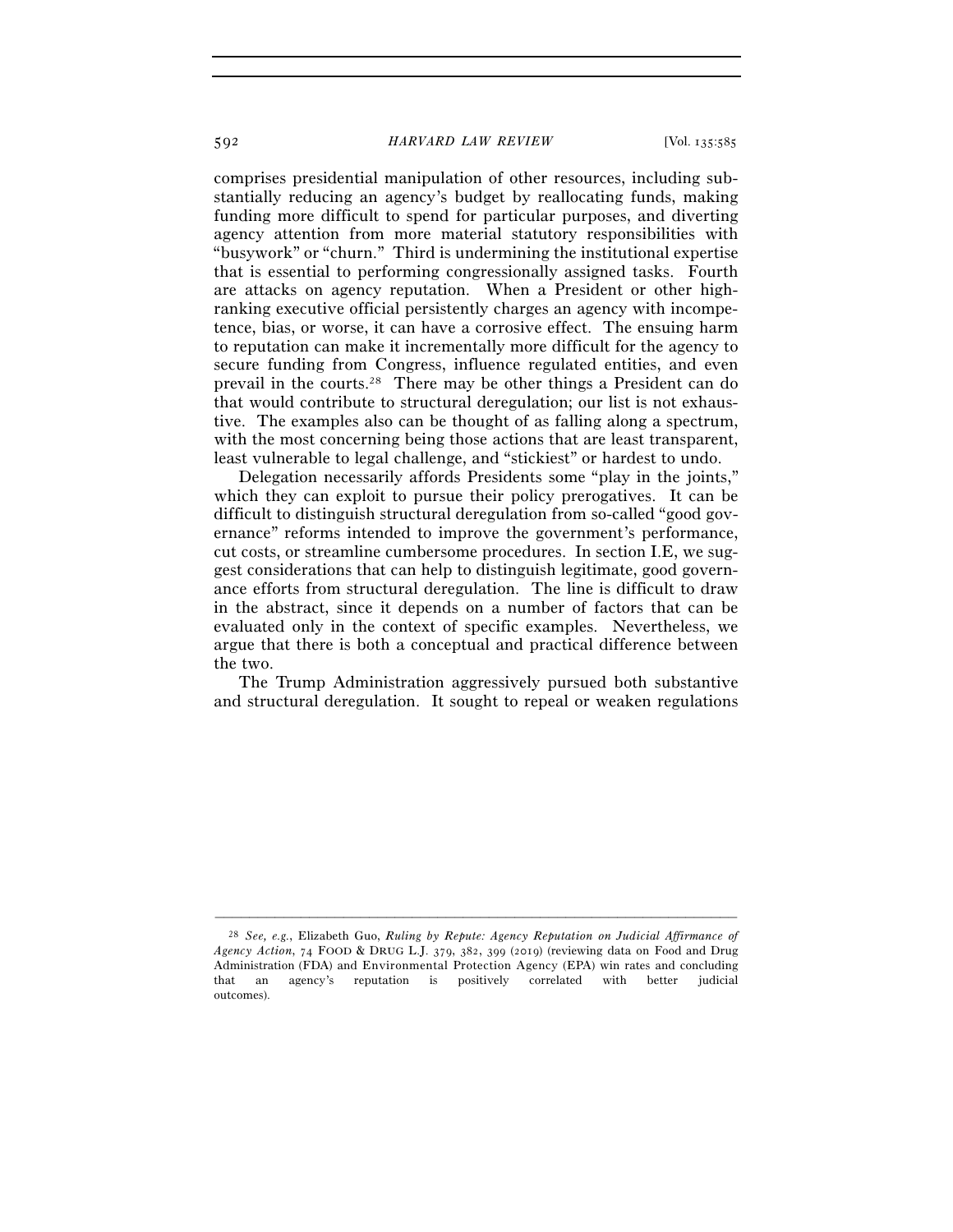related to environmental protection,<sup>29</sup> civil rights,<sup>30</sup> education,<sup>31</sup> health care, $32$  and immigration, $33$  among other areas. In addition, the Administration modified agency procedures in ways that would systematically produce deregulatory outcomes.<sup>34</sup> In Executive Order  $13,771$ , for example, the President updated centralized regulatory review procedures.35 That order imposed an Administration-wide regulatory "budget" that purported to limit the total number of regulations.36 It

–––––––––––––––––––––––––––––––––––––––––––––––––––––––––––––

Community Planning and Development Housing Programs, 85 Fed. Reg. 44,811 (proposed July 24, 2020) (to be codified at 24 C.F.R. pts. 5, 576) (proposing to rescind protections for transgender and gender-nonconforming individuals in HUD-funded shelters); HUD's Implementation of the Fair Housing Act's Disparate Impact Standard, 85 Fed. Reg. 60,288 (Sept. 24, 2020) (codified at 24 C.F.R. pt. 100) (making it more difficult for challengers to show a housing policy or practice is discriminatory). 31 *See, e.g.*, Child Nutrition Programs: Flexibilities for Milk, Whole Grains, and Sodium

<sup>29</sup> *See, e.g.*, Repeal of the Clean Power Plan; Emission Guidelines for Greenhouse Gas Emissions from Existing Electric Utility Generating Units; Revisions to Emission Guidelines Implementing Regulations, 84 Fed. Reg. 32,520 (July 8, 2019) (codified at 40 C.F.R. pt. 60) (repealing and replacing the Clean Power Plan with less stringent emission guidelines for greenhouse gases); National Emission Standards for Hazardous Air Pollutants: Coal- and Oil-Fired Electric Utility Steam Generating Units — Reconsideration of Supplemental Finding and Residual Risk and Technology Review, 85 Fed. Reg. 31,286 (May 22, 2020) (codified at 40 C.F.R. pt. 63) (reversing agency finding that it was "appropriate and necessary" to regulate hazardous air emissions from electric generating units); Definition of "Waters of the United States" — Recodification of Pre-existing Rules, 84 Fed. Reg. 56,626 (Oct. 22, 2019) (codified at 33 C.F.R. pt. 338 and scattered sections of 40 C.F.R.) (excluding certain streams, wetlands, and other waters from regulation). 30 *See, e.g.*, Making Admission or Placement Determinations Based on Sex in Facilities Under

Requirements, 83 Fed. Reg. 63,775 (Dec. 12, 2018) (codified at 7 C.F.R. pts. 210, 215, 220, 226) (relaxing nutritional requirements for school lunch programs); Secretarial Determination to Lower Head Start Center-Based Duration Requirements, 85 Fed. Reg. 5332 (Jan. 30, 2020) (codified at 45

C.F.R. pt. <sup>1302</sup>) (rescinding requirement that Head Start programs provide more in-school hours). 32 *See, e.g.*, Nondiscrimination in Health and Health Education Programs or Activities, Delegation of Authority, 85 Fed. Reg. 37,160 (June 19, 2020) (codified in scattered sections of 42 and 45 C.F.R.) (loosening antidiscrimination requirements and adopting blanket exemptions for providers on religious grounds); State Relief and Empowerment Waivers, 83 Fed. Reg. 53,575 (Oct. 24, 2018) (codified at 31 C.F.R. pt. 33 & 45 C.F.R. pt. 155) (expanding availability of state waivers from Affordable Care Act mandates). 33 *See, e.g.*, Removal of 30-Day Processing Provision for Asylum Applicant-Related Form I-<sup>765</sup>

Employment Authorization Applications, 85 Fed. Reg. 37,502 (June 22, 2020) (codified at 8 C.F.R. pt. 208) (extending timeline for USCIS to adjudicate employment authorization applications); Procedures for Asylum and Withholding of Removal; Credible Fear and Reasonable Fear Review, 85 Fed. Reg. 80,274 (Dec. 11, 2020) (codified at scattered sections of 8 C.F.R.) (expediting removal and screenings); Asylum Eligibility and Procedural Modifications, 85 Fed. Reg. 82,260 (Dec. 17, 2020) (codified at 8 C.F.R. pts. 208, 1208) (requiring asylum applicants to apply for protection in a third country before seeking asylum in the United States). 34 Strengthening Transparency in Pivotal Science Underlying Significant Regulatory Actions

and Influential Scientific Information, 86 Fed. Reg. 469 (Jan. 6, 2021) (codified at 40 C.F.R. pt. 30) (limiting the studies the EPA may rely on in promulgating regulations); Energy Conservation Program for Appliance Standards: Procedures for Use in New or Revised Energy Conservation Standards and Test Procedures for Consumer Products and Commercial/Industrial Equipment, 85 Fed. Reg. 8626 (Feb. 14, 2020) (codified at 10 C.F.R. pts. 430–31) (establishing higher threshold before conservation standard can be tightened). 35 *See* Exec. Order No. 13,771, 82 Fed. Reg. 9339 (Jan. 30, <sup>2017</sup>). 36 *See id.*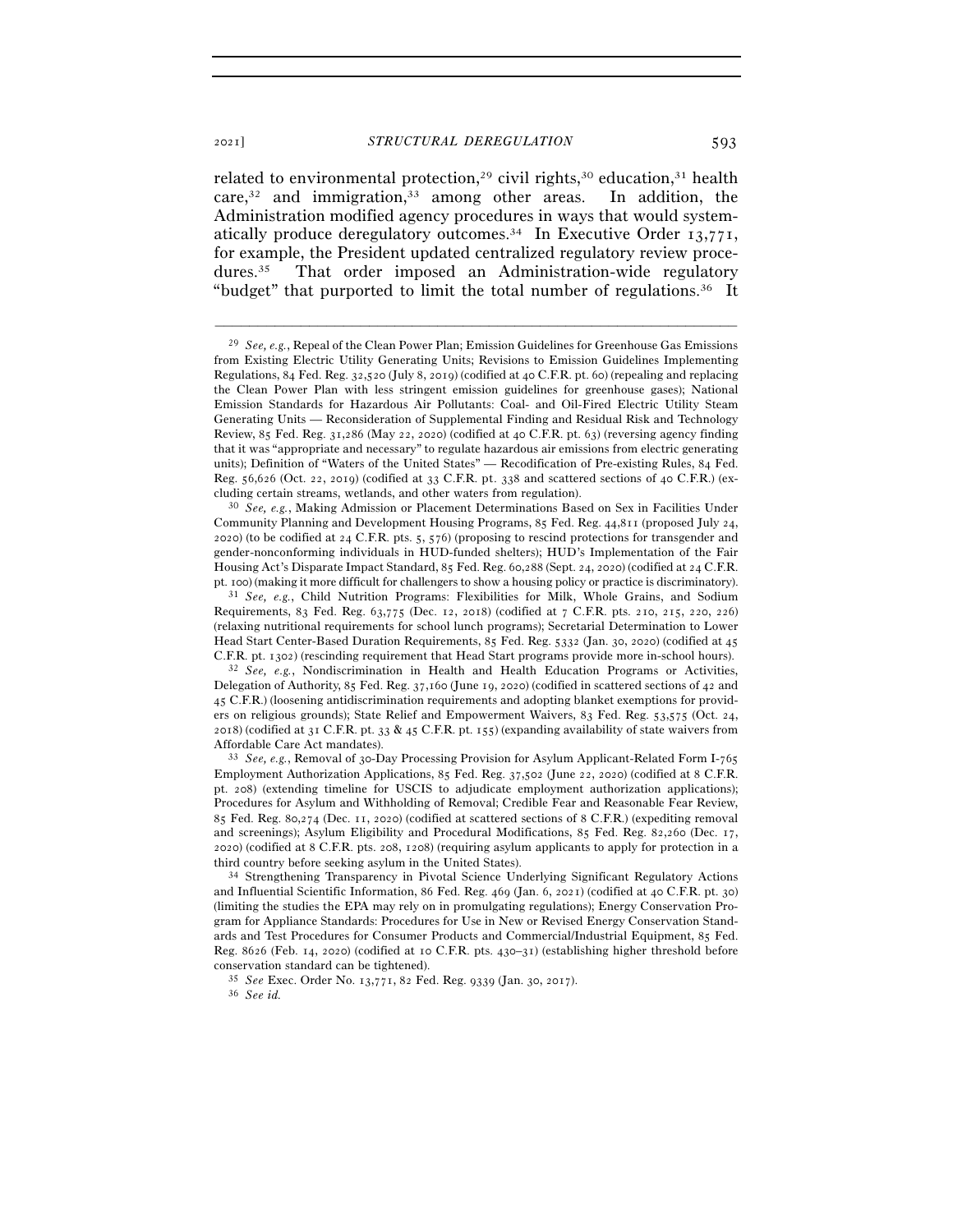#### 594 *HARVARD LAW REVIEW* [Vol. 135:<sup>585</sup>

also commanded agencies to eliminate two rules for every new regulation promulgated.37

However, President Trump went further and deployed a variety of other strategies to impair agencies — strategies that we call structural deregulation. While not the first administration to employ such tactics, the Trump Administration used them more aggressively, comprehensively, and in a more coordinated fashion than its predecessors. These instruments are likely to remain appealing to deregulatory Presidents. The history of regulation shows that new tools, once exercised, tend to remain in the deregulatory arsenal.38

## *A. Staffing*

It should go without saying that the daily operation of the U.S. government, including the military and law enforcement, and the broad array of functions assigned by Congress to both executive branch and independent regulatory agencies, requires an adequate and competent staff with relevant subject matter expertise.39 Modern administration is complex, requiring decisionmakers to make judgments about intricate financial, economic, public health, medical, scientific, technological, security, and other matters. It cannot operate without a civil service of skilled and dedicated professionals.40 As administrations come and go, and political appointees cycle through the agencies, the permanent civil service is a source of stability and continuity. It has been described as the "cartilage" of the federal government.41

While Congress does not set precise staffing levels for agencies (other than for agency leadership), it delegates tasks that presuppose adequate staffing for their fulfillment. The optimal size of the civil service is open to debate; it may be impossible to pinpoint the precise level of staffing required by any one agency or set of tasks. Yet there have been instances

<sup>37</sup> *Id.*

<sup>38</sup> *See, e.g.*, Noll & Revesz, *supra* note 8, at 3–<sup>4</sup>. 39 Between 2016 and 2021, nearly half of all federal employees became eligible for retirement, raising the prospect that the federal government soon could have insufficient personnel to fulfill its tasks. Recognizing this problem, the Obama Administration made recruiting and retaining millennials a key part of its agenda for strengthening the federal workforce. *See* Carten Cordell, *How the Obama Administration Shaped the Federal Workforce*, FED. TIMES (Dec. 5, 2016), https://www.federaltimes.com/management/2016/12/05/how-the-obama-administration-shaped-the-federal-workforce [https://perma.cc/L2G4-75LB].

<sup>40</sup> *See generally* PAUL R. VERKUIL, VALUING BUREAUCRACY: THE CASE FOR

 $P<sup>41</sup>$  "[T]he permanent civil service at the federal level and its collective delegated responsibilities might be considered modern America's 'cartilage' developed over time to maintain continuity and soften the friction inherent to the country's constitutional skeleton." William G. Resh, *The Administrative Presidency and the Degradation of the United States Civil Service*, *in* HANDBOOK OF PUBLIC ADMINISTRATION 25, 26 (W. Bartley Hildreth et al. eds., 4th ed. 2021).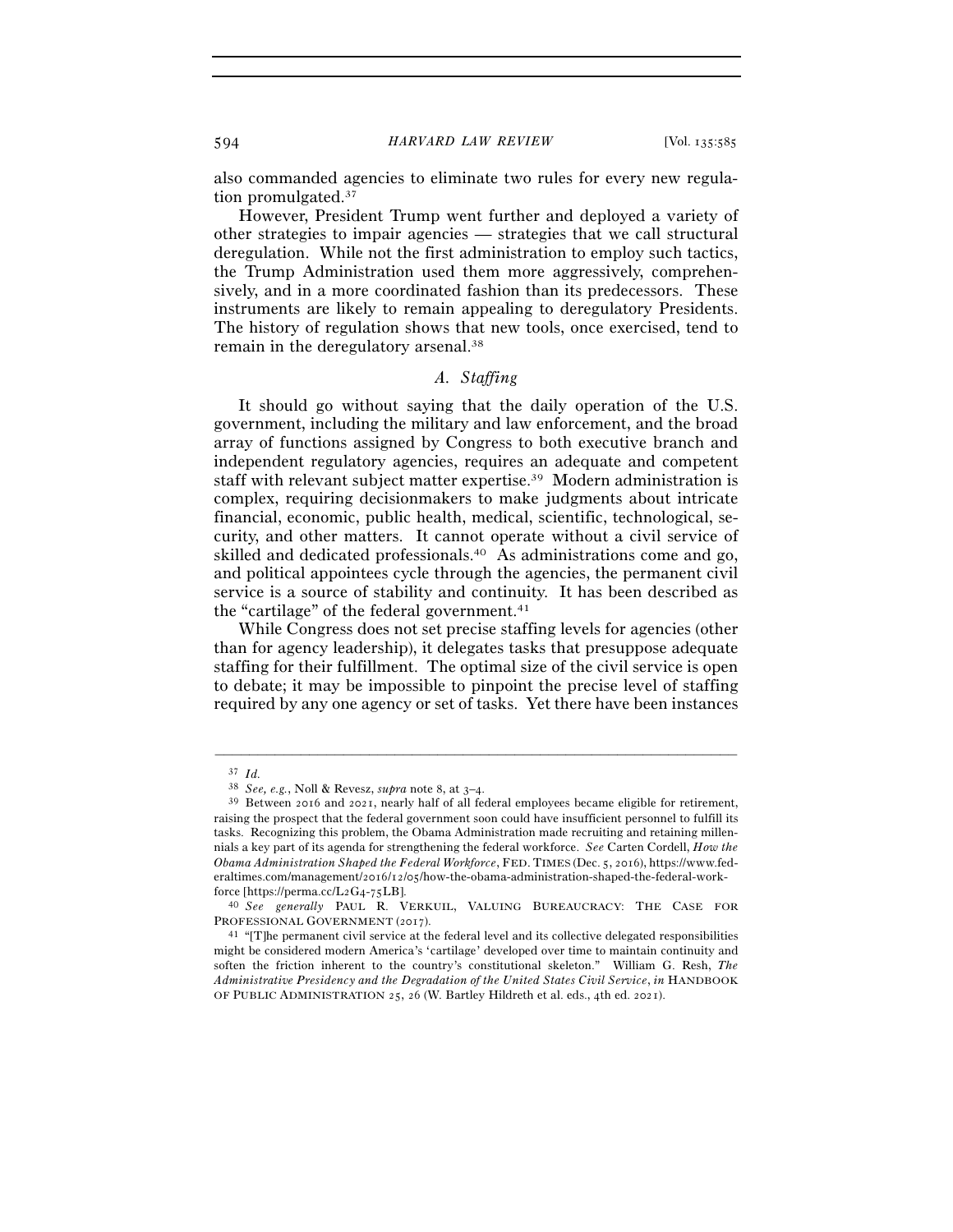<sup>2021</sup>] *STRUCTURAL DEREGULATION* 595

where agency staffing, on any fair assessment, has fallen below the requisite minimum.42 Where such shortfalls are the direct or predictably indirect result of a purposeful presidential policy designed to weaken the agency, we attribute them to structural deregulation.

Presidents can undermine agency capacity by reducing or otherwise manipulating staffing, such as by intentionally declining to fill open agency positions at both the leadership and line level, by inducing staff departures through demoralization, and by weakening staffing agency mechanisms.

<sup>1</sup>*. Line-Level Staffing.* — Presidents can hinder agencies' capacity to do their work by shrinking the size of their workforces. Sometimes these efforts are overt, sometimes covert. For example, President Trump made plain his desire to reduce the size of the federal workforce in a memorandum issued shortly after he assumed office.<sup>43</sup> In it, he imposed a hiring freeze and directed the Office of Management and Budget (OMB), in consultation with the Office of Personnel Management (OPM), to "recommend a long-term plan to reduce the size of the Federal Government's workforce through attrition."44 Such initiatives are nothing new and are not necessarily aimed at agency incapacitation. President Reagan, too, announced a federal hiring freeze shortly after his inauguration;<sup>45</sup> President Obama froze pay levels for federal employees for three years.46

As we discuss in more detail below, staff reductions or temporary caps on pay are not necessarily linked to structural deregulation. But where those reductions appear designed to marginalize particular agency programs or operations, or when they cut so deeply that they may compromise an agency's ability to fulfill core functions, they ought to raise red flags. The size of the federal civil service has remained

<sup>42</sup> For example, a former Inspector General (IG) for the Department of Homeland Security in the Trump Administration testified in Congress that some offices were "simply too thinly staffed to be able to even be aware of, much less effectively manage, the significant and varied issues that face DHS." *Trouble at the Top: Are Vacancies at the Department of Homeland Security Undermining the Mission? Hearing Before the H. Comm. on Homeland Sec.*, 116th Cong. 20 (2019) [hereinafter *Trouble at the Top*] (statement of John Roth, Former Inspector General, Department of Homeland Security). 43 *See* Hiring Freeze, 82 Fed. Reg. 8493 (Jan. 23, <sup>2017</sup>). 44 *Id.*

<sup>45</sup> Joe Davidson, *Reagan's Complicated Legacy for Federal Workforce*, WASH. POST (Feb. 8, 2011), https://www.washingtonpost.com/local/despite-reagans-actions-government-workforcegrew-in-his-tenure/2011/02/07/ABuzkZF\_story.html [https://perma.cc/EJG8-UQHD]. President Reagan announced that "[i]mposing a freeze now can eventually lead to a significant reduction in the size of the Federal work force." *Id.* However, the federal workforce actually increased in size during Reagan's presidency. *Id.*

<sup>46</sup> Cordell, *supra* note 39.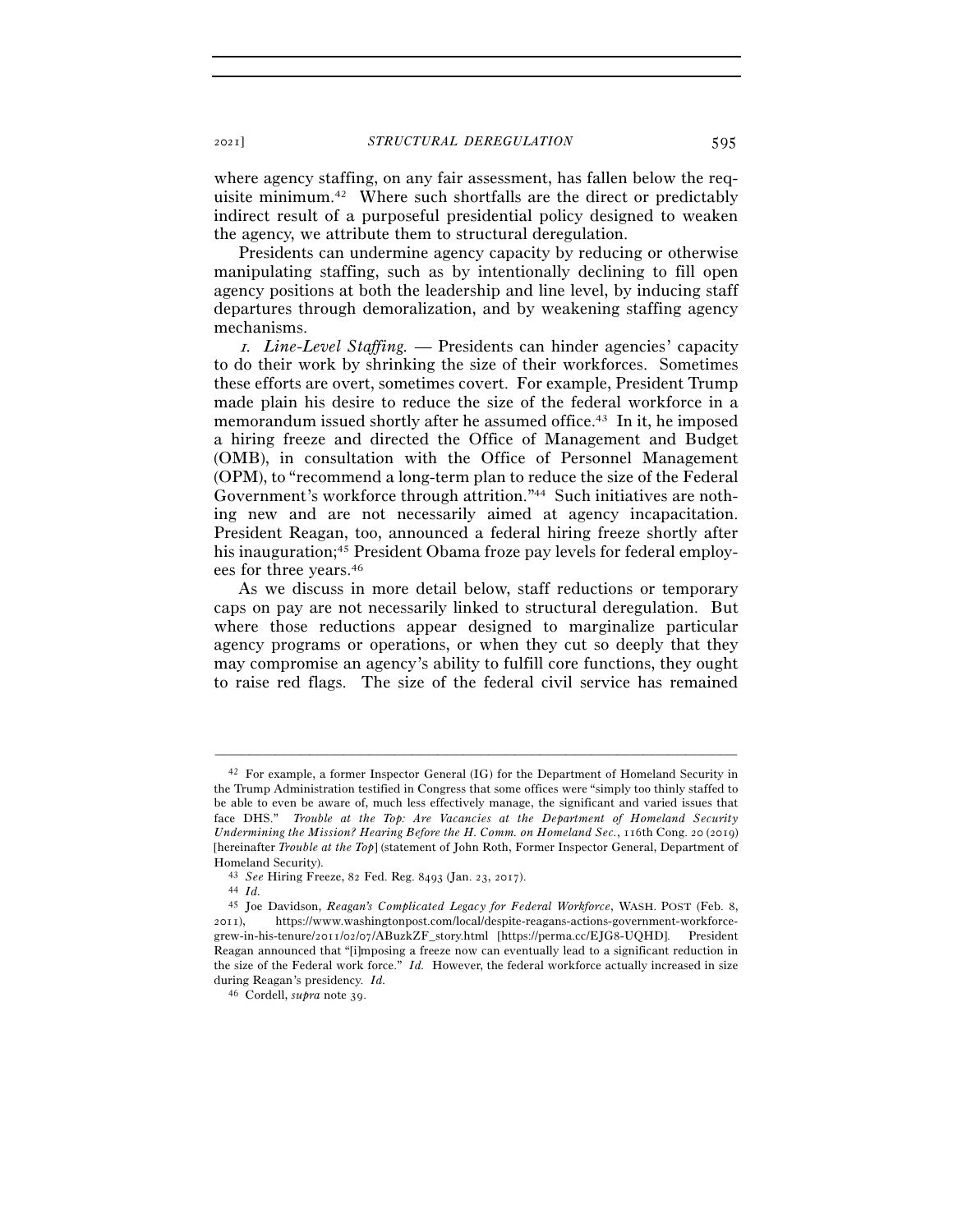#### 596 *HARVARD LAW REVIEW* [Vol. 135:<sup>585</sup>

relatively constant for the past fifty years, $47$  but fluctuations within specific agencies matter more than overall numbers, and several agencies have at times lost a notable amount of key staff.<sup>48</sup> For example, in 2018, the Environmental Protection Agency's (EPA) staff dropped to its lowest level in thirty years, and the Agency lost several mission-critical positions.49 Administrations can reduce line staff through attrition simply by failing to replace departing employees. Even after the hiring freeze imposed at the start of President Trump's term was lifted, one Labor Department official reported that political leadership at the Department prevented hiring, which left remaining staff "doing the work that four or five people used to handle."50 Similarly, due to delays in replacing departing inspectors, the Occupational Safety and Health Administration in 2020 had just  $761$  inspectors — an all-time low.<sup>51</sup>

While it might be reasonable to expect a modest amount of attrition in any given administration, a pattern of severe attrition across numerous agencies suggests something is amiss. Especially troubling is the data on civil service attrition during the Trump Administration showing that attrition was higher for senior members of the executive service, who have significant expertise and valuable institutional knowledge,

<sup>&</sup>lt;sup>47</sup> The federal civil service includes approximately two million employees. Contractors and grantees increase that number to between seven and nine million. PAUL C. LIGHT, VOLCKER ALL., THE TRUE SIZE OF GOVERNMENT 1, 3 tbl.1 (2017), https://www.volckeralliance.org/sites/ default/files/attachments/Issue%20Paper\_True%20Size%20of%20Government.pdf

<sup>[</sup>https://perma.cc/F4H9-KD87]. The total size of the workforce decreased under President Obama by more than two million. *Id.* However, President Obama increased permanent employees by 68,000 in his first nine months, compared to a net loss of 16,000 in President Trump's first nine months. Lisa Rein & Andrew Ba Tran, *How the Trump Era Is Changing the Federal Bureaucracy*, WASH. POST (Dec. 30, 2017), https://www.washingtonpost.com/politics/how-the-trump-era-ischanging-the-federal-bureaucracy/2017/12/30/8d5149c6-daa7-11e7-b859-fb0995360725\_story.html [https://perma.cc/684M-BQ<sup>36</sup>]. 48 *See* Emily Badger et al., *The Government Agencies that Became Smaller, and Unhappier,* 

*Under Trump*, N.Y. TIMES (Oct. 13, 2021), https://www.nytimes.com/2021/02/01/upshot/trumpeffect-government-agencies.html [https://perma.cc/CZ2L-8WM2] (showing that the Departments of Labor, State, Education, Interior, Agriculture, Energy, Health and Human Services, Housing and Urban Development, Transportation, and Justice, along with the EPA, saw net workforce losses during the Trump Administration). 49 *See* Timothy Cama, *EPA Staffing Falls to Reagan-Era Levels*, THE HILL (Jan. 9, 2018,

<sup>11</sup>:39 AM), https://thehill.com/policy/energy-environment/368090-epa-staffing-hits-reagan-levels

<sup>[</sup>https://perma.cc/AH6N-W<sup>88</sup>J]. 50 Rachel M. Cohen, *"I Fully Intend to Outlast These People":* 18 *Federal Workers on What It's Really Like to Work for the Trump Administration*, WASHINGTONIAN (Apr. 7, 2019), https://www.washingtonian.com/2019/04/07/18-federal-workers-what-its-really-like-to-work-forthe-trump-administration [https://perma.cc/C3C<sup>2</sup>-NEYH]. 51 Joe Yerardi & Alexia Fernández Campbell, *Fewer Inspectors, More Deaths: The Trump* 

*Administration Rolls Back Workplace Safety Inspections*, VOX (Aug. 18, 2020, 5:05 AM), https://www.vox.com/2020/8/18/21366388/osha-worker-safety-trump [https://perma.cc/UMD6- WYLN]. A former policy adviser to the Agency opined that the Trump Administration was "starving" the Agency of staff and that this was "undermining the effectiveness of the agency." *Id.* The article also details the "human cost" of fewer inspections. *Id.*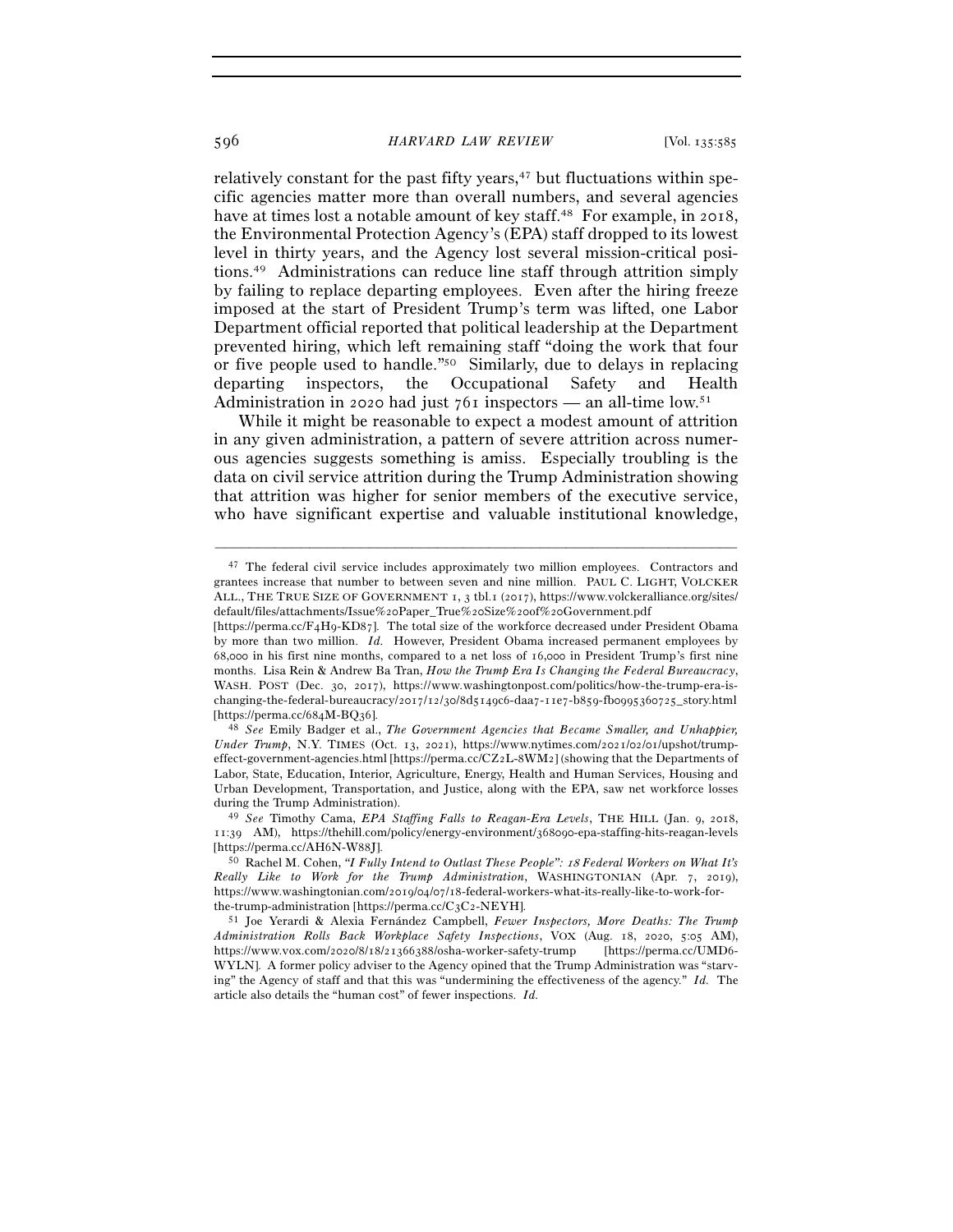and who work most closely with an administration's political appointees.52

Civil servants are difficult to fire because of civil-service job protections, but an administration can induce them to retire by offering a variety of incentives. In implementing the recommendations of the National Performance Review under President Clinton, for example, the government offered federal employees up to \$50,000 each to leave their positions.53 During the Trump Administration, an EPA scientist reported that the Agency bought out several high-level scientist positions and then designated those jobs as unnecessary.54 While such buyout programs may be standard fare and even beneficial, the question is whether, *in context*, they are part of a larger effort to hollow out the agency by depleting key staff. When used together with other destaffing techniques — firing, attrition, relocation, and the like — buyouts can be evidence of a larger campaign of structural deregulation.

A President or an agency's political leadership may also seek to dishearten staff to induce them to quit. President Reagan, who memorably announced that "government is the problem,"55 took an approach to administration that was "deeply demoralizing to federal civil servants and left a legacy of distrust which has never completely faded."56 More recently, the president of the National Treasury Employees Union commented in 2017 that "[m]orale has never been lower" and that "[g]overnment is making itself a lot less attractive as an employer."57 The Consumer Financial Protection Bureau (CFPB) lost at least 129 employees after Mick Mulvaney assumed the position of Acting Director.58 Political appointees might also demoralize staff by excluding

<sup>52</sup> *See* Daniel Lim, *Federal Workforce Attrition Under the Trump Administration*, GOV'T EXEC. (Dec. 28, 2020), https://www.govexec.com/management/2020/12/federal-workforce-attritionunder-trump-administration/171045 [https://perma.cc/P49Y-4BH8] ("[B]etween calendar years 2016 and 2017, 1,616 senior executives voluntarily left government service, a year-over-year increase of 799 (98%), or more than twice the 2009 spike. Based solely on separations, many more experienced civil servants were willing to work through a change of administration under Obama than under Trump.").

<sup>53</sup> Charles S. Clark, *Reinventing Government — Two Decades Later*, GOV'T EXEC. (Apr. 26, 2013), https://www.govexec.com/management/2013/04/what-reinvention-wrought/62836 [https:// perma.cc/6JYH-Q<sup>7</sup>XZ]. 54 Cohen, *supra* note <sup>50</sup>. 55 President Ronald Reagan, First Inaugural Address <sup>2</sup> (Jan. 20, 1981) (transcript on file with

the Ronald Reagan Presidential Foundation and Institute), https://www.reaganfoundation.org/ media/128614/inaguration.pdf [https://perma.cc/Y2JC-2M<sup>9</sup>Q]. 56 Davidson, *supra* note 45 (quoting Linda J. Bilmes, a senior lecturer at the Harvard Kennedy

School). 57 Rein & Tran, *supra* note <sup>47</sup>. 58 Robert O'Harrow Jr. et al., *How Trump Appointees Curbed a Consumer Protection Agency* 

*Loathed by the GOP*, WASH. POST (Dec. 4, 2018), https://www.washingtonpost.com/ investigations/how-trump-appointees-curbed-a-consumer-protection-agency-loathed-by-thegop/2018/12/04/3cb6cd56-de20-11e8-aa33-53bad9a881e8\_story.html [https://perma.cc/5WJH-44WZ].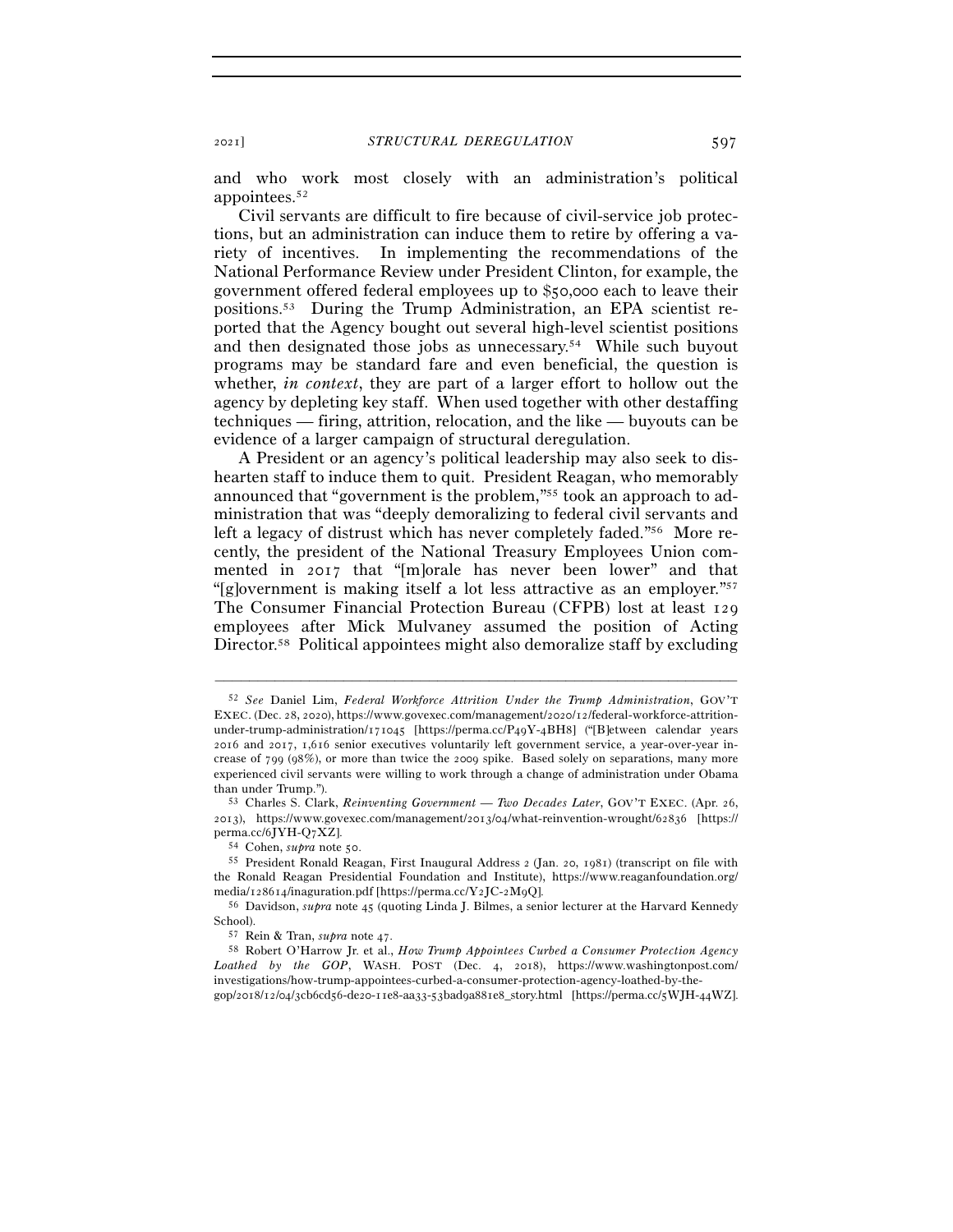them from key decisionmaking.59 A 2019 State Department Inspector General's report cited examples of hostile treatment of staff and improper withholding of promotions.60 Finally, career staff who cannot be fired easily or otherwise prodded to leave might be moved into jobs that hold no interest for them.<sup>61</sup>

An administration can also trigger staff departures by relocating certain jobs or entire offices. In summer 2019, for example, the Department of Agriculture (USDA) moved two of its research agencies — the Economic Research Service and the National Institute of Food and Agriculture — from Washington, D.C., to Kansas City, Missouri.<sup>62</sup> About two-thirds of affected employees declined their reassignments and were let go.<sup>63</sup> Few of those positions were filled by new hires.<sup>64</sup> A

–––––––––––––––––––––––––––––––––––––––––––––––––––––––––––––

59 *See* Juliet Eilperin & Emma Brown, *Cabinet Secretaries' Tough Task: Lack of Funding, Support for Agency Missions*, WASH. POST (July 2, 2017), https://www.washingtonpost.com/ politics/cabinet-secretaries-tough-task-lack-of-funding-support-for-agency-missions/2017/07/02/ <sup>d</sup>17279ee-4ad9-11e7-a186-60c031eab644\_story.html [https://perma.cc/68F6-R<sup>4</sup>DX]. 60 Rachel Oswald, *Trump Appointees Routinely Bullied State Department Staffers, IG Reports*,

ROLL CALL (Aug. 16, 2019, 7:27 AM), https://www.rollcall.com/2019/08/16/trump-appointeesroutinely-bullied-state-department-staffers-ig-reports [https://perma.cc/EW4F-ZLBU]. While this example concerns a nonregulatory agency, it shows that administrations bent on doing so can demoralize agency staff to the point of driving an exodus.<br><sup>61</sup> The Department of the Interior's policy analysis head until 2017 described being moved to

the Agency's Office of Natural Resources Revenue, whose work is to collect royalty payments from oil and gas companies. Joel Clement, Opinion, *I'm a Scientist. I'm Blowing the Whistle on the Trump Administration*, WASH. POST (July 19, 2017), https://www.washingtonpost.com/ opinions/im-a-scientist-the-trump-administration-reassigned-me-for-speaking-up-about-climatechange/2017/07/19/389b8dce-6b12-11e7-9c15-177740635e83\_story.html [https://perma.cc/4LSX-UFCC]. 62 The reason given for the move was that it would enable the Department to "provide more

streamlined and efficient services." Ben Guarino, *Many USDA Workers to Quit as Research Agencies Move to Kansas City: "The Brain Drain We All Feared*,*"* WASH. POST (July 18, 2019), https://www.washingtonpost.com/science/2019/07/18/many-usda-workers-quit-research-agenciesmove-kansas-city-brain-drain-we-all-feared [https://perma.cc/M5Y<sup>3</sup>-XHPU]. 63 *Id.* (quoting Jack Payne, the vice president for agriculture and natural resources at the

University of Florida, as commenting that "[t]his is the brain drain we all feared, possibly a destruction of the agencies"). As one former employee pointed out, even if the Department hired someone to fill his position, it could take that new employee "years" to get up to speed on the modeling programs he oversaw. Annie Gowen et al., *Science Ranks Grow Thin in Trump Administration*, WASH. POST (Jan. 23, 2020), https://www.washingtonpost.com/climate-environment/scienceranks-grow-thin-in-trump-administration/2020/01/23/5d22b522-3172-11ea-a053-dc6d944ba776\_ story.html [https://perma.cc/L8KS-ME<sup>6</sup>D]. 64 *See Internal USDA Memo Shows Move to KC Left Offices Fallow*, KAN. CITY BUS. J. (Feb.

28, 2020, 9:21 AM), https://www.bizjournals.com/kansascity/news/2020/02/28/usda-memo-ers-nifakansas-city-office-emloyment.html [https://perma.cc/66PF-XV43]. These departures created deep

Some employees blamed these departures on choices made by political leadership, including the slower pace of enforcement actions and staff micromanagement by political employees. *Id.* A Bureau lawyer observed that "[t]hey want everyone to leave." *Id.* Employees of other agencies have reported similar demoralization. An employee at the Defense Department reported that "[m]orale is pretty low, and I think it has to do with the general lack of respect for civil servants." Cohen, *supra* note 50. An employee at the Treasury Department noted a general lack of respect for career staff under the Trump Administration. *Id.*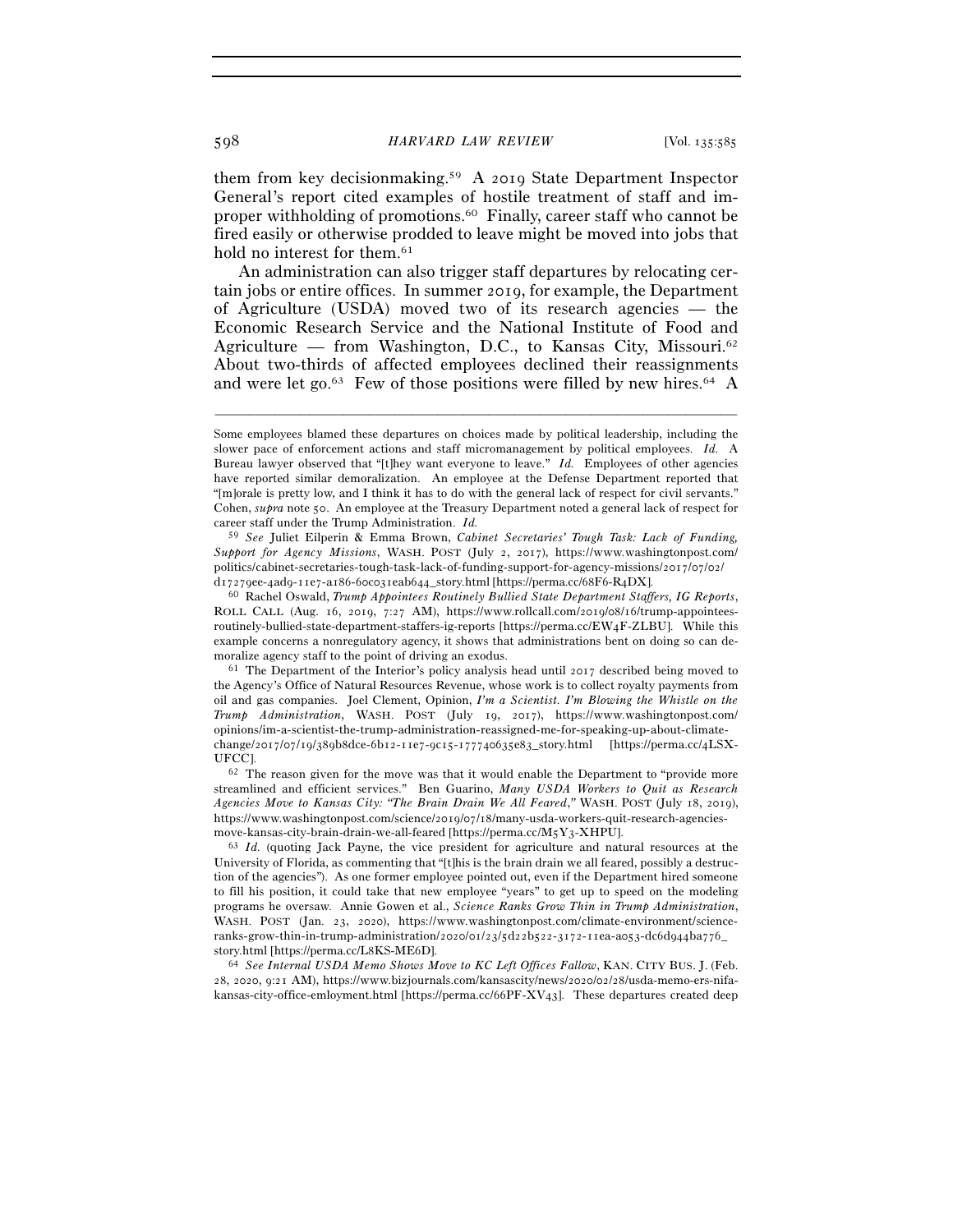similar relocation effort by the Department of the Interior's Bureau of Land Management prompted more than eighty-seven percent of employees asked to move from Washington, D.C., to Grand Junction, Colorado, to resign or retire instead.65 In a reverse move, the Department of Health and Human Services asked employees in its Administration for Community Living to move from regional offices to the nation's capital in order to "improve efficiency."66 Transferring or reassigning particular senior officials rather than whole offices may also be part of an effort to weaken an agency.<sup>67</sup>

Sometimes, staff vacancies are filled by contractors and other temporary workers — strategies that an administration can embrace as "cost-saving" but might compromise an agency's capacity.68 For example, the Trump Administration more than doubled funding previously spent contracting with temporary employment agencies to fill federal vacancies,69 a practice OMB defended, in part, as a way to "bridge staffing shortages."70 Contracting out a significant share of federal jobs,

<sup>–––––––––––––––––––––––––––––––––––––––––––––––––––––––––––––</sup> deficits in particular areas, including farm finance, tax, bees and pollination, and trade and international development. *See* Guarino, *supra* note 62.<br><sup>65</sup> Juliet Eilperin, *Trump Officials Moved Most Bureau of Land Management Positions out of* 

*D.C. More than* 87 *Percent Quit Instead.*, WASH. POST (Jan. 28, 2021, 6:24 PM), https://www. washingtonpost.com/climate-environment/2021/01/28/trump-blm-reorganization

<sup>[</sup>https://perma.cc/7RBZ-4S2N]. 66 Arthur Delaney & Dave Jamieson, *The Trump Administration Is Literally Pushing Workers Around*, HUFFPOST (July 1, 2019, 5:45 AM), https://www.huffpost.com/entry/trump-federal-

workers-relocation\_n\_5d166993e4b07f6ca57d12c8 [https://perma.cc/48CQ-VTZ<sup>2</sup>]. 67 For example, a senior EPA lawyer who had worked on high-profile air quality rules, including the Obama-era Clean Power Plan, was, in the Trump Administration, reassigned from her Associate General Counsel role to work on "special projects." Doug Obey, *In "Highly Unusual Move," Trump EPA Reassigns Top Agency Air Lawyer*, INSIDEEPA (Jan. 17, 2018), https://insideepa.com/dailynews/highly-unusual-move-trump-epa-reassigns-top-agency-air-lawyer [https://perma.cc/W9PM-7RSL].

<sup>68</sup> Hiring temporary workers or contracting with private employees can compromise agency expertise. CHRIS SCHWARTZ & LAURA PADIN, NAT'L EMP. L. PROJECT, TEMPING OUT THE FEDERAL GOVERNMENT 1–2 (2019), https://s27147.pcdn.co/wp-content/uploads/Policy-Brief-Temping-Out-Federal-Government-6-19.pdf [https:/perma.cc/QN6L-3FWK]. Temporary workers might also prove just as costly as federal employees while providing lower-quality services. *Id.* at 4. The combination of pervasive outsourcing and extensive reliance on nonexpert "loyalists" in leadership "has brought about a lack of attention to long-term human capital planning. This, in turn, leads to a lack of functional expertise and competence . . . and simply a shortage in the number of professionals needed to capably run the many functions of the federal government." Resh, *supra*  note 41, at 35.

<sup>69</sup> *See* SCHWARTZ & PADIN, *supra* note 68, at 2; Joe Davidson, *Trump Is Outsourcing Government to Temps. Why That Might Not Be Good.*, WASH. POST (June 19, 2019), https://www.washingtonpost.com/politics/trump-is-outsourcing-government-to-temps-why-thatmight-not-be-good/2019/06/18/8f0fd07e-9212-11e9-b570-6416efdc0803\_story.html [https://perma.

 $cc/YZM_3$ -596M]. Most of the increase in outsourcing comes from efforts to privatize federal government–provided healthcare. *Id.* 

<sup>70</sup> Davidson, *supra* note 69.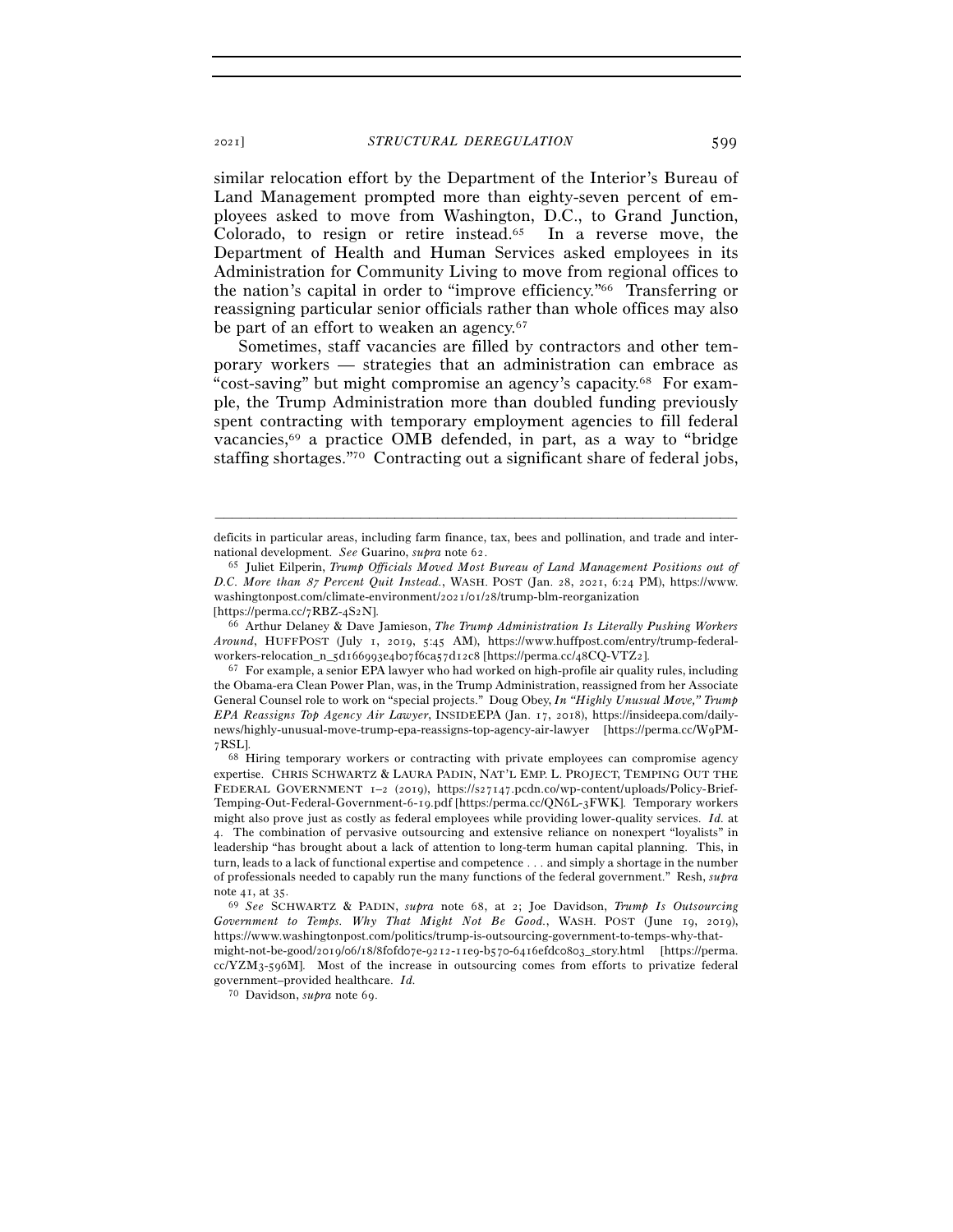including military functions, is a long-term trend, but it reached new levels in the Trump Administration.<sup>71</sup>

We recognize that Presidents may wish to rely more heavily on political appointees than career staff in some instances because they believe those political appointees will be more aligned with their agendas. Likewise, they may wish to reassign staff whom they believe do not support, or might undermine, their priorities. And physically relocating offices may in some cases be entirely legitimate. We grow concerned, however, when efforts to reduce, reassign, relocate, or demoralize career staff are so expansive that they evince something more reckless or destructive, or when they cut so deeply that they may prevent an agency from fulfilling its congressionally assigned mission.

<sup>2</sup>*. Officers. —* Presidents can also seek to disable agencies by failing to nominate leadership. The Constitution states that the President shall nominate, and the Senate shall confirm, all "Officers of the United States."72 The Supreme Court has interpreted this language to mean that the Senate must confirm "principal" officers, including the heads of executive departments and independent commissions.73 There are more than 1,100 such positions in the federal government.74 However, Presidents do not always nominate, nor does the Senate always confirm, candidates for these positions in a timely manner.<sup>75</sup> By April 2018, fifteen months into his presidency, President Trump had nominated 589 candidates for key positions, compared with 734 by that same point under President Obama, 746 under President George W. Bush, and 734 under President Clinton.76 Halfway through President Trump's presidency, sixty-three nominees had withdrawn their candidacies or seen

<sup>71</sup> For example, the Department of Defense has increasingly relied on contractors. *See, e.g.*, MARK F. CANCIAN, CTR. FOR STRATEGIC & INT'L STUD., U.S. MILITARY FORCES IN FY 2020: SOF, CIVILIANS, CONTRACTORS, AND NUKES 9–10 (2019), https://csis-website-prod.s3.amazonaws.com/s3fs-public/publication/191024\_Cancian\_FY2020\_OtherForces\_v2.pdf

<sup>[</sup>https://perma.cc/KG4A-RFN3].<br><sup>72</sup> U.S. CONST. art. II, § 2, cl. 2.<br><sup>73</sup> While the Court has never defined the category of "principal" officers precisely, it has suggested that the category includes those not subject to removal by higher executive branch officials (other than the President), who exercise broad duties and whose tenure is not temporary. *See* Free Enter. Fund v. Pub. Co. Acct. Oversight Bd., 561 U.S. 477, 510 (2010); Edmond v. United States,

<sup>520</sup> U.S. 651, 662–63 (1997); Morrison v. Olson, 487 U.S. 654, 671–72 (<sup>1988</sup>). 74 Anne Joseph O'Connell, *Vacant Offices: Delays in Staffing Top Agency Positions*, 82 S. CAL.

L. REV. 913, 917 (2009).<br><sup>75</sup> It is important not to conflate presidential failures to nominate with Senate failures to confirm.<br><sup>76</sup> Press Release, Senate Democrats, Special Report: How the Trump Administration and Senate Republicans Are Responsible for Trump Administration Dysfunction (Apr. 25, 2018), https://www.democrats.senate.gov/imo/media/doc/SPECIAL%20REPORT%20How%20the %20Trump%20Administration%20and%20Senate%20Republicans%20are%20Responsible%20for%20Trump%20Administration%20Dysfunction.pdf [https://perma.cc/H7B3-TWYF].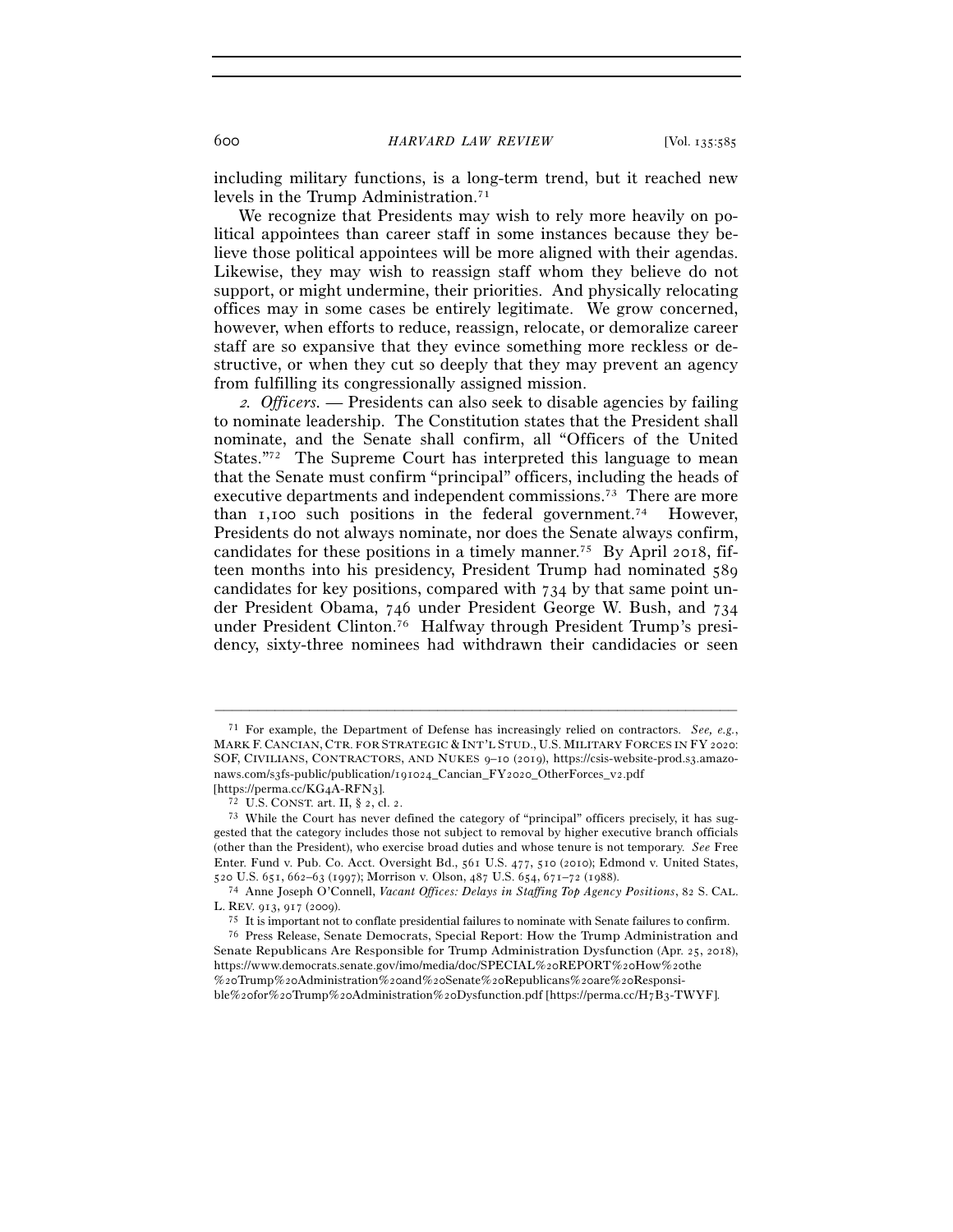<sup>2021</sup>] *STRUCTURAL DEREGULATION* 601

their nominations pulled before confirmation — almost double the figure for the Obama Administration by the same point.<sup>77</sup> As with staffing shortages, it is not the failure to nominate in any one instance that matters, but its strategic and systematic use to weaken agency capacity. Here, we discuss two effects of the failure to appoint: relying for extended periods on "acting" heads of executive branch agencies and depriving independent regulatory commissions of a quorum.

(*a*) *Acting Officials.* — When vacancies arise at executive agencies,<sup>78</sup> Presidents may appoint acting officials pending the nomination and confirmation of more permanent officers.<sup>79</sup> Presidents have increasingly relied on acting officials to head agencies for at least some period of time, but President Trump's use of acting officials "has been far more extensive and controversial than his predecessors'."80 By early 2020, acting officials in the Trump Administration had already served more days, combined, than had acting officials in all eight years of the Obama Administration, and by a significant margin.<sup>81</sup>

Substituting an acting official for one who is Senate confirmed is sometimes necessary, of course. The Vacancies Act of 1868,<sup>82</sup> most recently amended by the Federal Vacancies Reform Act of 1998, contemplates that vacancies will occur in high-level government posts and that it can be beneficial to fill those posts on a temporary basis while waiting

<sup>77</sup> Michael Collins, *Donald Trump's Picks for Administration Jobs Keep Dropping Out with John Ratcliffe Latest to Go*, USA TODAY (Aug. 2, 2019, 11:17 PM), https://www. usatoday.com/story/news/politics/2019/06/17/from-heather-nauert-to-herman-cain-trumps-job-

candidates-keep-quitting/3758484002 [https://perma.cc/YX98-3UE6].<br><sup>78</sup> The Vacancies Act of 1868 does not apply to multimember commissions. 5 U.S.C. § 3349c(1).<br><sup>79</sup> Id. §§ 3345–3349d.

<sup>79</sup> *Id.* §§ 3345–<sup>3349</sup>d. 80 Anne Joseph O'Connell, *Actings*, 120 COLUM. L. REV. 613, 623 (<sup>2020</sup>). 81 *See* Aaron Blake, *Trump's Government Full of Temps*, WASH. POST (Feb. 21, 2020), https://www.washingtonpost.com/politics/2020/02/21/trump-has-had-an-acting-official-cabinet-

level-job-1-out-every-9-days [https://perma.cc/T3Z2-C6QS]; *see also* W. James Antle III, Opinion, *Trump's Acting Troupe*, WASH. EXAMINER (Apr. 26, 2019, 12:00 AM), https://www. washingtonexaminer.com/opinion/trumps-acting-troupe [https://perma.cc/WA9N-JTQ3]. President Trump emphasized that "I like acting because I can move so quickly. It gives me more flexibility." Brett Samuels, *Trump Learns to Love Acting Officials*, THE HILL (Apr. 14, 2019, 10:30 AM), https://thehill.com/homenews/administration/438660-trump-learns-to-love-acting-officials

<sup>[</sup>https://perma.cc/8A9U-CJLN]; *see also* KATHRYN DUNN TENPAS, BROOKINGS INST., TRACKING TURNOVER IN THE TRUMP ADMINISTRATION (2021), https://www. brookings.edu/research/tracking-turnover-in-the-trump-administration [https://perma.cc/PLA5- 8KFC]. The Trump Administration has also had higher levels of turnover in cabinet-level posts than any first-term elected administration in the past 100 years. Tamara Keith, *Trump Cabinet Turnover Sets Record Going Back* 100 *Years*, NPR (Mar. 29, 2018, 5:00 AM), https:// www.npr.org/2018/03/19/594164065/trump-cabinet-turnover-sets-record-going-back-100-years [https://perma.cc/W9GB-HZU3].<br><sup>82</sup> Act of July 23, 1868, ch. 227, 15 Stat. 168 (codified as amended at 5 U.S.C. §§ 3345–3349).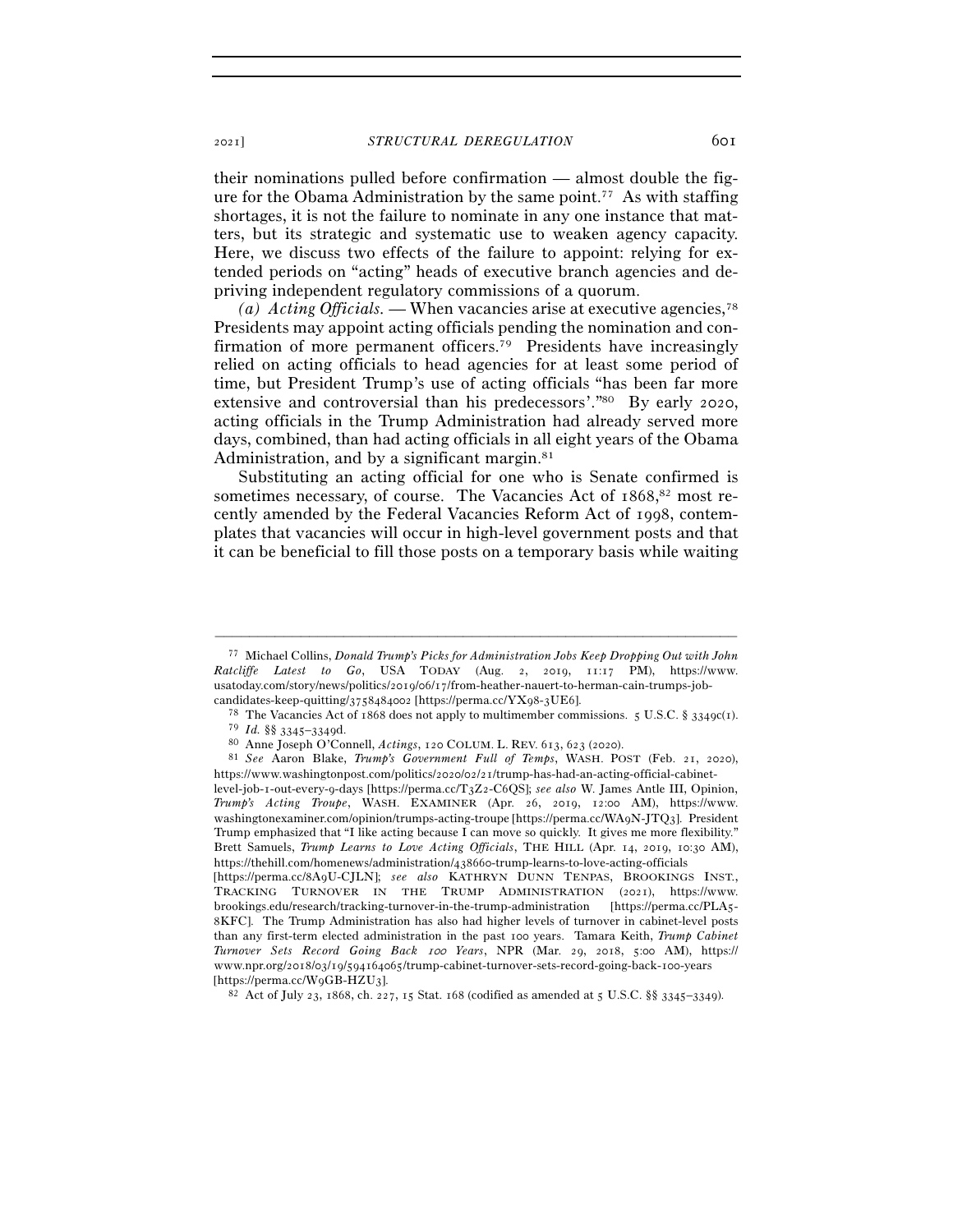for presidential nomination and Senate confirmation of a permanent replacement.83 During such vacancies, Presidents may generally assign the responsibilities of the office to a senior officer or employee of the same agency or to a Senate-confirmed officer serving in a different governmental position, subject to certain limitations.84 Acting officials can have salutary effects — rejuvenating an agency after scandal or mismanagement, keeping an agency on track through presidential transition periods, or caretaking the agency when a senior official suddenly must resign.85 Assigning leadership responsibilities to career civil servants during nomination or confirmation delays might also enhance agency expertise.86

Yet, the President's power to appoint acting officials also can be abused to prevent the agency from executing its statutory duties. The Vacancies Act does not contemplate acting officials remaining in place perennially, yet Presidents sometimes press the statute's limits.87 Agencies may function less well under acting officials for a variety of reasons, including uncertainty about how long they will remain.88 While some acting officials may have considerable sway with the White House, not all will. Temporary heads may lack the "stature" to push back on controversial actions by the White House, which is sometimes necessary to defend the agency's pursuit of its statutory obligations.89 The inferior

*Agencies*, 64 DUKE L.J. 1571, 1596–97 (2015); O'Connell, *supra* note 80, at <sup>702</sup>. 87 *See* VALERIE C. BRANNON, CONG. RSCH. SERV., R44997, THE VACANCIES ACT: <sup>A</sup>

LEGAL OVERVIEW 13–14 (2021)*.* For examples of the Trump Administration's use of acting officials and the legal questions these uses raised, see *L.M.-M. v. Cuccinelli*, 442 F. Supp. 3d 1, 24–25 (D.D.C. 2020) (holding that President Trump's appointment of Acting Director of United States Citizenship and Immigration Services violated the text, structure, and purpose of the Federal Vacancies Reform Act), *judgment entered*, No. CV 19-2676, 2020 WL 1905063 (D.D.C. Apr. 16, 2020), *appeal dismissed*, No. 20-5141, 2020 WL 5358686 (D.C. Cir. Aug. 25, 2020); Becca Damante, *At Least* 15 *Trump Officials Do Not Hold Their Positions Lawfully*, JUST SEC. (Sept. 17, 2020), https://www.justsecurity.org/72456/at-least-15-trump-officials-do-not-hold-their-positions-lawfully [https://perma.cc/WDM9-SFN2]; Joel Rose, *How Trump Has Filled High-Level Jobs Without Senate Confirmation Votes*, NPR (Mar. 9, 2020, 5:04 AM), https://www.npr.org/2020/03/09/ 813577462/how-trump-has-filled-high-level-jobs-without-senate-confirmation [https://perma.cc/ 8V8G-PJPN].

<sup>88</sup> *See* O'Connell, *supra* note 80, at 698 & n.461 (citing PAUL C. LIGHT, BROOKINGS INST., A CASCADE OF FAILURES: WHY GOVERNMENT FAILS, AND HOW TO STOP IT 16–19 (2014)) (observing that "vacancies and delays" contributed to eight of forty-one examples of agency failure studied). 89 *Id.* at 696–97 (citing example of Pentagon acting head's failure to push back on Trump

Administration's holdup of aid to Ukraine); *see also* Wesley Morgan, *Trump's Ukraine Holdup Hit* 

<sup>–––––––––––––––––––––––––––––––––––––––––––––––––––––––––––––</sup> <sup>83</sup> O'Connell, *supra* note 80, at 695, 700–01 (noting the potential benefits of continuity for agency action, morale, stability, and stature).<br><sup>84</sup> Vacancies Act § 3345. There is a 210-day time limit on service as an acting officer, but that

period can be extended if there are nominations for the office pending before the Senate. *Id.* § 3346.<br><sup>85</sup> Professor Anne O'Connell argues that "[t]he costs of gaps in confirmed leadership may not be

as dire as the conventional wisdom suggests," and she concludes that acting officials continue to make important decisions and provide stability and continuity at the agency. O'Connell, *supra* note <sup>80</sup>, at 699–<sup>702</sup>. 86 *See* Nina A. Mendelson, *The Uncertain Effects of Senate Confirmation Delays in the*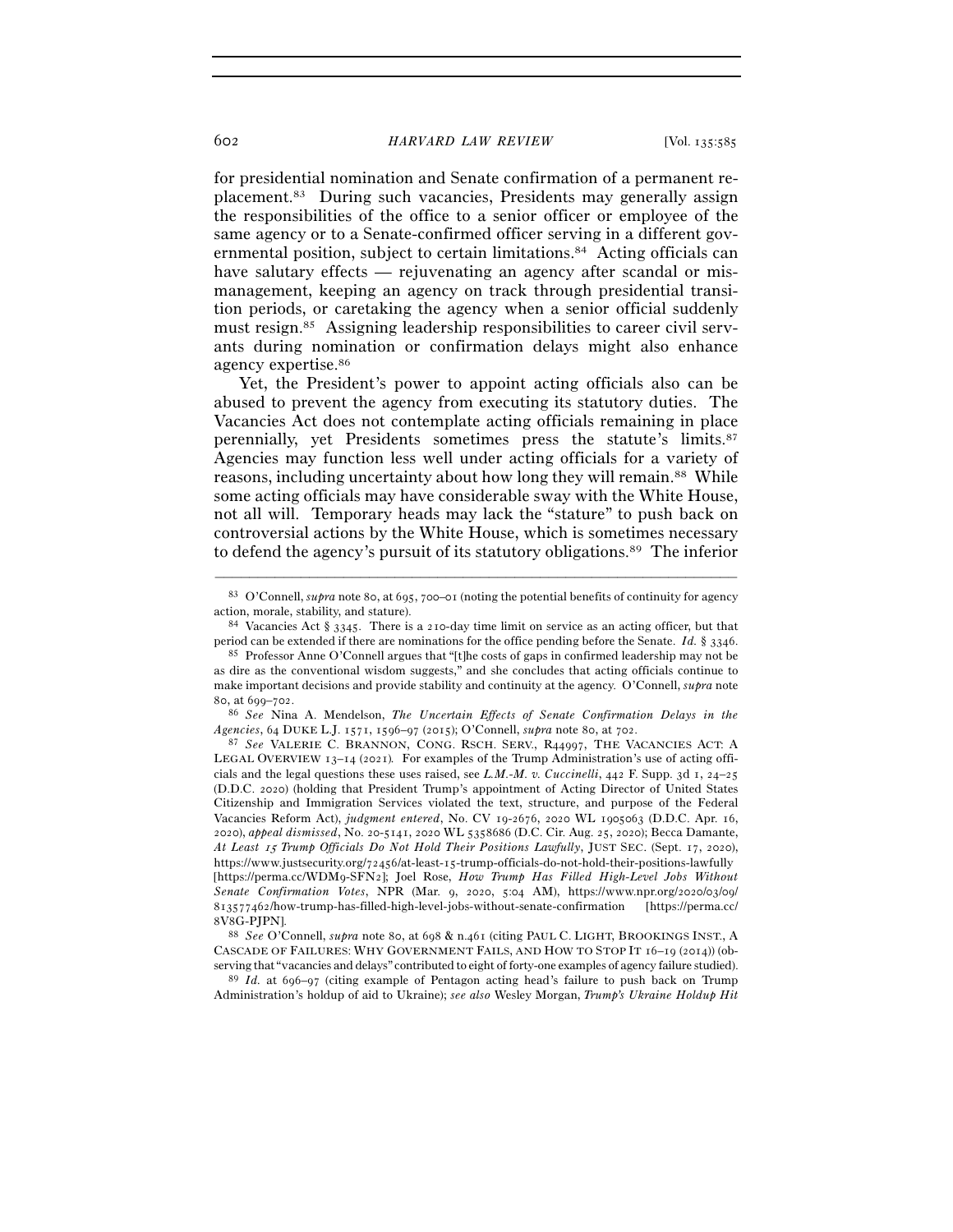designation of "acting" also may undermine the ability of these officials to drive the agency's agenda forward in Congress and influence important interagency and cabinet-level debates.

The former Inspector General (IG) of the Department of Homeland Security identified the shortcomings of temporary "actings" when he testified before Congress in 2019 that "the nature and extent of senior leadership vacancies in the Department . . . significantly hamper the Department's ability to carry out its all-important mission."90 He noted that acting officials "are simply in a caretaker role and are justifiably hesitant to make decisions that would tie the hands of the individual ultimately appointed to that position" and that presidential appointees are "better able to represent the Department's interests in interagency coordination" because they are seen as more legitimate.91

As with all of our examples, any one instance of failing to nominate agency leadership and relying on acting officials for a time might easily be explained. But a persistent failure to name critical officers to key agency posts across the government for extended periods of time is more troubling and suggests something is awry. A President might rely on acting officials temporarily to energize or reform agencies, but it seems more likely that a President wanting agencies to actively pursue their statutory mandates would try to equip them with Senate-confirmed leaders.

*(b) Commission Vacancies. —* Nearly all of the so-called independent agencies in the federal government are headed by commissions or boards rather than single individuals.92 While there are multiple features that make agencies more or less independent from White House influence, the primary feature identified by scholars is whether agency heads are removable at will by the President.<sup>93</sup> The President lacks the ability to remove independent commissioners without cause, but he may nominate new members to fill vacancies, and he generally names the commission chair.94

In some cases, Presidents may be slow to fill these vacancies, which can interfere with agency operations to the extent that commissions require a quorum to act. Quorum requirements vary by commission. For

*a Rudderless Pentagon*, POLITICO (Sept. 25, 2019, 6:24 PM), https://www. politico.com/news/2019/09/25/trump-ukraine-military-aid-pentagon-000679 [https://perma.cc/ LNT<sup>5</sup>-CWSF]. 90 *Trouble at the Top*, *supra* note 42, at 1 (statement of John Roth, Former Inspector General,

Department of Homeland Security). 91 *Id.* at 4–<sup>5</sup>. 92 Seila L. LLC v. CFPB, 140 S. Ct. 2183, 2201–02 (<sup>2020</sup>). 93 *See* Rachel E. Barkow, *Insulating Agencies: Avoiding Capture Through Institutional Design*,

<sup>89</sup> TEX. L. REV. 15, 15 (2010) (noting that discussions of independent agencies hinge on this factor

as well as their multimember structure and their exemption from centralized regulatory review). 94 *See* Paul R. Verkuil, *The Purposes and Limits of Independent Agencies*, 1988 DUKE L.J. 257, 265.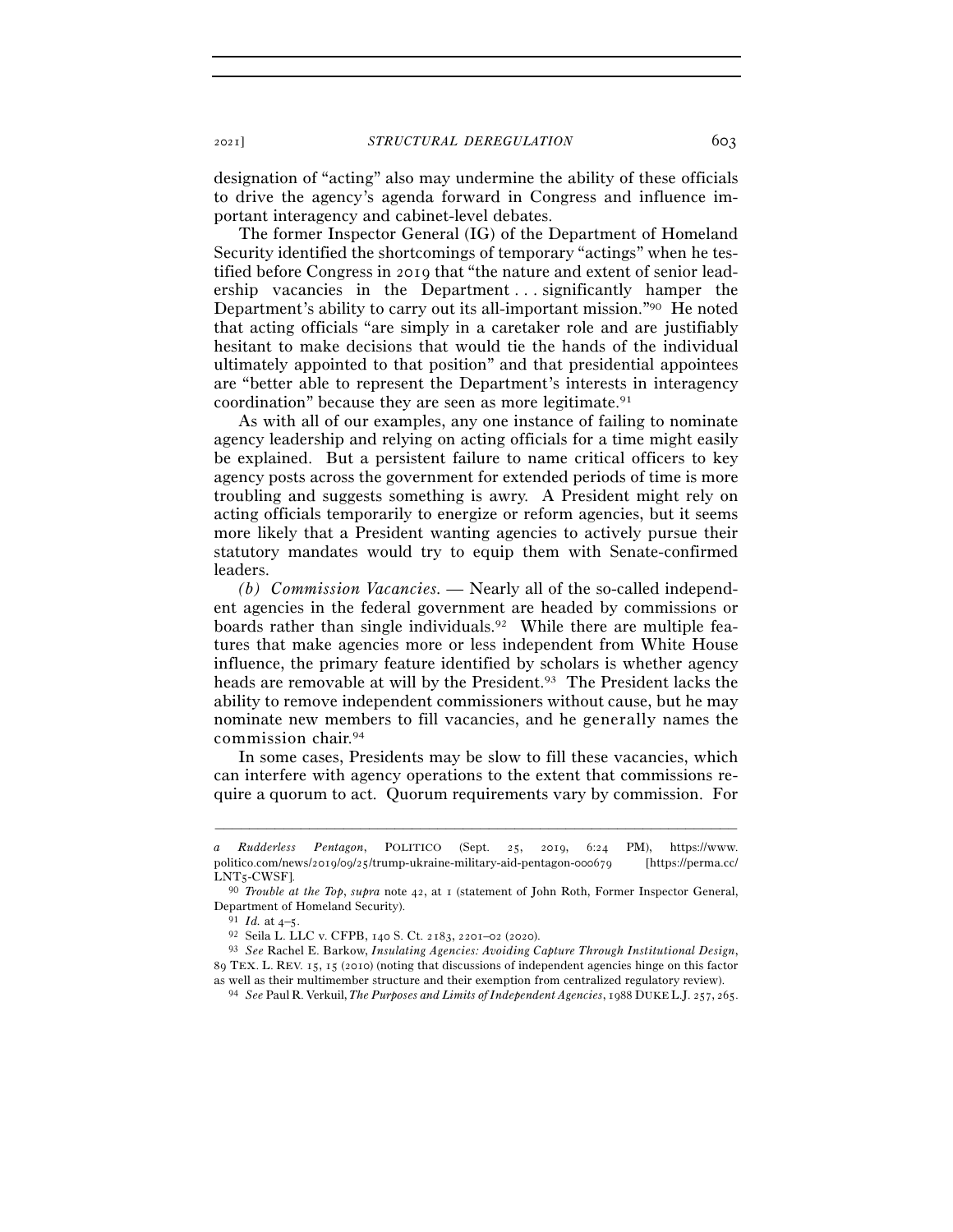example, the Federal Election Commission (FEC) needs at least four commissioners for most policymaking and enforcement actions.95 The Federal Energy Regulatory Commission (FERC) may issue decisions with three of its five members.<sup>96</sup> A few commissions can operate with smaller quorums.<sup>97</sup>

For the first time in its history, FERC operated without a quorum for six months in 2017.<sup>98</sup> The FEC, whose duties include investigating allegations of campaign finance violations, was also without a quorum from September 2019 until May 2020.<sup>99</sup> The Senate surely bears some responsibility for this problem, since President Trump had nominated one commissioner, Trey Trainor, in September 2017. However, the President had nominated no other candidates.<sup>100</sup> Thus, even after Trainor's confirmation in May 2020, when another FEC commissioner resigned in June, the Commission was again without power to act.

Commissions with multiple vacancies are also more likely to lose their quorums if a commissioner must recuse herself from a particular decision. For example, FERC, which oversees wholesale electricity markets, was unable to vote on a controversial regulatory filing by a regional grid operator in August 2019 because two of its four members had recused themselves.<sup>101</sup> Commissions can take some steps to protect decisionmaking authority in the event of a loss of quorum by redefining quorum rules or delegating particular decisions to staff, but these authorities are limited.102

The Privacy and Civil Liberties Oversight Board (PCLOB) is another example of an agency that has been disabled by Presidents failing to nominate appointees. The independent agency — established in 2004 by the 9/11 Commission to help ensure that the executive branch's coun-

<sup>–––––––––––––––––––––––––––––––––––––––––––––––––––––––––––––</sup> <sup>95</sup> 52 U.S.C. § 30106(c); *see also* CONG. RSCH. SERV., R45160, FEDERAL ELECTION COMMISSION: MEMBERSHIP AND POLICYMAKING QUORUM, IN BRIEF 7 (2020). <sup>96</sup> 42 U.S.C. § 7171(e).

 $^{97}\,$  The SEC amended its quorum requirements by regulation in the 1990s to allow fewer than three members to constitute a quorum if there are fewer than three members in office.  $17$  C.F.R. § 200.41 (2019). 98 Devin Henry, *Energy Commission Swears in New Members, Regains Quorum*, THE HILL

<sup>(</sup>Aug. 10, 2017, 12:10 PM), https://thehill.com/policy/energy-environment/346048-ferc-swears-innew-members-regains-quorum [https://perma.cc/RX4M-C<sup>7</sup>TK]. 99 *See* Kate Ackley, *FEC Set to Lose Its Quorum Again*, ROLL CALL (June 26, 2020, 3:31 PM),

https://www.rollcall.com/2020/06/26/fec-set-to-lose-its-quorum-again [https://perma.cc/32YK-PVXQ]; Dave Levinthal, *Prepare to Be Shocked! Trump's One Weird Trick to Avoid a Campaign Investigation.*, CTR. FOR PUB. INTEGRITY (Jan. 13, 2020), https://publicintegrity.org/ politics/trump-fec-campaign-election-quorum-pascrell [https://perma.cc/TNK6-<sup>3</sup>ZBQ]. 100 Ackley, *supra* note <sup>99</sup>. 101 Rod Kuckro, *Lack of FERC Quorum Prompts Market Changes*, E&E NEWS (Aug. 7, 2019),

https://www.eenews.net/stories/1060870495 [https://perma.cc/L<sup>89</sup>Z-NPDS]. 102 *See* Ryan J. Levan, Note, *Do We Have a Quorum?: Anticipating Agency Vacancies and the* 

*Prospect for Judicial Remedy*, 48 COLUM. J.L. & SOC. PROBS. 181, 219–20 (2015).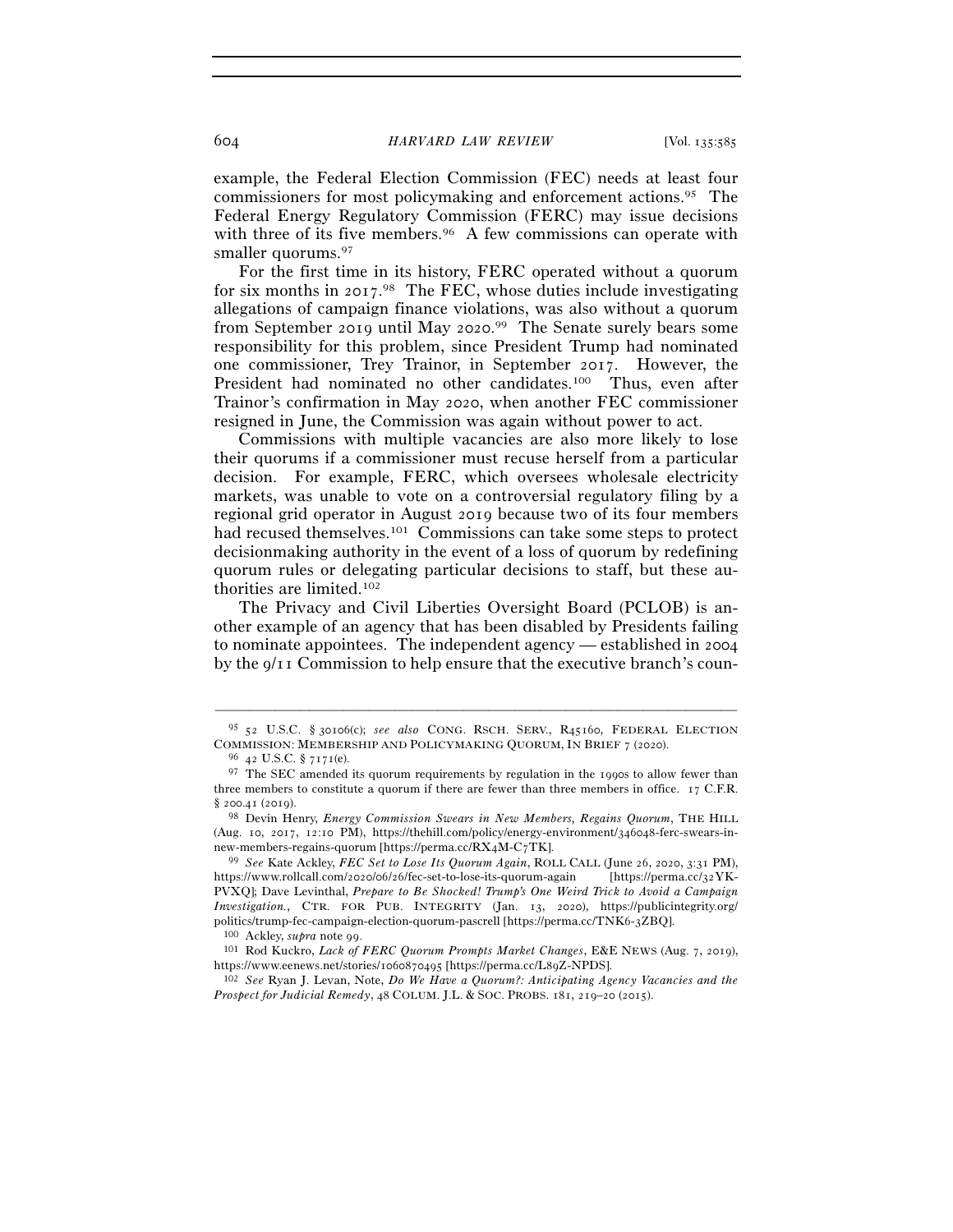terterrorism efforts consider individual rights — reviews national security legislation, regulations, and policy; advises the executive branch; and compels agencies to produce documents and undergo investigation.103 President Obama took nearly two years to name nominees, despite the statutory requirement that the President appoint members in a timely manner.104 The PCLOB did not begin work until August 2012 and became fully operational only the following May when a Chair was confirmed.105

PCLOB's operational status was short lived; the Chair unexpectedly resigned in 2016, and three part-time members resigned.106 The PCLOB President Trump inherited had only one member by March 2017, far short of the full-time Chair and four additional members required by the Agency's enabling statute.107 Without the statutory quorum of three members, the PCLOB could not initiate new investigations, offer formal advice to the intelligence community, submit reports to Congress, or hold public meetings.108 Since even public reports require majority approval to be released, the PCLOB could not release information from concluded investigations, such as the long-awaited study of surveillance and intelligence powers authorized by the Reaganera Executive Order 12,333.<sup>109</sup> That report was not released until April  $2021$  — six years after the study began.<sup>110</sup> Additionally, PCLOB was

–––––––––––––––––––––––––––––––––––––––––––––––––––––––––––––

53, § 801, 121 Stat. 266, 357; Andrea Peterson, *Key Government Privacy Watchdog Muzzled During Surveillance Debate*, SLATE (June 26, 2017, 7:30 AM), https://slate.com/technology/2017/06/trumphasnt-appointed-anyone-to-a-privacy-oversight-board.html [https://perma.cc/3P93-3VHW]; *see also* McCullagh, *supra* note 103.

<sup>105</sup> *See* Fidler, *supra* note <sup>103</sup>. 106 *See id.*; Jenna McLaughlin, *Top Privacy Watchdog Suddenly Resigns*, THE INTERCEPT (Mar. 29, 2016, 11:14 AM), https://www.theintercept.com/2016/03/29/top-privacy-watchdogsuddenly-resigns [https://perma.cc/6547-JFYP]*.*

<sup>107</sup> *See* <sup>42</sup> U.S.C. § 2000ee(h)(<sup>1</sup>). 108 Jenna McLaughlin*, The U.S. Government's Privacy Watchdog Is Basically Dead, Emails Reveal*, THE INTERCEPT (Mar. 3, 2017, 2:24 PM), https://theintercept.com/2017/03/03/thegovernments-privacy-watchdog-is-basically-dead-emails-reveal [https://perma.cc/D25V-JCEV].<br><sup>109</sup> Exec. Order No. 12,333, 46 Fed. Reg. 59,941 (Dec. 4, 1981); *see also* Peterson, *supra* note 104.<br><sup>110</sup> Jacob Schulz, *PCLOB* 

2021, 11:17 AM), https://www.lawfareblog.com/pclob-releases-public-report-executive-order-12333 [https://perma.cc/26F7-5XMW].

<sup>103</sup> *See* 42 U.S.C. § 2000ee(c)–(d); David P. Fidler, *Is the Privacy and Civil Liberties Oversight Board Back in Business?*, COUNCIL ON FOREIGN RELS. BLOG (Sept. 11, 2017, 10:53 AM), https://www.cfr.org/blog/privacy-and-civil-liberties-oversight-board-back-business

<sup>[</sup>https://perma.cc/5MLU-VVFF]; *see also* Declan McCullagh, *Obama Privacy Board Gets Members After Two Years*, CNET (Dec. 16, 2010, 3:57 PM), https://www.cnet.com/tech/services-andsoftware/obama-privacy-board-gets-members-after-two-years [https://perma.cc/UQJ8-M6XL]; Jay Stanley, *What Powers Does the Civil Liberties Oversight Board Have?*, ACLU (Nov. 4, 2013, 9:28 AM), https://www.aclu.org/blog/national-security/privacy-and-surveillance/what-powers-doescivil-liberties-oversight-board [https://perma.cc/77F7-FT<sup>8</sup>U]. 104 *See* Implementing Recommendations of the 9/11 Commission Act of 2007, Pub. L. No. 110-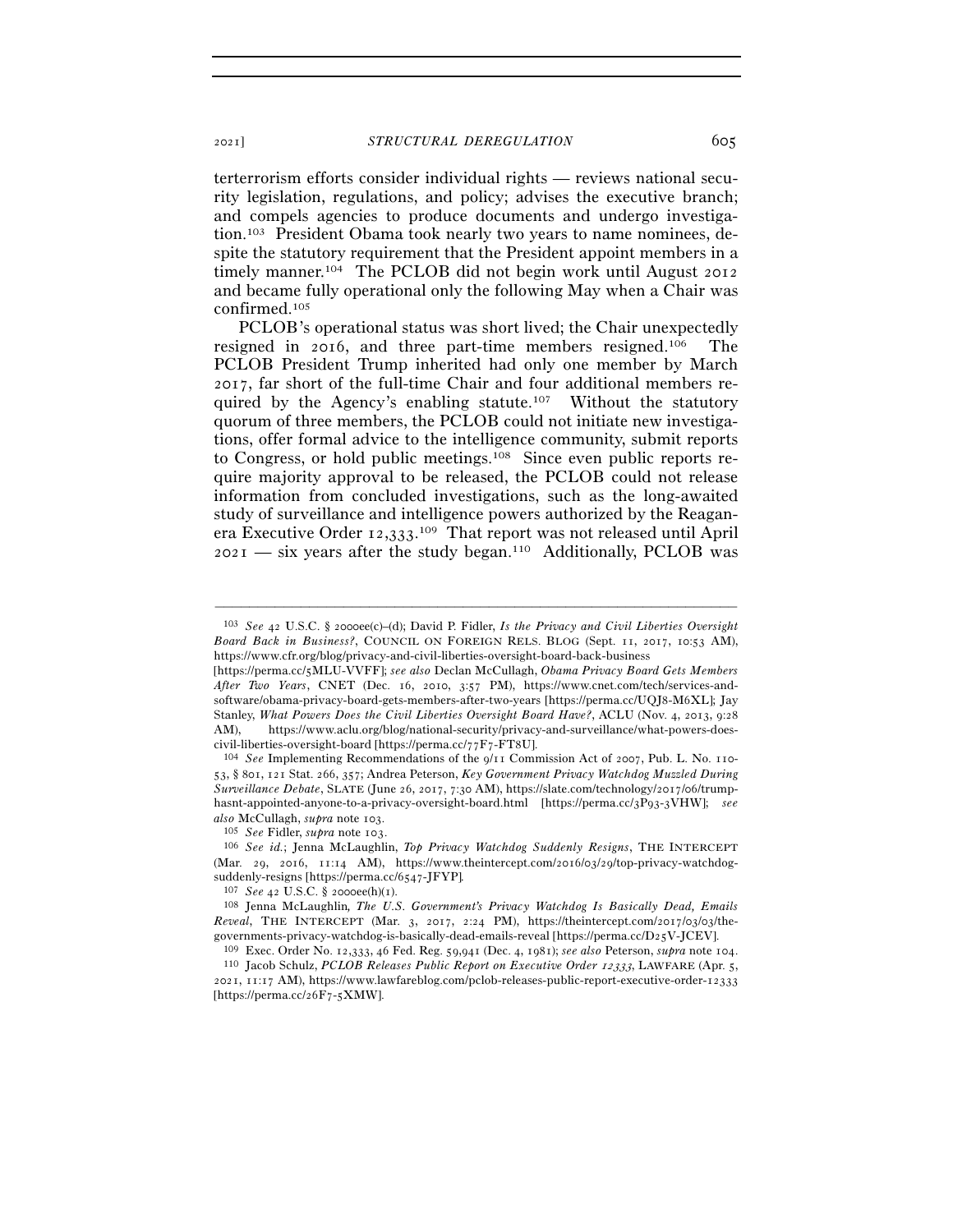unable to hire any new staff since only the Chair had hiring authority.111

President Trump's failure to fill PCLOB vacancies stymied the Agency's ability to contribute promptly to the surveillance debate and left it "essentially paralyzed."<sup>112</sup> The delay prevented timely release of the Executive Order 12,333 report, debilitated the Agency from serving as a watchdog on the country's counterterrorism operations, and frustrated privacy protections related to European and U.S. data.113 President Trump did not nominate a chair until September 2017114 or announce nominations for two part-time vacancies until August of the following year.115 Intentionally opting not to staff the Agency may have done enduring damage, tarnishing the PCLOB's reputation as a "credible evaluator of key surveillance programs."116

Certainly, Presidents enjoy virtually unconstrained latitude under the Appointments Clause to nominate their preferred appointees, and the order and timing of those nominations, we recognize, must be managed by a busy White House. Yet persistent failures to nominate that in fact prevent an agency from doing the business assigned to it by statute do seem to thwart congressional design. So, while periodic and temporary staffing shortfalls seem to us both inevitable and relatively innocuous, intentionally failing to staff as a strategy of incapacitation is something altogether different.<sup>117</sup>

<sup>3</sup>*. Structural Changes to Staffing Mechanisms. —* Presidents can impede an agency's ability to hire or backfill staff by weakening the agencies responsible for overseeing the staffing process. With over 1,000 federal positions requiring nomination and confirmation and over two million full-time federal employees, Presidents cannot single-handedly manage federal employment. Instead, they rely on agencies for support.

<sup>111</sup> Peterson, *supra* note <sup>104</sup>. 112 *Id.* (quoting Senator Ron Wyden, Democrat of Oregon). 113 *See* Cameron F. Kerry, *It's Time for the Senate to Act on PCLOB Nominations*, LAWFARE (Aug. 27, 2018, 9:08 AM), https://www.lawfareblog.com/its-time-senate-act-pclob-nominations [https://perma.cc/FNV7-W9FK]. Democratic members of the House Permanent Select Committee on Intelligence implored President Trump to nominate candidates to fill the open seats. Press Release, U.S. House of Reps. Permanent Select Comm. on Intel., Intelligence Committee Democrats Send Letter to President Asking for Nomination of PCLOB Members (July 28, 2017), https:// intelligence.house.gov/news/documentsingle.aspx?DocumentID=255 [https://perma.cc/333Q-QTCJ]. The European Commission called for the "swift appointment of . . . missing members," with the European Parliament also weighing in. Kerry, *supra*.<br><sup>114</sup> *See* David Hoffman & Riccardo Masucci, *One PCLOB Nomination to Applaud and Three* 

*More to Urge*, LAWFARE (Sept. 14, 2017, 3:49 PM), https://www.lawfareblog.com/one-pclobnomination-applaud-and-three-more-urge [https://perma.cc/ATK5-TAFE].<br>
<sup>115</sup> See Kerry, supra note 113.<br>
<sup>116</sup> *Id.* (quoting Adam Klein, Chairman nominee, PCLOB).<br>
<sup>116</sup> *Id.* (quoting Adam Klein, Chairman nominee, PCLOB)

of an agency's work. As long as Congress has created it and assigned it regulatory tasks, the President should not be able to prevent it from functioning through a wholesale failure to nominate.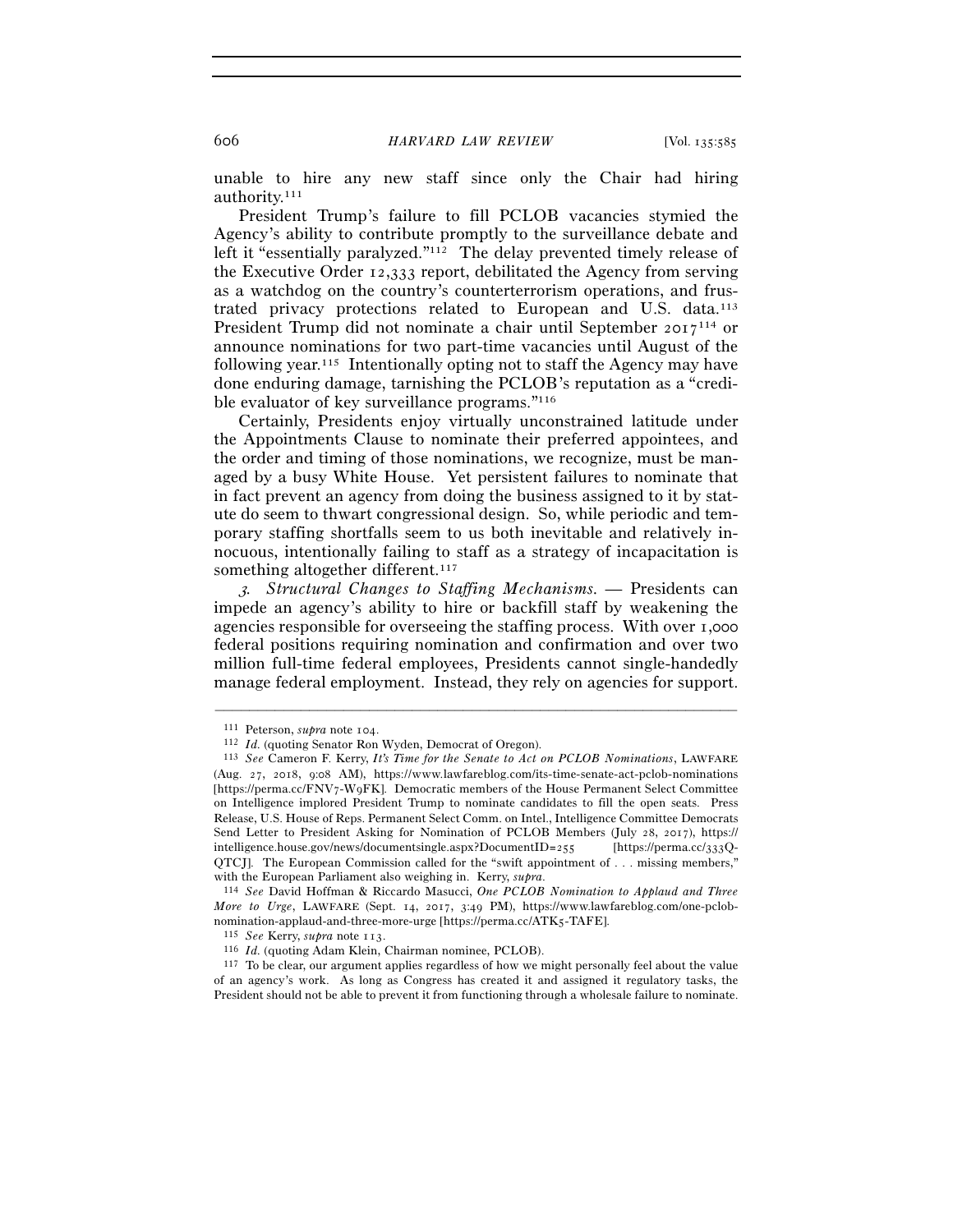The Presidential Personnel Office (PPO) sources potential nominees and conducts background diligence.<sup>118</sup> The Office of Personnel Management recruits, hires, and manages federal employees.<sup>119</sup> A third agency, the Merit Systems Protection Board (MSPB), hears employee appeals.120 Weakening these agencies can therefore indirectly weaken staffing across government.

At the start of the Trump Administration, the PPO employed just thirty staff — less than one-third the level of prior administrations. In addition, most of the office's employees were inexperienced, again in contrast to earlier administrations.121 While there may be alternative explanations for this understaffing — for example, that the incoming Administration did not believe it would win the presidential election the possibility remains that destaffing was a conscious strategy. President Trump sought to eliminate the OPM entirely and scatter its employees among other agencies.<sup>122</sup> When this effort failed, the

<sup>118</sup> The PPO recruits and vets candidates for thousands of federal government jobs, including those requiring Senate confirmation. Robert O'Harrow Jr. & Shawn Boburg, *Behind the Chaos: Office that Vets Trump Appointees Plagued by Inexperience*, WASH. POST (Mar. 30, 2018), https://www.washingtonpost.com/investigations/behind-the-chaos-office-that-vets-trumpappointees-plagued-by-inexperience/2018/03/30/cde31a1a-28a3-11e8-ab19-06a445a08c94\_

story.html [https://perma.cc/JY8J-X557].<br><sup>119</sup> *About*, U.S. OFF. OF PERS. MGMT., https://www.opm.gov/about-us [https://perma.cc/X6SS-7UT6].

<sup>&</sup>lt;sup>120</sup> *About MSPB*, U.S. MERIT SYS. PROT. BD., https://www.mspb.gov/About/about.htm

<sup>[</sup>https://perma.cc/48A7-K<sup>29</sup>Y]. 121 Professor James Pfiffner at George Mason University reports that, in the past, the PPO has been staffed by senior officials with relevant experience. O'Harrow & Boburg, *supra* note 118. In February 2020, the Administration hired a college senior to serve as the PPO's director of operations. Daniel Lippman & Meridith McGraw, *A New Senior Leader at the White House Personnel Office: A College Senior*, POLITICO (Feb. 25, 2020, 10:55 PM), https://www. politico.com/news/2020/02/25/college-senior-white-house-personnel-office-117493 [https://perma.cc/ JT8Z-ZU<sup>7</sup>E]. 122 Lisa Rein, *Trump Wants to Kill This Federal Agency. Democrats Blasted the Idea.*, WASH.

POST (May 21, 2019), https://www.washingtonpost.com/politics/trump-wants-to-kill-this-federalagency-democrats-blasted-the-idea/2019/05/21/67f6b978-7b18-11e9-a5b3-34f3edf1351e\_story.html [https://perma.cc/6BMB-8R6J]. Congress opposed the elimination of the Agency, which would have required legislation. This example demonstrates not only the occasional success of congressional backstop authority in checking structural deregulation but also the fact that Presidents stymied by Congress in their efforts to shrink the bureaucracy may turn to the alternative strategies laid out in this Part to achieve their goal.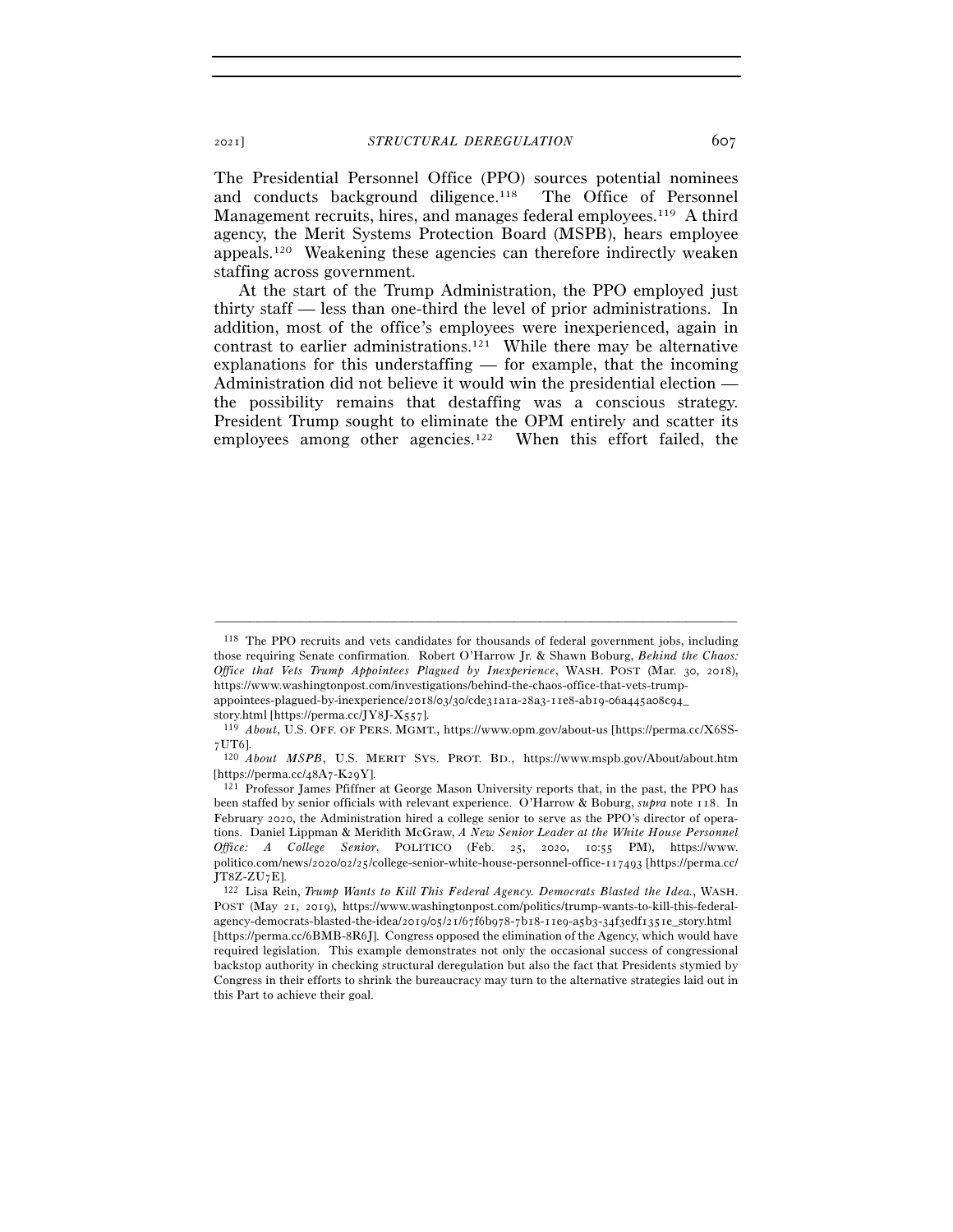608 *HARVARD LAW REVIEW* [Vol. 135:<sup>585</sup>

Administration outsourced OPM's tasks to other agencies through interagency agreements,<sup>123</sup> and an acting head led the OPM for more than half of President Trump's term.<sup>124</sup>

Presidents can also hasten staff departures by weakening civil service protections. In 2019, the MSPB was left without a single member.125 Before that, the Board had operated with one member, and therefore without a quorum, since January 2017.<sup>126</sup> President Trump did not nominate any new candidates to serve on the Board until 2018. 127 By the end of 2019, thousands of cases were pending before the Board.128 Compounding the problem, the Trump Administration took the position that the Supreme Court's opinion in *Lucia v. SEC*129 makes the decisions of the administrative judges who staff the Board reversible.130 Because there are no Board members in place to cure any procedural defects in these judges' appointments, the cases they hear

–––––––––––––––––––––––––––––––––––––––––––––––––––––––––––––

*Safe. Trump and the Senate Are Killing Its Guardian.*, WASH. POST (Feb. 12, 2019), https://www.washingtonpost.com/opinions/the-federal-merit-system-keeps-our-democracy-safe-trumpand-the-senate-are-killing-its-guardian/2019/02/12/d1984726-2f0e-11e9-8ad3-9a5b113ecd3c\_story.html [https://perma.cc/GKF4-5JMJ]. President Trump had appointed the sole remaining member of the Board to a secondary role as acting general counsel to OPM in late 2018, a step some described as creating a conflict of interest between OPM and the Board, which reviews OPM rules. *See id.* 126 *See id.* 

127 Nicole Ogrysko, *Trump Names Long-Awaited Second Member to MSPB*, FED. NEWS NETWORK (Mar. 6, 2018, 6:21 PM), https://federalnewsnetwork.com/all-news/2018/03/trump-

names-long-awaited-second-member-to-mspb [https://perma.cc/EE5Y-Y<sup>9</sup>LW]. 128 Nicole Ogrysko, *Lack of Quorum Hits* 3*-Year Mark at MSPB, with No Clear End in Sight*, FED. NEWS NETWORK (Jan. 24, 2020, 11:31 AM), https://federalnewsnetwork.com/ workforce/2020/01/lack-of-quorum-hits-3-year-mark-at-mspb-with-no-clear-end-in-sight [https://

perma.cc/7F3Y-<sup>3</sup>ZAB]. 129 <sup>138</sup> S. Ct. 2044 (<sup>2018</sup>). 130 *See* Eric Katz, *New Trump Administration Strategy Leaves Fired Feds Seeking Recourse in Indefinite Purgatory*, GOV'T EXEC. (Sept. 2, 2020), https://www.govexec.com/ workforce/2020/09/new-trump-administration-strategy-leaves-fired-feds-seeking-recourse-

indefinite-purgatory/168201 [https://perma.cc/Z9SX-LHXW]. In *Lucia*, the Court held that the SEC's administrative law judges (ALJs) were inferior officers subject to appointment by the President, the courts of law, or the heads of department. *Lucia*, 138 S. Ct. at 2049. Because they had

<sup>123</sup> *See* Adam Mazmanian, *What if Congress Doesn't Want to Move OPM?*, FED. COMPUT. WK. (May 15, 2019), https://www.fcw.com/articles/2019/05/15/opm-reorg-congress-plans.aspx [https:// perma.cc/NTA9-4GYU] (citing the OPM's acting head Margaret Weichert's comments that if a legislative solution could not be found, OPM could enter into interagency agreements to outsource work to the General Services Administration and other agencies).

<sup>124</sup> *See* Jessie Bur, *Government Personnel Office Abruptly Loses Its Top Official*, FED. TIMES (Mar. 17, 2020), https://www.federaltimes.com/management/leadership/2020/03/17/governmentpersonnel-office-abruptly-loses-its-top-official [https://perma.cc/5WFN-2VMY]. A report by the National Academy of Public Administration cited the absence of sustained leadership as an impediment to execution of OPM's mission. JANET HALE ET AL., NAT'L ACAD. OF PUB. ADMIN., ELEVATING HUMAN CAPITAL: REFRAMING THE U.S. OFFICE OF PERSONNEL MANAGEMENT'S LEADERSHIP IMPERATIVE 20 (2021), https://s3.us-west-2. amazonaws.com/napa-2021/studies/united-states-office-of-personnel-management-independentassessment/OPM-Final-Report-National-Academy-of-Public-Administration.pdf [https://perma.cc/8269-T<sup>42</sup>D]. 125 Ben L. Erdreich & Steven L. Katz, Opinion, *The Federal Merit System Keeps Our Democracy*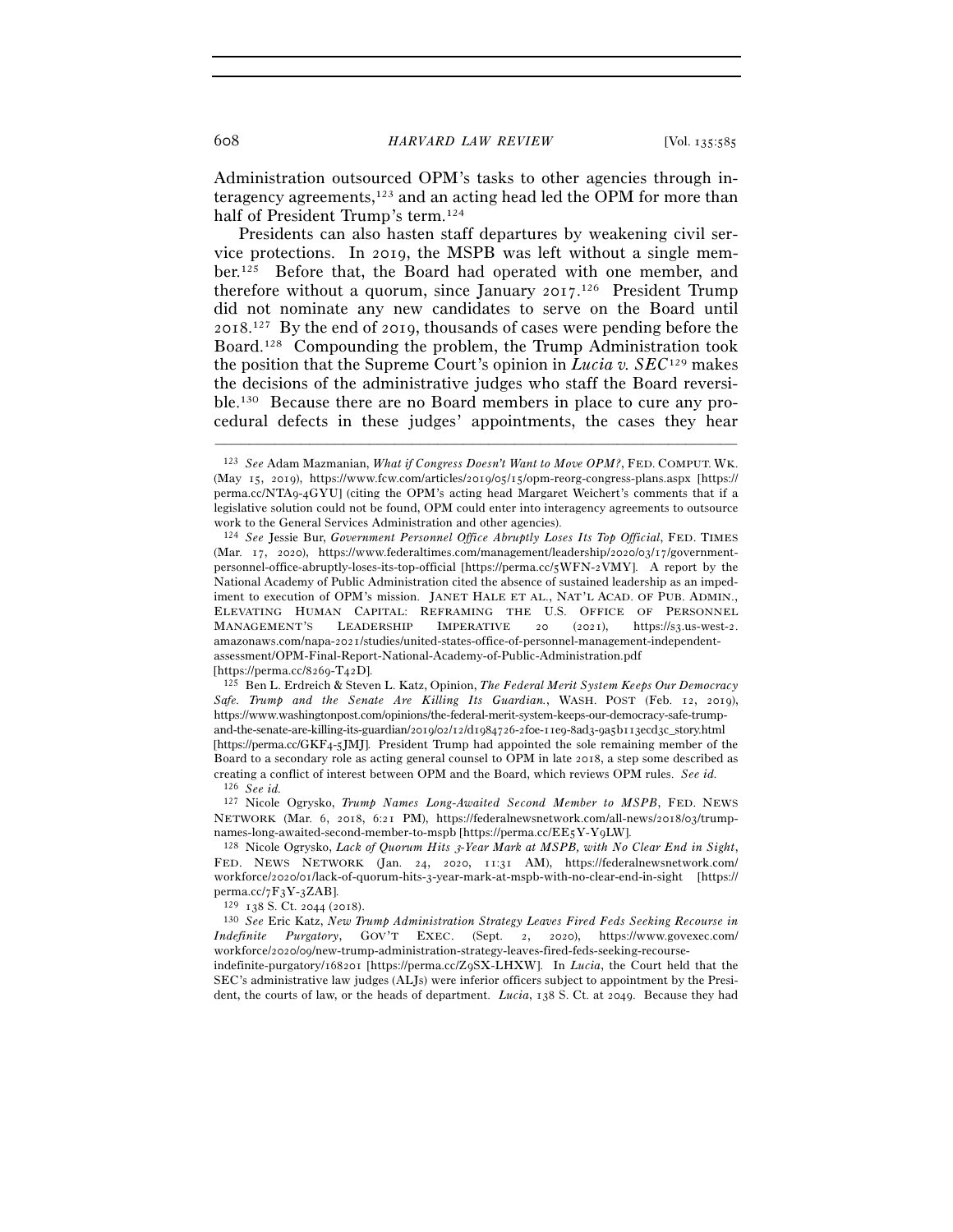remain open to retrospective challenge. The decline of the MSPB will, at best, create insecurity among federal employees.131 At worst, it will allow unlawful thinning of their ranks.

Manipulating agency staff is an appealing tool of structural deregulation because Presidents can do it quite informally, without much legal procedure, and outside of the normal and transparent budget process in which Congress sets agency funding levels. In some cases, these presidential maneuvers will attract public scrutiny, but not always. Weakening an agency's staff can be highly effective because it can impair the agency's ability to act across many policy domains simultaneously. And because it is harder to rebuild than to destroy agency capacity, these steps can be "sticky" and quite burdensome to reverse.

#### *B. Other Resources*

Agencies require other forms of support beyond staffing, including office space, technology, and supplies. The General Services Administration (GSA), a little-known but powerful agency, is responsible for procurement and real estate for the federal government.<sup>132</sup> There have been some complaints about procurement policy in past administrations.133 In theory, a President could try to starve agencies of these resources or create hurdles to procuring what they need.

Most important, however, is an agency's budget. Much of the budget process is highly transparent. The President proposes an annual budget, which Congress considers when appropriating agency funding. Yet even when Congress rejects the President's budget proposals, he can manipulate agency budgets outside of the normal appropriations process. Professor Eloise Pasachoff identifies several "levers" by which the President controls agency spending of allocated funds.<sup>134</sup> First, OMB can limit what portion of their appropriations agencies can spend by

not been so appointed, their decisions could be overturned. *Id.* at 2055. The SEC subsequently cured the procedural defect by formally appointing all of their ALJs. *See In re*: Pending Administrative Proceedings, Securities Act of 1933 Release No. 10,440, Securities Exchange Act of 1934 Release No. 82,178, Investment Advisers Act of 1940 Release No. 4816, Investment Company Act of 1940 Release No. 32,929, 2017 SEC LEXIS 3724 (Nov. 30, <sup>2017</sup>). 131 *See* Erdreich & Katz, *supra* note 125 ("If federal employees can't trust that they'll get jobs

based on their qualifications or be able to do their work impartially, they may leave government, or even decline to pursue federal jobs in the first place.").

<sup>132</sup> U.S. GEN. SERVS. ADMIN., 2018 AGENCY FINAL REPORT 14–15 (2018), https://www.gsa.gov/cdnstatic/2018-GSA\_AFR-508\_v2.pdf [https://perma.cc/M76F-GX<sup>2</sup>S]. 133 *See* Maria Ernita T. Joaquin, Agency Strategy, Strength, and Adaptation: Implementation of

the Bush Administration's Competitive Sourcing Policy 174 (July 1, 2007) (Ph.D. dissertation, Northern Illinois University) (ProQuest).

<sup>134</sup> Indeed, one of Pasachoff's recommendations is that the President exert greater control over the Resource Management Offices' activities through executive orders, "thereby claiming ownership of it," in order to enhance transparency about their operations. Eloise Pasachoff, *The President's Budget as a Source of Agency Policy Control*, 125 YALE L.J. 2182, 2193 (2016).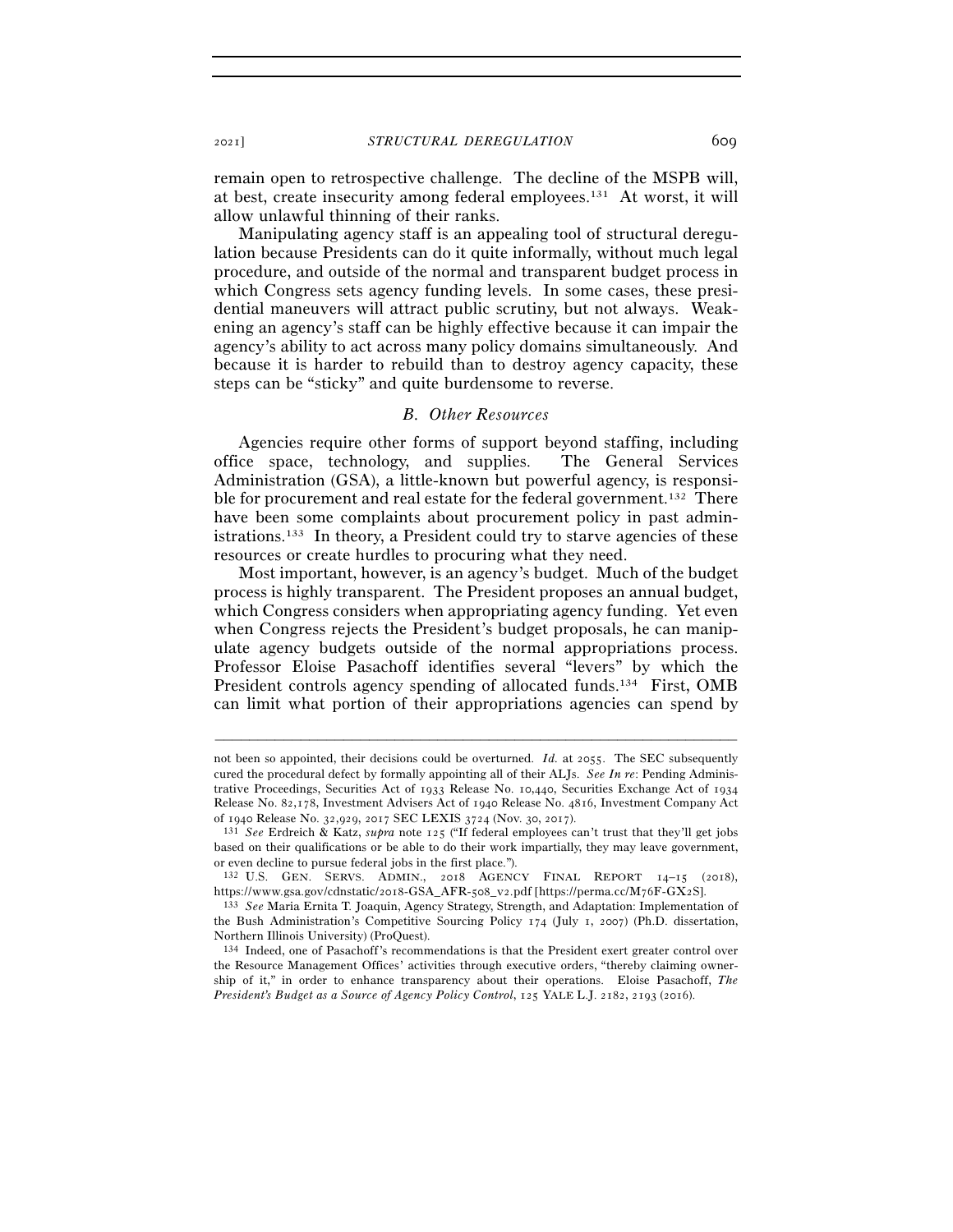610 *HARVARD LAW REVIEW* [Vol. 135:<sup>585</sup>

time period or by project.<sup>135</sup> OMB may attach conditions to spending on particular projects in "apportionment footnotes."136 Finally, OMB may also block requests by an agency to transfer appropriated funds between programs (which requires congressional approval).137 These behind-the-scenes controls can be used to starve particular programs of funds appropriated by Congress.

Of course, once Congress appropriates money for an agency or particular agency programs, Presidents generally may not refuse outright to spend that money for the specified purpose. The Congressional Budget and Impoundment Control Act of  $1974$ ,<sup>138</sup> promulgated in the wake of perceived agency spending abuse by President Nixon, prohibits refusals to spend unless certain conditions are met.139 Nixon was not the first President to impound a share of congressional appropriations, but he took the practice to new levels, refusing to spend a greater share of allocated funds than prior Presidents, and with the express aim of terminating programs he did not support and frustrating congressional policy goals with which he disagreed.140

While Congress has tried to curb such practices, Presidents continue to push the limits of their authority.141 Where Congress has not limited appropriations with adequate specificity, for example, a President may

<sup>–––––––––––––––––––––––––––––––––––––––––––––––––––––––––––––</sup> <sup>135</sup> *Id.* at 2228. This limitation is consistent with the Antideficiency Act requirement that agencies spread out appropriated funds over time. *See* 31 U.S.C. § <sup>1512</sup>(a). 136 Pasachoff, *supra* note 134, at 2229. One example Pasachoff cites is requiring agencies to

answer lengthy questionnaires before OMB releases quarterly apportionments to the agency. *Id.* at 2229 n.209 (citing SHELLEY LYNNE TOMKIN, INSIDE OMB: POLITICS AND PROCESS IN THE PRESIDENT'S BUDGET OFFICE 187 (1998)).<br><sup>137</sup> *Id.* at 2231.<br><sup>138</sup> Pub. L. No. 93-344, 88 Stat. 297 (codified as amended in scattered sections of 2 and 31 U.S.C.).<br><sup>139</sup> *Id.* § 1012, 88 Stat. at 334 (allowing Presidents t

provided that they submit a special deferral notice to Congress identifying the amount and duration of, and reasons for, the proposed deferral).

<sup>140</sup> *See* LOUIS FISHER, PRESIDENTIAL SPENDING POWER 175–201 (2015) (discussing President Nixon's impoundment tactics); *Nixon Impounds Pollution Funds: Withholds* 3*-Billion Allocated for Treatment of Waste–Cites Inflation Peril*, N.Y. TIMES, Jan. 11, 1974, at A1. President Nixon claimed that Presidents possess the constitutional authority not to spend congressional appropriations "when the spending of money would mean either increasing prices or increasing taxes for all the people." *See Impoundment: Changes During the Nixon Administration*, LAW LIBR.: AM. L. & LEGAL INFO., https://law.jrank.org/pages/7517/Impoundment-Changes-During-Nixon-Administration.html [https://perma.cc/3ED<sup>6</sup>-EPGN]. 141 *See infra* section III.B, pp. 642–48.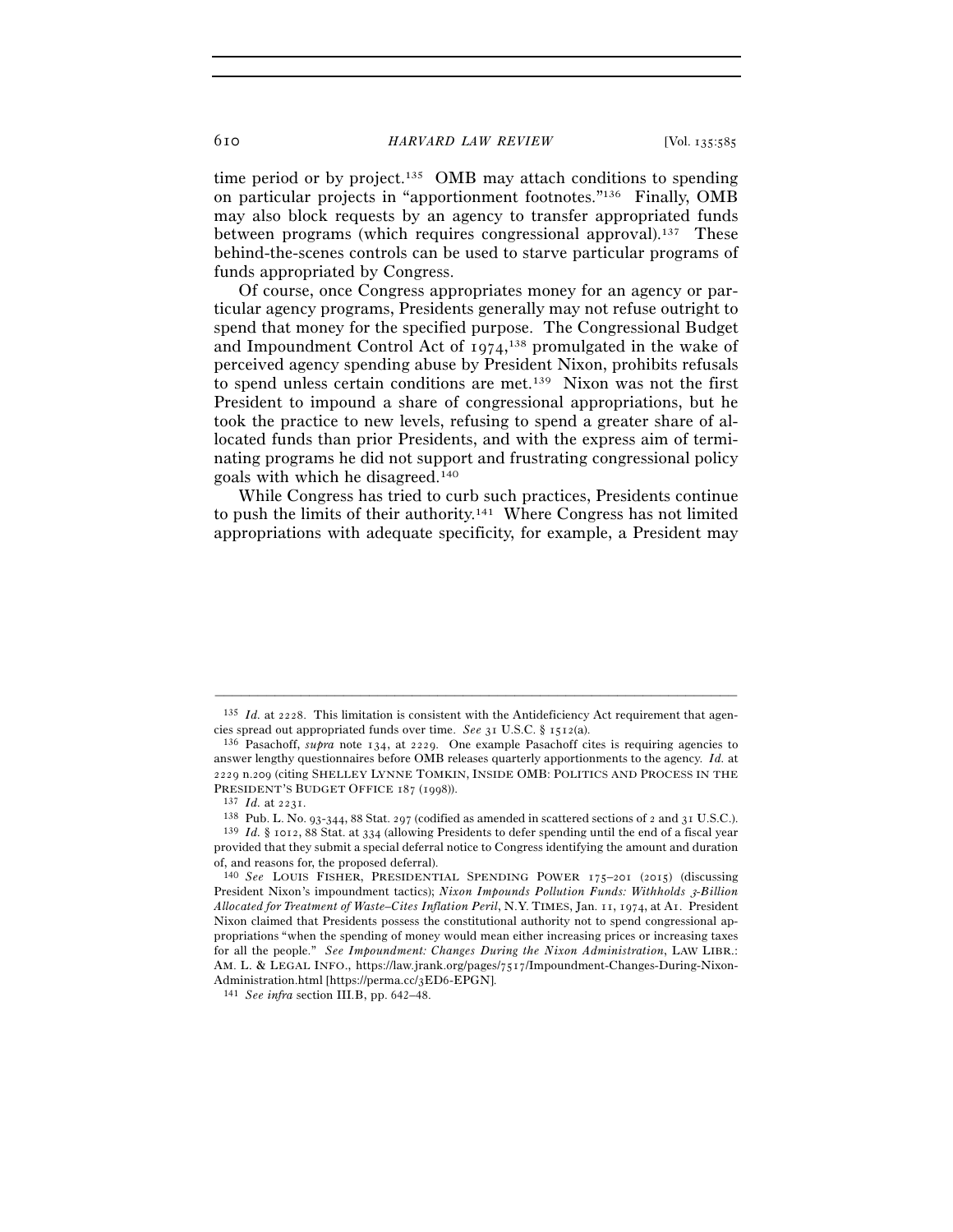<sup>2021</sup>] *STRUCTURAL DEREGULATION* 611

have a plausible argument that such monies are fungible.<sup>142</sup> And enforcement of the Impoundment Control Act is difficult.143

Presidents may also exploit their discretion to transfer appropriations to preferred programs. Under the Constitution, "[n]o Money shall be Drawn from the Treasury, but in Consequence of Appropriations made by law."144 Again, however, Presidents can seek ways around this limitation. For example, the Trump Administration diverted billions of dollars from Defense Department programs in order to fund construction of a border wall between the United States and Mexico.145 This action redirected funding from the Department of Defense's Overseas Contingency Operations, from the Army's budget for tactical and support vehicles, from the Navy's combat aircraft and amphibious ships budgets, from the Air Force's aircraft program, and from the National Guard's reserve equipment funds.146 The Ninth Circuit ruled the funding transfers unconstitutional, but a Supreme Court stay allowed the construction to proceed.147 In another example, the Administration diverted close to \$10 million in funds from the Federal Emergency Management Agency (FEMA) to fund U.S. Immigration and Customs Enforcement (ICE) operations.148 Major redirections of funds do not suffer from some of the same problems of transparency or accountability that accompany other forms of structural deregulation. Nevertheless,

<sup>142</sup> *See, e.g.*, Zachary Price, *Can President Trump Defund the WHO?*, AM. CONST. SOC'Y (June 1, 2020), https://www.acslaw.org/expertforum/can-president-trump-defund-the-who [https://perma. cc/M36K-K3LP] (arguing that, because Congress appropriated money in a lump sum for dues payments to international organizations, the Trump Administration could lawfully cease to pay World Health Organization dues).

<sup>143</sup> *See* Wm. Bradford Middlekauff, Note, *Twisting the President's Arm: The Impoundment Control Act as a Tool for Enforcing the Principle of Appropriation Expenditure*, 100 YALE L.J. 209, 216–17, 220, 223 (1990).<br><sup>144</sup> U.S. CONST. art. I, § 9, cl. 7.<br><sup>145</sup> The Administration was required to notify Congress of this diversion, which it did, observing

that the diversion was for "higher priority items" related to "Counter-Drug Activity" and was "necessary in the national interest." DEP'T OF DEF., NO. FY 20-01 RA, SUPPORT FOR DHS COUNTER-DRUG ACTIVITY REPROGRAMMING ACTION (Feb. 13, 2020), https://www. documentcloud.org/documents/6776019-FY-20–01-RA-Support-for-DHS-Counter-Drug-

Activity.html [https://perma.cc/2RCW-J8B<sup>8</sup>]. 146 *Id.* To do so, the President declared a national emergency at the southern border and argued that this justified use of the funds to block drug smuggling corridors. Proclamation No. 9844, 84 Fed. Reg. 4949 (Feb. 15, 2019); *Fact Sheets: President Donald J. Trump Stands by His Declaration of a National Emergency on Our Southern Border*, THE WHITE HOUSE (Mar. 15, 2019), https://trumpwhitehouse.archives.gov/briefings-statements/president-donald-j-trump-stands-

declaration-national-emergency-southern-border [https://perma.cc/ANA3-H2U2].<br><sup>147</sup> See Trump v. Sierra Club, 140 S. Ct. 2620, 2620 (2020).<br><sup>148</sup> Isaac Stanley-Becker, Trump Administration Diverted Nearly \$10 Million from F *Detention Program, According to DHS Document*, WASH. POST (Sept. 12, 2018), https://www.washingtonpost.com/news/morning-mix/wp/2018/09/12/document-shows-the-trumpadministration-diverted-nearly-10-million-from-fema-to-ice-detention-program [https://perma.cc/ B2DK-6C8E].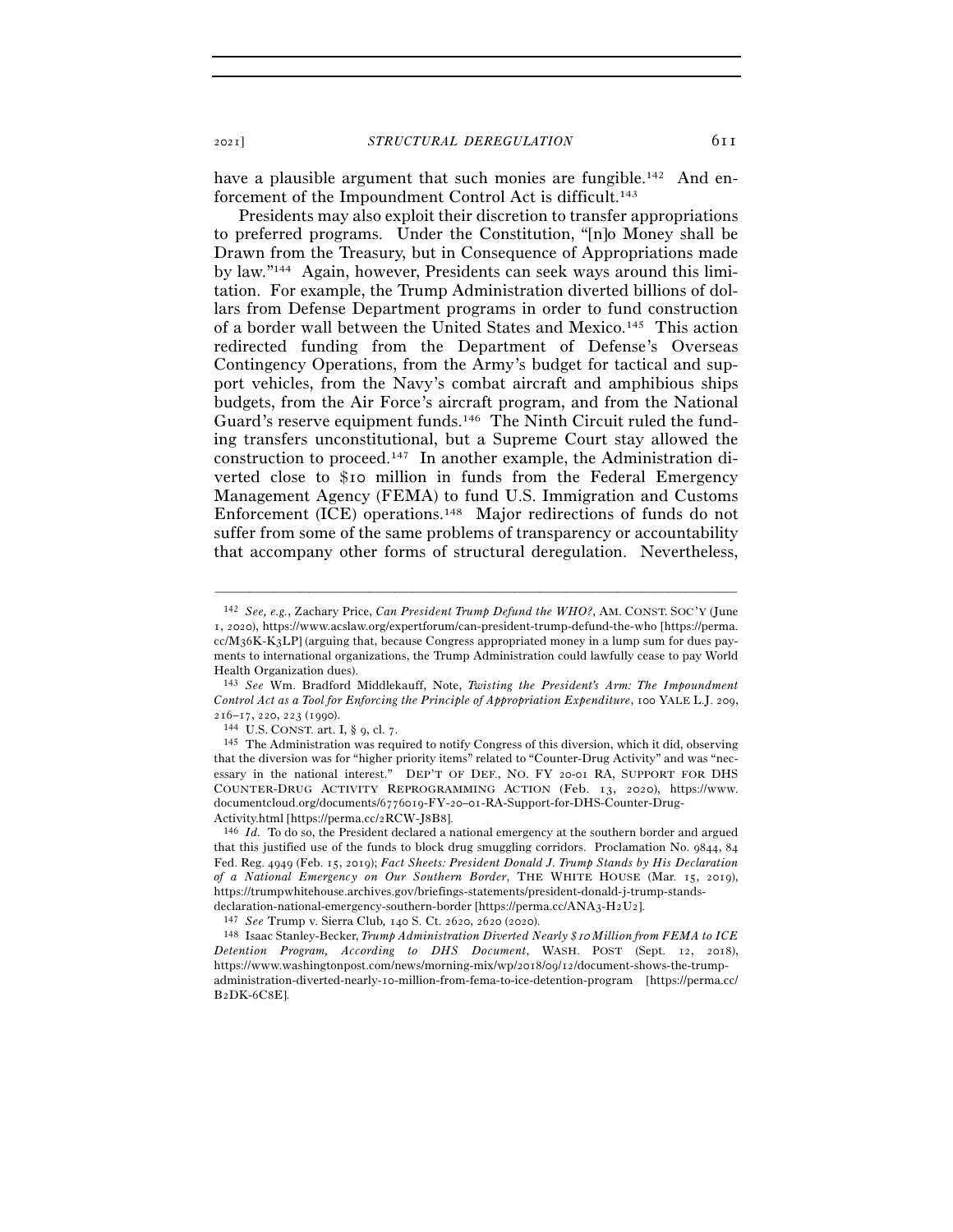redirection can be used to starve programs of resources in ways that are time-consuming to reverse.

There are, in sum, several ways a President can at least temporarily deprive agencies of appropriated funds, divert those funds, and create obstacles to agencies accessing resources allocated to them. These approaches may be more or less transparent, and some may even be subject to judicial review. When taken together, however, they demonstrate how much discretion the President retains over agency budgets. That discretion can be used not only to bolster preferred agencies and programs but also to deny disfavored agencies and programs the funds necessary to accomplish their delegated tasks. Inadequate budgets can operate in tandem with other techniques of structural deregulation, undermining agency morale, for example, or weakening agency capacity to provide important services.149

Presidents and their political appointees can also divert existing agency resources from core responsibilities by creating busywork to occupy agency staff. This is an even subtler form of structural deregulation, one that is hard to track and virtually impossible to challenge. This "overtasking" can sap an agency's limited resources. Professor Cass Sunstein has argued that the federal government should audit and mitigate what he calls "sludge" — paperwork and other burdens that can reduce the public's access to important government goods such as licenses and benefits.150 But the government is burdened with "sludge" too.

Agencies must comply with a wide variety of statutory paperwork requirements, including, for example, responding to requests for information under the Freedom of Information Act.151 They must also produce reports, analysis, and testimony in response to congressional oversight requests. And they routinely generate information for various White House offices — including Legislative Affairs, the National Economic Council, the Press Office, and OMB, among others — as needed, to support the administration's pursuit of its legislative and regulatory agenda, and to explain and defend their policy actions.152 But

<sup>149</sup> *See* Jory Heckman, *Ahead of Filing Season, Decade of IRS Budget Cuts "Taking a Toll" on Workforce Morale*, FED. NEWS NETWORK (Jan. 24, 2020, 1:21 PM), https://www. federalnewsnetwork.com/workforce/2020/01/ahead-of-filing-season-decade-of-irs-budget-cuts-

<sup>&</sup>lt;sup>150</sup> See Cass R. Sunstein, Sludge and Ordeals, 16 DUKE L.J. 1843, 1847 (2019).<br><sup>151</sup> See, e.g., David E. Pozen, *Freedom of Information Beyond the Freedom of Information Act*, 165 U. PA. L. REV. 1097, 1124 (2017) (noting that FOIA imposes "diversion costs" in that it distracts employees from focusing on an agency's substantive mission).

<sup>152</sup> *See, e.g.*, 29 U.S.C. § 710(a) (requiring the Commissioner of the Rehabilitation Services Administration to submit reports to the President); *id.*  $\S$  781(a)(3), (8), (b)(1)–(2) (outlining the duties of the National Council on Disability to advise and report to the President); H.R. 3126, 111th Cong. § 117(a) (2009) (requiring the Consumer Financial Protection Agency to prepare and submit reports to the Congress). Agencies must also furnish their plans for both short- and long-term regulatory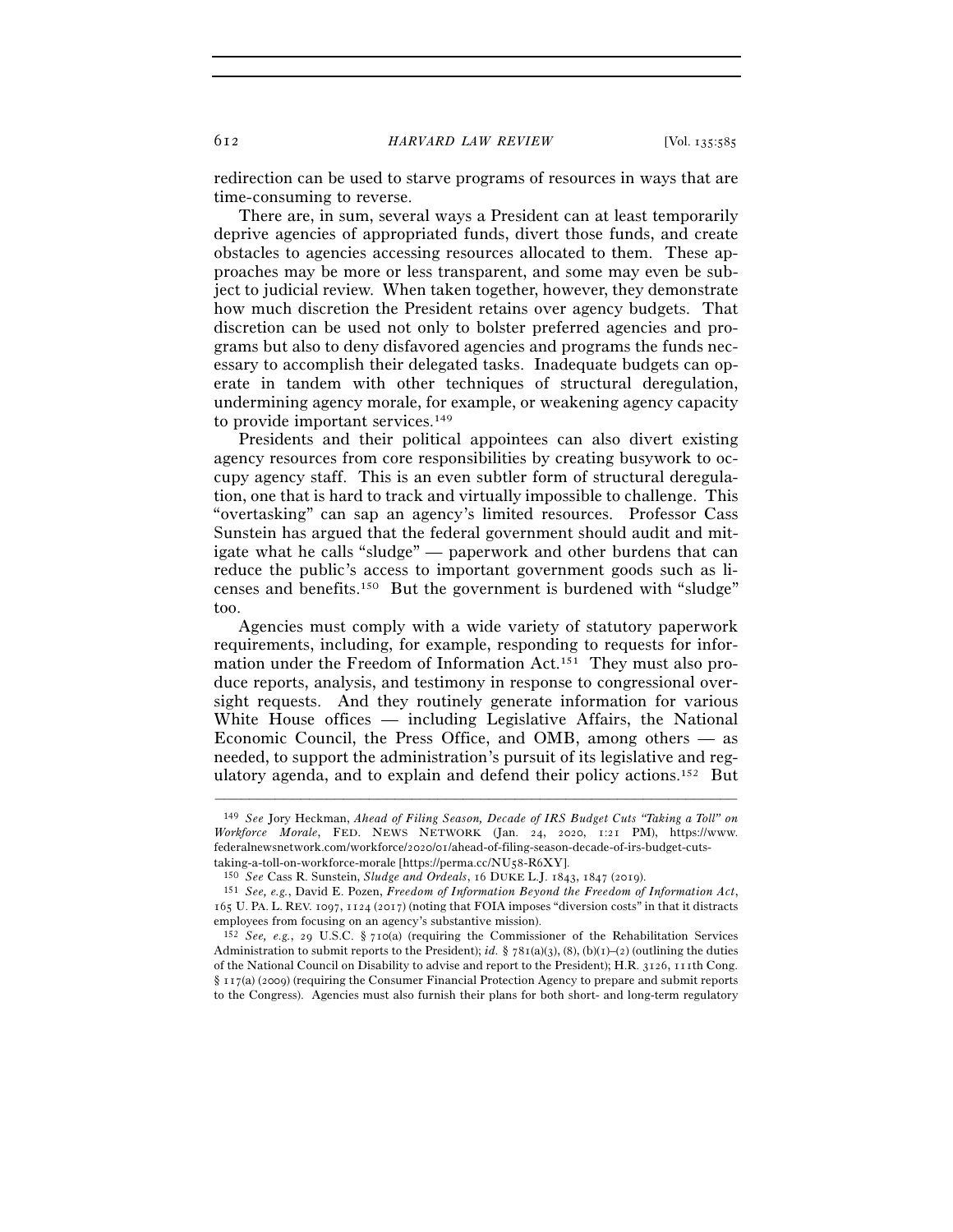on top of these routine requirements, Presidents and their appointees can heap additional burdens on agencies that can overwhelm them and distract them from legitimate regulatory work.

First, moving offices and reassigning personnel, in addition to potentially inducing resignations of key staff, as discussed above, also creates busywork for remaining agency staff. Interfering with agency budgets (also mentioned above) likewise consumes scarce agency resources, requiring agency officials to spend time protesting to OMB, other senior White House officials, or members of Congress, to have their funds restored.

In addition, the White House can use centralized regulatory oversight to impose substantial analytic burdens on agencies that are not required by their statutes, and which sometimes appear to conflict with them.153 White House review of agency regulatory proposals under Executive Order 12,866 and related executive orders can involve repeated demands for additional analysis to support an agency's alreadydetailed regulatory impact analysis, in what can feel to agency officials like an endless loop of information requests.154 Likewise, the requirement that agencies retrospectively review their old rules to evaluate their continued relevance and effectiveness, while sensible-sounding on its face, in practice can distract agencies from more immediate priorities, including statutory and court-imposed deadlines.155 These burdens can create significant additional work for agencies, with only questionable incremental value.

There is a robust and longstanding debate about the practical and political value of such regulatory review requirements, and it can be difficult to distinguish between instances when they exemplify "good governance" and when they may cross the line into tools of delay and obstruction. Yet the voluminous literature on the regulatory review process, which covers both Democratic and Republican administrations,

actions to the Office of Information and Regulatory Affairs, which annually publishes a Unified Agenda of Regulatory and Deregulatory Actions, which lists the planned actions by agency. *See About the Unified Agenda*, OFF. OF INFO. & REGUL. AFFS., https://www.reginfo.gov/ public/jsp/eAgenda/UA\_About.myjsp [https://perma.cc/D5PM-Q998].<br><sup>153</sup> For example, under Executive Order 12,866, the EPA must produce a cost-benefit analysis of

Clean Air Act provisions that the Supreme Court has held prohibit consideration of cost. Whitman v. Am. Trucking Ass'ns, 531 U.S. 457, 471 (2001).

<sup>&</sup>lt;sup>154</sup> See, e.g., Lisa Heinzerling, *Inside EPA: A Former Insider's Reflections on the Relationship Between the Obama EPA and the Obama White House*, 31 PACE ENV'T L. REV. 325, 340, 359, 361

<sup>(</sup><sup>2014</sup>). 155 *See, e.g.*, Press Release, Delaney Parrish, Ctr. for Effective Gov't, Federal Agencies Release Retrospective Reviews: Preliminary Plans Appear Reasonable, But Proof Will Be Final Product (May 26, 2011), https://www.foreffectivegov.org/node/11683 [http://perma.cc/T3Z2-ZV8R] ("[T]he more agencies look back the less they will be able to look forward.").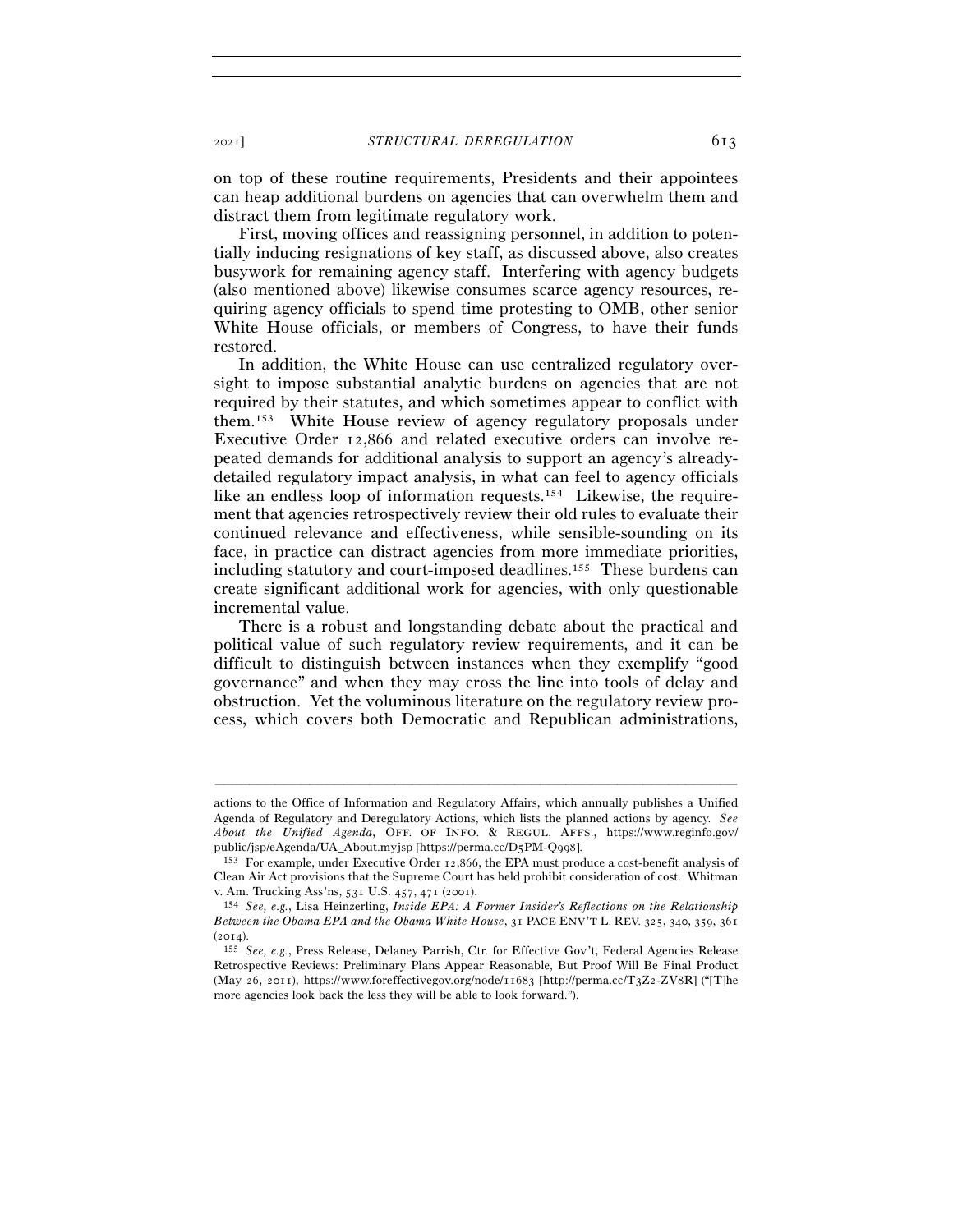makes clear that the line can be crossed.156 In the hands of a determined President, centralized review undoubtedly could be used to stymie agency action to a sufficient extent that we would consider it evidence of structural deregulation.

A final example of busywork consists of ministerial tasks that appear to serve little purpose other than chewing up agency time. To offer one example, during the Trump Administration, Acting Director Mick Mulvaney required a new name and seal for the Consumer Financial Protection Bureau; the Bureau's new name was to be the "Bureau for Consumer Financial Protection."157 The Agency already had spent tens of millions of dollars promoting its previous acronym.158 Nevertheless, Acting Director Mulvaney insisted upon the change and tasked about a dozen staffers with serving on a "Name Correction Working Group."159 We are not suggesting that an agency name change is always busywork; when the General Accounting Office became the Government Accountability Office (GAO), there was a rationale, which was to align the name of the Agency with the full set of professional tasks it performs, which go beyond accounting — and in any event, Congress ordered that change.160 But Acting Director Mulvaney's proffered reason for simply

<sup>156</sup> *Compare* Heinzerling, *supra* note 154, at 325–27 (criticizing the Office of Information and Regulatory Affairs (OIRA) for stalling EPA policymaking), *with* Cass R. Sunstein, Commentary, *The Office of Information and Regulatory Affairs: Myths and Realities,* 126 HARV. L. REV. 1838, 1840 (2013) (defending OIRA). *See also* Christina Reichert, *Debate over OIRA's Virtues and Vices Continues*, REGUL. REV. (June 26, 2013), https://www.theregreview.org/2013/06/26/26-reichertoira-virtues-vices [https://perma.cc/9Z7Y-8WTR] (summarizing the larger debate).<br><sup>157</sup> See O'Harrow et al., *supra* note 58.<br><sup>158</sup> Id. One report projected that the name change could cost the Agency up to \$19 million.

Sylvan Lane, *Consumer Bureau Name Change Could Cost Firms \$*300 *Million*, THE HILL (Dec. 3, 2018, 4:44 PM), https://thehill.com/policy/finance/419527-exclusive-consumer-bureau-analysis-saysname-change-could-cost-firms-300 [https://perma.cc/58HY-JSML].

<sup>159</sup> O'Harrow et al., *supra* note <sup>58</sup>. 160 *See* GAO Human Capital Reform Act of 2004, Pub. L. No. 108-271, 118 Stat. 811 (codified as amended in scattered sections of the U.S. Code); *Government Accountability Office: What's in a Name?*, WATCHBLOG (Apr. 4, 2014), https://www.gao.gov/blog/2014/04/04/governmentaccountability-office-whats-in-a-name [https://perma.cc/47AK-WBHR] (explaining the motivation behind the name change). Similarly, early in his presidency, Joe Biden signed an executive order establishing his climate change and environmental protection policies broadly, which, among other things, directed the Attorney General to consider changing the name of its existing Environment and Natural Resources Division to the Environmental Justice and Natural Resources Division. Exec. Order No. 14,008, 86 Fed. Reg. 7619, 7631 (Jan. 27, 2021); *see also* Ellen M. Gilmer*, Biden Bolsters DOJ Focus on Environmental Justice, Climate (*3*)*, BLOOMBERG L. (Jan. 27, 2021, 3:53 PM), https://www.news.bloomberglaw.com/environment-and-energy/biden-bolsters-doj-focus-onenvironmental-justice-climate [https://perma.cc/6XQU-F7J3] (describing the executive order). The purpose of the request, as the executive order made clear, was to signal the importance of environmental justice to the Administration, which had pledged to prioritize enforcing environmental protection laws in minority communities that (as has been empirically shown) have suffered disproportionate environmental harms. The same executive order also directed the Attorney General to consider adding an office "to coordinate environmental justice activities among Department of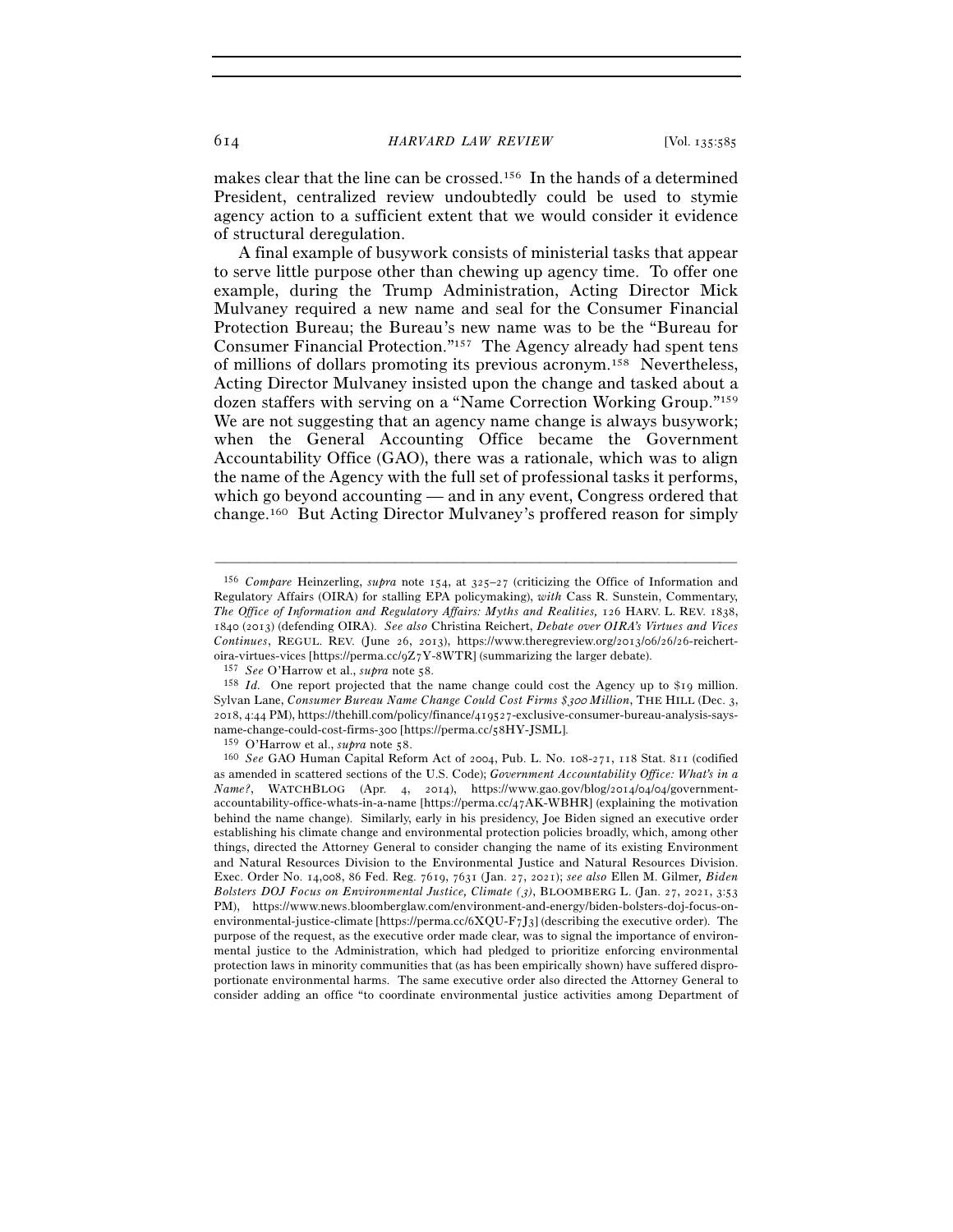<sup>2021</sup>] *STRUCTURAL DEREGULATION* 615

reordering the words in the CFPB's name — aligning the Bureau's name more closely with the one used in its authorizing legislation strikes us as more suspect since the statute, in fact, uses both names.<sup>161</sup>

Officials at the CFPB during the Trump Administration also complained about being "bogged down with what they considered makework" more broadly, including being directed to author detailed memos to justify their cases and programs, which took hundreds of hours to complete.162 Naturally, some work of this kind is unavoidable in any bureaucracy — as anyone who has worked in an agency will attest. New administrations are entitled to ask agency staff for explanatory memos, certainly. Yet there is a point at which such exercises, on any fair measure, are overkill, and serve no other purpose than chewing up time that could otherwise be devoted to statutory tasks. We acknowledge that this determination is something one can assess only by taking the full context into account, but it ought to be possible to do so. Such efforts to bog agencies down may occasionally come to light, as with the CFPB name change incident, but many other examples might evade public scrutiny. And while assigning busywork may be relatively easy for an incoming President to stop doing, the lost time cannot be recouped.

### *C. Agency Expertise*

A key premise of our argument, as noted above, is that some questions assigned by Congress to administrative agencies require expertise and technocractic knowledge, which nonexpert political appointees typically do not possess. While we recognize that most agency decisions are the product of policy preference as well as expertise, the fact remains that agencies must make expert judgments of various kinds in order to execute statutory commands. Agencies simply cannot set air pollution limits "requisite to protect the public health," for instance, without the support of epidemiologists; $163$  regulate energy markets to ensure rates are "just and reasonable" without detailed economic analyses;<sup>164</sup> or approve new drugs to ensure they are "safe and effective" without evaluating data from clinical trials.165 Moreover, established precedent

Justice components and United States Attorneys' Offices nationwide," and established an interagency working group on environmental justice and a White House advisory group on environmental justice. *See* Exec. Order No. 14,008, 86 Fed. Reg. at 7629–31.<br><sup>161</sup> *See* O'Harrow et al., *supra* note 58.<br><sup>162</sup> *Id.* 

<sup>163</sup> *See* <sup>42</sup> U.S.C. § 7409(b)(<sup>1</sup>). 164 *See* <sup>16</sup> U.S.C. § <sup>824</sup>d(a). 165 *See* <sup>21</sup> U.S.C. § 393(b)(2)(B). While critics of delegation may bemoan Congress's unwillingness to set numerical standards itself in such cases, delegations both broad and narrow are a fact of modern governance and one we do not contest here.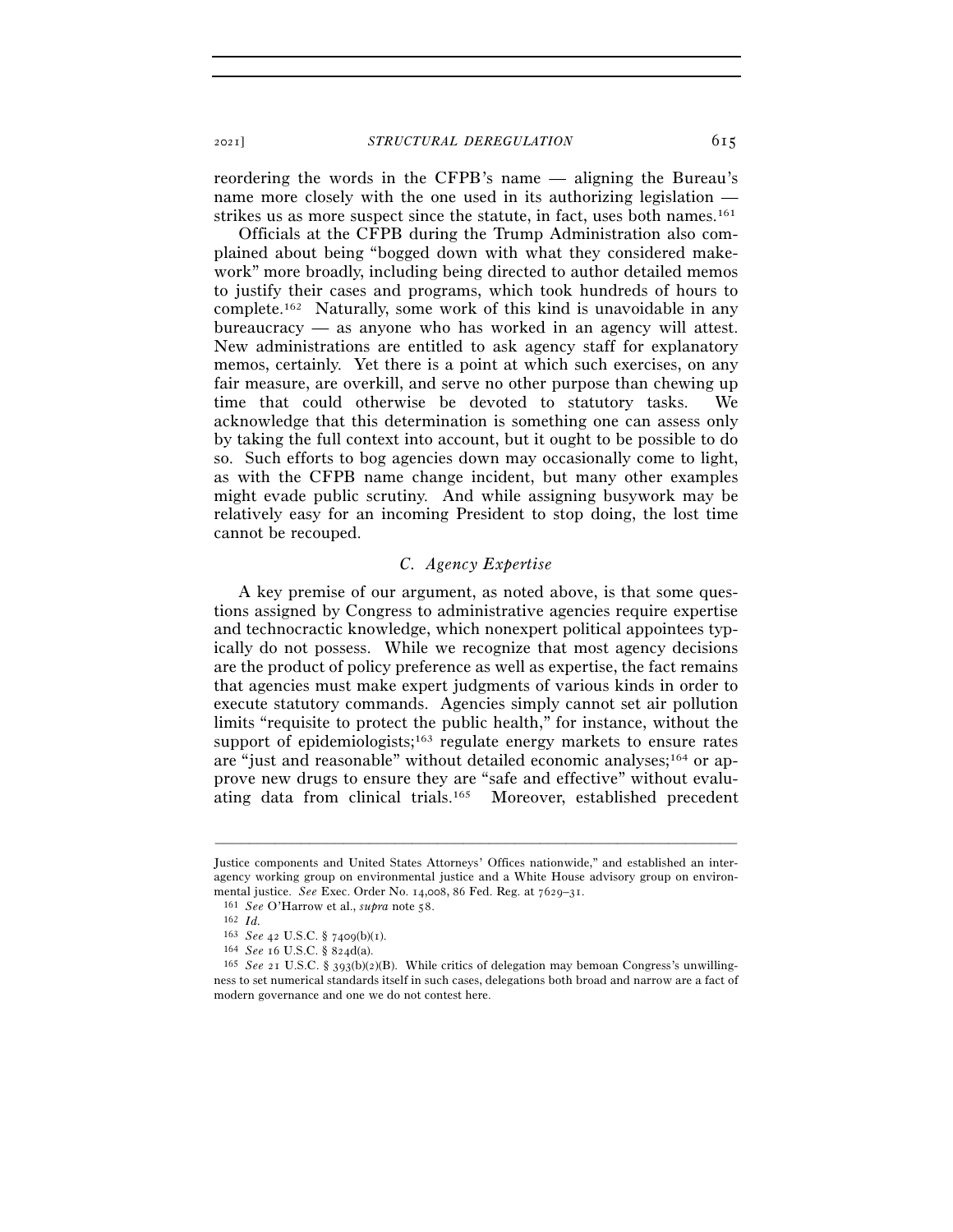#### 616 *HARVARD LAW REVIEW* [Vol. 135:<sup>585</sup>

requires that agencies conform their actions to available evidence.166 Statutes often explicitly require agencies to perform specific analyses or assessments that assume the availability of relevant expertise.167

As discussed above, manipulating agency staffing levels is an important tool of presidential control. So too are steps a President can take to undermine the agency expertise that is foundational to the modern regulatory enterprise.168 A President is entitled to disagree with experts about how to weigh "incommensurables under conditions of uncertainty,"169 and certainly may introduce policy considerations into regulatory decision making where a statute so allows, $170$  but it is fundamentally different to disable the agency's capacity to reduce uncertainty and calibrate the relevant tradeoffs in its assigned domain, especially when the agency's authorizing statute contemplates that the agency will develop and bring to bear scientific and technical expertise.171

Presidents can undermine expertise by reducing the absolute numbers of expert staff below levels necessary to perform the agency's functions, interfering with expert staff's ability to collect and use relevant information, sidelining experts in the agency decisionmaking process, and making it difficult for the agency to access external expertise.

Perhaps the most prominent example of how Presidents can undermine agency capacity by eroding expertise is their treatment of science in agencies that rely heavily on scientific data to develop the foundation for their rules or policy actions. Marginalizing agency science can take several forms. First, the staffing cuts described above can be targeted to eliminate certain scientific expertise. Such targeting appears to have

<sup>166</sup> *Cf.* FCC v. Fox Television Stations, Inc., 556 U.S. 502, 519 (2009) ("It is one thing to set aside agency action under the Administrative Procedure Act because of failure to adduce empirical data that can readily be obtained. . . . It is something else to insist upon obtaining the unobtainable."). Presidents should not be able to convert testable propositions into untestable ones simply by draining agency resources.

<sup>167</sup> *See, e.g.*, 33 U.S.C. § 1363(a)–(b) (creating the Water Pollution Control Advisory Board to help implement the Federal Water Pollution Control Act and provide the Administrator with advice and consultation); 42 U.S.C. § 4332 (establishing the interagency decisionmaking and review process for environmental impact assessments under the National Environmental Policy Act); *id.*   $§$  7409(d)(2)(A) (establishing an independent scientific review committee under the Clean Air Act to review and revise national ambient air quality standards).

<sup>168</sup> Agency staff is commonly thought to fall into two categories: political appointees on the one hand and career staff on the other. But the latter category especially is diverse. As Professors Elizabeth Magill and Adrian Vermeule put it: "Agencies [a]re a 'they,' not an 'it.'" Elizabeth Magill & Adrian Vermeule, *Allocating Power Within Agencies*, 120 YALE L.J. 1032, 1036 (2011) (capitalization omitted).

<sup>169</sup> Dep't of Com. v. New York, 139 S. Ct. 2551, 2571 (2019) (noting that while the Secretary of Commerce was entitled to weigh "incommensurables under conditions of uncertainty," he was still "required to consider the evidence").

<sup>170</sup> *See* Sierra Club v. Costle, 657 F.2d 298, 330 (D.C. Cir. 1981).

<sup>&</sup>lt;sup>171</sup> *See, e.g.*, 16 U.S.C. § 1533(b)(1)(A) (requiring the Secretaries of Commerce and Interior to make endangered species listing decisions "solely on the basis of the best scientific and commercial data available").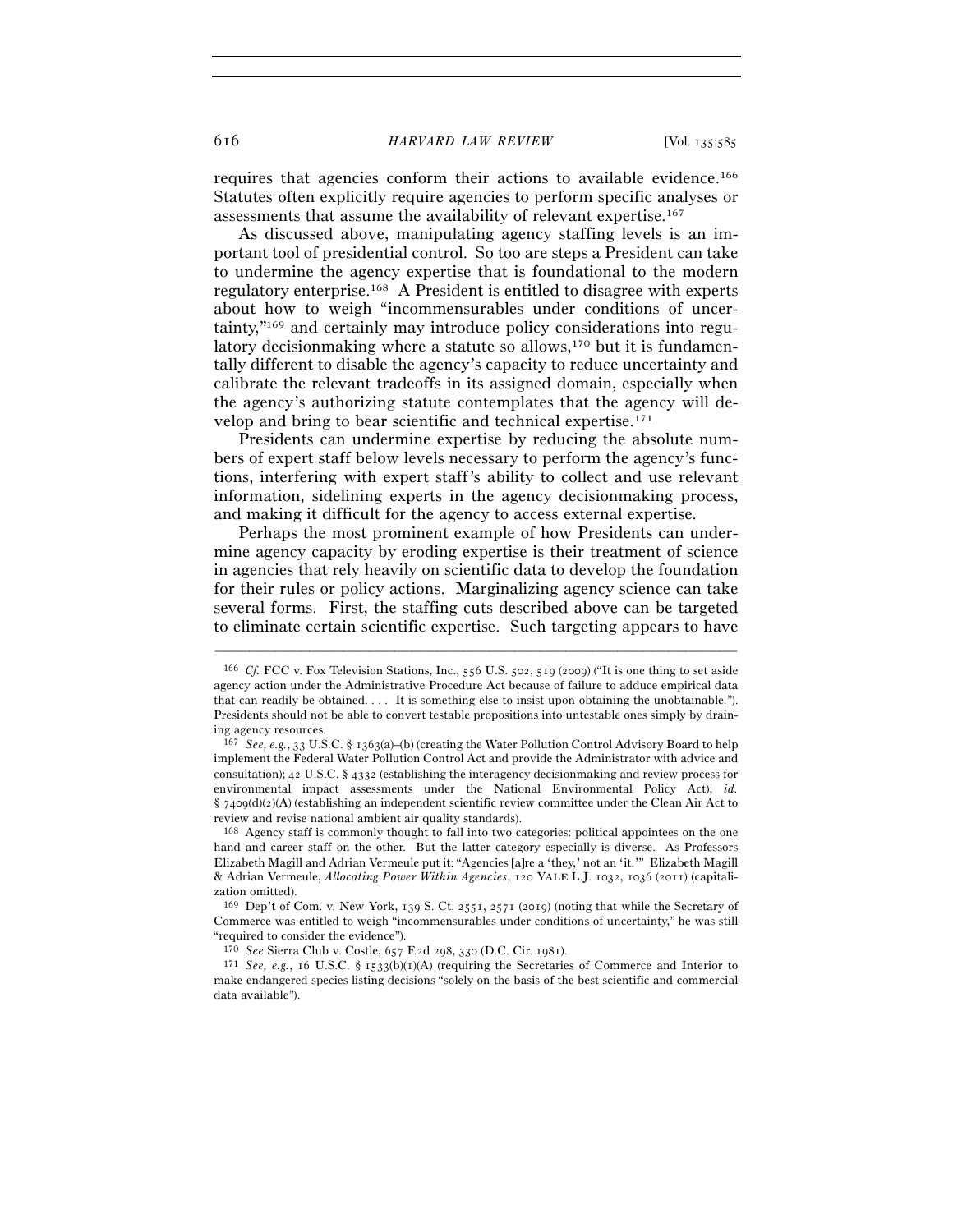happened at the EPA, where 700 scientists left the Agency between January 2017 and January 2020, and only 350 replacements were hired in the same time period.172 In another example of scientific drain, the Trump Administration eliminated most of the staff at the Centers for Disease Control and Prevention (CDC) who were working on health security in China.173 Professors Thomas McGarity and Wendy Wagner have called attention to the manipulation of agency science as an aid to substantive deregulation, meaning that it plays a role in weakening particular rules.174 Many of the same techniques they discuss, including reassigning agency personnel, also contribute to structural deregulation, because of their potentially disabling effect on agency capacity over the longer term.<sup>175</sup>

Presidents can shift resources away from supporting agency expertise to other things. For example, the Trump Administration diverted resources from science-based programs within the CDC to security and disaster-response initiatives.176 They can also diminish resources outright. For example, the Administration directed all agencies to cut the number of their advisory committees, which provide expert advice to regulators, by one-third — a fairly arbitrary proportion lacking an adequate rationale.177 In addition, the EPA issued a rule barring membership on expert advisory committees for scientists who had received an agency grant.178 Although facially neutral, this move had the effect of limiting advisory committee membership for academic scientists with relevant subject matter expertise (many of whom at one time or another received an agency grant) while leaving industry membership unaffected.179

Administration officials can also undermine expertise by dismissing, ignoring, or overriding expert views without sufficient process or explanation. The Trump Administration removed climate change resources from agency websites and suppressed climate-related research.180 President Trump himself dismissed the National Climate Assessment

<sup>172</sup> Gowen et al., *supra* note <sup>63</sup>. 173 Christopher Sellers et al., *An Embattled Landscape Series, Part* 2*a: Coronavirus and the Three-Year Trump Quest to Slash Science at the CDC*, ENV'T DATA & GOVERNANCE INITIATIVE (Mar. 23, 2020), https://envirodatagov.org/an-embattled-landscape-series-part-2a-coronavirus-andthe-three-year-trump-quest-to-slash-science-at-the-cdc [https://perma.cc/AX5L-6H<sup>63</sup>]. 174 *See* Thomas O. McGarity & Wendy E. Wagner, *Deregulation Using Stealth "Science"* 

Strategies, 68 DUKE L.J. 1719, 1722 (2019).<br>
<sup>175</sup> See id. at 1747–56.<br>
<sup>176</sup> Sellers et al., *supra* note 173.<br>
<sup>177</sup> Exec. Order No. 13,875, § 1(b), 84 Fed. Reg. 28,711, 28,711 (June 19, 2019).<br>
<sup>178</sup> See Physicians for

<sup>&</sup>lt;sup>180</sup> *See* Press Release, Rep. Don Bever, Safe Climate Caucus Members Urge Trump to Halt "Systematic Effort" to Reduce Public Access to Climate Change Resources (Feb. 28, 2018), https://beyer.house.gov/news/documentsingle.aspx?documentid=768 [https://perma.cc/CWT4-FN6Q].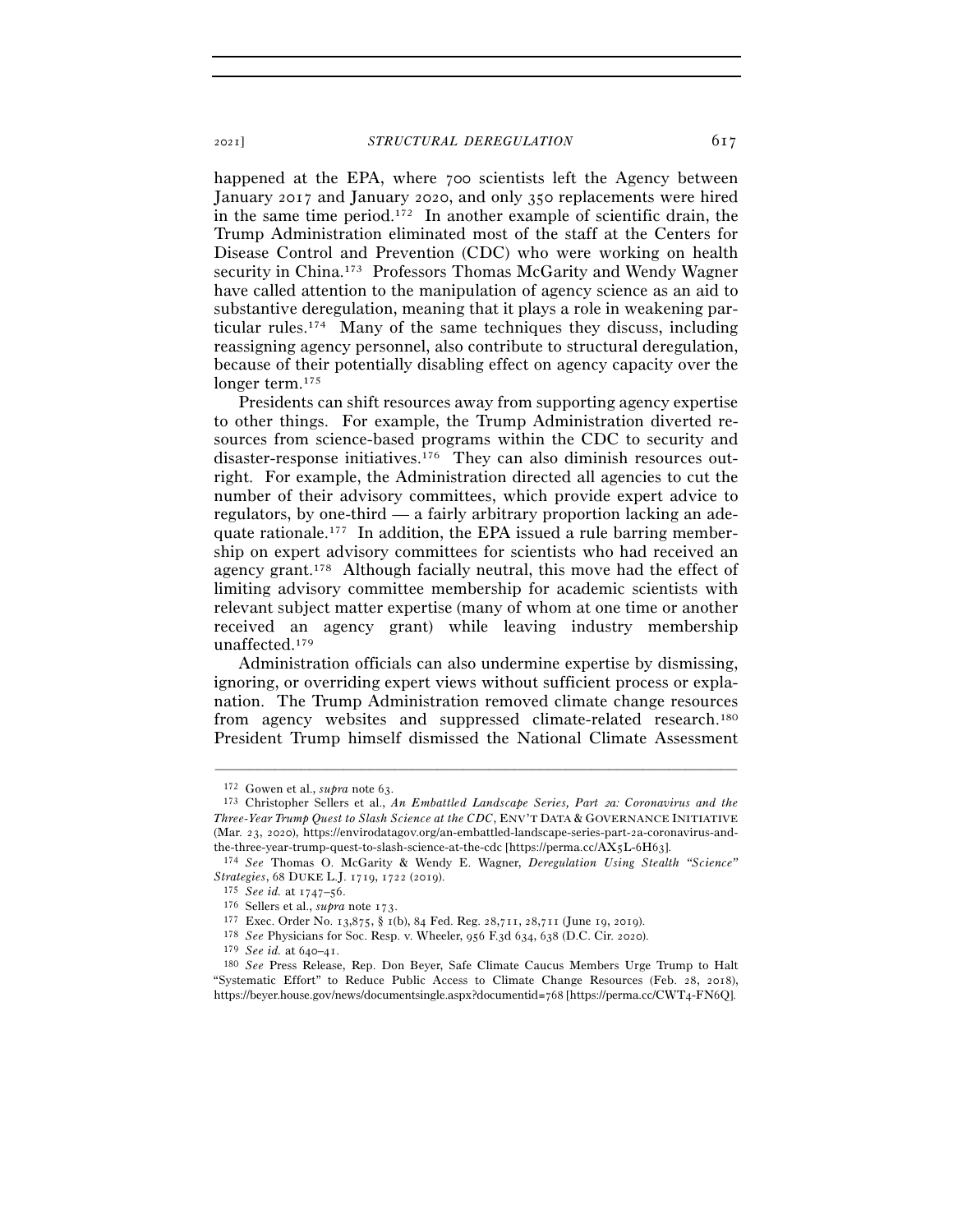produced by thirteen of his executive agencies, declaring, "I don't believe it."<sup>181</sup> He later removed the scientist in charge of overseeing the Assessment, the executive director of the Global Change Research Program, and replaced him with someone known as a climate change skeptic.182 One EPA scientist chose to retire after an Agency spokesperson publicly attacked a study the Agency had funded on the long-term effects of exposure to soot and smog.183 Another long-serving EPA scientist put it this way: "Since Trump was elected, the palpable sense is just that they don't like what we do. That's really the bottom line."<sup>184</sup>

This treatment was not limited to the EPA. Scientists and experts at the Department of Health and Human Services (HHS) and the CDC faced similar challenges. During the COVID-19 pandemic, politically appointed HHS communications staff sought to review, revise, and dilute the CDC's weekly scientific reports.185 HHS Assistant Secretary Michael Caputo's communications team delayed the publication of various CDC reports related to the pandemic, including one addressing the use and effectiveness of hydroxychloroquine, which had become controversial after the President touted its benefits without evidence.186 It also came to light that a CDC report on testing guidance had been released to the public over the serious objection of agency scientists.187

<sup>181</sup> Emily Holden, *Trump on Own Administration's Climate Report: "I Don't Believe It"*, THE GUARDIAN (Nov. 26, 2018, 4:13 PM), https://www.theguardian.com/us-news/2018/nov/26/trump-

national-climate-assessment-dont-believe [https://perma.cc/T<sup>8</sup>TY-RKWF]. 182 Christopher Flavelle et al., *Trump Administration Removes Scientist in Charge of Assessing Climate*, N.Y. TIMES (Nov. 9, 2020), https://www.nytimes.com/2020/11/09/climate/michaelkuperberg-climate-assessment.html [https://perma.cc/G7B5-ZE4K]; Andrew Freedman et al., *Trump Administration Official Who Questions Global Warming Will Run Key Climate Program*, WASH. POST (Nov. 11, 2020, 8:32 PM), https://www.washingtonpost.com/weather/2020/11/11/ climate-science-office-david-legates [https://perma.cc/XSW9-MPPQ]. Meddling with agency science and trying to control the public remarks of agency scientists is not limited to the Trump Administration. The George W. Bush White House also reportedly interfered with EPA scientific reports on climate change, and the President himself expressed disdain for government research on the topic. *See* Jody Freeman, *The Environmental Protection Agency's Role in U.S. Climate Policy — A Fifty Year Appraisal*, 31 DUKE ENV'T L. & POL'Y F. (forthcoming 2021) (manuscript at 41–42) (on file with the Harvard Law School Library). The George H.W. Bush White House was also accused of muzzling scientists. See id. (manuscript at 23).<br>
<sup>183</sup> Gowen et al., *supra* note 63.<br>
<sup>184</sup> Cohen, *supra* note 50.<br>
<sup>185</sup> See Dan Diamond, *Trump Officials Interfered with CDC Reports on Covid-19*, POLIT

<sup>(</sup>Sept. 12, 2020, 11:11 AM), https://www.politico.com/news/2020/09/11/exclusive-trump-officialsinterfered-with-cdc-reports-on-covid-19-412809 [https://perma.cc/5S33-MQ<sup>5</sup>E]. 186 *See id.*; *see also* Annie Karni & Katie Thomas, *Trump Says He's Taking Hydroxychloroquine,* 

*Prompting Warnings from Health Experts*, N.Y. TIMES (May 18, 2020), https://www. nytimes.com/2020/05/18/us/politics/trump-hydroxychloroquine-covid-coronavirus.html

<sup>[</sup>https://perma.cc/K2DL-QLK<sup>9</sup>]. 187 Apoorva Mandavilli, *C.D.C. Testing Guidance Was Published Against Scientists' Objections*, N.Y. TIMES (Nov. 19, 2020), https://www.nytimes.com/2020/09/17/health/coronavirus-testingcdc.html [https://perma.cc/D37D-XR2N].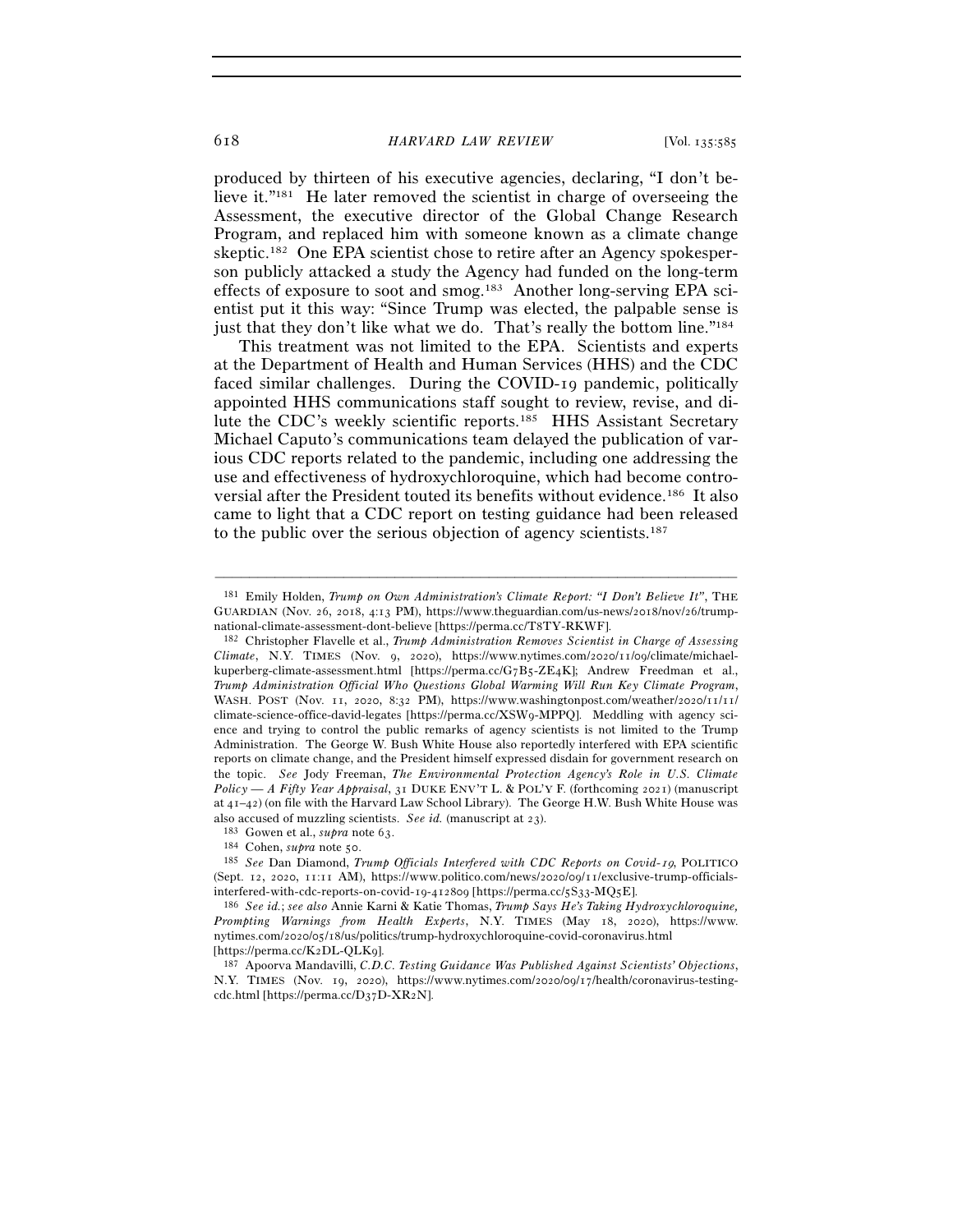Presidents might also interfere with agency expertise by diminishing an agency's capacity to collect or produce essential information. For example, a rule finalized in January 2021 prevents the EPA from relying on scientific studies unless the data underlying those studies is publicly available.188 The rule made no exception for confidential medical records, on which many key epidemiological studies supporting the EPA's work rely.189 An administration might also bar agencies from collecting information that they require to enforce statutory mandates. For example, in 2017, the OMB blocked an Equal Employment Opportunity Commission (EEOC) effort to collect employer data on race, ethnicity, and gender in order to identify potential discrimination.190 The Trump Administration also restricted agency efforts to communicate essential information in peer-reviewed publications: in July 2018, political appointees at the USDA ordered its research agencies, including the Economic Research Service, to include a disclaimer on USDA scientist peer-reviewed research stating that all findings were "preliminary" and "should not be construed to represent any agency determination or policy."191 In 2019, after serious criticism from scientists and academics, the USDA rescinded this direction.192

The Trump Administration's widespread suppression of, and interference with, agency scientific work is perhaps most starkly reflected in a 2018 survey from the EPA Office of Inspector General, in which almost 400 EPA science employees reported that they had experienced "potential violations of the EPA's scientific integrity policy."193 More than 250 employees were concerned that a "manager or senior leader . . . [had] possibly interfered with science," and 175 employees

<sup>188</sup> Strengthening Transparency in Pivotal Science Underlying Significant Regulatory Actions and Influential Scientific Information, 86 Fed. Reg. 469, 469–70 (Jan. 6, 2021) (to be codified at 40 C.F.R pt. <sup>30</sup>). 189 Lisa Friedman, *E.P.A. to Limit Science Used to Write Public Health Rules*, N.Y. TIMES

<sup>(</sup>Nov. 11, 2019), https://www.nytimes.com/2019/11/11/climate/epa-science-trump.html [https:// perma.cc/<sup>7</sup>WUM-HQKD]. 190 *Trump Administration Stops Collection of Data that Could Reveal Pay Discrimination* 

*Practices*, UNION OF CONCERNED SCIENTISTS (Mar. 6, 2020), https://www.ucsusa.org/ resources/attacks-on-science/administration-stops-collecting-data-could-reveal-pay-discrimination [https://perma.cc/5P2C-V<sup>88</sup>J]. 191 Ben Guarino, *USDA Orders Scientists to Say Published Research Is "Preliminary*,*"* WASH.

POST (Apr. 19, 2019), https://www.washingtonpost.com/science/2019/04/19/usda-orders-scientistssay-published-research-is-preliminary [https://perma.cc/KU3A-X5R4].

<sup>192</sup> Ben Guarino, *After Outcry, USDA Will No Longer Require Scientists to Label Research "Preliminary*,*"* WASH. POST (May 10, 2019), https://www.washingtonpost.com/ science/2019/05/10/after-outcry-usda-will-no-longer-require-scientists-label-research-preliminary [https://perma.cc/3DSP-83F<sup>6</sup>]. 193 Rachel Frazin, *EPA Employees Allege Leadership Interference with Science in Watchdog* 

*Survey*, THE HILL (May 20, 2020, 3:59 PM), https://thehill.com/policy/energy-environment/498808 epa-employees-allege-leadership-interference-with-science-in [https://perma.cc/WU43-FW5A].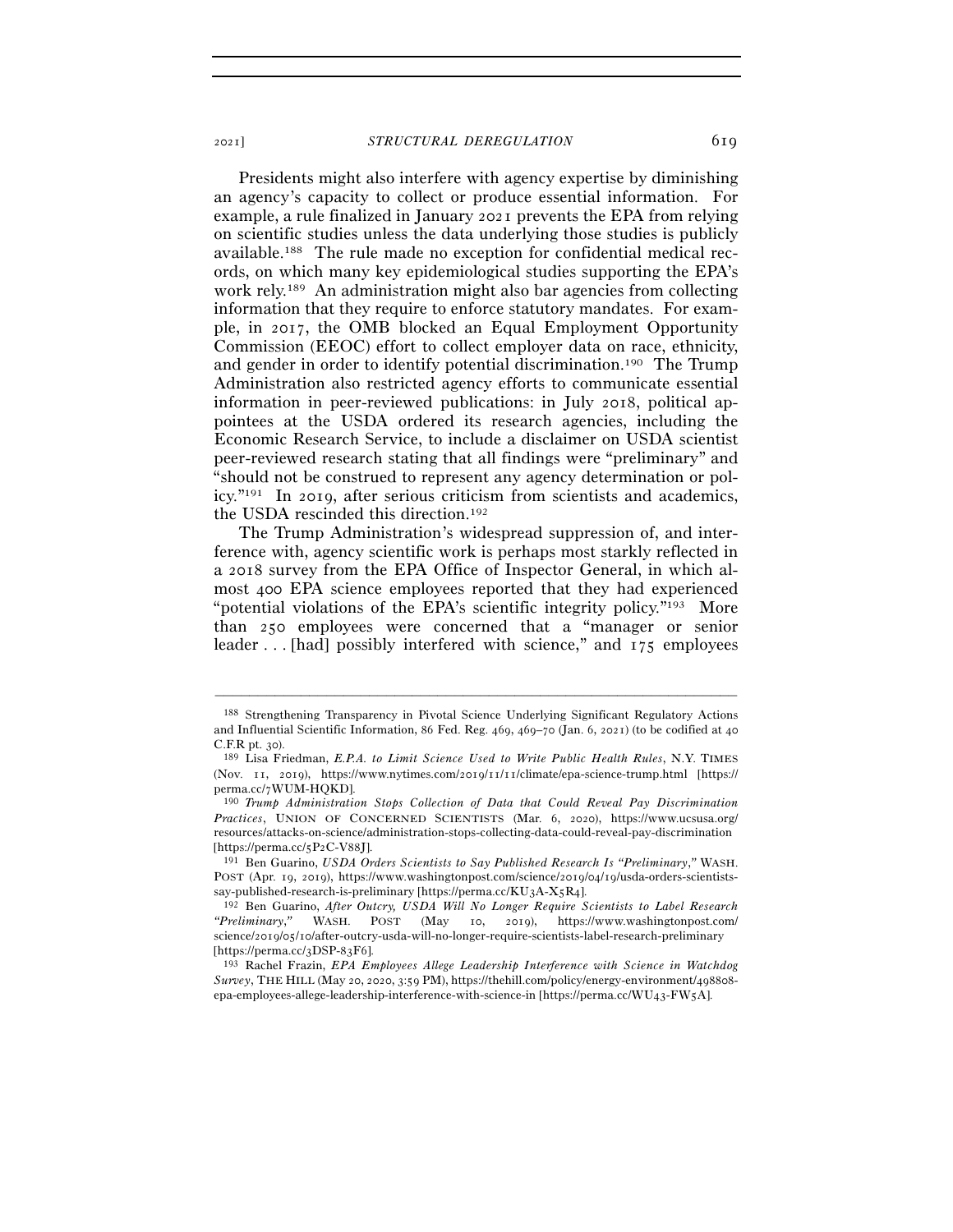said they had experienced "suppression or delay of release of [a] scientific report or information."194

Presidents know they can weaken agencies by constraining their ability to build the analytic, economic, and technical foundation necessary for policymaking. Yet it is true that a President might reject expertise for reasons other than wanting to dismantle the administrative state. There is ample evidence, for example, that President Trump eschewed expertise for ideological or temperamental reasons, even when embracing it might have helped him to accomplish his substantive deregulatory agenda.195 Certainly rules or policies adopted without sufficient expert foundation are more likely to falter upon judicial review. However, even if sapping agency expertise stymies particular efforts to repeal rules in the short term, it will have a pronounced antiregulatory effect in the longer term by undermining the agency's capacity to promulgate new regulations and fulfill other statutory tasks.

### *D. Reputation*

When a President or other high-ranking executive officials persistently charge an agency with incompetence, bias, or worse, it can have a corrosive effect. The ensuing harm to reputation can make it incrementally more difficult for the agency to secure funding from Congress, influence regulated entities, and even prevail in the courts.196 An agency's reputation is an intangible asset, but one that scholars have identified as vital to the agency's success. Professors Daniel Carpenter and George Krause define organizational reputation "as a set of beliefs about an organization's capacities, intentions, history, and mission that

<sup>194</sup> *Id.*

<sup>195</sup> *See, e.g.*, Fred Barbash & Deanna Paul, *The Real Reason the Trump Administration Is Constantly Losing in Court*, WASH. POST (Mar. 19, 2019), https://www. washingtonpost.com/world/national-security/the-real-reason-president-trump-is-constantly-losingin-court/2019/03/19/f5ffb056-33a8-11e9-af5b-b51b7ff322e9\_story.html [https://perma.cc/MSL8- SE86] (noting that President Trump's losing streak for legal challenges to his agenda suggests a "remarkable portrait of a government rushing to implement far-reaching changes in policy without regard for long-standing rules against arbitrary and capricious behavior"); Bethany A. Davis Noll & Christine Pries, Opinion, *The Administration's Record in the Courts*, THE HILL (Nov. 3, 2020, 11:30 AM), https://thehill.com/opinion/white-house/524016-tired-of-winning-trumps-record-in-thecourts [https://perma.cc/LY2T-Z3JD] (noting that President Trump's overall win rate for legal challenges to his Administration's actions was seventeen percent, compared to past administrations' roughly seventy percent win rate, in areas such as immigration, environment, housing, and public assistance); David J. Hayes, *"Tired of Winning" Yet?*, STATE ENERGY & ENV'T IMPACT CTR., NYU SCH. OF L. (July 23, 2020), https://www.law.nyu.edu/centers/state-impact/presspublications/center-commentary/tired-of-winning-yet [https://perma.cc/F2SU-8RCL] (describing two major losses the Trump Administration suffered in its attempt to roll back regulations in the energy and climate space).

<sup>196</sup> *See supra* note 28 and accompanying text.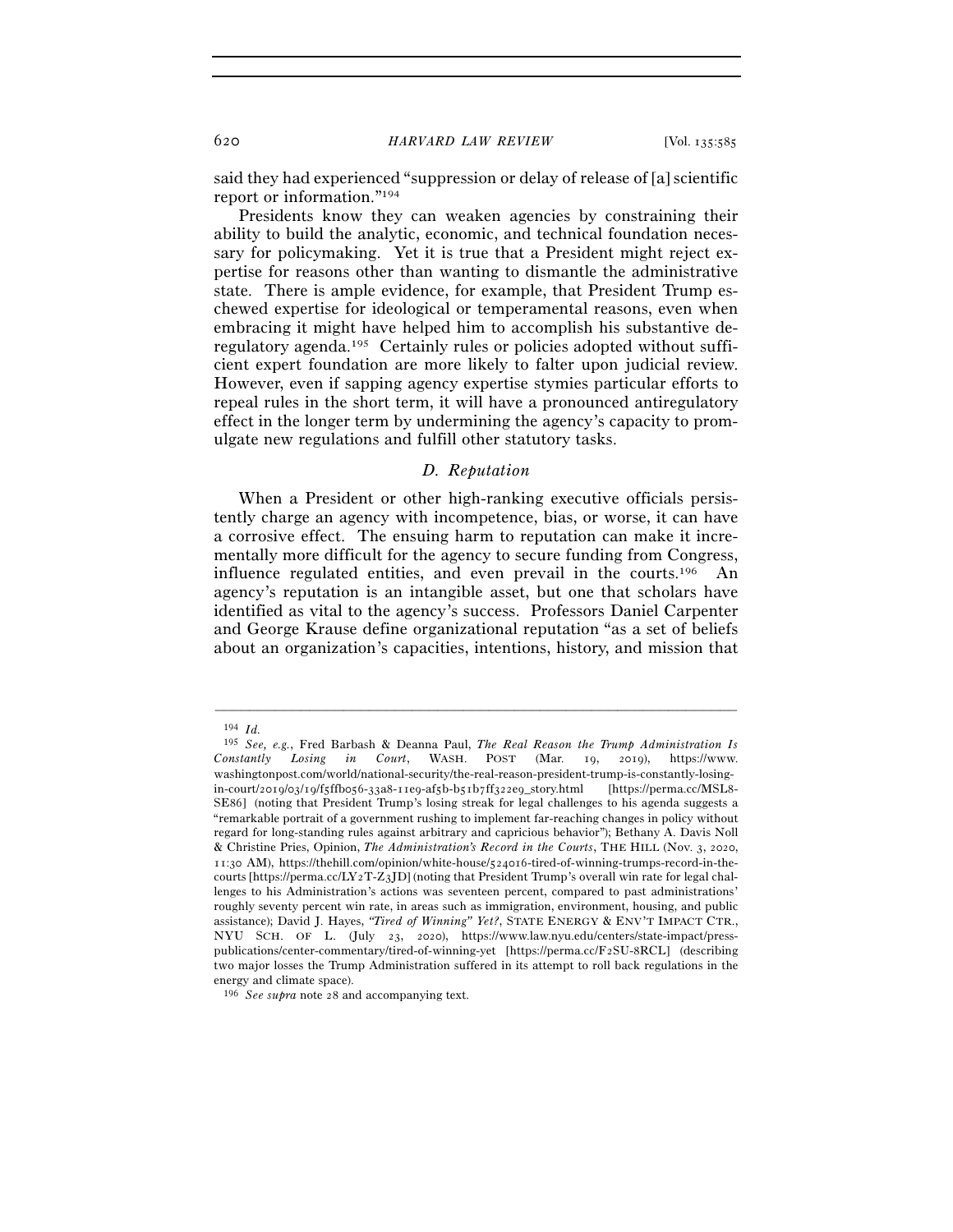are embedded in a network of multiple audiences."197 These audiences — including Congress, other agencies, regulated entities, and the public more broadly — use reputation as an antidote to cognitive limitations that prevent the efficient processing of large amounts of information about the agency.198 Reputation is thus a heuristic, or shortcut, to evaluate agency behavior.199

A positive reputation allows agencies to enjoy autonomy and a "protective shield" in the face of opposition.200 Agencies with good reputations are better able to set policy.201 They are also less likely to suffer constraints on their appropriations.202 Each of these benefits facilitates agency implementation of statutory policy. While there continues to be lively debate between those who favor strong bureaucratic autonomy and those who prefer legislative dominance, some autonomy and credibility is essential for agencies to interact effectively with the public. As Professor Carpenter observes in his exhaustive study of the FDA's reputation and power over time: "Reputations can intimidate or embolden the subjects of government and, in so doing, reputations can complicate an agency's tasks or render them facile."203 More broadly, he argues, public confidence in regulatory agencies is a basic precondition for the success of the regulatory project.<sup>204</sup>

Consider the erosion of the CDC's reputation during the initial stages of the COVID-19 pandemic. Alleged politicization of the Agency's scientific work has produced a significant "loss of institutional credibility."205 President Trump at one point described the Agency's head as

<sup>197</sup> Daniel P. Carpenter & George A. Krause, *Reputation and Public Administration*, 72 PUB. ADMIN. REV. 26, 26 (2012) (citing DANIEL CARPENTER, REPUTATION AND POWER: ORGANIZATIONAL IMAGE AND PHARMACEUTICAL REGULATION AT THE FDA  $3\,$  (2010)).  $^{198}$   $Id.$  at  $3^{\rm I}.$   $^{199}$   $Id.$ 

<sup>200</sup> *Id.* at 26; *see also* DANIEL CARPENTER, THE FORGING OF BUREAUCRATIC AUTONOMY <sup>4</sup> (<sup>2001</sup>). 201 *See* Carpenter & Krause, *supra* note 197, at 30 (arguing that the Department of Agriculture

and Post Office from the 1860s to the 1920s had strong enough reputations to develop autonomy and "sway the wishes of executive officials on particular matters of policy and to secure deference from these elected officials," while the Reclamation Service of the Department of Interior did not). 202 *See id.* (citing Jason A. MacDonald & William W. Franko, Jr., *Bureaucratic Capacity and* 

*Bureaucratic Discretion: Does Congress Tie Policy Authority to Performance?*, 35 AM. POL. RSCH. 790, 790–807 (2007), for the proposition that poor reputation as measured by grades in the Federal Performance Project produced more appropriations riders).

<sup>203</sup> CARPENTER, *supra* note 197, at 33 ("Audiences such as firms and regulated individuals can convey power by obeying the regulator's rules and suggestions, or contest power by challenging those precepts.").

<sup>204</sup> *Id.* at 44 ("A facilitating condition for the creation of regulation in modern democratic societies is for the attentive public (and legislators in particular) to believe that whatever problems exist will be capably addressed and solved by a particular agency.").

<sup>205</sup> Lena H. Sun & Joel Achenbach, *CDC's Credibility Is Eroded by Internal Blunders and External Attacks as Coronavirus Vaccine Campaigns Loom*, WASH. POST (Sept. 28, 2020),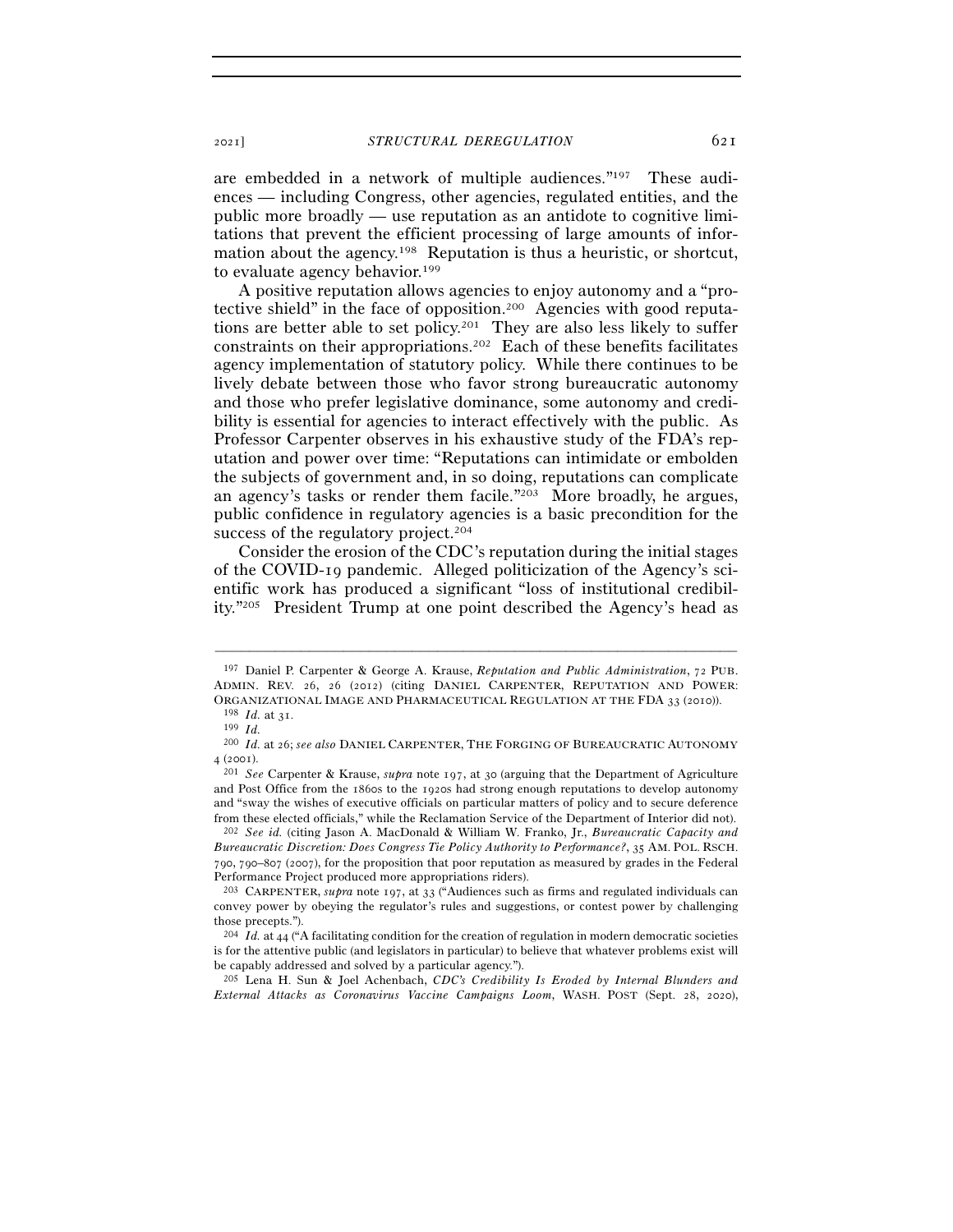"confused."206 The loss of reputation came at a crucial point in the pandemic when the public's confidence in emerging vaccines would strongly influence the success of innoculation programs in controlling the disease.

Establishing a good reputation is difficult for agencies under the best of circumstances. It is even more difficult when that reputation is actively undermined by an agency's own administration, and especially by the President personally, with his singular bully pulpit.207 As noted above, President Reagan declared government to be "the problem," not the solution for the country's ills.208 Some of President Reagan's cabinet officials, including EPA Administrator Ann Gorsuch, sought to operationalize that sentiment. Gorsuch advocated in Congress for drastic budget cuts, weakened enforcement, and reduced staff levels to such an extent that one former Assistant Administrator complained that she had "demolish[ed] the nation's environmental management capacity."209 Yet simply by relying on rhetoric, Presidents can damage agency reputation.210

Of course, it is appropriate for political leaders to admit and take responsibility for agency failure. We should not expect Presidents to be

<sup>–––––––––––––––––––––––––––––––––––––––––––––––––––––––––––––</sup> https://www.washingtonpost.com/health/2020/09/28/cdc-under-attack [https://perma.cc/6RE6- 7SXW].

<sup>206</sup> *Id.* 

<sup>207</sup> President Trump regularly belittled agencies during his term in office. He called his intelligence agencies "passive and naive" about the threat posed by Iran. Mark Landler, *An Angry Trump Pushes Back Against His Own "Naive" Intelligence Officials*, N.Y. TIMES (Jan. 30, 2019), https://www.nytimes.com/2019/01/30/us/politics/trump-intelligence-agencies.html [https://perma.cc/ HXU2-6SUB]. He repeatedly implied that a number of "deep state" agency operatives — presumably members of the civil service that he perceived as insufficiently loyal to his Administration actively opposed him. *See, e.g.*, *Trump Says Without Proof that FDA "Deep State" Slowing COVID*  Trials, REUTERS (Aug. 22, 2020, 12:42 PM), https://reut.rs/3lglUj5 [https://perma.cc/SRE8-4TEV].<br><sup>208</sup> Reagan, *supra* note 55, at 2.<br><sup>209</sup> Joanna Brenner, *Neil Gorsuch's Late Mother Almost Annihilated the EPA. Is History* 

*Repeating Itself?*, NEWSWEEK (Feb. 1, 2017, 2:20 PM), https://www.newsweek.com/anne-gorsuchnew-bill-abolish-epa-551382 [https://perma.cc/CJ22-ZY97] (alteration in original) (quoting former EPA Assistant Administrator William Drayton); *see also* Philip Shabecoff, *U.S. Environmental Agency Making Deep Staffing Cuts*, N.Y. TIMES (Jan. 3, 1982), https://www. nytimes.com/1982/01/03/us/us-environmental-agency-making-deep-staffing-cuts.html [https:// perma.cc/7KMU-TQGL]. Gorsuch's impact on EPA career staff morale was satirized famously in a Doonesbury comic strip in January 1982, which featured an agency employee sitting out on a ledge and threatening to jump unless the Administrator "publicly agrees that the purpose of the Environmental Protection Agency is to protect the environment." Gary Trudeau, *Morale at EPA*, DOONESBURY (Jan. 28, 1982), https://www.washingtonpost.com/doonesbury/strip/ archive/1982/01/28 [https://perma.cc/E9UE-M7EG].<br><sup>210</sup> For example, President Reagan's "rhetorical assaults . . . undermined the legitimacy of liberal

government while simultaneously generating lasting norms within the existing institutional arrangements that favored his preferred ends." WILLIAM G. RESH, RETHINKING THE ADMINISTRATIVE PRESIDENCY 26 (2015) (citing STEPHEN SKOWRONEK, PRESIDENTIAL LEADERSHIP IN POLITICAL TIME: REPRISE AND REAPPRAISAL 97–98 (2008)).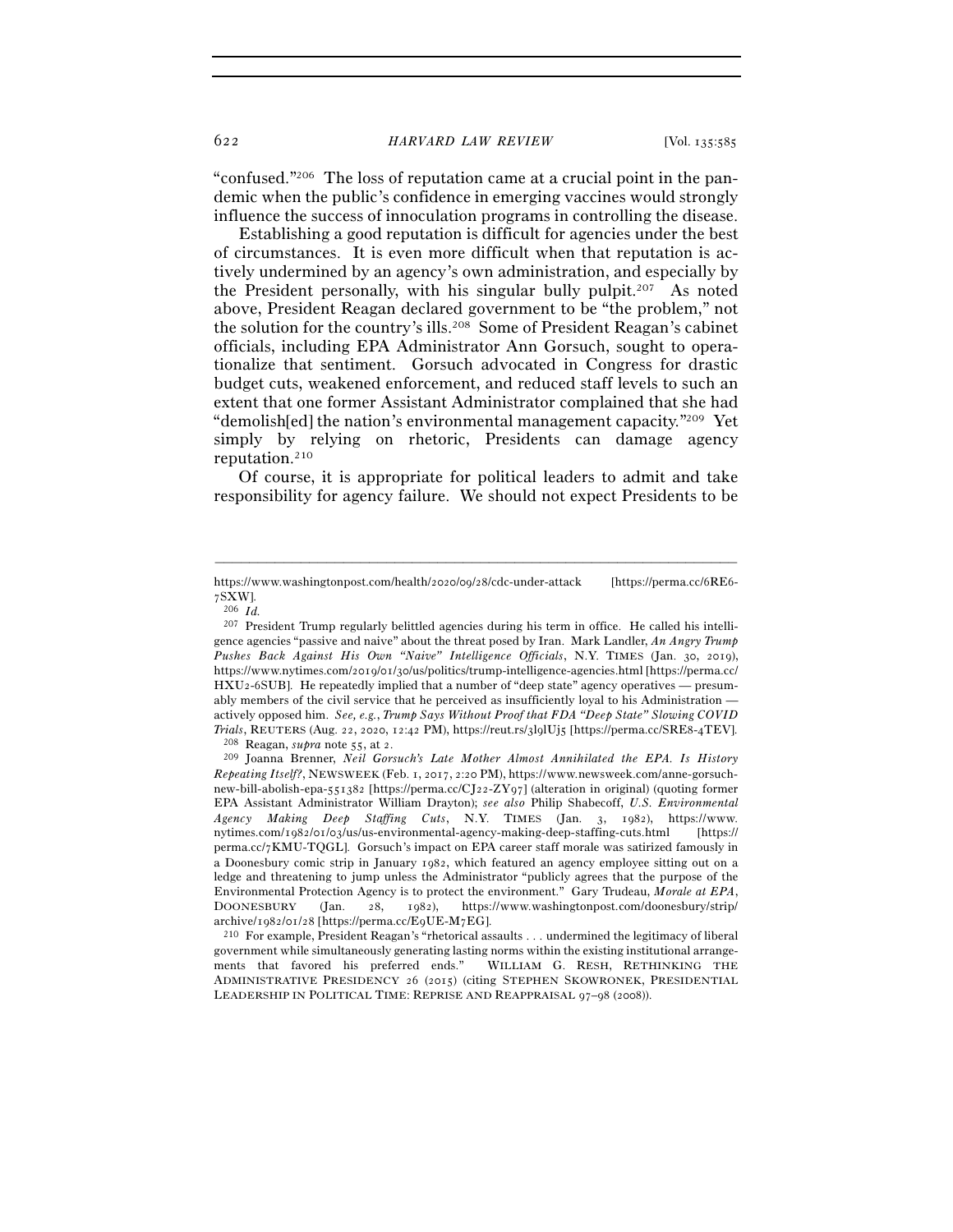cheerleaders for inept agencies.211 Yet sustained attacks can do damage to an agency's reputation and morale. As one Department of Justice employee complained: "The President and his appointees say these terrible things about the DOJ, and then the political leadership of the department doesn't push back at all."<sup>212</sup>

# *E. Distinguishing Structural Deregulation from Good Governance*

We recognize that it can be difficult to distinguish structural deregulation from so-called "good governance" reforms intended to improve the government's performance, cut costs, or streamline cumbersome procedures. The line is difficult to draw in the abstract, since it depends on a number of factors that can be evaluated only in the context of specific examples. Nevertheless, we argue that there is both a conceptual and practical difference between the two.

Not all changes to agency staffing or resource levels qualify as structural deregulation. Government efficiency is a laudable goal, and nearly every President in the last several decades has encouraged the bureaucracy to do more with less. Nor do all assignments of additional bureaucratic responsibility constitute busywork. And, as noted above, presidential criticism of the bureaucracy can be warranted. Indeed, accountability sometimes demands that "heads roll." We do contend, however, that there is a point at which promoting efficiency shades into pursuing disability, assigning legitimate tasks shades into busywork, and offering fair critique shades into intentional undermining. Reasonable minds might differ about when this point is reached. But conceptually, and in many cases practically, it is possible to distinguish between efforts to reform and efforts to subvert.

But how can we tell? Some of the same tools courts have used to assess pretext can be helpful in distinguishing instances of likely structural deregulation from more innocent reforms. The process we suggest

<sup>211</sup> Although sometimes they do play that role. For example, despite his disastrous performance, President George W. Bush praised Michael Brown, his FEMA Administrator, in the aftermath of Hurricane Katrina, declaring "Brownie, you're doing a heck of a job." Elizabeth Chuck, *Where Is Disgraced Former FEMA Chief Michael Brown Now?*, NBC NEWS (Aug. 27, 2015, 3:59 PM), https://www.nbcnews.com/storyline/hurricane-katrina-anniversary/heck-job-brownie-where-

disgraced-fema-head-now-n400436 [https://perma.cc/PQ<sup>2</sup>W-MLXW]. 212 Cohen, *supra* note 50. In some cases, agency leaders make comments disparaging their own subordinates. Attorney General William Barr explained, for example, that lower-level Department officials do not make policy for the Department because while that "might be a good philosophy for a Montessori preschool . . . it is no way to run a federal agency." Katelyn Polantz & Christina Carrega, *Barr Says Calls for Coronavirus Lockdown Are the "Greatest Intrusion on Civil Liberties" Other than Slavery in US History*, CNN POL. (Sept. 16, 2020, 11:35 PM), https://www.cnn.com/2020/09/16/politics/barr-justice-department-speech/index.html [https:// perma.cc/KY6T-T3HU]; *see also* Phillip J. Cooper, *The Duty to Take Care: President Obama, Public Administration, and the Capacity to Govern*, 71 PUB. ADMIN. REV. 7, 13 (2011) (describing the effects of rhetoric on employee morale, recruitment, and retention).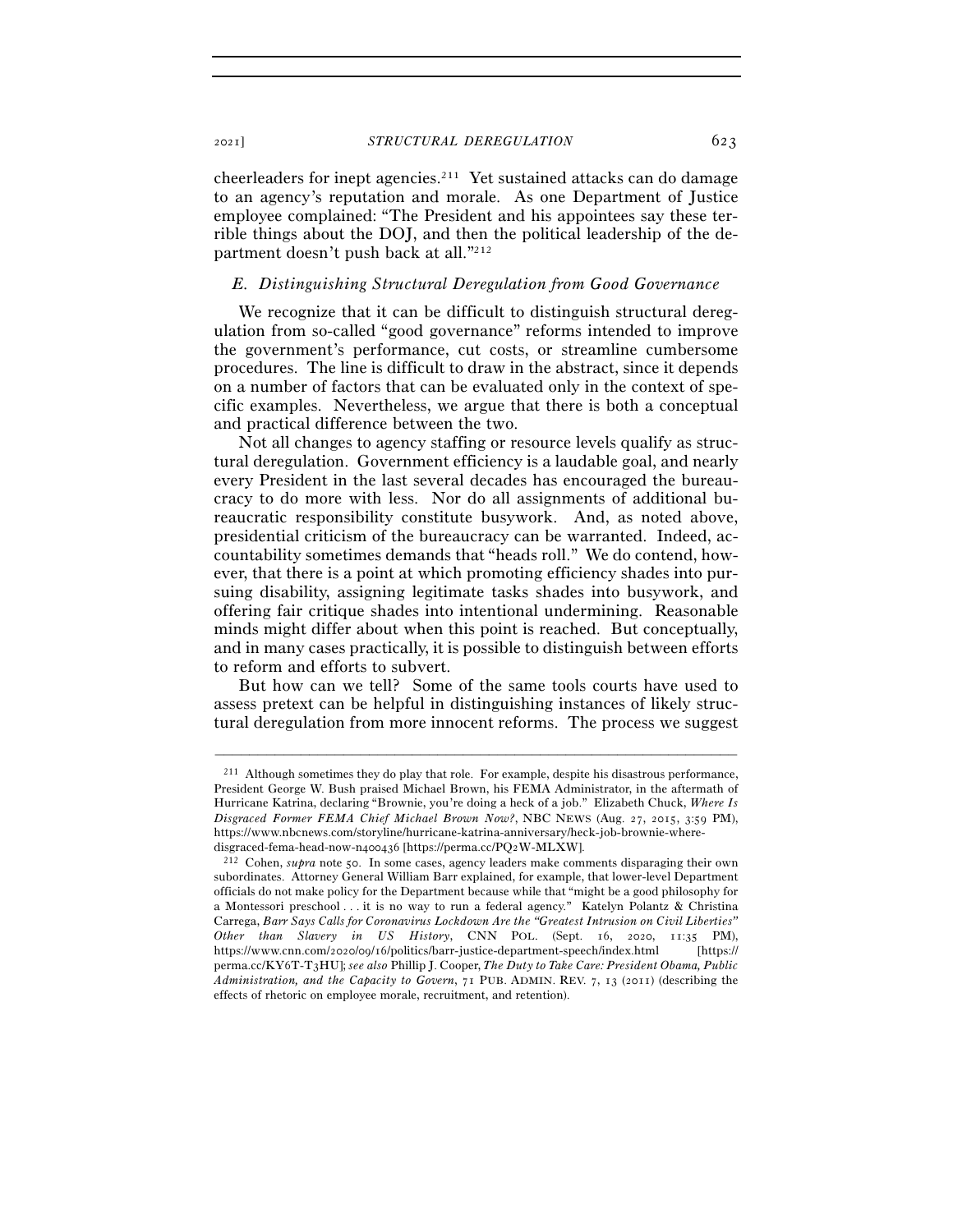#### 624 *HARVARD LAW REVIEW* [Vol. 135:<sup>585</sup>

is similar to the judicial test for whether a defendant's proffered motivations are pretextual. In such cases, courts rely on contextual evidence to elucidate motive.213 Moreover, while the courts are more reticent to inquire into hidden motivation in reviewing actions by coordinate branches of government, four members of the Supreme Court have suggested that even in such cases "openly available data,"214 including public statements by the individuals responsible for government action, are relevant to determining the purpose of that action.215 In *Department of Commerce v. New York*, 216 for example, the Court relied on extra-record evidence to conclude that an agency's justification for adding a question to the census was pretextual.217 The Court explained that, while courts would not normally inquire into the mental processes of administrative decisionmakers, such an inquiry might be appropriate if there are "strong showing[s] of bad faith or improper behavior."218 In this case, the Court continued, extra-record discovery revealed that the Secretary's purported justification for adding the census question was not the true rationale.<sup>219</sup>

Courts will also examine the fit between an action and its justification. In employment discrimination cases, evidence that a purported justification is internally inconsistent or otherwise not believable can establish pretext.<sup>220</sup> While courts defer to an employer's business judgments in such cases,  $2^{21}$  the Tenth Circuit has held that "[t]here may be circumstances in which a claimed business judgment is so idiosyncratic

<sup>213</sup> For example, in *Beaird v. Seagate Technology, Inc.*, 145 F.3d 1159 (10th Cir. 1998), the plaintiff offered evidence that her employer had manipulated her final performance evaluation to make it appear that her performance was subpar before terminating her employment. *Id.* at  $1169-70$ .<br><sup>214</sup> Trump v. Hawaii, 138 S. Ct. 2392, 2438 (2018) (Sotomayor, J., dissenting).<br><sup>215</sup> See id. at 2442 (chastising the majority

President suggesting that a presidential Proclamation limiting immigration from specified countries was a product of anti-Muslim animus); *id.* at 2433 (Breyer, J., dissenting) (agreeing with Justice Sotomayor that the President's statements help form a "sufficient basis to set the Proclamation aside"). The majority did not disagree that extra-record evidence could be considered, but found that because rational basis review required only a relationship to legitimate state interests, and because such a relation could be shown between the President's decision to impose entry restrictions on immigrants from certain enumerated countries and the national security interests of the United States, extra-record evidence suggesting that religious animus may have motivated the action was

insufficient to invalidate it. *Id.* at 2420–21 (majority opinion).<br>
<sup>216</sup> 139 S. Ct. 2551 (2019).<br>
<sup>217</sup> *Id.* at 2574–76.<br>
<sup>218</sup> *Id.* at 2574 (quoting Citizens to Pres. Overton Park, Inc. v. Volpe, 401 U.S. 402, 420 (1

can demonstrate pretext" by showing that her termination was inconsistent with her employer's reduction-in-force criteria or by showing that the employer sought to use such reduction-in-force criteria "to replace a number of [terminated] employees with new hires"). 221 *See id.* at 1169 (asserting that, even where a plaintiff is able to establish the existence of "a

better tool of performance evaluation," the court "will not disturb [the] exercise of [a] defendant's business judgment").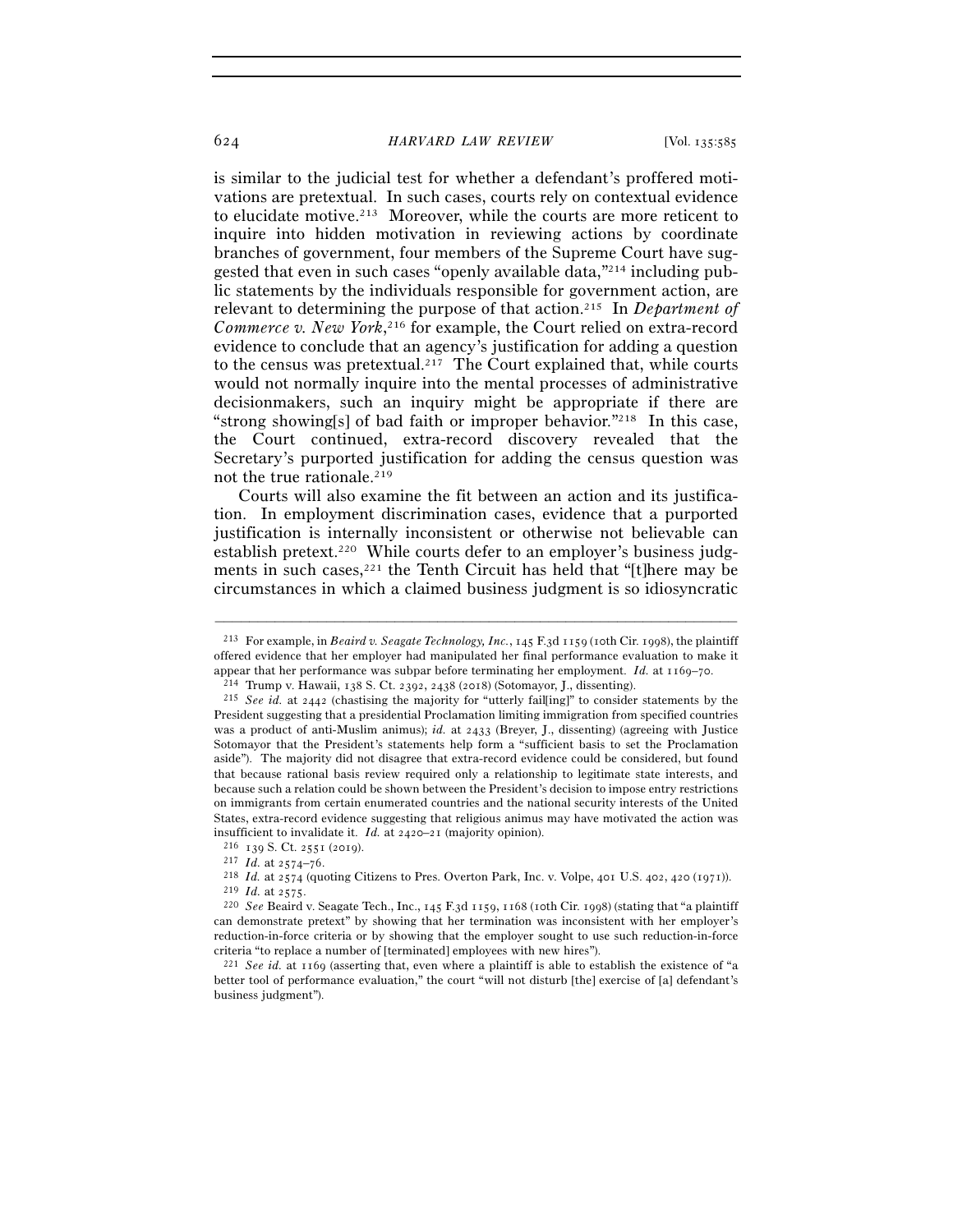or questionable that a factfinder could reasonably find that it is a pretext for illegal discrimination."222 Similarly, in cases challenging legislative or executive action, courts look to whether there is a sufficient connection between the explanation an agency offers for its action and the decision made.223 In *Romer v. Evans*, 224 for example, the Supreme Court found a state constitutional amendment prohibiting all state and local protections for persons based on their homosexuality "so discontinuous with the reasons offered for it" that it was "inexplicable by anything but animus."225

In line with judicial concern about fit between proffered justification and the action taken, we imagine three categories of evidence that should lead an observer to consider deregulatory motivations for actions that appear to weaken an agency's capacity: evidence from *context*, evidence of *circumvention*, and evidence of *conflict*.

First, an action's *context* can suggest deregulatory rather than good governance motives. Taking context into account might mean considering whether a group of actions, taken together, establishes a pattern that suggests a larger strategy to undermine agency capacity. Firing one inspector general might be justified by the idiosyncratic behavior of that official. Removing multiple IGs within a short time frame, however, may indicate a broader effort to disable internal administrative oversight mechanisms.

Evaluating context might also mean considering whether the circumstances surrounding an action seem consistent with its proffered justification. Consider the ostensible reason for moving the Bureau of Land Management's (BLM) headquarters from Washington, D.C., to Grand Junction, Colorado. The BLM manages approximately 250 million acres of federal public land, mostly in the western United States, and the Agency asserted that its headquarters should be geographically closer to those lands and the people who use them.226 However, as a GAO report subsequently observed, 97% of the BLM's career staff were already located in the field.<sup>227</sup> If the reasons offered by an an agency's political leadership can be impeached so easily, it seems fair to call their good faith into question.

Finally, looking to context might involve assessing previous statements by administration officials and preceding events to see if they

<sup>222</sup> *Id.*

<sup>223</sup> *See* Motor Vehicle Mfrs. Ass'n v. State Farm Mut. Auto. Ins. Co., 463 U.S. 29, 43 (1983); *see* 

*also* <sup>5</sup> U.S.C. § 706(<sup>2</sup>)(a). 224 <sup>517</sup> U.S. 620 (<sup>1996</sup>). 225 *Id.* at <sup>632</sup>. 226 *See* Kirk Siegler, *BLM Acting Director Defends Agency's Controversial Move to Colorado*, NPR (Feb. 18, 2020, 11:00 AM), https://www.npr.org/2020/02/18/806783253/blm-acting-directordefends-agencys-controversial-move-to-colorado [https://perma.cc/8LXK-LLBD].<br><sup>227</sup> ANNE-MARIE FENNELL & FRANK RUSCO, U.S. GOV'T ACCOUNTABILITY OFF., GAO-

<sup>20</sup>-397R, BUREAU OF LAND MANAGEMENT: AGENCY'S REORGANIZATION EFFORTS DID NOT SUBSTANTIALLY ADDRESS KEY PRACTICES FOR EFFECTIVE REFORMS 5 (2020).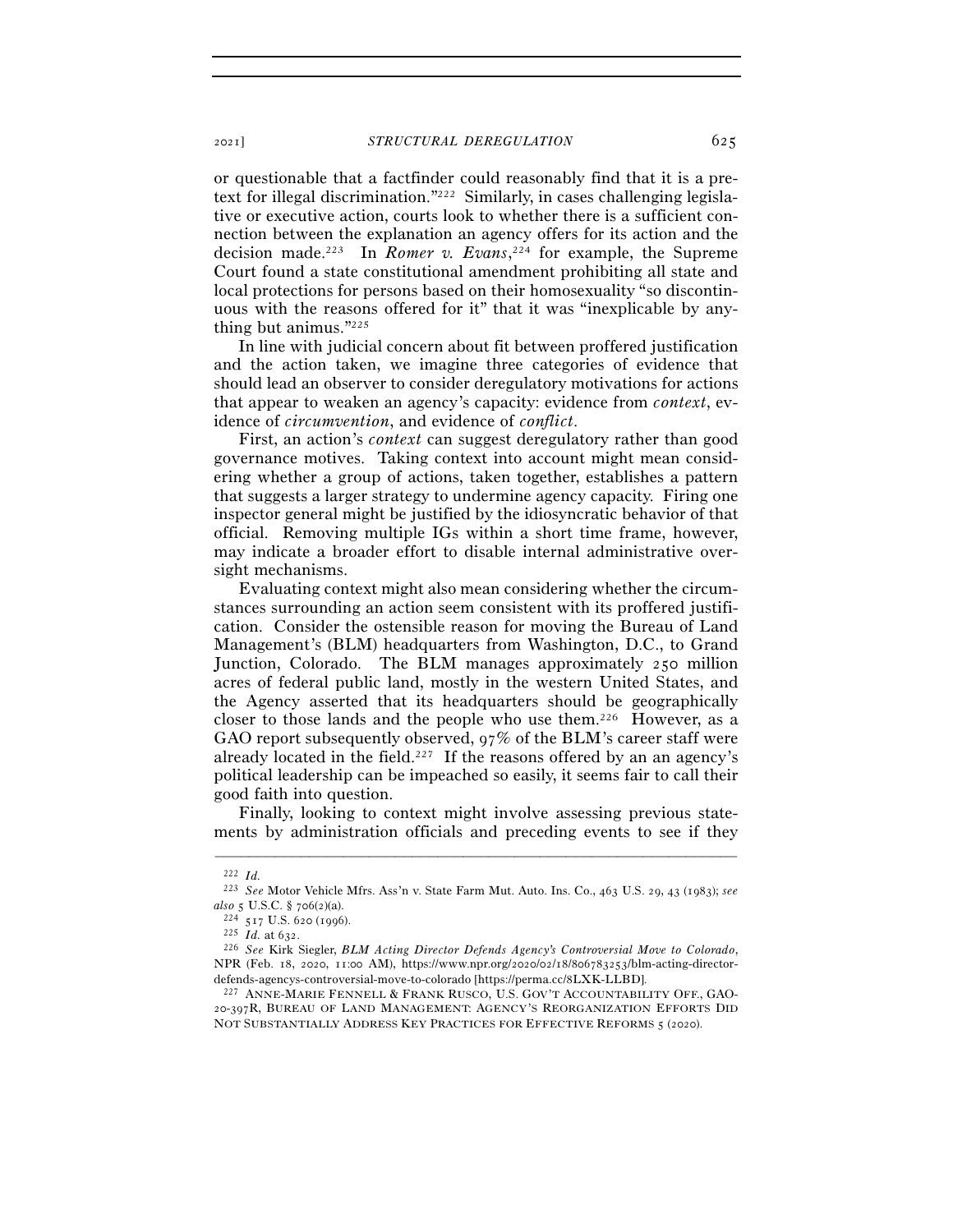offer clues to motivation. For example, if an administration punishes an agency employee for decisions or statements made in service of the agency's mission and consistent with their job responsibilities, it is reasonable to ask whether the move is retaliatory. Likewise, when an administration reassigns or relocates economists and scientists who make statements or publish findings inconsistent with its official positions, those decisions merit closer scrutiny. When IGs who criticize the President are subsequently fired for reasons ostensibly unrelated to their public criticism, those firings, too, ought to raise eyebrows. A persistent pattern of such behavior suggests that an administration is seeking to do something other than improve the government and might perhaps be working to disable it.

Public statements by Presidents and senior administration leadership may also reveal deregulatory motives. Sometimes the statements are so transparent, they leave no room for doubt, as when President Trump promised that, when it came to the size of the federal government, he would "cut so much your head will spin."228 Trump's chief strategist, Steven Bannon, announced that the President would select cabinet members who would pursue "deconstruction of the administrative state."229 Individual nominees confirmed to lead major federal agencies spoke openly of their desires to see those agencies eliminated. Mick Mulvaney, who was appointed Acting Director of the CFPB, stated in a congressional hearing that he would like to "get rid of" the Agency.230 He had earlier called it a "sick, sad joke."231 Such statements might be dismissed as political rhetoric only, not to be taken seriously as policy proposals. But when officials expressing such deep animus toward the agencies they run later portray significant reforms as "good government" measures, observers are entitled to be skeptical.

Second, *circumventing* established procedures for developing policy — especially procedures requiring consultation with career staff, experts, and other stakeholders — can be evidence of a deregulatory motive. For example, a GAO report concluded that the Department of the Interior failed to consult employees in planning to move the Agency's headquarters to Grand Junction.<sup>232</sup> Similarly, the EPA initially bypassed notice-and-comment rulemaking when establishing who could

<sup>228</sup> Rein & Tran, *supra* note <sup>47</sup>. 229 David Z. Morris, *Steve Bannon Says Trump's Cabinet Picks Are Intended to "Deconstruct" Regulation and Agencies*, FORTUNE (Feb. 25, 2017, 2:35 PM), https://fortune.com/2017/02/25/ bannon-trump-cabinet-cpac [https://perma.cc/2EKV-<sup>4924</sup>]. 230 Kelsey Ramírez, *CFPB Acting Director Mulvaney Says He Still Believes Bureau Shouldn't* 

*Exist*, HOUSINGWIRE (Apr. 11, 2018, 12:22 PM), https://www.housingwire.com/articles/43077 cfpb-acting-director-mulvaney-says-he-still-believes-bureau-shouldnt-exist [https://perma.cc/  $39L<sub>4</sub> - WJ<sub>5</sub>Z$ ].<br> $^{231}Id.$ 

<sup>232</sup> FENNELL & RUSCO, *supra* note 227, at 6.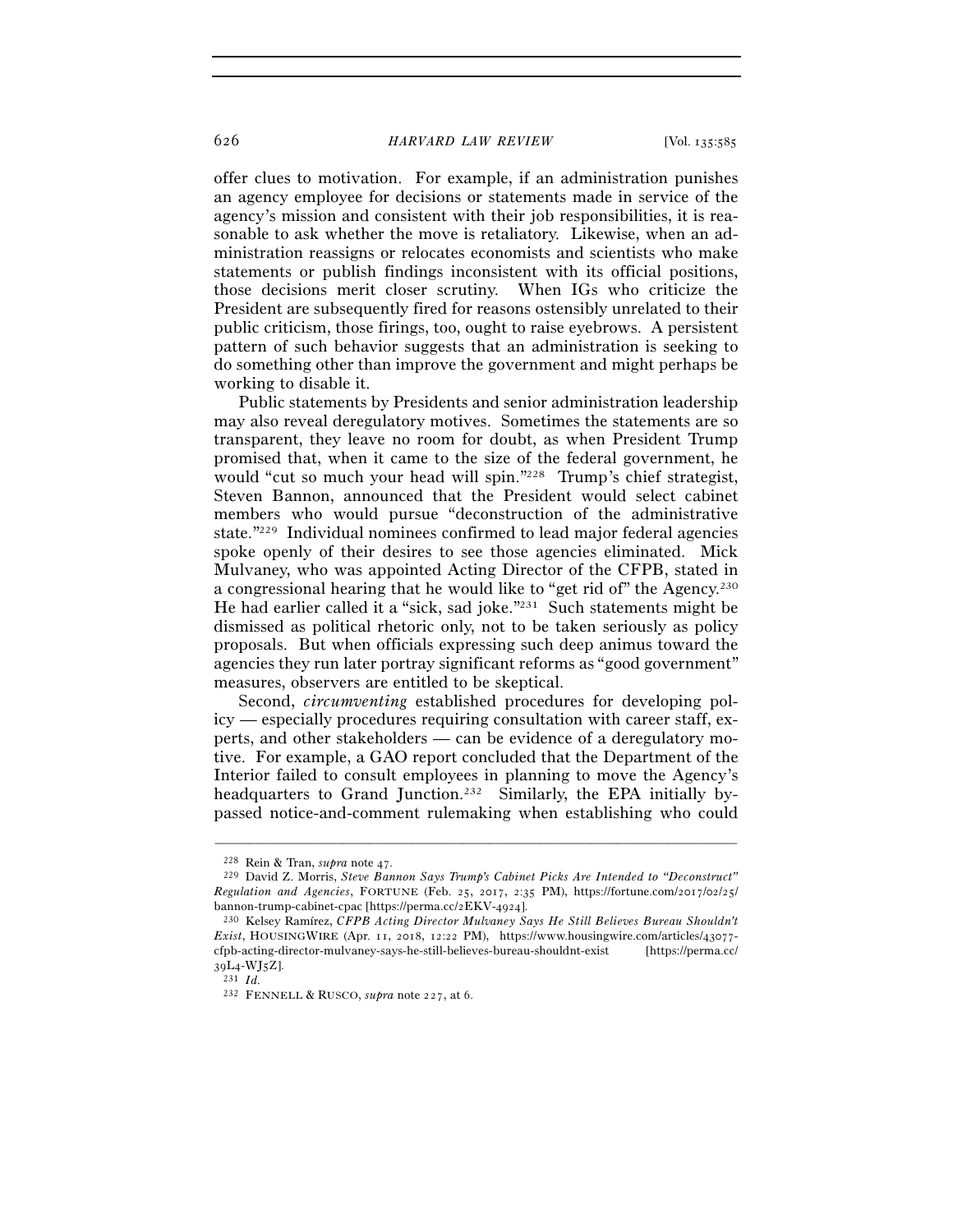serve as expert advisors, over the objections of many members of the Agency's scientific advisory board.<sup>233</sup> We recognize that there may be good reasons why agencies sometimes use informal policy instruments, like guidance documents, or take internal steps to improve efficiency, without soliciting stakeholder feedback. But a persistent pattern of avoiding input specifically for those policy shifts that appear to reduce agency capacity or marginalize internal and external expertise may also be evidence of a deregulatory purpose.

Finally, we look for *conflict* between those agency officials pursuing certain reforms and other experts within the administration who raise objections to them. Perfect agreement is unattainable in any administration, and there will always be internal dissent over the direction of agency policy. Yet when dissent becomes an outcry, or when credible experts — especially political allies — question an administration's motives, it ought to raise red flags. Consider the Trump Administration's early efforts to cut the Internal Revenue Service (IRS) budget.<sup>234</sup> At his confirmation hearing, Treasury Secretary Steven Mnuchin said he was "very concerned" about IRS staffing reductions and technology deficits and called for increasing the Agency's budget to enable it to perform its assigned duties.235 When members of an administration's inner circle with credible subject matter expertise risk the President's wrath to suggest that his favored reforms might compromise government capacity, we think it appropriate to pay attention.

Our reliance on context, circumvention, and conflict is not the only way to ferret out structural deregulation. While those categories may be imperfect, they provide helpful clues. The real question is whether, considering all of the surrounding evidence, agency reforms that have potential to reduce functional capacity appear to have been taken in good faith with a purpose *other* than weakening the agency's ability to perform its legislative tasks.

<sup>233</sup> *See, e.g.*, Sean Reilly et al., *EPA Science Advisers Slammed the Agency for Ignoring Science. Here Is What They Said*, SCIENCE (Jan. 2, 2020, 2:50 PM), https://www. sciencemag.org/news/2020/01/epa-science-advisers-slammed-agency-ignoring-science-here-whatthey-said [https://perma.cc/6MEG-ZATL]. A federal judge remanded the rule to the EPA after the Agency conceded that it was a substantive rather than procedural rule that should have gone through the APA's notice-and-comment process. Env't Def. Fund v. EPA, No. 21-cv-00003, 2021

WL 402824, at  $*_1$  (D. Mont. Feb. 1, 2021).<br><sup>234</sup> These efforts continued a trend begun in 2010 during the Obama Administration. BRANDON DEBOT ET AL., CTR. ON BUDGET & POL'Y PRIORITIES, TRUMP BUDGET CONTINUES MULTI-YEAR ASSAULT ON IRS FUNDING DESPITE MNUCHIN'S CALL FOR MORE

RESOURCES <sup>3</sup> (<sup>2017</sup>). 235 *Id.* at 1. The Administration proposed a modest effective increase to the IRS budget in 2020. Courtney Bublé, *Trump's Budget Seeks to Increase Funding for the Internal Revenue Service*, GOV'T EXEC. (Feb. 12, 2020), https://www.govexec.com/management/2020/02/trumps-budgetseeks-increase-funding-internal-revenue-service/163087 [https://perma.cc/XPN2-YZUJ].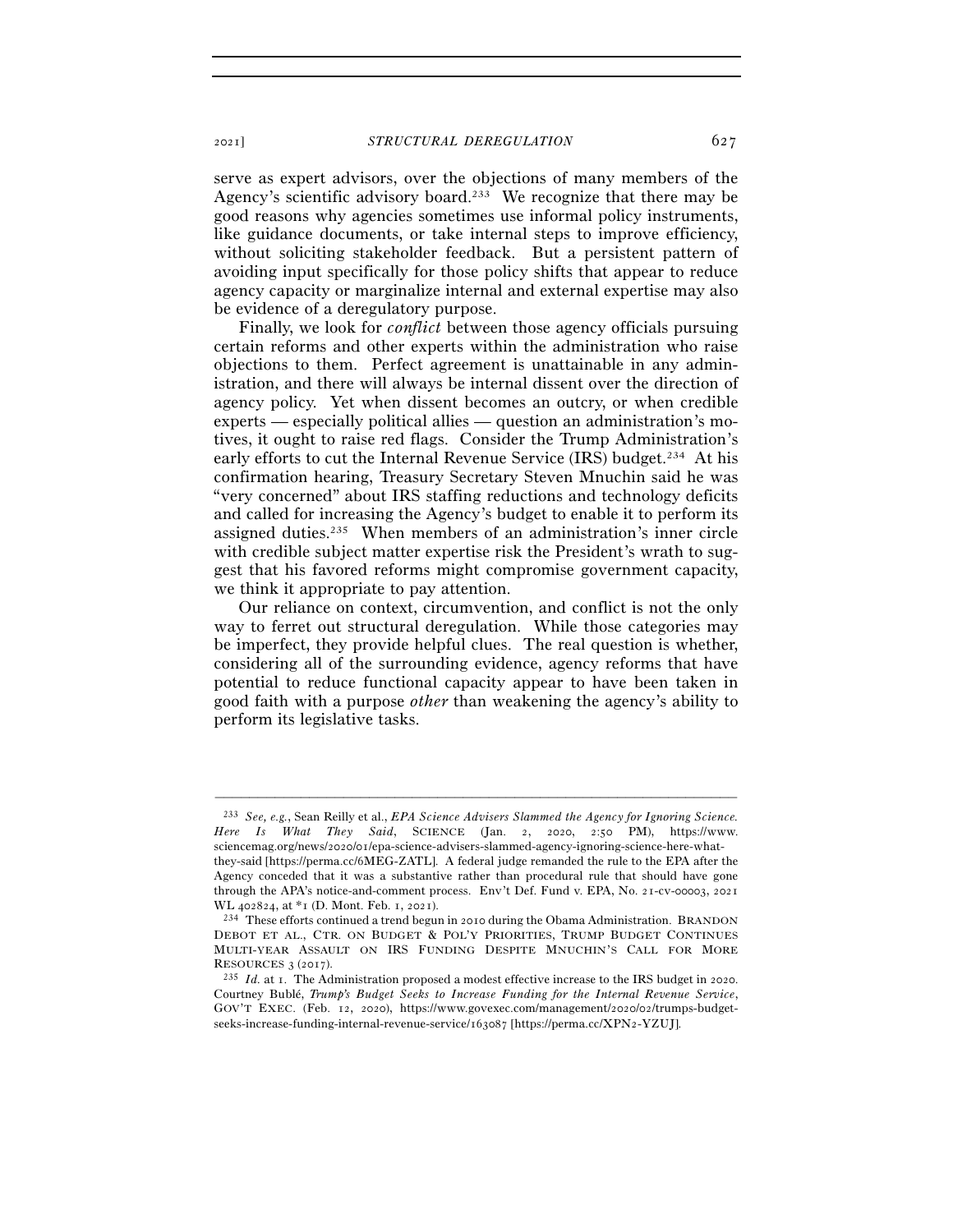### 628 *HARVARD LAW REVIEW* [Vol. 135:<sup>585</sup>

# II. IMPLICATIONS FOR CONSTITUTIONAL, ADMINISTRATIVE, AND DEMOCRATIC VALUES

Structural deregulation is underexplored terrain in the struggle between the President and Congress for control of the administrative state. Presidents increasingly have found ways to make the bureaucracy work in service of their domestic and foreign policy aims to burnish their political reputations. Even "deregulatory" Presidents target particular areas of government for deregulation while bolstering and promoting agency capacity in other domains they favor.

This story of "presidential administration," described by then-Professor Kagan two decades ago, overlooks the possibility of structural deregulation. Justice Kagan recounted how President Clinton expanded presidential administration by "making the regulatory activity of the executive branch agencies more and more an extension of the President's own policy and political agenda."236 He did so by exerting control over agency agendas $^{237}$  and through formal directives, $^{238}$  centralized White House review of proposed regulations,<sup>239</sup> informal monitoring and influencing of agencies by White House staff,<sup>240</sup> and appropriation of regulatory action in his public communications.<sup>241</sup>

In general, Justice Kagan applauded increased presidential control of administration. She observed that such control made bureaucracy "more transparent and responsive to the public, while also better promoting important kinds of regulatory competence and dynamism."242 This praise extended even to deregulatory actions. Citing President Reagan's deregulatory impulses, she noted that they provided "a single, coherent direction" characteristic of the President's relative "energy" as compared with an intransigent legislature and in the face of administrative ossification.243 Justice Kagan published her article at the apogee of faith in a strong technocratic presidency, and her account of presidential administration assumes a good faith chief executive committed to maintaining the authority and legitimacy of the bureaucracy.<sup>244</sup> She argued

<sup>236</sup> Kagan, *supra* note 10, at <sup>2248</sup>. 237 *Id.* 

<sup>238</sup> *Id.* at <sup>2249</sup>. 239 *Id.* 

<sup>240</sup> *Id.* at <sup>2302</sup>. 241 *Id.* at 2249. President Clinton would unveil agency action himself, sometimes even before it was finalized, and claim public ownership of that action. *Id.* at 2299–301.<br><sup>242</sup> *Id.* at 2252.<br><sup>243</sup> *Id.* at 2344–45. Justice Kagan acknowledged that presidential involvement in administration

can be problematic. This concern is especially true when Presidents interfere with administrative adjudication, which should be safeguarded from political influence. *Id.* at 2363.<br><sup>244</sup> Justice Kagan noted that presidential decisions to reverse technical agency actions are un-

common. *Id.* at 2356.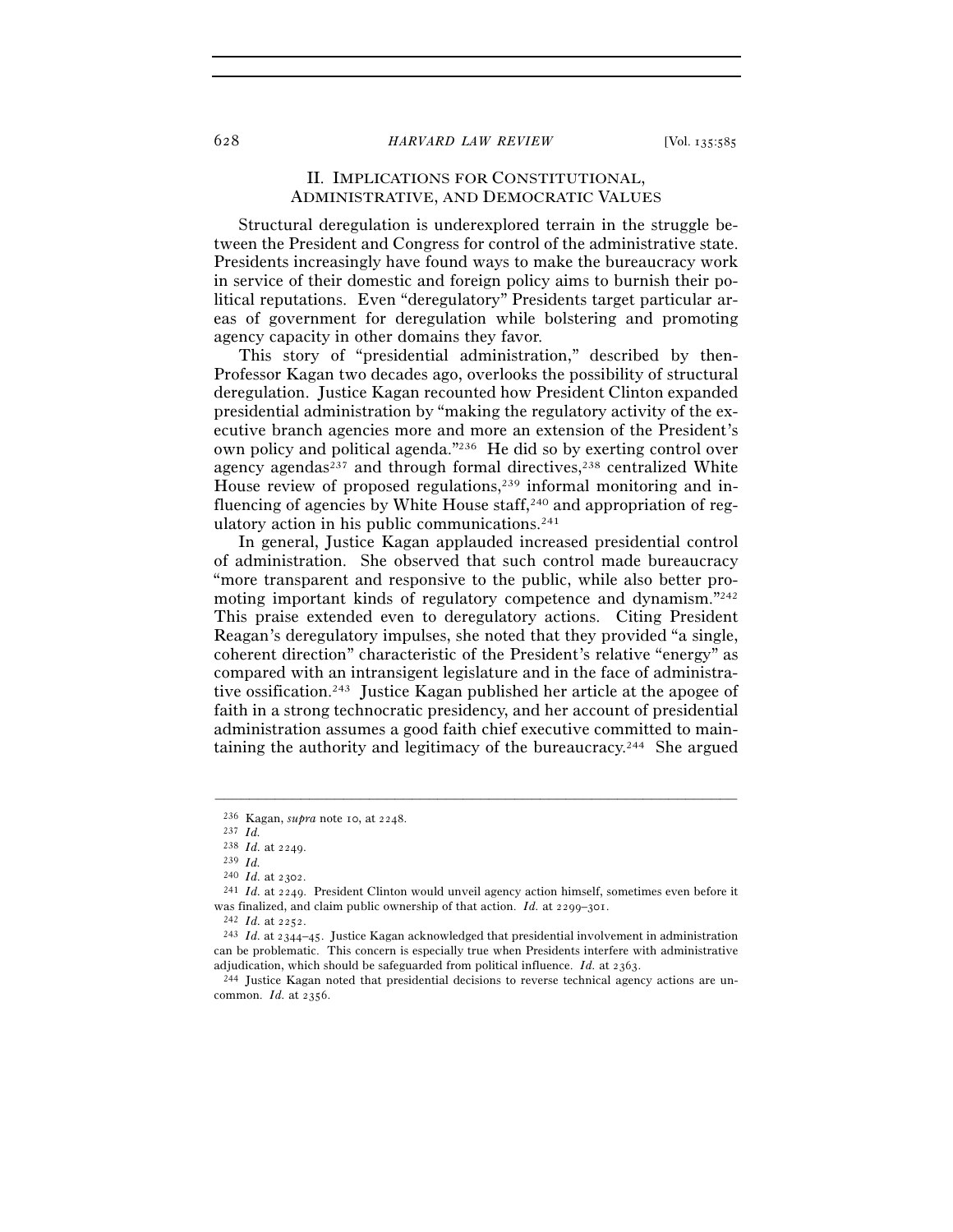that Presidents "have a stake in build[ing] an institutional capacity for effective governance."245

Structural deregulation complicates Justice Kagan's narrative by showing that not all Presidents are committed to maintaining the institutional capacity of the bureaucracy.246 A President might embrace structural deregulation either as a complement to the more targeted project of substantive deregulation (that is, repealing certain rules and policies), or as a substitute for it, or both. For example, undermining agency capacity through destaffing and resource deprivation can advance the project of substantive deregulation by enabling agencies to claim, credibly, that they lack the resources necessary to implement or enforce statutes.247 Or, structural deregulation might be an alternative to substantive deregulation when efforts to rescind or weaken regulations encounter resistance, whether in the bureaucracy itself or in Congress, <sup>248</sup> or if they become mired in litigation.249

As we described in Part I and discuss further below, Presidents can undermine agency capacity with little formality or transparency in most cases. These features, as well as structural deregulation's incremental nature, make it unlikely that either Congress or the courts will interfere. An additional benefit of structural deregulation for a President intent on undercutting regulatory action is that it is time-consuming for a successor to reverse.

Structural deregulation flourishes in a climate of extreme "antiadministrativism,"250 which characterizes the current political moment, when members of Congress, governors, and other influential political

<sup>&</sup>lt;sup>245</sup> *Id.* at 2355.<br><sup>246</sup> Professor Michael Sant'Ambrogio has accused President Trump of "presidential maladministration," pointing to a broad array of actions, including the weakening of congressional controls over agency leadership, favoring regulated interests over congressional mandates and public preferences, as well as some of the capacity weakening that we identify here. *See* Michael Sant'Ambrogio, Presidential Maladministration, 46 OHIO N.U. L. REV. 459, 460 (2020).<br><sup>247</sup> See infra pp. 651–52 and note 382.<br><sup>248</sup> On the potential for internal executive branch resistance, see generally Rebecca Ingber,

*Bureaucratic Resistance and the National Security State*, 104 IOWA L. REV. 139 (2018) (charting a middle course between fear of a "deep state," *id.* at 142, and total embrace of "bureaucratic resistance," *id.* at 143, and underscoring the essential role of the civil service in the modern separation of powers); Jon D. Michaels, *The American Deep State*, 93 NOTRE DAME L. REV. 1653 (2018) (arguing that American bureaucracy presents none of the threats identified in regimes abroad but that civil servants perform a salutary role in checking the chief executive); Jennifer Nou, *Civil Servant Disobedience*, 94 CHI.-KENT L. REV. 349 (2019) (offering a taxonomy of resistance and identifying the prerequisites for legitimate civil-servant disobedience); Bijal Shah, *Civil Servant Alarm*, 94 CHI.-KENT L. REV. 627 (2019) (arguing that civil-servant resistance should alert Congress to potential problems of law execution).

<sup>249</sup> Of course, as noted above, it is also possible that structural deregulation could work *against* a President's substantive deregulatory agenda in the short term, by draining agencies of the requisite expertise to rescind and weaken existing rules in a legally defensible manner.

<sup>250</sup> Metzger, *supra* note 3, at 4.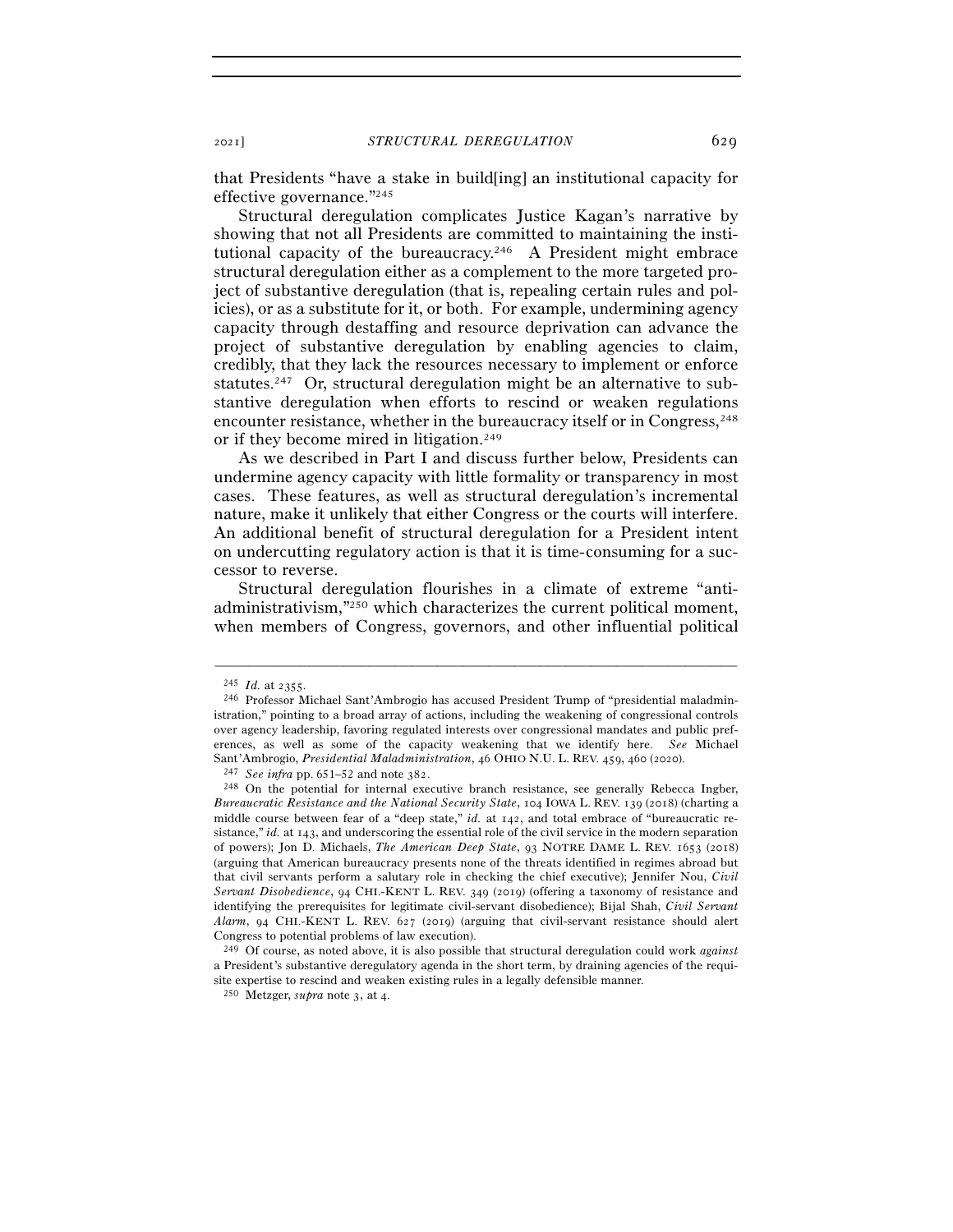#### 630 *HARVARD LAW REVIEW* [Vol. 135:<sup>585</sup>

leaders heap scorn upon government and deride civil servants.251 The Supreme Court has contributed to this climate too, by embracing an expansive view of the President's power to control agencies and suggesting that, absent such pervasive executive control, the constitutional legitimacy of administrative governance is in doubt.252 At the same time, the Court has consistently rebuked agencies for what it views as regulatory overreach, faulting them for, among other things, reading their statutory authority expansively and failing to account adequately for cost, but almost never finding them to have fallen short through "underreach" — that is by failing to act when their mission arguably demands they do so.<sup>253</sup> This combination — indulging broad presidential power while suggesting agencies err primarily by *over*regulating — sows fertile ground for structural deregulation to take root.

However, the same aspects of structural deregulation that make it so alluring to a President also make it antithetical to long-established principles of constitutional, administrative, and democratic governance. First, structural deregulation is in tension with constitutional separation of powers principles, including the principle of legislative supremacy and the President's obligation to "take Care that the Laws [are] faithfully executed."<sup>254</sup> Second, structural deregulation's informality and opacity conflict with administrative norms favoring process, reasongiving, accountability, and transparency. Third, structural deregulation's stickiness binds successors in a version of what Professors Daryl Levinson and Benjamin Sachs have called "functional political entrenchment."255 The remainder of this Part will address these tensions

<sup>251</sup> *See, e.g.*, R. Sam Garrett et al., *Assessing the Impact of Bureaucracy Bashing by Electoral Campaigns*, 66 PUB. ADMIN. REV. 228, 229–31, 236–37 (2006); Adam Butler & Ross Gianfortune, *Bureaucrat-Bashing at the Highest Levels of Government*, GOV'T EXEC. (Feb. 27, 2020), https://www.govexec.com/workforce/2020/02/govexec-daily-bureaucrat-bashing-high-levels-

government/163357 [https://perma.cc/D7XB-DZCL]; Ken Thomas, Opinion, *The Way We View Public Servants in This Country Is a Disgrace*, THE HILL (May 10, 2019, 7:30 AM), https://thehill.com/opinion/civil-rights/443003-the-way-we-view-public-servants-in-this-country-isa-disgrace [https://perma.cc/C<sup>473</sup>-QDHS]. 252 *See, e.g.*, Seila L. LLC v. CFPB, 140 S. Ct. 2183, 2197 (2020) (finding that the for-cause re-

moval protection for the CFPB's director was an unconstitutional limitation on the President's executive power); Lucia v. SEC, 138 S. Ct. 2044, 2057 (2018) (holding that ALJs at the SEC were inferior officers and therefore must be appointed by the President, department heads, or the courts). While *Lucia* was ostensibly about appointment mechanics, its holding will tend to increase presidential power over agency adjudications by limiting ALJ independence.

<sup>253</sup> *See e.g.*, Michigan v. EPA, 576 U.S. 743, 751 (2015) (striking down agency interpretation at *Chevron* Step 2 citing failure to consider cost); Util. Air Regul. Grp. v. EPA, 573 U.S. 302, 320–24 (2014) (striking down agency legal interpretation at *Chevron* Step 2, citing major questions canon and agency overreach); Norton v. S. Utah Wilderness All., 542 U.S. 55, 63 (2004) (declining to compel agency action unless discrete and mandatory).

<sup>254</sup> U.S. CONST. art. II, § <sup>3</sup>. 255 Daryl Levinson & Benjamin I. Sachs, *Political Entrenchment and Public Law*, 125 YALE L.J. 400, 454–56 (2015) (describing efforts by political incumbents to bind successors without formal rule changes).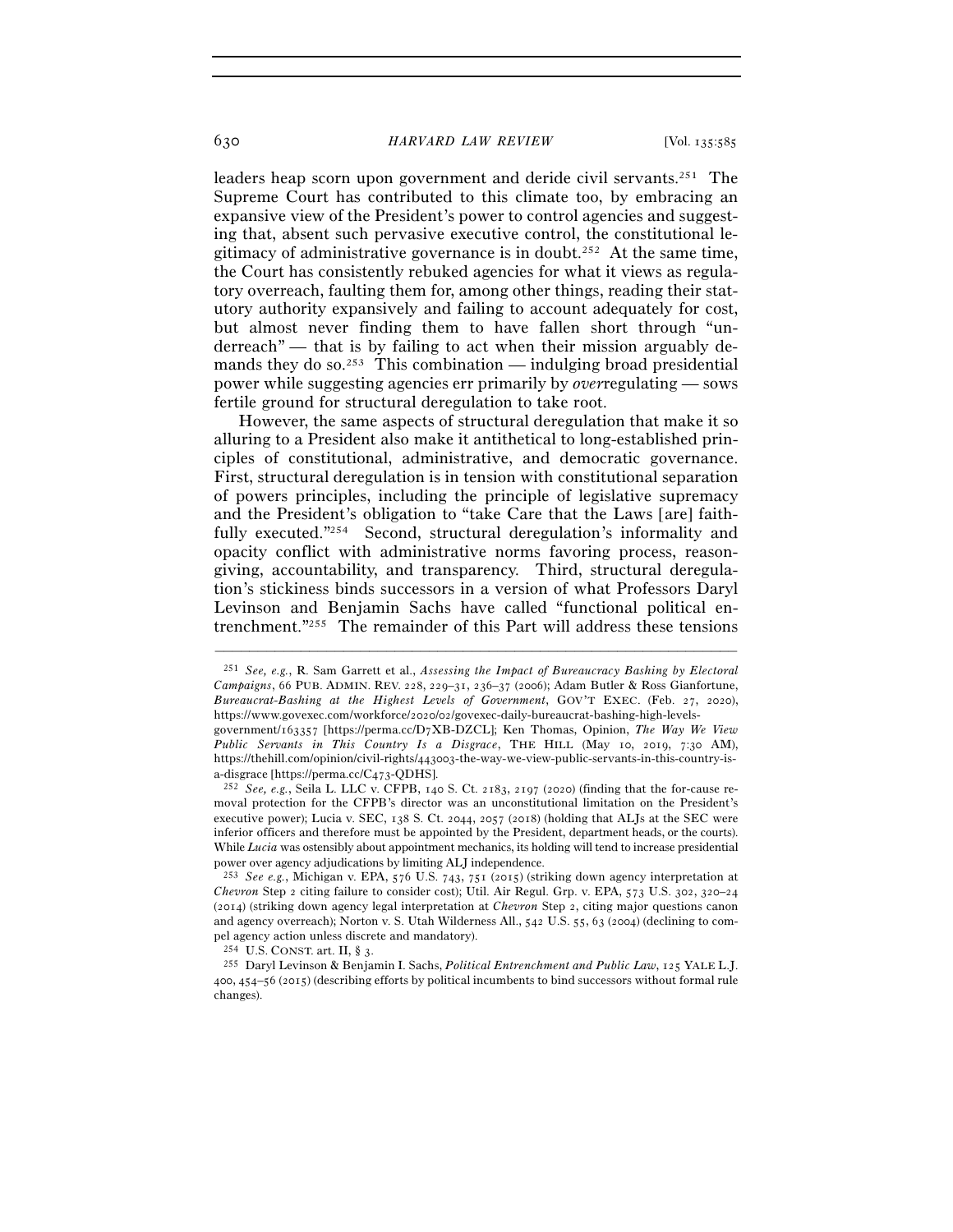in more detail. To be clear, our argument applies regardless of how we might personally feel about the value of an agency's work. As long as Congress has created an agency and assigned it regulatory tasks, the President should not be able to prevent it from functioning through structural deregulation.

# *A. Tensions with the Separation of Powers*

While current constitutional law doctrine seems to allow a President to engage in structural deregulation largely unimpeded,<sup>256</sup> we think a President's efforts to destroy administrative capacity sit uncomfortably with important constitutional values. First, structural deregulation seems to encroach on Congress's Article I powers in violation of the separation of powers. Congress is constitutionally entitled to create federal agencies, pass statutes delegating to them a variety of duties, and appropriate money to accomplish congressional goals.257 By contrast, the Constitution carefully circumscribes the President's role in lawmaking.258 Presidents are charged with signing or vetoing bills passed by both houses of Congress.259 They may also propose legislation for Congress's consideration<sup>260</sup> or call Congress into session.<sup>261</sup> However, the President is not a lawmaker in the conventional sense  $2^{62}$  and may not dispense with duly enacted laws, even those he finds inconvenient.263

The view that Congress retains the primary lawmaking role continues to be held by both conservative and liberal jurists. Justice Gorsuch has argued, for example, that failing to enforce the nondelegation doc-

<sup>256</sup> *See infra* section III.A, pp. 638–41.

<sup>257</sup> Because the President is also assigned a constitutional role in legislation, structural deregulation allows a President to invalidate the legislative work of his predecessor or, in cases where legislation was enacted over his own veto, to nullify that veto override through subsequent inaction. 258 Zachary S. Price, *Enforcement Discretion and Executive Duty*, 67 VAND. L. REV. 671, <sup>689</sup>

<sup>(</sup>2014) (describing the President's role in proposing legislation and in signing or vetoing bills passed by both houses of Congress).

<sup>259</sup> U.S. CONST. art. I, § <sup>7</sup>. 260 *Id.* art. II, § <sup>3</sup>. 261 *Id.* 

<sup>262</sup> Youngstown Sheet & Tube Co. v. Sawyer, 343 U.S. 579, 587 (1952). In *Youngstown Sheet & Tube Co. v. Sawyer*, 343 U.S. 579, the Supreme Court flatly rejected "the idea that [the President] is to be a lawmaker." *Id.* at 587.<br><sup>263</sup> Price, *supra* note 258, at 674–75 (grounding the antidispensation principle in the constitutional

text and historical practice); *see also* Prioritizing and Deferring Removal of Certain Aliens Unlawfully Present in the United States, 38 Op. O.L.C. 39, 46 (2014) ("[T]he Executive cannot, under the guise of exercising enforcement discretion, attempt to effectively rewrite the laws to match its policy preferences."). *But see* Michael Sant'Ambrogio, *The Extra-Legislative Veto*, 102 GEO. L.J. 351, 401–04 (2014) (supporting presidential refusals to defend challenged statutes in court, exercise enforcement discretion, and check statutory implementation through centralized regulatory review as long as sufficient mechanisms are in place to ensure transparency).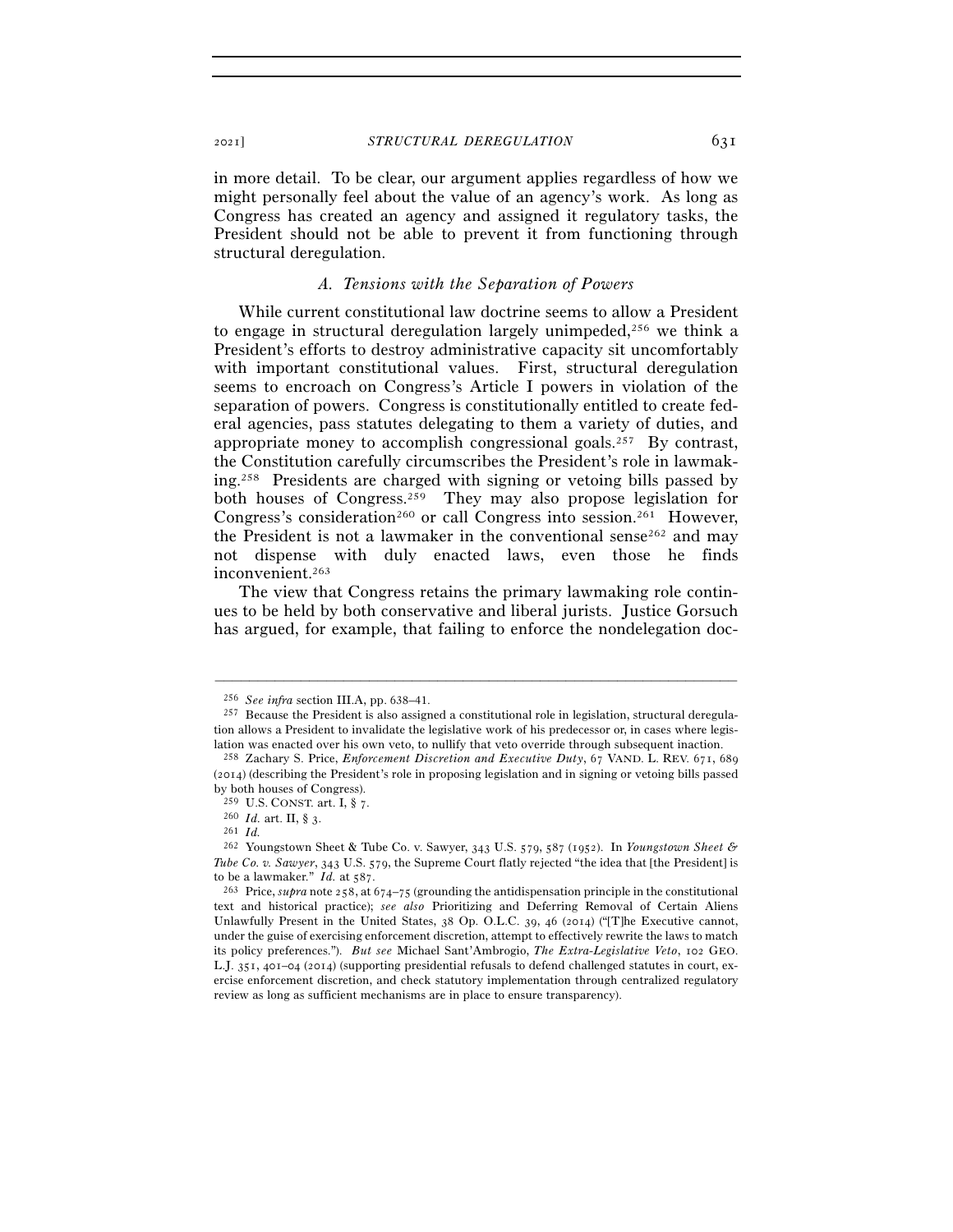trine would "serve only to accelerate the flight of power from the legislative to the executive branch."264 Similarly, Justices Thomas and Rehnquist have asserted that Congress must make the "hard choices" about policy.265 Without endorsing these Justices' apparent embrace of a revived nondelegation doctrine, we take such statements as supporting the idea that, whatever degree of control the President has or should have over agencies, allowing him to thwart their congressionally mandated mission would usurp congressional authority.

Second, structural deregulation is in tension with the President's duty to faithfully execute duly enacted law under the Take Care Clause of Article II.266 That clause, which simultaneously prescribes and circumscribes presidential power, can be read to prohibit presidential undermining of the essential capacities of administrative agencies. Indeed, some have argued that the clause is "not a statement of powers of office, but the first, and in many respects most fundamental, legal obligation of the president."267

The clause's "simple but delphic terms"268 have been read to limit presidential powers in important ways. Crucially, the Court has interpreted the Take Care Clause to impose an affirmative obligation on the President to enforce the laws Congress passes. In the early days of the Republic, a Postmaster General refused to honor an Act of Congress requiring him to pay a certain sum to a contractor. The Supreme Court found in *Kendall v. United States ex rel. Stokes*269 that the Take Care Clause prevented the President, as head of the executive branch, from ignoring duly authorized statutes.270 It therefore held that the outstanding sum must be paid.271 The opinion underscored that the Constitution did not grant the President a "dispensing power" — the power to suspend the operation of a statute or rule in the interest of justice.272 The

<sup>&</sup>lt;sup>264</sup> Gundy v. United States, 139 S. Ct. 2116, 2142 (2019) (Gorsuch, J., dissenting).<br><sup>265</sup> Indus. Union Dep't, AFL-CIO v. Am. Petroleum Inst., 448 U.S. 607, 687 (1980) (Rehnquist, J., concurring in the judgment) ("When fundamental policy decisions underlying important legislation about to be enacted are to be made, the buck stops with Congress and the President insofar as he exercises his constitutional role in the legislative process."); *see also* Dep't of Transp. v. Ass'n of Am. R.Rs., 575 U.S. 43, 85 (2015) (Thomas, J., concurring in the judgment) (criticizing the Court for allowing "the Executive to decide which policy goals it wants to pursue").

<sup>266</sup> U.S. CONST. art. II, § <sup>3</sup>. 267 Philip J. Cooper, *The Duty to Take Care: President Obama, Public Administration, and the Capacity to Govern*, 71 PUB. ADMIN. REV. 7, 8 (2011).<br><sup>268</sup> Goldsmith & Manning, *supra* note 14, at 1836.<br><sup>269</sup> 37 U.S. (12 Pet.) 524 (1838).<br><sup>270</sup> *See id.* at 613.<br><sup>271</sup> *Id.* 

<sup>272</sup> *Id.* This concept would have been more familiar in the 1800s as a former royal prerogative of the King of England to exempt individuals from application of the criminal law. Note, *The Power of Dispensation in Administrative Law: A Critical Survey*, 87 U. PA. L. REV. 201, 203 (1938). The concept appears to have originated in Catholicism with the Pope's power to dispense with temporal laws in his edicts. *Id.* at 204.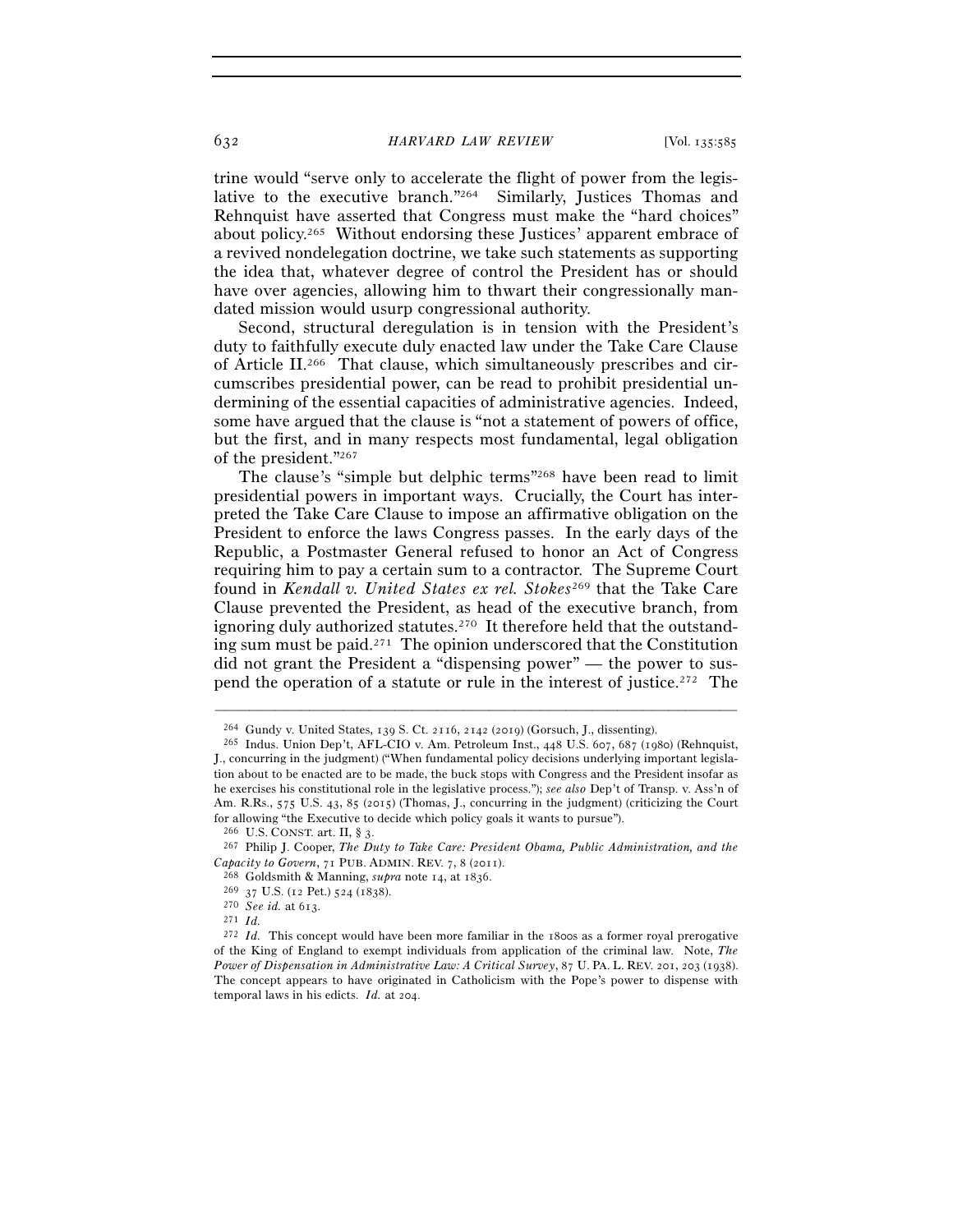*Kendall* Court stressed that the President had no "power to forbid [the laws'] execution."273 Citing *Kendall*, Professor Zachary Price argues that neither the Take Care Clause specifically nor the Constitution as a whole allows the President to categorically suspend particular laws or parts of laws.274

Moreover, the obligation to see that the laws are "faithfully" executed implies an obligation to implement legislative edicts dutifully. Professors John Manning and Jack Goldsmith note that one of the leading dictionaries of the Founding era, Dr. Johnson's, "defines 'faithfully' to mean 'strict adherence to duty and allegiance' and '[w]ithout failure of performance; honestly; exactly.'"275 While the clause does not specify faithfulness "to what,"276 in combination with the Oath Clause, it "point[s] toward a general obligation of good faith" and a presidential obligation "to ensure that the laws are implemented honestly, effectively, and without failure of performance."277

Others have described this obligation as a duty to superintend the operations of the executive branch. Emphasizing the responsibility of faithful execution, Professor Gillian Metzger describes the duty imposed on Presidents by the Take Care Clause as "a duty to supervise."278 While the courts have been largely silent on the existence of such a duty, the Supreme Court in *Free Enterprise Fund v. Public Company Accounting Oversight Board*279 did find that the President was subject to a nondelegable duty to "active[ly]  $\dots$  supervise" the administration.<sup>280</sup> Importantly, Metzger's duty to supervise is meant to ensure *effective* as well as accountable government.<sup>281</sup> Metzger leaves to the courts where to draw the line between permissible and impermissible presidential involvement in the work of the bureaucracy, but she stresses that presidential engagement always must operate within "proper bounds."282

<sup>&</sup>lt;sup>273</sup> 37 U.S. (12 Pet.) at 613.<br><sup>274</sup> Price, *supra* note 258, at 675–77, 696. Nor may agencies themselves decline to implement statutes. *See, e.g.*, Buzbee, *supra* note 6, at 1579 ("The first and most essential element of agency political accountability is rooted in legislative supremacy.").

<sup>275</sup> Goldsmith & Manning, *supra* note 14, at 1857 (alteration in original) (citing 1 SAMUEL JOHNSON, A DICTIONARY OF THE ENGLISH LANGUAGE (London, J.F. & C. Rivington et al. % 6th ed. 1785)).<br>
<sup>276</sup> *Id.*<br>
<sup>277</sup> *Id.* at 1857–58.

<sup>&</sup>lt;sup>278</sup> Gillian E. Metzger, *The Constitutional Duty to Supervise*, 124 YALE L.J. 1836, 1877 (2015) ("[T]he mandatory character of the Take Care Clause is worth underscoring in its own right.").

<sup>279</sup> <sup>561</sup> U.S. 477 (<sup>2010</sup>). 280 *Id.* at 496 (quoting Clinton v. Jones, 520 U.S. 681, 712–13 (1997) (Breyer, J., concurring in the judgment)); *see id.* at 478–79 (finding that removal restrictions protecting members of the Public Company Accounting Oversight Board were an unconstitutional infringement on presidential authority); *see also* Metzger, *supra* note 278, at <sup>1863</sup>. 281 Metzger, *supra* note 278, at <sup>1886</sup>. 282 *Id.* at 1925.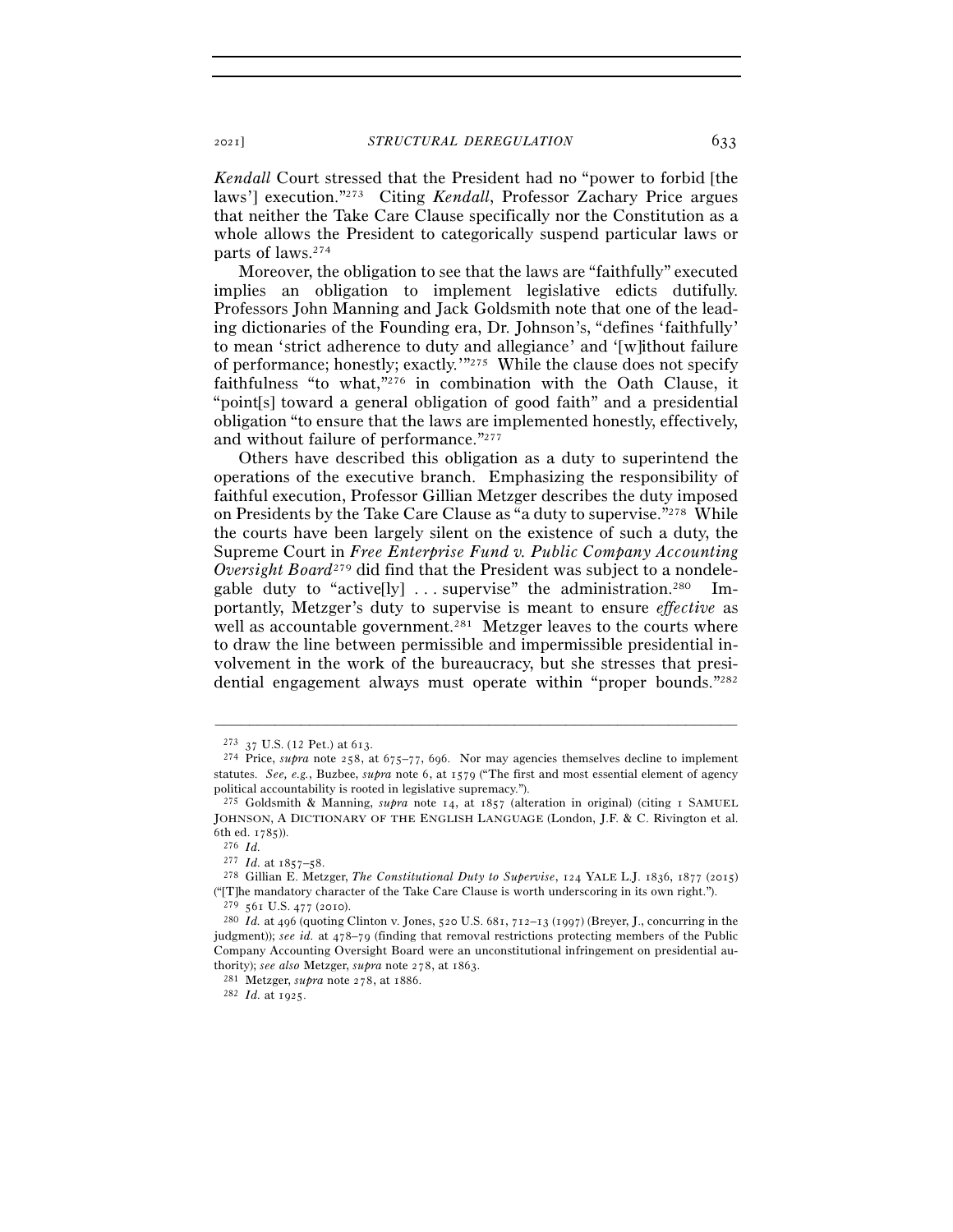The President operates outside of these bounds, we argue, when he seeks systematically to undermine agency capacity.

Ultimately, the Take Care Clause conveys authority to protect, not destroy. Professor Henry Monaghan associated the clause with such a "protective power" to "protect and defend the personnel, property, and instrumentalities of the United States from harm," offering as an example the assignment of a U.S. Marshal to protect the life of a federal judge.<sup>283</sup> Goldsmith and Manning similarly have identified a "completion power," which they define as "the President's authority to prescribe incidental details needed to carry into execution a legislative scheme, even in the absence of any congressional authorization to complete that scheme."284 Our own view is that the duties to superintend and to protect assigned to the President in Article II imply a commensurate duty not to destroy.

## *B. Tensions with Administrative Law Values*

The Administrative Procedure Act,<sup>285</sup> as well as administrative jurisprudence and scholarship, emphasizes formality, transparency, rationality, and accountability as core values.<sup>286</sup> We expect government agencies to "do things by the book" — operate openly, follow prescribed procedures, and give sound reasons for their decisions. Procedural regularity and substantive rationality are the basic minimum requirements for administrative legitimacy.

Yet structural deregulation does not reflect such values. First, it is largely informal. A President invoking the tools of structural deregulation acts unilaterally, without convincing Congress to pass legislation altering an agency's structure or resources. Presidents also can largely

<sup>–––––––––––––––––––––––––––––––––––––––––––––––––––––––––––––</sup> <sup>283</sup> Henry P. Monaghan, *The Protective Power of the Presidency*, 93 COLUM. L. REV. 1, 11 (<sup>1993</sup>). 284 Jack Goldsmith & John Manning, *The President's Completion Power*, 115 YALE L.J. 2280,

<sup>2282</sup> (2006); *see also* Goldsmith & Manning, *supra* note 14, at 1837–38 (citing *Cunningham v. Neagle*, 135 U.S. 1, 67–68 (1890), for the proposition that the Take Care Clause provides "inherent presidential authority to take acts necessary to protect the operations of the federal government, even in cases in which no statute provides explicit authority to do so").

<sup>285</sup> Consider the Act's restrictions on "arbitrary" or "capricious" decisionmaking, APA § 706(2)(A), and its emphasis on the transparency of administrative decisionmaking in §§ 552, 552a, and <sup>552</sup>b. 286 *See, e.g.*, Dep't of Homeland Sec. v. Regents of Univ. of Cal., 140 S. Ct. 1891, 1909 (2020)

<sup>(</sup>observing that the prohibition on consideration of post hoc agency reasoning serves important administrative law values including accountability and contemporaneous reason-giving); Lisa Schultz Bressman, *Beyond Accountability: Arbitrariness and Legitimacy in the Administrative State*, 78 N.Y.U. L. REV. 461, 494–95 (2003) (identifying nonarbitrariness as key to agency legitimacy); Kevin M. Stack, *An Administrative Jurisprudence: The Rule of Law in the Administrative*  State, 115 COLUM. L. REV. 1985, 1987–89 (2015) (specifying the rule of law's demands on administrative government and identifying authorization, notice, justification, coherence, and procedural fairness as the most relevant); Cass R. Sunstein & Adrian Vermeule, *The Morality of Administrative Law*, 131 HARV. L. REV. 1924, 1929 (2018) (arguing that administrative law doctrine, as well as modern criticisms of that doctrine, can be understood in the context of Professor Lon Fuller's eight elements of a moral system of laws).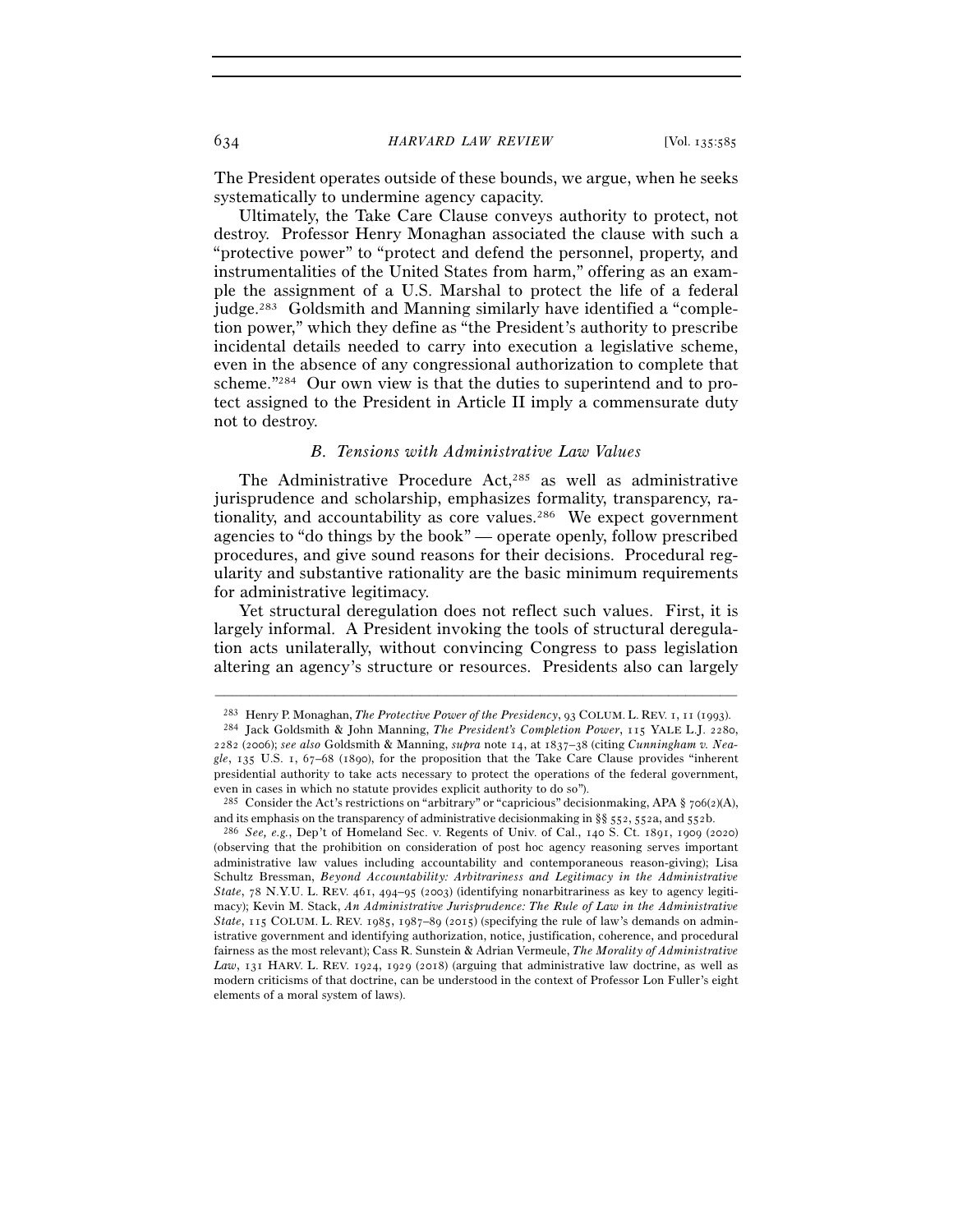avoid the public notice-and-comment process that is required to rescind agency regulations. Instead, structural deregulation occurs by executive order or, more frequently, as the result of informal communications from the White House to agency officials. Those officials then implement policies internally. Structural deregulation can thus be accomplished through internal agency memoranda and orders that require neither publication nor explanation.

A few examples may help to illustrate the point. Failing to nominate agency officers or hire expert staff requires no more than the President instructing agency leadership. Political appointees can demoralize staff in myriad informal ways. They can reassign staff and relocate offices with minimal procedure and without public deliberation.<sup>287</sup> Overtasking agencies with busywork may occasionally involve some formal direction (for example executive orders imposing on agencies new analytic burdens), but it may also occur less formally, as in the example of the CFPB name-change task force discussed above. Finally, reputational undermining, which tends to take the form of public statements from high-ranking officials, is the height of informal action.

These informal actions may be more or less transparent. It is not possible to hide office relocations, for example. By contrast, staff demoralization might take place entirely within the agency. Of course, even structural changes shielded from public view may be exposed by the media. However, to the extent that these disclosures occur after the actions have already produced effects or when the wheels of change are already in motion, they provide limited opportunity for public engagement and oversight.

Informal structural deregulatory actions' lack of transparency undermines two related administrative law values: accountability and reason giving. To the extent that some of these efforts remain hidden, voters may have more trouble assessing agency performance than they would if deregulatory efforts were undertaken through rule repeals, publicly announced policy changes, and the like. Even if particular structural deregulatory moves are publicized, moreover, because such decisions are generally less formal, they do not require the articulation of reasons that can then be scrutinized in court, by Congress, or by ordinary voters.

<sup>&</sup>lt;sup>287</sup> The BLM's move to Grand Junction, for example, was documented in a so-called "Secretary's Order." Sec'y of the Interior, Order No. 3382, Establishment of the Bureau of Land Management's Headquarters in Grand Junction, Colorado (Aug. 10, 2020), https://www.doi.gov/sites/doi.gov/files/ elips/documents/so-order-3382-508-compliant.pdf [https://perma.cc/R5NT-ZD25]. As authority for the order, the Secretary cited Reorganization Plan No. 3 of 1950, which located general management authorities in the Secretary. *See id.* § 2.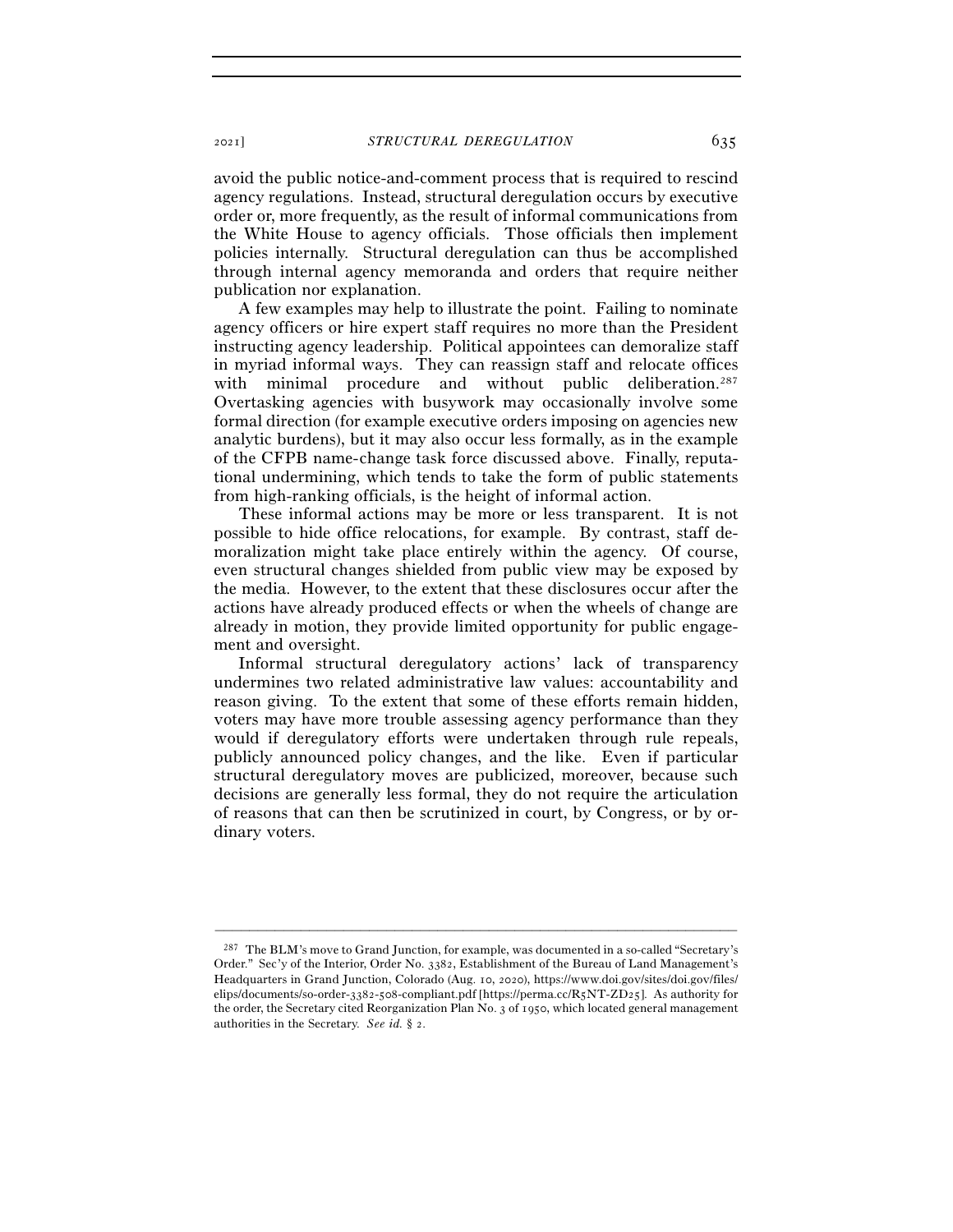### 636 *HARVARD LAW REVIEW* [Vol. 135:<sup>585</sup>

### *C. Tensions with Democratic Values*

A final concern about structural deregulation is that its effects can be more challenging to undo than the individual regulatory rollbacks that characterize substantive deregulation. It is thus a useful tool for Presidents who seek to insulate their policy preferences from reversal by successors. Presidents have an obvious incentive to make their programs durable. But this durability fits uncomfortably with the core democratic principle that politicians should not be bound to the policies of their predecessors.288 Scholars have argued that such entrenchment frustrates the will of the present majority.289 It has been described as an "intergenerational power grab,"290 or, more poetically, "the dead hand problem."291

Structural deregulation can be seen as another tool of entrenchment, used in this case to ensconce an underresourced bureaucracy rather than political actors or particular policies. Saddling future Presidents with a damaged bureaucracy can be even more durable than substantive deregulation: there is an established pathway for reinstituting rules and policies repealed by a predecessor administration but no clear route to rebuilding the staff, resources, expertise, and reputation that enable agencies to perform their tasks well. Remedying structural deregulation can be complicated and time-consuming. Restoring an agency's workforce requires a sustained recruiting and hiring process that can itself deplete an agency's resources.292 Experienced employees may be reluctant to return or undergo a competitive process to reclaim their old jobs.293 Developing new talent can take time. Similarly, rebuilding an

<sup>288</sup> *See, e.g.*, Julian N. Eule, *Temporal Limits on the Legislative Mandate: Entrenchment and Retroactivity*, 1987 AM. BAR FOUND. RSCH. J. 379, 404–05. The literature on entrenchment describes many instruments incumbent politicians can use to insulate their personnel and policies against change, mostly in the context of passing legislation. Daryl Levinson and Benjamin Sachs argue that entrenchment strategies are ubiquitous and can be achieved both formally and informally. *See* Levinson & Sachs, *supra* note 255, at 407. "[W]e see parties, politicians, and prevailing coalitions continually strategizing to lock in their gains, battening down their offices and policies against the winds of political change." *Id.* at <sup>402</sup>. 289 *See* Michael J. Klarman, *Majoritarian Judicial Review: The Entrenchment Problem*, 85 GEO.

L.J. 491, 497 (1997); Christopher Serkin, *Public Entrenchment Through Private Law: Binding Local Governments*, 78 U. CHI. L. REV. 879, 881, 886 (2011). While most commentators have criticized entrenchment, Professors Eric Posner and Adrian Vermeule have deemed legislative entrenchment strategies "no more objectionable" than other policy instruments that "shape the legal and institutional environment of future legislation." Eric A. Posner & Adrian Vermeule, *Legislative Entrenchment: A Reappraisal*, 111 YALE L.J. 1665, 1666 (2002). *But cf.* Levinson & Sachs, *supra* note 255, at 457 n.234 (noting that Posner and Vermeule are outliers in their defense of entrenchment).<br><sup>290</sup> See Serkin, *supra* note 289, at 945.<br><sup>291</sup> See, e.g., Klarman, *supra* note 289, at 497–98 (discussing the que

ment and proposing an "anti-entrenchment" theory of judicial review).

<sup>&</sup>lt;sup>292</sup> *See* U.S. GEN. ACCT. OFF., GGD-90-105, FEDERAL RECRUITING AND HIRING 21 (1990). <sup>293</sup> Under existing rules, the federal government may rehire former employees noncompetitively at the same grade level. However, agencies must still expend resources on the reinstatement process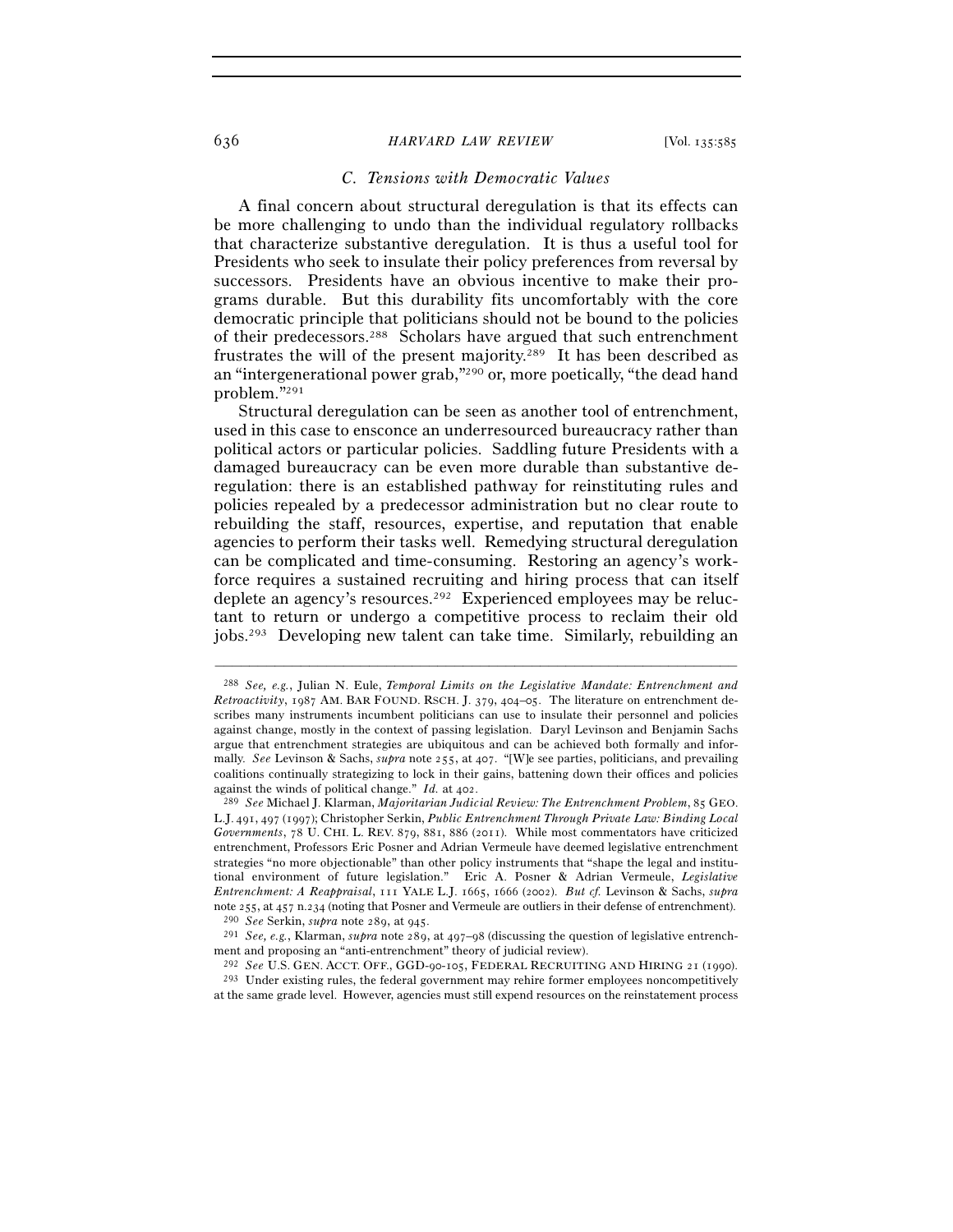agency's reputation is a slow process that relies on trust and requires repairing relationships. Structural deregulation thus forces an incoming administration to add the task of rebuilding to that of governance.

# *D. Responding to Critics*

At first blush, critics of the administrative state might be skeptical of our argument that structural deregulation conflicts with core constitutional, administrative, and democratic principles. As noted in the Introduction, these critics, including several members of the contemporary Supreme Court, view agencies as undemocratic and unaccountable, and they worry that a robust administrative state contravenes the system of checks and balances designed to protect the people against arbitrary power.294 From this perspective, shielding agencies from presidential control, even to protect against the risk of administrative dismantling, only exacerbates the problem of unchecked agency power. The appropriate check on presidential mismanagement of the bureaucracy, these critics might argue, is political.295

We do not agree with the strongest criticisms advanced by the skeptics, believing that agencies, generally, are amply constrained by both political and legal oversight and internal safeguards. Thus, we do not support the revival of the nondelegation doctrine, or subscribe to a formalist understanding of the appointment and removal power, or wish to inter the *Chevron* doctrine.

In any event though, our argument does not depend on these debates. Our point is simply that agencies have two political masters: Congress and the President. The proper remedy for concerns about the value of administrative agencies is legislative. If critics cannot muster sufficient

for each eligible employee. *See Policy, Data, Oversight: Hiring Information*, U.S. OFF. OF PERS. MGMT., https://www.opm.gov/policy-data-oversight/hiring-information/reinstatement [https:// perma.cc/K8UQ-33W4].

<sup>&</sup>lt;sup>294</sup> See Free Enter. Fund v. Pub. Co. Acct. Oversight Bd., 561 U.S. 477, 499 (2010) ("The growth of the Executive Branch, which now wields vast power and touches almost every aspect of daily life, heightens the concern that it may slip from the Executive's control, and thus from that of the people.").

<sup>295</sup> *See* Seila L. LLC v. Consumer Fin. Prot. Bureau, 140 S. Ct. 2183, 2203 (2020) ("The resulting constitutional strategy is straightforward: divide power everywhere except for the Presidency, and render the President directly accountable to the people through regular elections."); Motor Vehicle Mfrs. Ass'n v. State Farm Mut. Auto. Ins. Co., 463 U.S. 29, 59 (1983) (Rehnquist, C.J., concurring in part and dissenting in part) (footnote omitted) ("A change in administration brought about by the people casting their votes is a perfectly reasonable basis for an executive agency's reappraisal of the costs and benefits of its programs and regulations. As long as the agency remains within the bounds established by Congress, it is entitled to assess administrative records and evaluate priorities in light of the philosophy of the administration."). Such concerns might be heightened for defenders of a "unitary" conception of executive power, in which the President is seen as having sole control over the executive branch. *See generally* STEVEN G. CALABRESI & CHRISTOPHER S. YOO, THE UNITARY EXECUTIVE: PRESIDENTIAL POWER FROM WASHINGTON TO BUSH (2008) (undertaking historical and legal survey of unitary executive theory).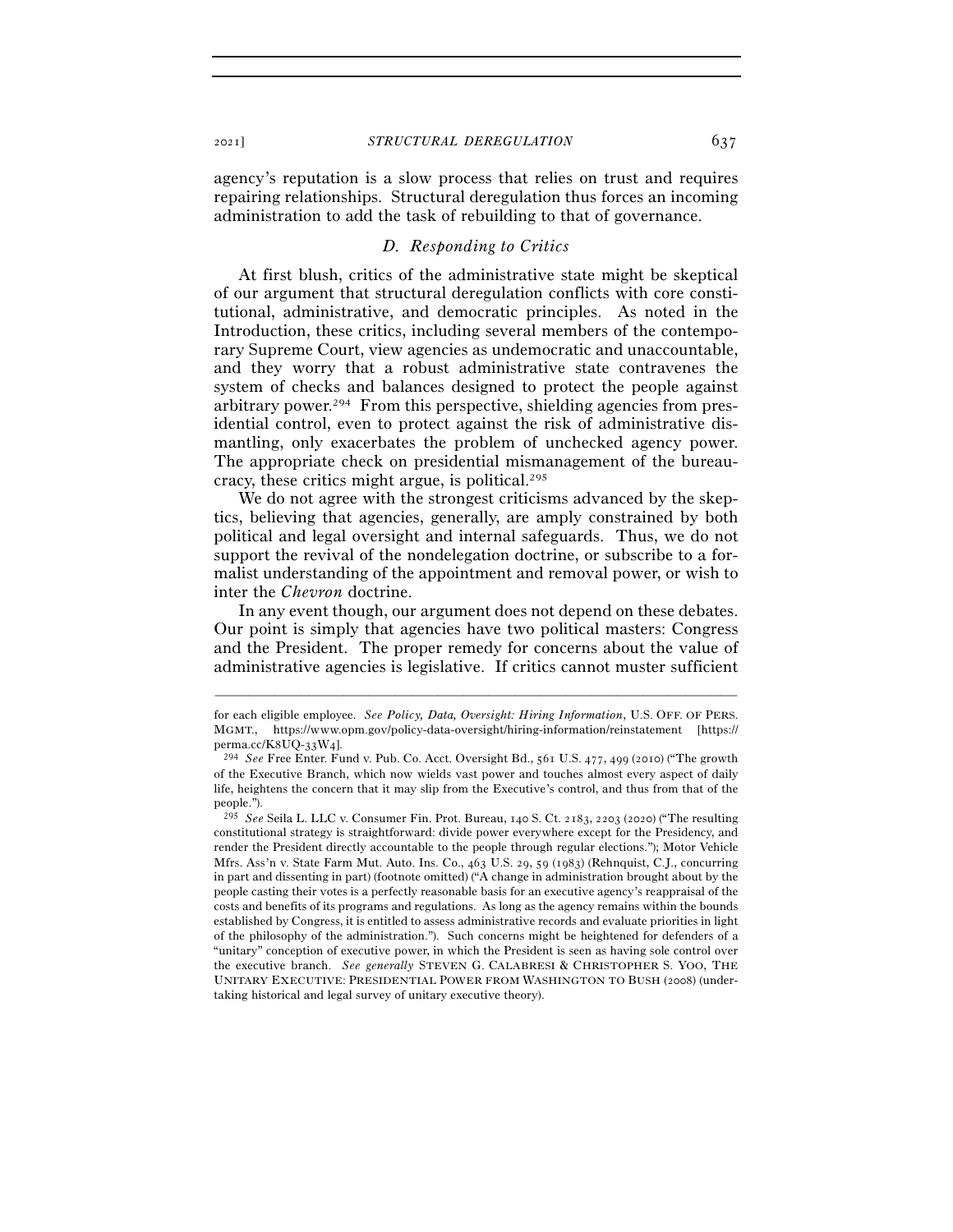support in Congress to repeal the statutes creating agencies or assigning them particular tasks, the President should not be able to accomplish the same goal through structural deregulation.

Even Justices skeptical of the administrative bureaucracy concede that the Constitution designates Congress as the lawmaking body. An agency may be "entitled to . . . evaluate priorities in light of the philosophy of the administration," but it must do so "within the bounds established by Congress."296 To the extent structural deregulation thwarts this core element of constitutional design by frustrating agency implementation of statutory mandates, it must be confronted.

Additionally, at the most basic level, relying on electoral accountability to remedy the excesses of the President seems wholly inadequate when those excesses — by muzzling internal dissent, sidelining experts, relying on unconfirmed "acting" officials, and improperly redirecting appropriated funds — weaken the very mechanisms by which he might be held accountable. Because structural deregulation is often opaque, it may be all too easy for Presidents to evade blame for its costs. There is something especially pernicious about a President doing his utmost to debilitate agencies and then faulting them for being ineffectual while taking no responsibility for their deficiencies. In the face of structural deregulation, therefore, it is no answer for critics of the administrative state to maintain that presidential control is the answer to administrative tyranny. That formulation overlooks the destructive potential of presidential control.

### III. PUBLIC LAW RESPONSES TO STRUCTURAL DEREGULATION

This Part argues that public law as a whole is ill-equipped to respond to the challenges posed by structural deregulation because courts are reluctant to oversee interbranch interactions, Presidents have grown adept at circumventing statutory limitations on executive overreach, and administrative law has a blind spot when it comes to internal agency action.

The Constitution, statutory law, and administrative law, for the most part, assume that the President will act in good faith in managing agencies. And the legislative and judicial branches of government have been reluctant to interfere with executive management for fear of overstepping their constitutional roles. The judiciary in particular has also exhibited concern about its relative competence to decide managerial questions. The result is a legal blind spot when it comes to potential presidential undermining of the bureaucracy.

<sup>296</sup> *State Farm*, 463 U.S. at 59 (Rehnquist, C.J., concurring in part and dissenting in part).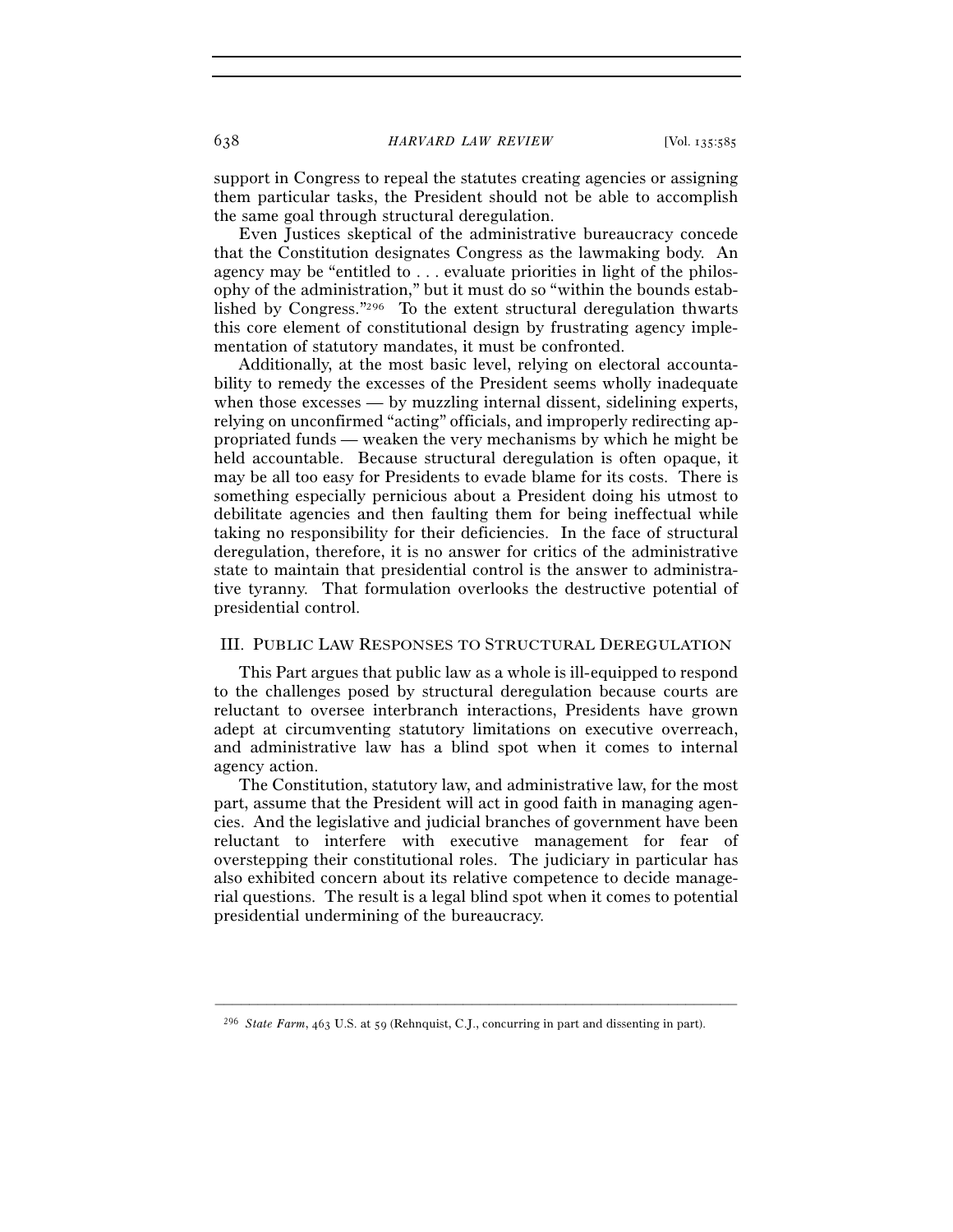### *A. The Constitutional Blind Spot*

As discussed in the previous Part, Presidents who engage in structural deregulation act at odds with the principle of legislative supremacy and arguably betray the President's duty of faithful execution under the Take Care Clause — at least in the most egregious cases. Yet we think it highly unlikely that courts would find any specific instance of structural deregulation to be a constitutional violation. They might even refuse to hear such a challenge.

One problem is that it is hard to identify precisely when agency incapacitation has gone "too far." When does priority in execution shade into nullification? Courts and commentators have wrestled with this line in the context of nonenforcement.<sup>297</sup> The Supreme Court has confirmed the executive's broad discretion to select from among competing enforcement priorities.298 While federal courts have specified that this discretion is not unlimited,<sup>299</sup> and that the executive branch may not nullify statutory commands through inaction,300 courts remain reluctant to interfere with executive enforcement discretion.301 Using structural deregulation to nullify statutory commands should raise concerns akin to those raised by blanket nonenforcement decisions. But we think courts would be similarly reluctant to intervene.

Similarly, it is far from clear what precisely the Take Care Clause requires a President to do to maintain a *requisite* level of bureaucratic infrastructure.302 How much undermining is too much? What test

–––––––––––––––––––––––––––––––––––––––––––––––––––––––––––––

pattern of nonenforcement exists).

<sup>297</sup> Articles discussing the problem of nonenforcement include Patricia L. Bellia, *Faithful Execution and Enforcement Discretion*, 164 U. PA. L. REV. 1753, 1757 (2016) (identifying cases of categorical enforcement discretion as those most likely to conflict with a good-faith interpretation of the underlying statute); Aaron L. Nielson, *How Agencies Choose Whether to Enforce the Law: A Preliminary Investigation*, 93 NOTRE DAME L. REV. 1517, 1520–21 (2018) (distinguishing nonenforcement that is consistent with statutory purpose from nonenforcement designed to achieve ends that fall outside an agency's statutory authority); and Price, *supra* note 258, at 674 (concluding that executive enforcement discretion is limited and defeasible).

<sup>298</sup> Heckler v. Chaney, 470 U.S. 821, 837–38 (1985) (establishing a presumption of unreviewability for agency decisions not to take enforcement action).

<sup>299</sup> *See id.* at 833 ("Congress did not set agencies free to disregard legislative direction in the statutory scheme that the agency administers."); Ass'n of Civilian Technicians v. Fed. Lab. Rels. Auth., 283 F.3d 339, 344 (D.C. Cir. 2002) (recognizing the exception to enforcement discretion for policies of nonenforcement); Adams v. Richardson, 480 F.2d 1159, 1161 (D.C. Cir. 1973) (refusing to defer to an agency's adoption of general nonenforcement policy); *see also* Jentry Lanza, Note, *Agency Underenforcement as Reviewable Abdication*, 112 NW. U. L. REV. 1171, 1175–76 (2018) (suggesting that "severe underenforcement" is an abdication of executive duty).<br><sup>300</sup> See infra section III.C.<sub>3</sub>, pp. 651–52.<br><sup>301</sup> See Deacon, *supra* note 5, at 804 (observing that it is difficult for plaintiffs to pro

<sup>302</sup> We recognize that the Take Care Clause has also been read to prohibit limitations on and interference with the President's ordering of the executive branch. *See, e.g.*, Free Enter. Fund v. Pub. Co. Acct. Oversight Bd., 561 U.S. 477, 492–93 (2010) (concluding that the President could not satisfy his obligations under the Take Care Clause if the double removal protections of the Board were left in place); Myers v. United States, 272 U.S. 52, 122 (1926) (observing that the power to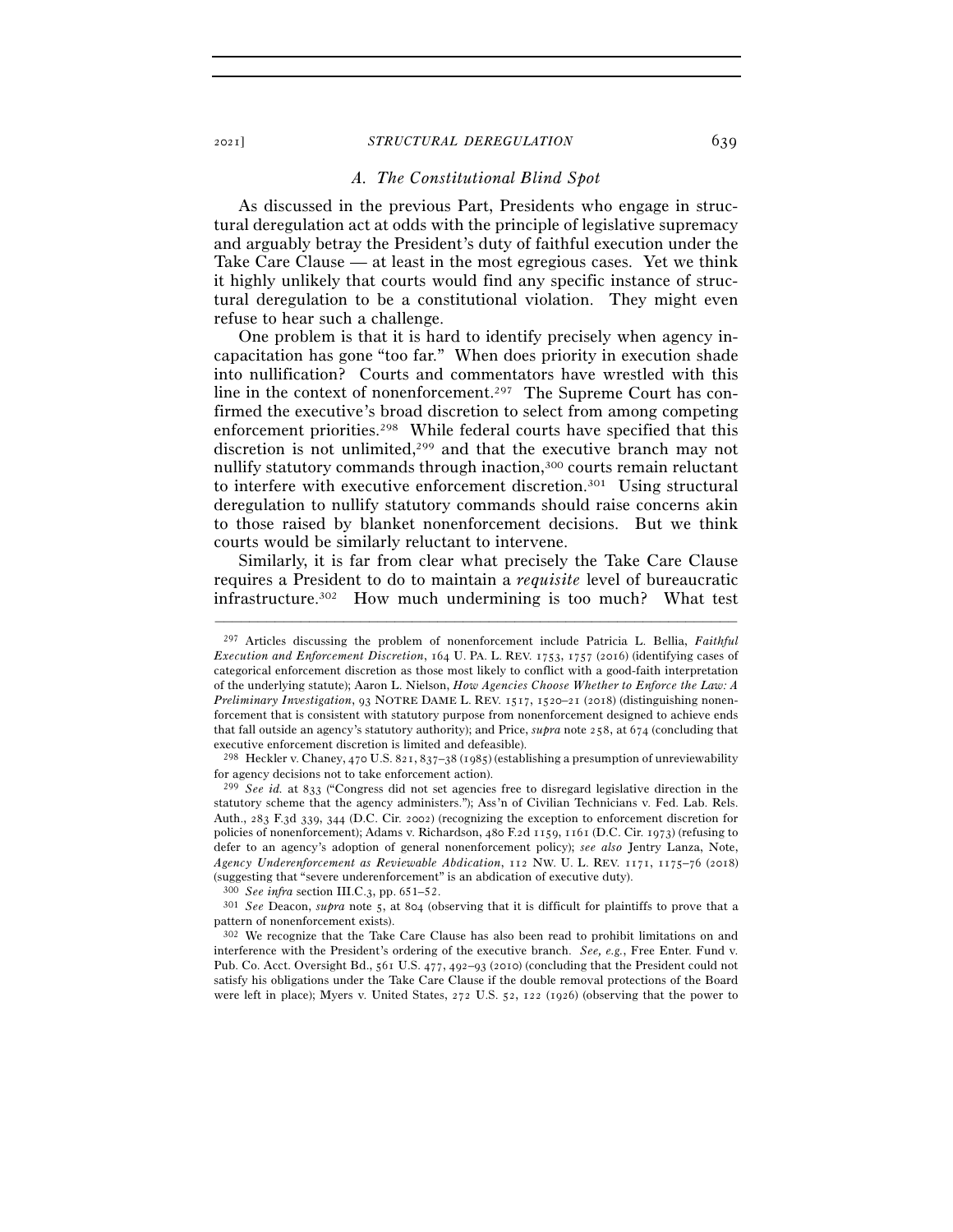might the Court use? One commentator suggests that the President must do "what is necessary to ensure that the executive branch has the capacity to implement and administer the policies created by legislation, administrative rules, or presidential directives."303 How might that amorphous standard be operationalized concretely by a reviewing court? We expect that several sitting Supreme Court Justices would be extremely skeptical of any litigant advancing such a standard, and that a majority of the Court would resist adopting a test that would be so hard to administer in practice.

Courts might also dismiss challenges to structural deregulation for prudential reasons. Challengers would first struggle to establish constitutional or prudential standing.304 The Supreme Court has found that "programmatic" challenges to government action raise "obvious difficulties insofar as proof of causation or redressability is concerned."305 Challenges to the government inaction that produces structural deregulation, such as failures to appoint, would seem to exacerbate these concerns, especially in the absence of a statutory procedural right to challenge these choices. Even where structural deregulation presents as action, as in the case of policy changes that deprive an agency of expert input, it can be hard to link those changes to specific concrete injuries that plaintiffs will suffer.306

remove executive branch officials is crucial to the President's ability to take care that the laws are faithfully executed); *see also* Goldsmith & Manning, *supra* note 14, at 1839–53 (compiling examples from the case law). The clause has also been invoked to defend executive branch orders against legal challenge by limiting private individuals' standing to seek judicial review of particular administrative arrangements or decisions. *See* Lujan v. Defs. of Wildlife, 504 U.S. 555, 577 (1992) (quoting U.S. CONST. art. II, § 3) (opining that permitting members of the public to enforce an undifferentiated public interest would be in tension with the President's duty to "take Care that the Laws be faithfully executed"); Allen v. Wright, 468 U.S. 737, 761 (1984) (same). And it has been used to defend prosecutorial discretion by executive branch officials. *See* United States v. Armstrong, 517 U.S. 456, 464 (1996); *Heckler*, 470 U.S. at 832. But these protections are consistent with our argument that the clause implies a duty to preserve and protect administrative capacity.<br><sup>303</sup> Cooper, *supra* note 212, at 7.<br><sup>304</sup> See Lujan, 504 U.S. at 560.<br><sup>304</sup> Id. at 568 (plurality opinion); *see also id.* 

that eliminating the fraction of funding provided by the agencies would cause the projects at issue to "either be suspended, or [to] do less harm to listed species"); Simon v. E. Ky. Welfare Rts. Org., 426 U.S. 26, 42–43 (1976) (finding it "purely speculative whether the denials of service specified in the complaint fairly can be traced to [the challenged IRS revenue ruling] or instead result from decisions made by the hospitals without regard to the tax implications"); Linda R.S. v. Richard D., 410 U.S. 614, 618 (1973).<br><sup>306</sup> The Court clarified in *Spokeo, Inc. v. Robins*, 136 S. Ct. 1540 (2016), that procedural injury

in itself can sometimes satisfy the injury-in-fact requirement, so long as the particular procedural violation entails "a degree of risk sufficient to meet the concreteness requirement." *Id.* at 1550.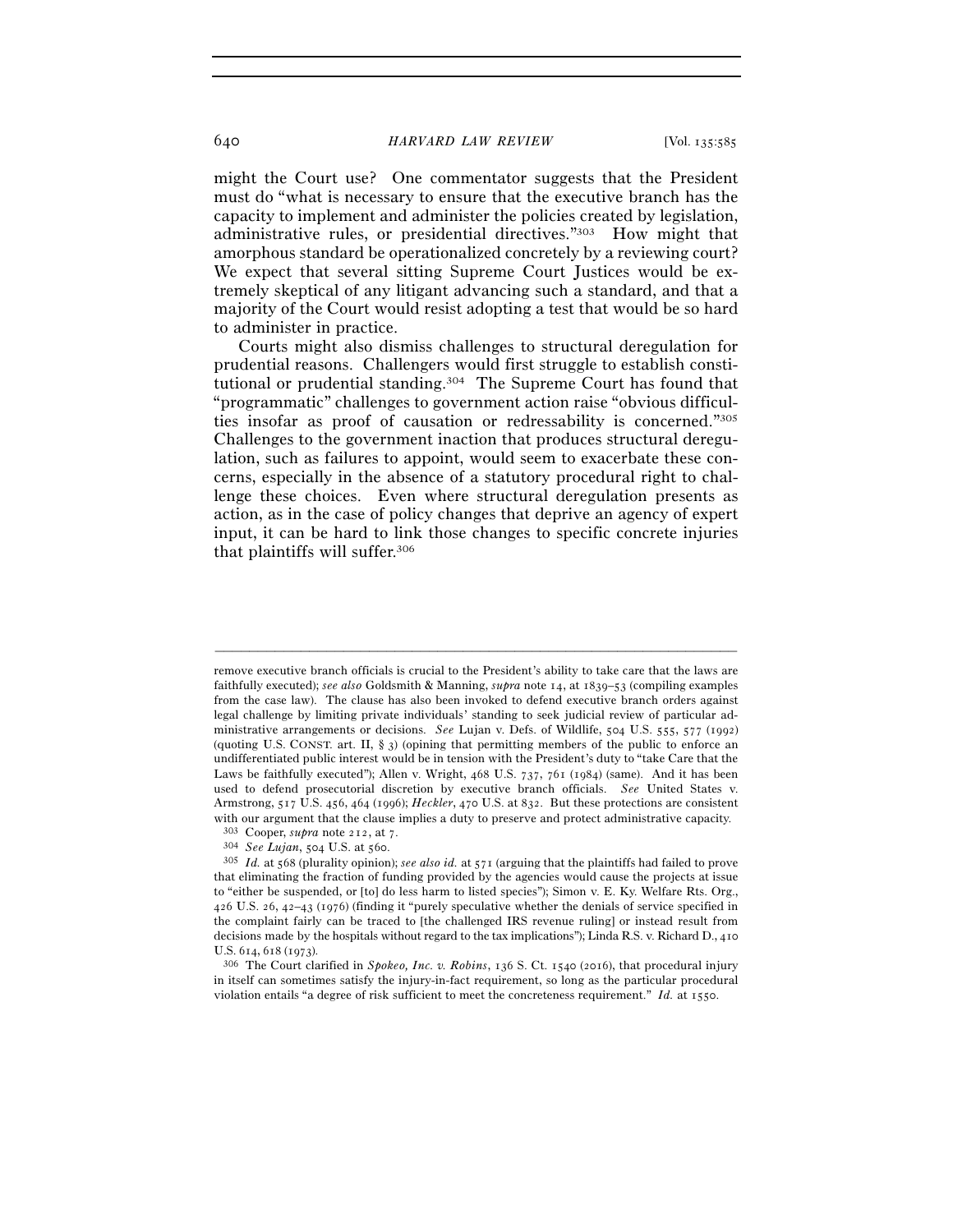Even if plaintiffs could establish the core elements of Article III standing, courts may decline to hear challenges to structural deregulation on other prudential grounds.307 The courts grant "widest latitude" to the government "in the 'dispatch of its own internal affairs.'"308 Thus, in *Allen v. Wright*,<sup>309</sup> the Supreme Court denied standing to parents of Black children challenging the IRS's alleged grant of tax exemptions to racially discriminatory private schools.310 In declaring that the plaintiffs lacked standing, the Court held that "[t]he Constitution . . . assigns to the Executive Branch, and not to the Judicial Branch, the duty to 'take Care that the Laws be faithfully executed.'"311 The Supreme Court has called into question at least some aspects of prudential standing doctrine, leaving its contours in doubt.312 Nevertheless, a court confronted with a Take Care challenge alleging improper maintenance of agency capacity may well follow *Allen*'s lead and decline to hear the case out of deference to executive managerial discretion.313

And even if these hurdles might be overcome,<sup>314</sup> the courts still may invoke the political question doctrine to bar challenges to structural deregulation. That doctrine cautions courts to avoid interference in questions "best suited for resolution by the political branches."315 Executive branch undermining of agency capacity may be precisely the sort of

<sup>307</sup> Federal courts have historically adopted an additional "prudential" test for standing, asking for example whether the grievance is more appropriately resolved by another branch of government or whether the harms suffered by plaintiffs alleging statutory violations are within the "zone of interests" that the statute sought to address. Lexmark Int'l, Inc. v. Static Control Components,

Inc., 572 U.S. 118, 126 (2014).<br><sup>308</sup> Allen v. Wright, 468 U.S. 737, 761 (1984) (quoting Rizzo v. Goode, 423 U.S. 362, 378–79 (1976)).<br><sup>309</sup> 468 U.S. 737.<br><sup>310</sup> *Id.* at 739–40.<br><sup>311</sup> *Id.* at 761 (quoting U.S. CONST. art

in *Lexmark International* framed the prudential inquiry as primarily or exclusively an exercise in statutory interpretation, it is unclear how that opinion will affect the other prongs of the prudential analysis, if at all. *See* Ernest A. Young, *Prudential Standing After* Lexmark International, Inc. v. Static Control Components, Inc., 10 DUKE J. CONST. L. & PUB. POL'Y 149, 152–53 (2014).<br><sup>312</sup> See Lexmark Int'l, 572 U.S. at 125–28.<br><sup>313</sup> Goldsmith & Manning, *supra* note 14, at 1847 (arguing the Supreme Court has unders

the Take Care Clause as creating "exclusive presidential authority to assure government officials' fidelity to law").

<sup>314</sup> Some have argued, for example, that members of Congress might have standing to challenge presidential nonenforcement. *See* Bethany R. Pickett, Note, *Will the Real Lawmakers Please Stand Up: Congressional Standing in Instances of Presidential Nonenforcement*, 110 NW. U. L. REV. 439,

<sup>452</sup>–61 (<sup>2016</sup>). 315 Li-Shou v. United States, 777 F.3d 175, 180 (4th Cir. 2015) (citing Baker v. Carr, 369 U.S. 186, 210–11 (1962)). Two of the key factors in this analysis are whether an issue has been textually committed to a coordinate branch of government and whether "judicially . . . manageable standards" for resolution of the matter exist. Zivotofsky *ex rel.* Zivotofsky v. Clinton, 566 U.S. 189, 195 (2012) (quoting Nixon v. United States, 506 U.S. 224, 228 (1993)) (emphasizing these two factors in finding that a citizenship challenge was justiciable). For the full list of six factors that govern political question analysis, see *Baker*, 369 U.S. at 217.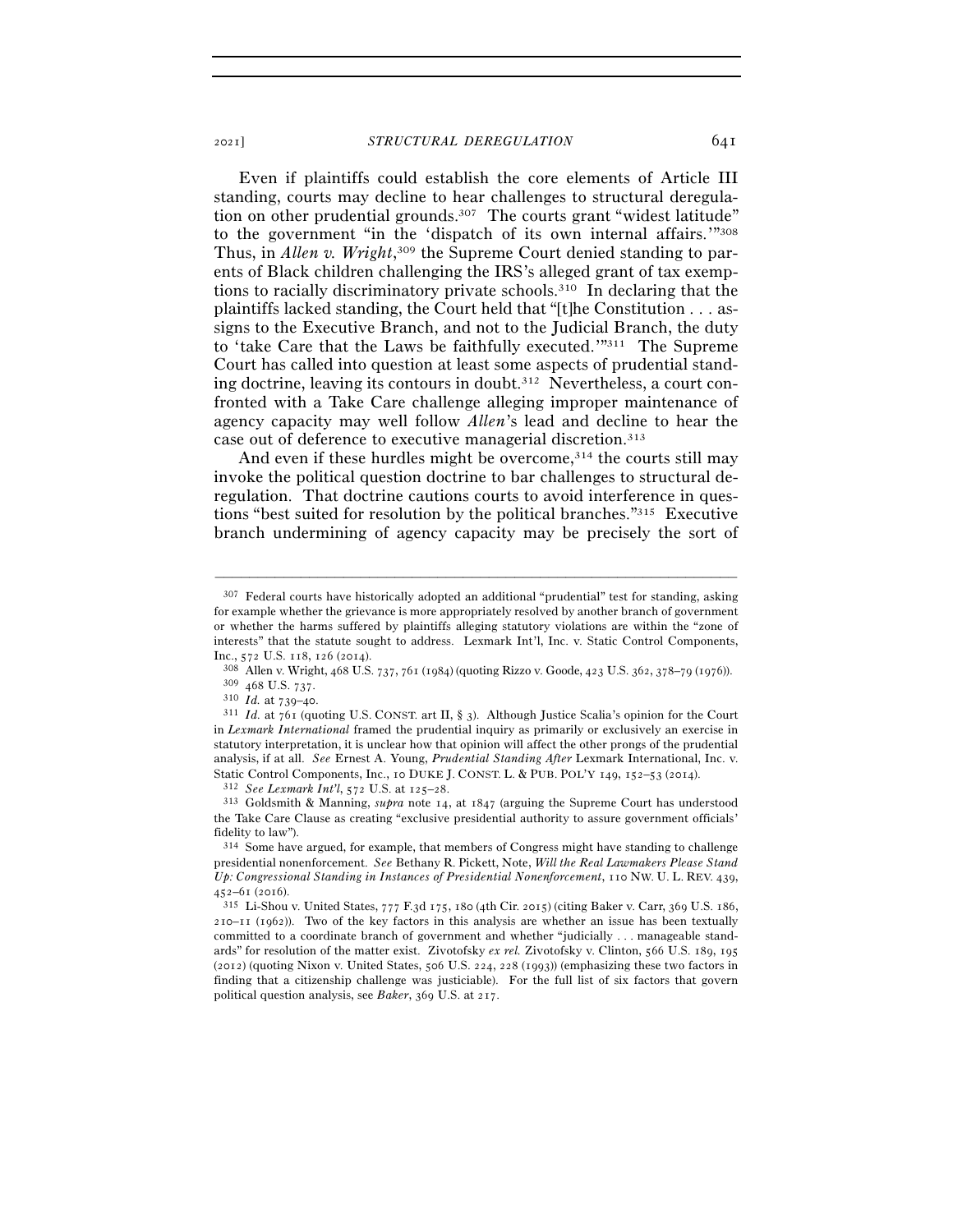question courts feel ill-equipped to address unless the interference involves a straightforward question of statutory interpretation.316

### *B. Statutory Constraints on Structural Deregulation*

Existing statutes creating agencies or specifying their structures offer few avenues for challenging structural deregulation. To argue successfully that structural deregulation violates a statute, challengers must point to specific statutory provisions that conflict with particular deregulatory moves. However, current statutes that delegate substantive, affirmative responsibilities for agencies tend to outline agency structure and resources in highly general terms.

More promising are suits under "trans-substantive statutes," which are not agency specific but instead establish procedural requirements that apply across the administrative state.<sup>317</sup> However, even these statutes cannot reach all of the categories of structural deregulation we identify above. There is no statute prohibiting reputational undermining of agencies by the President, for example, nor would such restrictions be consistent with the First Amendment guarantee of free speech.318 Only removing the speaker from office through the political process can blunt the force of such criticisms — an admittedly extreme remedy for a President disparaging government bureaucrats.

<sup>1</sup>*. Substantive Statutes. —* As discussed above, courts are reluctant to intervene in the day-to-day resource-allocation decisions agencies make in the course of implementing statutes. Courts normally afford agencies significant deference in cases where plaintiffs challenge agency inaction,319 for example, or the exercise of enforcement discretion.320 In theory, there are limits — the Supreme Court has expressed skepticism about cases that demonstrate an agency's "abdication of its statutory responsibilities"321 — but in practice, there are few.

Courts would be readier to intervene if structural deregulation violated discrete statutory provisions. However, Congress does not typically specify precise agency staffing and resource levels in the so-called

<sup>316</sup> *See, e.g.*, Population Inst. v. McPherson, 797 F.2d 1062, 1070 (D.C. Cir. 1986) (finding the question of whether the Administrator of USAID withheld program funds in violation of statutory earmark to be justiciable).

<sup>317</sup> This section will deal with both substantive and procedural statutes but leave discussion of the Administrative Procedure Act for the following section on potential administrative law remedies.

<sup>318</sup> Moreover, Presidents enjoy broad immunity from suit for actions related to their official duties. *See* Nixon v. Fitzgerald, 457 U.S. 731, 755–56 (1982) (recognizing absolute presidential immunity from damages liability for actions within even the "outer perimeter" of his official respon-

sibility, *id.* at 756).<br><sup>319</sup> See, e.g., Norton v. S. Utah Wilderness All., 542 U.S. 55, 66–67 (2004).<br><sup>320</sup> See, e.g., Heckler v. Chaney, 470 U.S. 821, 837–38 (1985).<br><sup>321</sup> Am. Horse Prot. Ass'n v. Lyng, 812 F.2d 1, 4 (D 833 n.4).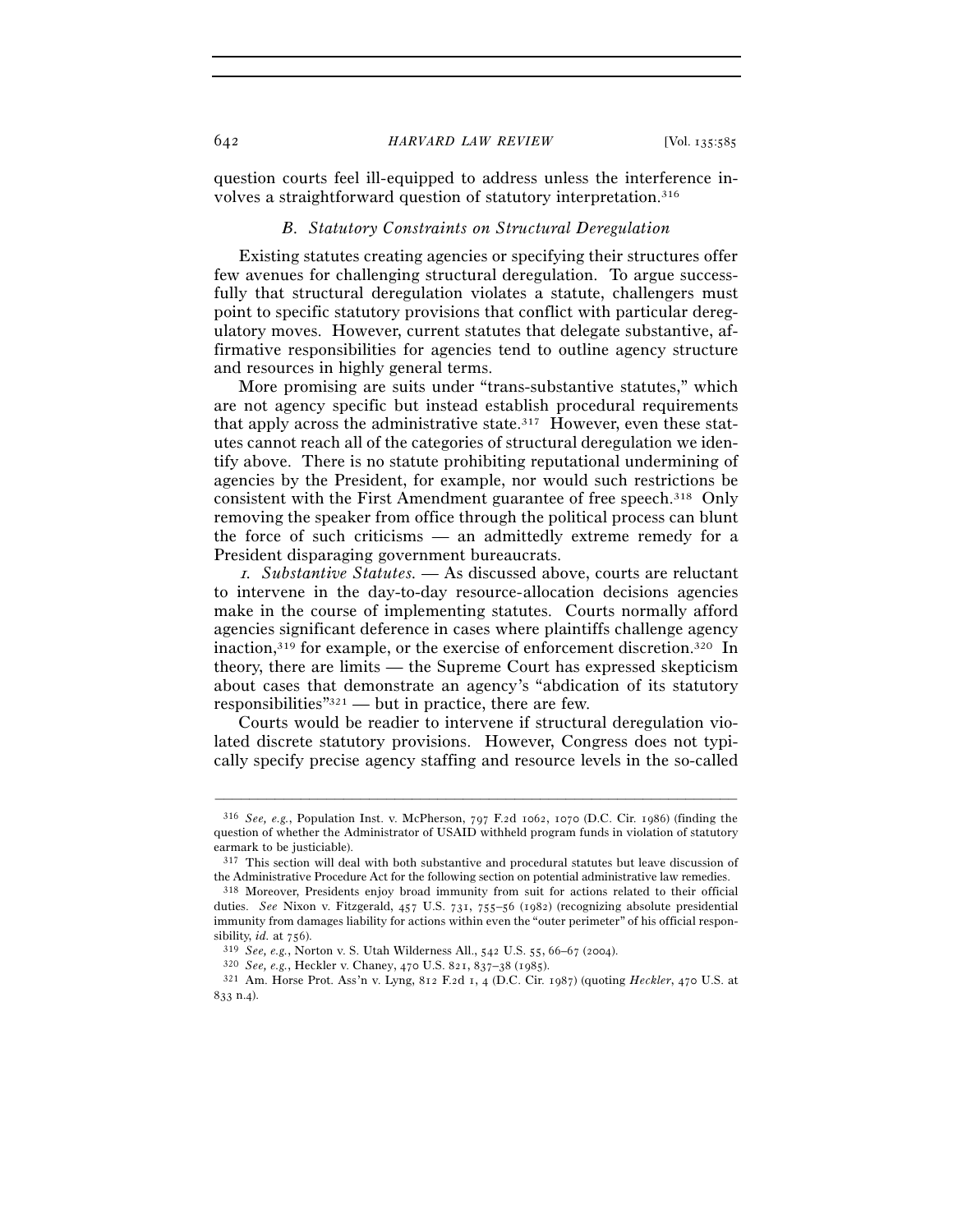enabling acts creating particular agencies. These statutes do specify an agency's leadership structure by either prescribing that the agency shall be headed by a single secretary or creating a multimember commission.322 They may also create subsidiary leadership positions within the agency.323 But when it comes to general staffing, agency enabling acts are largely silent. Instead, agency heads are delegated authority to hire additional staff as they deem necessary.324

Occasionally a statute will offer more detail. For example, the Department of Energy Organization Act of 1977325 (DOE Act) limits the number of staff positions that can be exempt from civil service laws to 311.<sup>326</sup> It does not, however, specify the total or minimum number of staff in the department. Statutes might also reference, either directly or obliquely, the *type* of employees that should be hired. The DOE Act references "scientific, engineering, professional, and administrative personnel," for example, in the same section on exempt-staff provisions.<sup>327</sup> While the provision does not explicitly *require* that scientific and engineering professionals be hired, it could be read as anticipating that they will be part of the department's staff.

Most statutes are similarly vague when it comes to the number and location of an agency's offices. A few specify the location of an agency's headquarters. The Fair Labor Standards Act of 1938,<sup>328</sup> for example, establishes that "[t]he principal office of the Administrator shall be in

<sup>322</sup> *See, e.g.*, Department of Transportation Act of 1966, Pub. L. No. 89-670, § 3, 80 Stat. 931, 931 (codified as amended at 49 U.S.C. § 102(b)); Federal Trade Commission Act of 1914, Pub. L. No. 63- <sup>203</sup>, § 1, 38 Stat. 717, 717–18 (codified as amended at 15 U.S.C. § <sup>41</sup>). 323 *See, e.g.*, Budget and Accounting Act of 1921, Pub. L. No. 67-13, § 207, 40 Stat. 20, 22 (cre-

ating the Bureau of the Budget in the Treasury Department as well as a Director and an Assistant Director); Department of Transportation Act  $\S$  3(B)–(c) (creating an Under Secretary of the Department, four Assistant Secretaries and a General Counsel); Dodd-Frank Wall Street Reform and Consumer Protection Act, Pub. L. No. 111-203, § 1011(b)(5), 124 Stat. 1376, 1964 (2010) (codified as amended at 12 U.S.C. § 5491(b)(5)) (establishing a Deputy Director of the new CFPB).<br><sup>324</sup> Typical is the authority granted to the Secretary of Energy in the Department of Energy

Organization Act of 1977 (DOE Act), Pub. L. No. 95-91, § 621(a), 91 Stat. 565, 596 (codified as amended at 42 U.S.C.  $\S$  7231). That Act allows the Secretary to "appoint and fix the compensation of such officers and employees, including attorneys, as may be necessary to carry out [his] functions." *Id.* Similarly, the Fair Labor Standards Act of 1938 authorizes an Administrator of the Wage and Hour Division of the Department of Labor to "appoint such employees as he deems necessary to carry out his functions and duties under this chapter." 29 U.S.C. § 204(b). The Department of Transportation Act of 1966 empowers Department leadership "to select, appoint, employ, and fix the compensation of such officers and employees, including investigators, attorneys, and hearing examiners, as are necessary to carry out the provisions" of the Act "and to prescribe their authority

and duties." § 9(a), 80 Stat. at 944.  $325$  Pub. L. No. 95-91, 91 Stat. 565 (codified as amended in scattered sections of 42 U.S.C.).  $326$  42 U.S.C. § 7231(b)(1).  $327$  *Id.* 

<sup>328</sup> 29 U.S.C. §§ 201–219.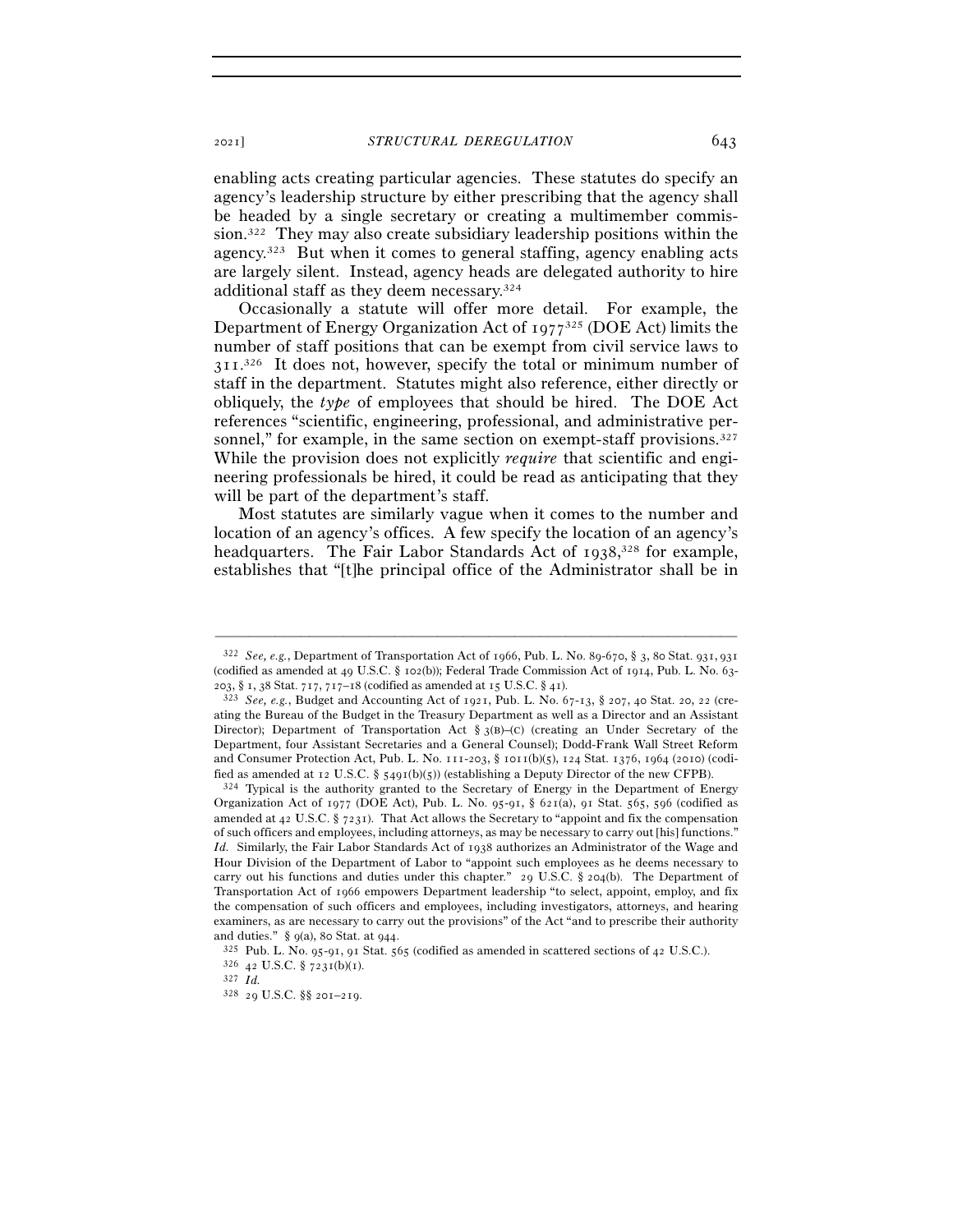the District of Columbia."329 The Mine Safety and Health Review Commission's enabling act also places its headquarters in the District.330

Additionally, annual appropriations bills generally do not impose specific requirements on agencies for staffing or resources. Amounts for salaries and expenses are instead typically provided in a lump sum. Appropriations may be directed specifically to certain administrative projects — for example modernizing an agency's infrastructure technology — though again, typically without specifying particular staffing or resource quantities.331 Because appropriations language is so general, it would be difficult to base a suit challenging the elimination of a given number of staff positions, for example, on congressional intent (as embodied in appropriations) to maintain staffing levels.

2*. Non-APA Procedural Statutes. —* Challenging structural deregulation under procedural statutes is a piecemeal affair, with the relative odds of success dependent on the precise action taken and the particular statute at issue. Sometimes statutes enlarge the scope of agency authority to manage their own affairs. The Federal Housekeeping Statute, 332 for example, the modern version of which was passed in 1966, gives the head of an executive department authority to "prescribe regulations for the government of his department, the conduct of its employees, the distribution and performance of its business, and the custody, use, and preservation of its records, papers, and property."333 Other statutes, however, constrain the ability of the President and his political appointees to interfere with agency operations. These statutes offer possible avenues to challenge structural deregulation. However, their scope is limited, and entrepreneurial chief executives increasingly have identified ways to sidestep their strictures.

*(a) Civil Service Protections. —* Notably, many of the statutes governing staffing of the federal executive branch emerged in response to perceived presidential abuses of discretion. Congress passed the Pendleton Act, the dominant statute providing civil servants with salary and job protection, to curb the "spoils system" — perfected under President Jackson and continued after the Civil War — under which

<sup>–––––––––––––––––––––––––––––––––––––––––––––––––––––––––––––</sup> <sup>329</sup> *Id.* § 204(c). The Dodd-Frank Act also places the CFPB's principal office in the District of Columbia. 12 U.S.C. § 5491(e).

<sup>&</sup>lt;sup>330</sup> 30 U.S.C. § 823a ("The principal office of the Commission shall be in the District of Columbia.").<br><sup>331</sup> *See* Further Consolidated Appropriations Act, 2020, Pub. L. No. 116-94, 133 Stat. 2534, 2550 (2019) (appropriating \$25 million for modernization of Department of Labor centralized infrastructure technology investments).

<sup>332</sup> 5 U.S.C. § 301.

<sup>333</sup> *Id.* The EPA recently invoked this statute as legal justification for its final rule limiting the use of scientific studies in agency rulemaking. Strengthening Transparency in Pivotal Science Underlying Significant Regulatory Actions and Influential Scientific Information, 86 Fed. Reg. 469, 471 (Jan. 6, 2021) (to be codified at 40 C.F.R. pt. 30).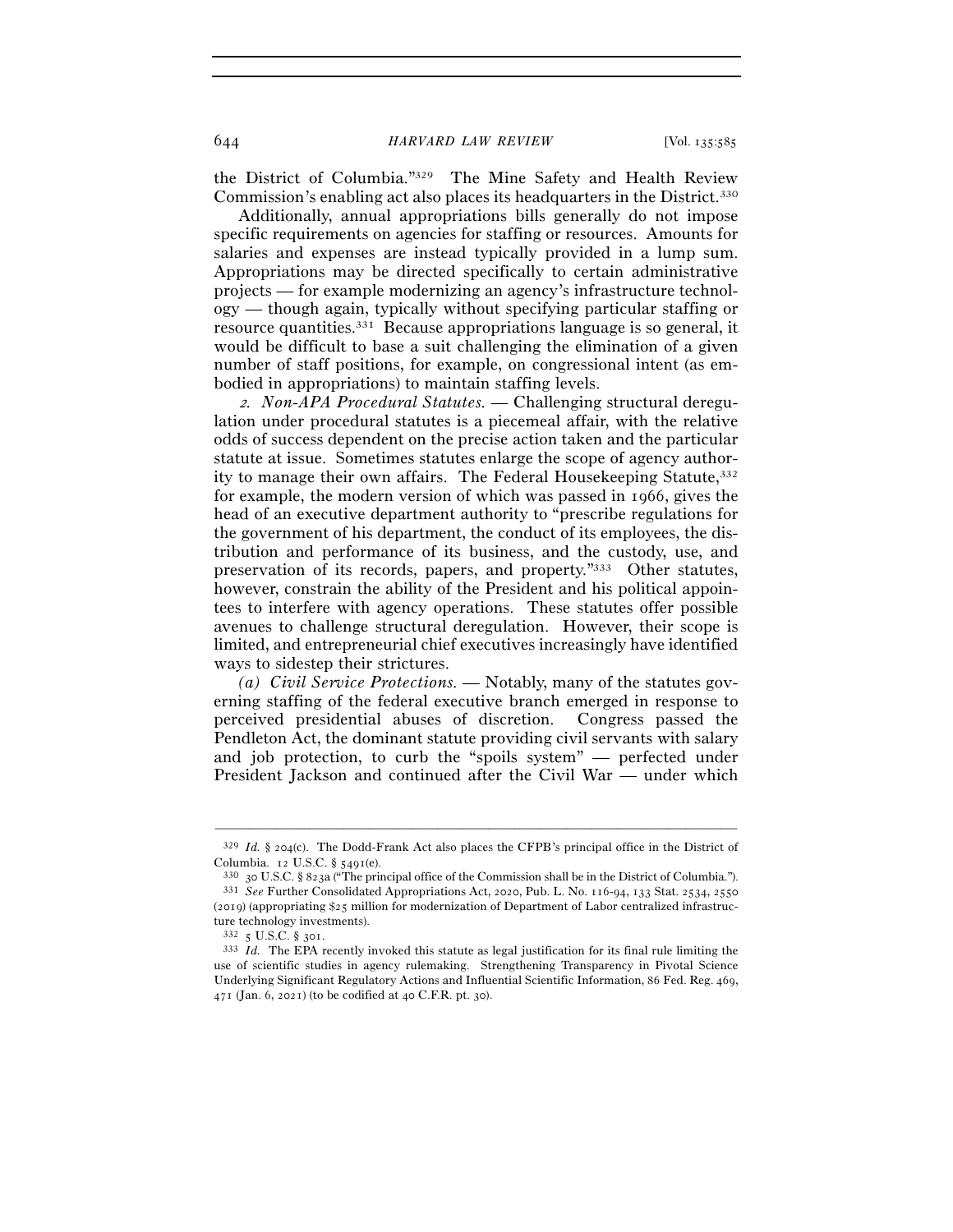Presidents would reward their allies by placing them in plum administrative posts.334

The Pendleton Act established protections for civil service employees in the federal government.335 The U.S. Civil Service Commission originally oversaw the law's enforcement. Today, several newer agencies perform the same role. These include the Office of Personnel Management, the Merit Systems Protection Board, the Equal Employment Opportunity Commission, the Federal Labor Relations Authority, and the Office of Special Counsel.336 The MSPB and EEOC hear appeals in unlawful termination cases and thus stand as bulwarks against wrongful termination of federal employees.<sup>337</sup>

Therefore, civil service laws can be used to challenge agency staff terminations. But the structural deregulatory mechanisms identified in Part I largely circumvent these protections. Cutting staff through attrition relies on voluntary or incentivized retirements rather than terminations. Hiring freezes do not run afoul of the Pendleton Act, nor do office relocations that lead federal employees to quit en masse.338 In addition, Presidents have found novel ways to circumvent the protections afforded by these laws, for example, by reclassifying federal employees. President Carter supported the Civil Service Reform Act of 1978339 in part because it created a Senior Executive Service whose members were

–––––––––––––––––––––––––––––––––––––––––––––––––––––––––––––

several times, notably by the Civil Service Reform Act in 1978. Pub. L. No. 95-454, 92 Stat. <sup>1111</sup>. 336 Andrew Glass, *Pendleton Act Inaugurates U.S. Civil Service System, Jan.* 16*,* 1883,

<sup>334</sup> *See Pendleton Act (*1883*)*, OUR DOCUMENTS, https://www. ourdocuments.gov/doc.php?flash=false&doc=48 [https://perma.cc/4ZSJ-Z325]. The immediate impetus for the Act was the assassination of President Garfield by a disgruntled and deluded federal job seeker who believed the President owed him a job in the administration in exchange for alleged help provided to his election campaign. *See* Gilbert King, *The Stalking of the President*, SMITHSONIAN MAG. (Jan. 17, 2012), https://www.smithsonianmag.com/history/the-stalking-ofthe-president-20724161 [https://perma.cc/GQ7Z-4RFC].<br><sup>335</sup> Pub. L. No. 47-27, § 2, 22 Stat. 403, 403–04 (1883). The Pendleton Act has been updated

POLITICO (Jan. 16, 2018, 12:00 AM), https://politico.com/story/2018/01/16/pendleton-act-inaugurates-us-civil-service-system-jan-16-1883-340488 [https://perma.cc/H27K-5S6N]; *see also* U.S. GEN. ACCT. OFF., FPCD-80-38, CIVIL SERVICE REFORM — WHERE IT STANDS TODAY 2-3 (<sup>1980</sup>). 337 *See Policy, Data, Oversight: Employee Relations*, U.S. OFF. OF PERS. MGMT.,

https://www.opm.gov/policy-data-oversight/employee-relations/employee-rights-appeals/#url=

EmployeeCoverage [https://perma.cc/2E8F-FKFL].<br><sup>338</sup> Former White House Chief of Staff Mick Mulvaney reportedly cheered the Department of Agriculture's move to Kansas City as a method for thinning the Agency's workforce, noting: "[I]t's nearly impossible to fire a federal worker. I know that because a lot of them work for me, and I've tried. You can't do it." Paul Bedard, *Mulvaney Cheers for More Federal Workers to Quit, "Wonderful Way" to Drain Swamp*, WASH. EXAM'R (Aug. 3, 2019, 8:10 AM), https:// washingtonexaminer.com/washington-secrets/mulvaney-cheers-for-more-federal-workers-to-quitwonderful-way-to-drain-swamp [https://perma.cc/LN3F-BAC9].  $^{339}$  Pub. L. No. 95-454, 92 Stat. 1111.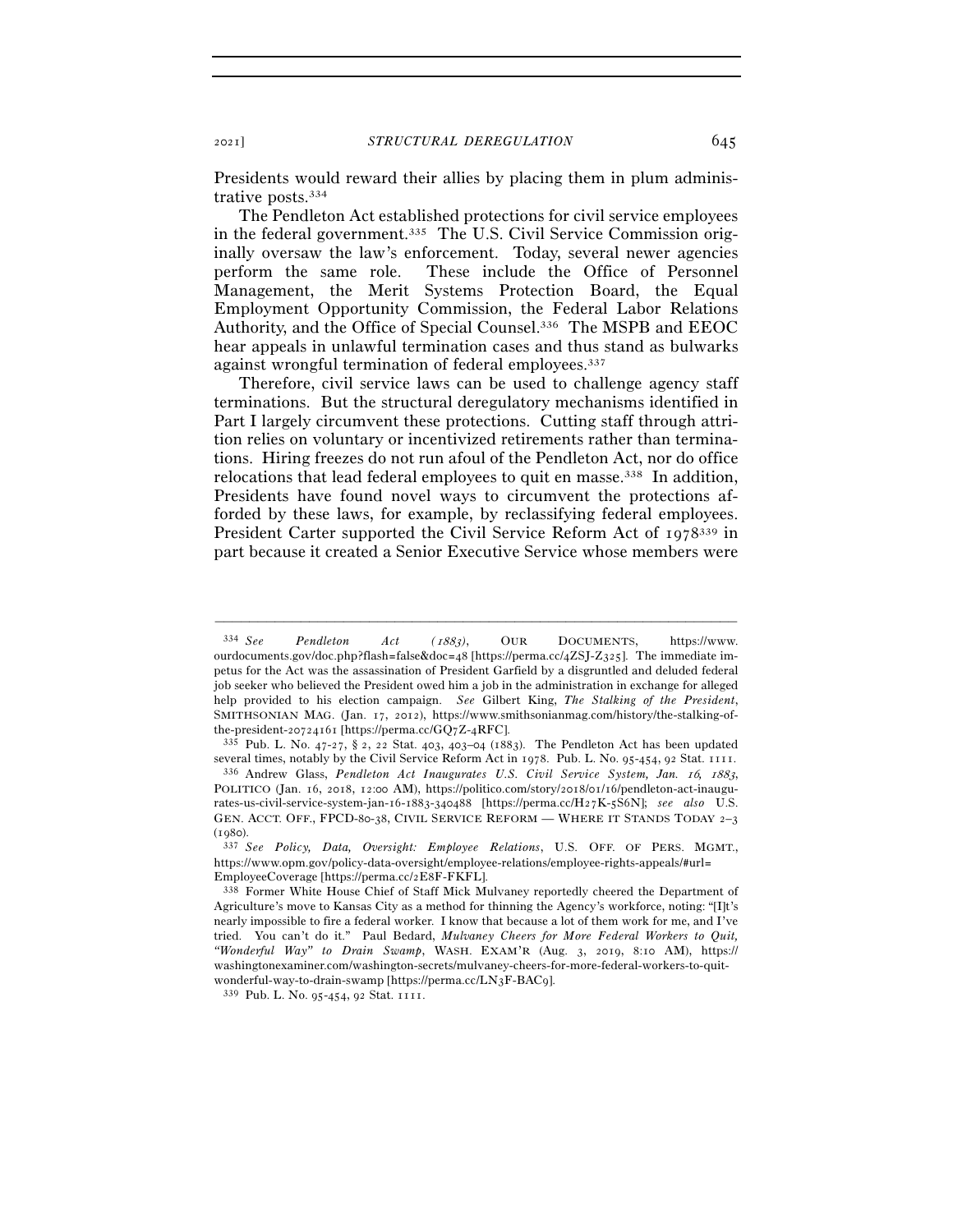subject to fewer job protections than the rest of the civil service.<sup>340</sup> President Reagan expanded the number of noncareer political appointees within agencies in an effort to exert more control over agency decisionmaking.341

President Trump issued an executive order in October 2020 purporting to create a new category of federal employees with *no* protection from adverse personnel actions.342 Citing the need for the President to "have appropriate management oversight," the executive order mandated that the new "Schedule F" employees would be exempt from competitive service requirements and preremoval procedural protections.343 The order covered all federal civil service employees in "positions of a confidential, policy-determining, policy-making, or policy-advocating character that are not normally subject to change as a result of a Presidential transition."344 President Biden revoked the order, but it illustrates yet another way that a determined President can try to exert greater control over the civil service.<sup>345</sup>

*(b) The Federal Vacancies Reform Act. —* The Federal Vacancies Reform Act similarly tries to restrict presidential authority over agency personnel. It does so by limiting the amount of time that Presidents can staff vacant agency leadership posts with acting officials.

<sup>340</sup> *See* Mark W. Huddleston, *The Carter Civil Service Reforms: Some Implications for Political Theory and Public Administration*, 96 POL. SCI. Q. 607, 617–18 (1981–1982); Stuart E. Eizenstat, *Jimmy Carter and Civil Service Reform* 6 (Ctr. for the Study of the Admin. State, Working Paper No. 19-16, 2019). The Act also consolidated authority over federal personnel in the OPM, giving the President greater oversight over functions previously exercised by the bipartisan Civil Service

Commission. *See* Huddleston, *supra*, at <sup>607</sup>. 341 *See* Steven D. Stehr, *Top Bureaucrats and the Distribution of Influence in Reagan's Executive Branch*, 57 PUB. ADMIN. REV. 75, 75 (1997); *see also Political Appointees in Federal Agencies: Hearing Before the Subcomm. on Civ. Serv. of the H. Comm. on Post Off. & Civ. Serv.*, 101st Cong. 5 (1989) (summary of statement of Bernard L. Ungar, director of federal human resource management issues, United States General Accounting Office) (providing data on the increases in noncareer staff).

<sup>342</sup> Exec. Order No. 13,957, 85 Fed. Reg. 67,631 (Oct. 21, <sup>2020</sup>). 343 *Id.* at 67,631; *see id.* at 67,<sup>632</sup>. 344 *Id.* at 67,632. The order was immediately challenged, *see* Complaint at 2, Nat'l Treasury Emps. Union v. Trump, No. 20-3078 (D.D.C. Oct. 26, 2020) (citing law's limitation of exemptions from civil service to cases when exemption is "necessary" or "as conditions of good administration warrant" (quoting 5 U.S.C. § 3302)), and the incoming Biden Administration repealed it as one of its first acts in office, *see* Exec. Order No. 14,003, 86 Fed. Reg. 7,231 (Jan. 22, <sup>2021</sup>). 345 *Cf.* Erich Wagner, *The Legal Theories at the Heart of Trump's Order Politicizing the Civil* 

*Service*, GOV'T EXEC. (Nov. 3, 2020), https://www.govexec.com/management/2020/11/legaltheories-heart-trumps-order-politicizing-civil-service/169765 [https://perma.cc/C588-RTHK] (noting that President Trump undid more than a century of civil service law "with the stroke of a pen," resulting in "swift and nearly unanimous" backlash).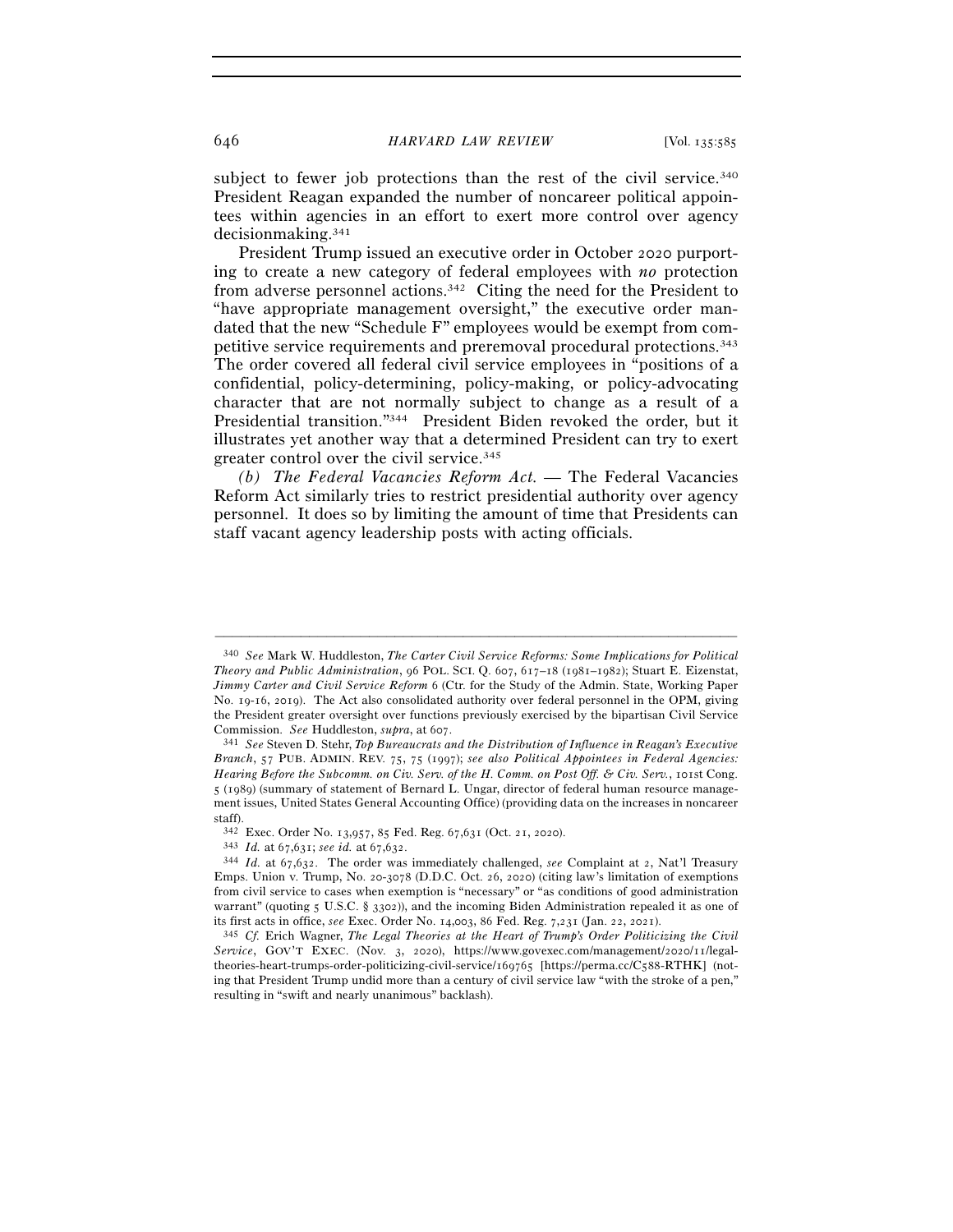Early versions of the Act specified time limits for acting officials that Congress hoped would induce Presidents to nominate replacements expeditiously.346 However, Presidents continued to make broad use of acting officials.347 Moreover, the Department of Justice opined after the passage of the 1988 amendments to the Act that agency heads possessed independent authority to fill offices temporarily.348

In the 1998 Federal Vacancies Reform Act, Congress again sought to specify the manner in which temporary executive branch appointments could be made.349 The Act's legislative history underscores Congress's view that "[t]he selection of officers is not a presidential power,"350 and that the President "lacks any inherent appointment authority for government officers" beyond the nomination duties specified in the Constitution.351

There are three problems with congressional efforts to limit presidential power to appoint acting agency officials. First, the White House has asserted that Presidents are not bound by the 1998 Act's efforts to constrain it, at least where an agency's specific statutes contain conflicting provisions.352 Second, Presidents have tried to circumvent the Act's limitations by having agency heads delegate responsibilities to subordinates before vacating their offices.<sup>353</sup> Finally, the Act permits acting officials to stay in their roles for long periods,354 and Presidents often wait until near the end of that period to send a nomination to the Senate.355

*(c) The Impoundment Control Act of* 1974*. —* The Impoundment Control Act, too, was passed in response to executive excess. The Act sought "to resolve disagreement between the Executive and Legislative branches over which has ultimate control of government program and

<sup>346</sup> An early version of the Act limited acting officials to ten day periods in many cases. *See* O'Connell, *supra* note 80, at 626 (citing Act of July 23, 1868, ch. 227, 15 Stat. 168). Amendments in 1988 extended that period and offered even longer extensions if the President submitted a nomi-<br>nee for Senate consideration. S. REP. NO. 105-250, at 4 (1998).

<sup>&</sup>lt;sup>347</sup> O'Connell, *supra* note 80, at 626.<br>
<sup>348</sup> *Id.*; *see also* S. REP. NO. 105-250, at 4.<br>
<sup>349</sup> *See* S. REP. NO. 105-250, at 4.<br>
<sup>350</sup> *Id.* at 4.<br>
<sup>351</sup> *Id.* at 5.<br>
<sup>352</sup> *See* O'Connell, *supra* note 80, at 667-7 Department of Justice).

<sup>353</sup> *See id.* at 635 ("Presidents can strategically use delegation to keep their preferred officials in control of certain administrative functions long past the Vacancies Act's time limits."); Nina A. Mendelson, *The Permissibility of Acting Officials: May the President Work Around Senate Confirmation?*, 72 ADMIN. L. REV. 533, 560 (2020) (observing that Congress sought to eliminate delegation as a tool of circumvention in the 1998 Act).<br> $354$  While the statute limits acting officials to 210 days in office in most cases, the clock starts

over in the case of a failed nomination for the position. O'Connell, *supra* note 80, at 630–<sup>31</sup>. 355 *See id.* at 724.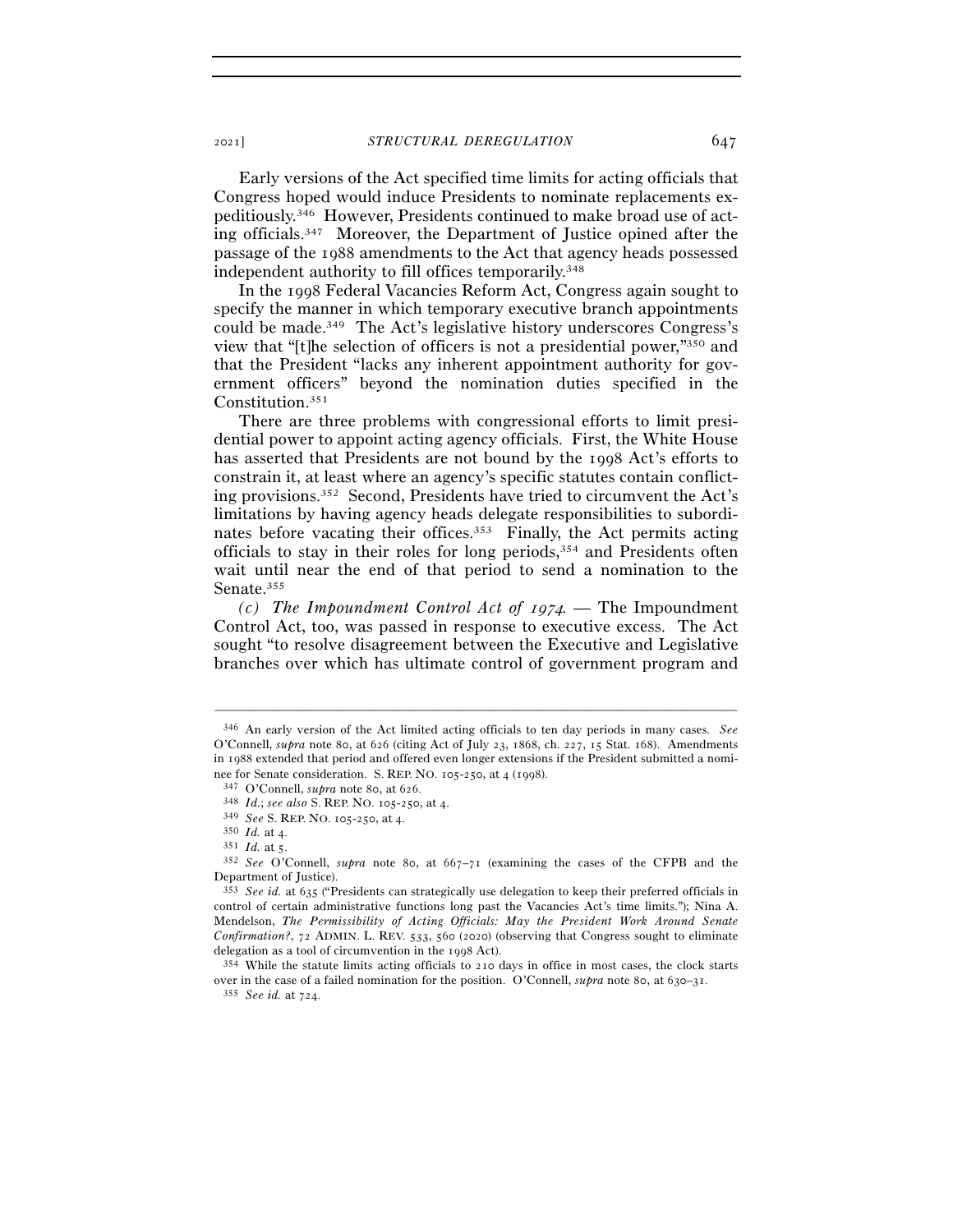#### 648 *HARVARD LAW REVIEW* [Vol. 135:<sup>585</sup>

fiscal spending policies."356 President Nixon had refused to spend large amounts of funds appropriated by Congress, and he did so in a way that weakened legislative programs with which President Nixon disagreed.357 The Act obligates Presidents to spend money appropriated by Congress for particular purposes.358 If a President plans to withhold spending on a permanent basis, he must notify Congress and must receive approval for that withholding from both Houses within forty-five days.<sup>359</sup> If he fails to do so, that failure is subject to challenge in court.<sup>360</sup>

The Impoundment Control Act did stop the kind of egregious withholding seen during the Nixon Administration. However, while the Act prohibits refusals to spend, it does not affect the reprogramming of appropriated funds within a single account. As discussed above, the President can exert control over agency reprogramming because OMB acts as a gatekeeper between the agency and the relevant congressional committee that must approve any such requests.361

\* \* \*

In sum, statutes designed to limit presidential flexibility to remove civil servants and replace them with loyalists, to fill vacancies with acting officials rather than submit nominees for Senate confirmation, and to hijack appropriated agency funds have been only partially successful. As the next section will show, the APA has similarly failed to constrain presidential discretion to unmake the bureaucracy.

#### *C. The Administrative Law Blind Spot*

Administrative law also offers an unsatisfying response to structural deregulation. The APA, sometimes referred to as the "statutory constitution of administrative government,"362 does not lend itself to challenging structural deregulation. This incompatibility is in part due to the language and exclusions of the Act itself, and in part due to the judicial gloss given to its provisions over time.

The first problem with using the APA to challenge structural deregulation is that the Act is generally understood not to apply directly to

<sup>356</sup> Dabney v. Reagan, 542 F. Supp. 756, 760 (S.D.N.Y. <sup>1982</sup>). 357 Peter E. Quint, *The Separation of Powers Under Nixon: Reflections on Constitutional Liberties and the Rule of Law*, 1981 DUKE L.J. 1, 14–15.<br><sup>358</sup> *See* 31 U.S.C. § 1402.<br><sup>359</sup> *Id.* Either House of Congress may also pass a resolution disapproving of any temporary

impoundments, in which case the monies must be spent as specified by statute. *Id.* § <sup>1403</sup>. 360 In *Dabney v. Reagan*, 542 F. Supp. 756, for example, the court ordered President Reagan to

spend money that Congress had allocated to the Solar Energy and Energy Conservation Bank after the President declined to do so. Abner J. Mikva, *Deregulating Through the Back Door: The Hard Way to Fight a Revolution*, 57 U. CHI. L. REV. 521, 526 (1990) (citing *Dabney*, 542 F. Supp. at <sup>768</sup>). 361 Pasachoff, *supra* note 134, at 2231 (identifying this lever as a way for Presidents to control agencies).

<sup>362</sup> Gillian Metzger, Columbia L. Sch., The Administrative Procedure Act: An Introduction 1 (2017), https://prrac.org/pdf/APA.summary.ProfMetzger.pdf [https://perma.cc/2NBU-SV5E].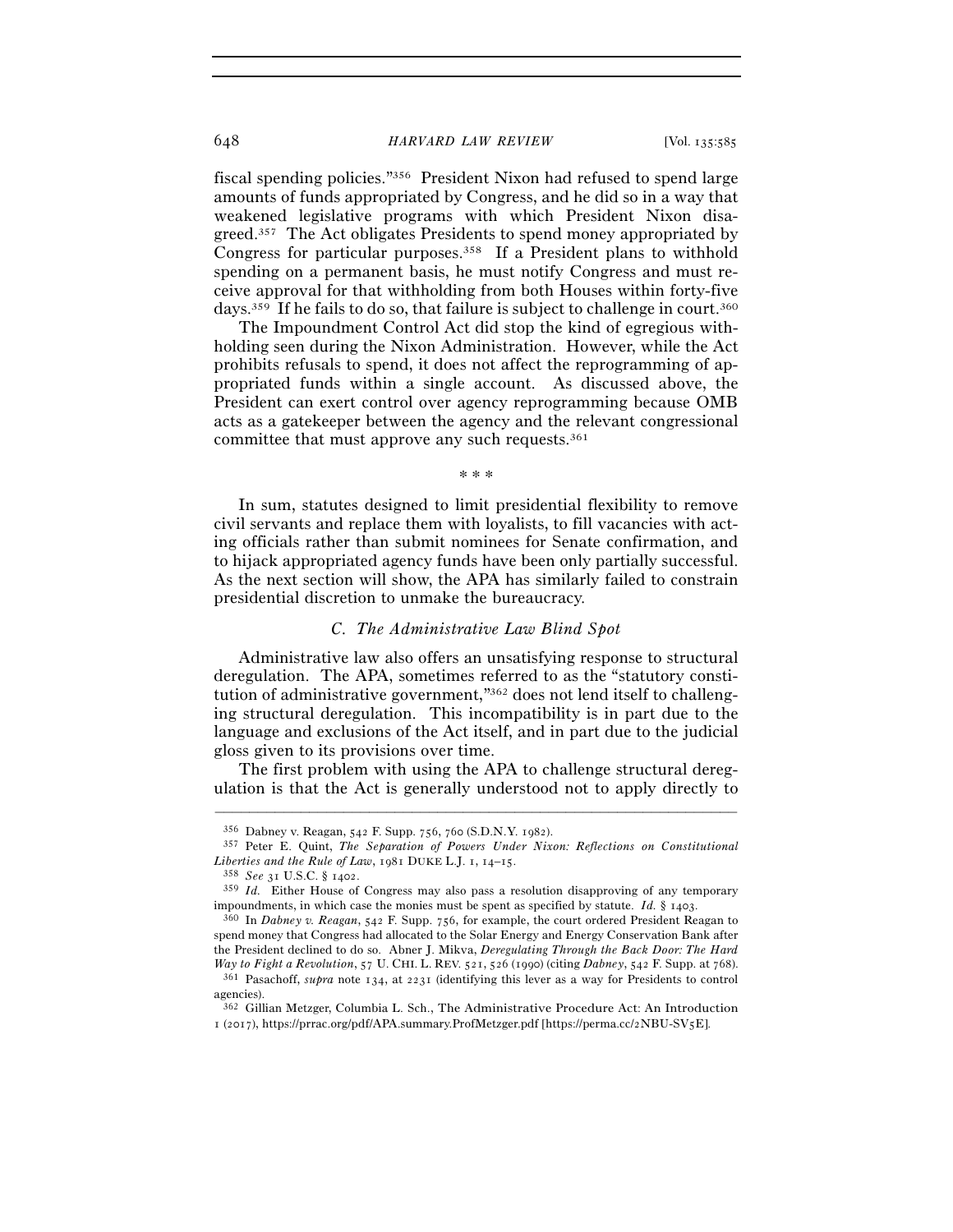the President. However, even where agencies, rather than the President, take the ultimate actions we characterize as structural deregulation, the APA is unlikely to provide an effective remedy. This incapacity is, first, because the Act largely shields an agency's managerial decisions from public scrutiny, and, second, because courts are reluctant to police agency inaction and delay. Moreover, because courts frequently accept an agency's claim of scarce resources as justification for the failure to perform statutorily mandated actions by specified deadlines, structural deregulation (for example, depriving an agency of resources) can reinforce substantive deregulation (for example, failing to meet congressional deadlines for issuing rules), perpetually.

<sup>1</sup>*. Presidential Action. —* In *Franklin v. Massachusetts*, 363 the Supreme Court held that presidential actions are not "agency action" under the APA.364 Thus, presidential actions, such as executive orders, are unreviewable for consistency with the APA's procedural and substantive requirements.365 The same is true of appointments and removal decisions. Such actions may still be challenged as inconsistent with the Constitution or with substantive and procedural requirements in other statutes. As discussed above, however, statutory claims may be difficult to make because agency-enabling acts typically outline agency structures only in general terms.

The exemption of presidential action from any of the APA's requirements of regularity or procedure has another important consequence for structural deregulation: it facilitates presidential imposition of increasingly burdensome obligations on an already-stressed bureaucracy. Every President since Reagan has imposed some version of cost-benefit analysis on agencies to facilitate centralized review and coordination of federal administrative action.366 Other Executive-created agency bur-

<sup>363</sup> <sup>505</sup> U.S. 788 (<sup>1992</sup>). 364 *Id.* at 796. *Franklin* concerned the decennial census and its effects on the allocation of congressional representatives to the states. Massachusetts challenged the census's method of allocating overseas military personnel among the states as arbitrary and capricious under the APA. *Id.* at 790–91. While the Secretary of Commerce oversees the census count and recommends apportionment of representatives, ultimately the President submits a statement to Congress entitling states to a particular number of representatives. *Id.* at 792. Because the Secretary's action had no effect until the President issued his statement, and because the Secretary's calculations generated no administrative record and were not made public, the Court deemed the relevant final action "presidential" and therefore unreviewable. *Id.* at 796–800. The Court's decision was relatively terse, and some have suggested that it is time to rethink its holding. *See* Kathryn E. Kovacs,

*Constraining the Statutory President*, 98 WASH. U. L. REV. 63, 68 (<sup>2020</sup>). 365 However, agency action taken pursuant to such orders is subject to challenge so long as it meets the APA's other criteria for reviewability.

<sup>366</sup> *See* Rena Steinzor, *The Case for Abolishing Centralized White House Regulatory Review*, 1 MICH. J. ENV'T & ADMIN. L. 209, 238–68 (2012).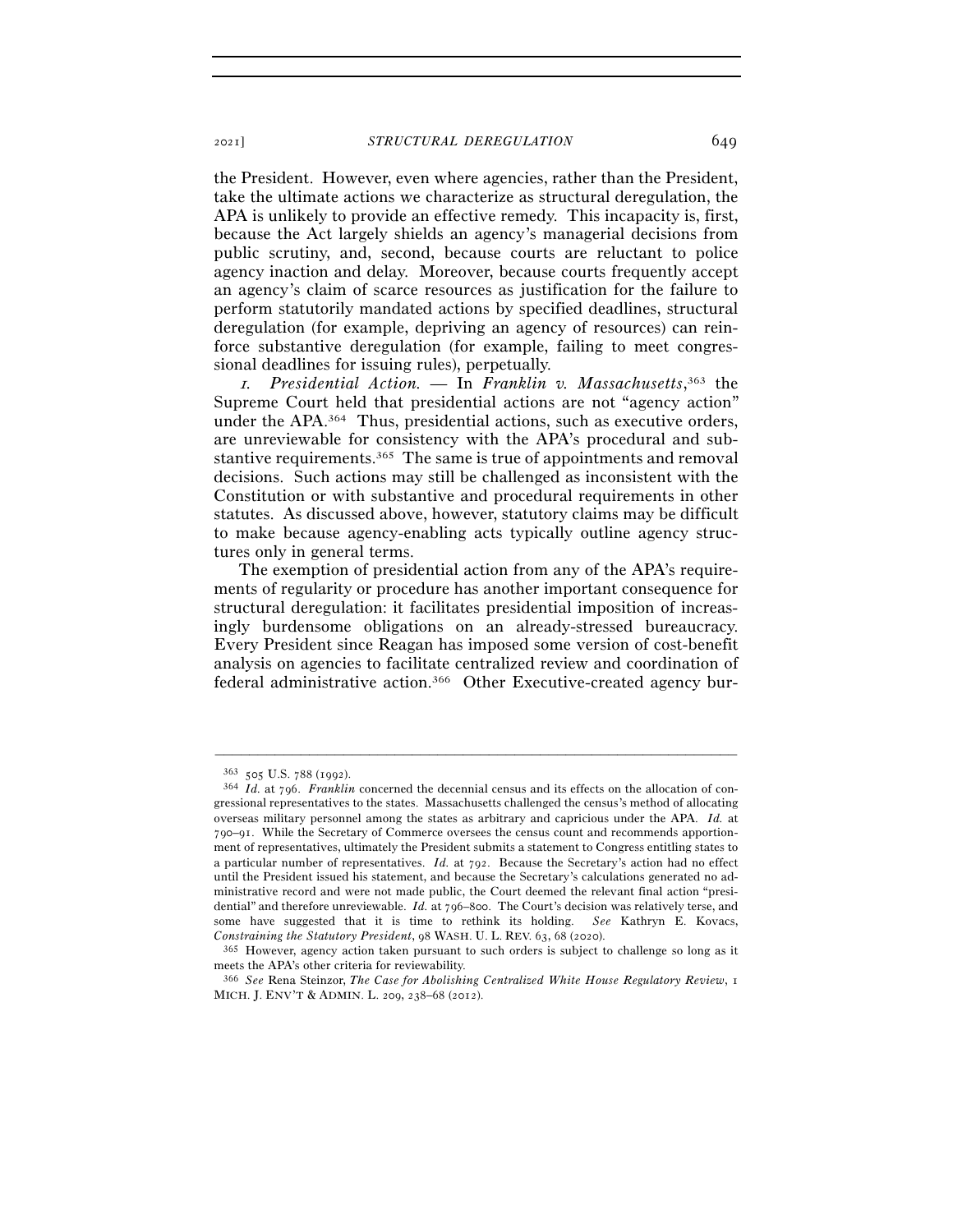650 *HARVARD LAW REVIEW* [Vol. 135:<sup>585</sup>

dens include required analyses of the effects of proposed rules on federalism, $367$  environmental health and safety risks for children, $368$  energy supply,<sup>369</sup> and environmental justice.<sup>370</sup> As noted above, while many of these requirements are entirely salutary, Presidents determined to do so can abuse the regulatory review process to demand round after round of additional analysis, overload agencies, and bury them in "sludge."371

<sup>2</sup>*. Excluding Managerial Decisions from Public Participation and Disclosure. —* Administrative law shields most internal agency management decisions from public participation and even from public scrutiny. The APA requires that agencies give notice to the public of most proposed regulations and that members of the public have the opportunity to comment on those proposals before a final rule issues.<sup>372</sup> However, "rules of agency organization, procedure, or practice" are exempt from these requirements.373 There are few cases applying this exemption to organizational rules as opposed to rules of practice and procedure. But it seems clear that internal organizational rules affecting, for example, personnel policies and resource distribution would not be subject to public scrutiny. Thus internal agency decisions about how to allocate resources, where to place employees, where to locate offices, how to spend funds, and how to review allegations of wrongdoing are not subject to public input under the APA.

The EPA recently claimed this exemption for its rule limiting the scientific studies the Agency could rely on in its rulemaking.<sup>374</sup> While framed as a transparency measure, this rule would have the effect of limiting agency reliance on important peer-reviewed studies due to their use of health data with personal identifiers, which is shielded from disclosure by public health privacy laws.375 While claiming an exemption from the requirements of APA § 553, however, the Agency voluntarily engaged in a notice-and-comment process.376 The purpose of identifying the rule as procedural seems to have been, instead, to locate the authority for its promulgation in the Federal Housekeeping Statute at 5 U.S.C.

<sup>&</sup>lt;sup>367</sup> *See, e.g.*, Exec. Order No. 12,612, 52 Fed. Reg. 41,685 (Oct. 30, 1987).<br>
<sup>368</sup> *See, e.g.*, Exec. Order No. 13,045, 62 Fed. Reg. 19,885 (Apr. 23, 1997).<br>
<sup>369</sup> *See, e.g.*, Exec. Order No. 13,211, 66 Fed. Reg. 28, and Influential Scientific Information, 86 Fed. Reg. 469, 472 (Jan. 6, 2021) (to be codified at 40 C.F.R. pt. <sup>30</sup>). 375 *See* Lisa Friedman, *A Plan Made to Shield Big Tobacco from Facts Is Now E.P.A. Policy*,

N.Y. TIMES (Jan. 4, 2021), https://www.nytimes.com/2021/01/04/climate/trump-epa-science.html [https://perma.cc/FD<sup>9</sup>T-PVUS]. 376 Strengthening Transparency in Pivotal Science Underlying Significant Regulatory Actions

and Influential Scientific Information, 86 Fed. Reg. at 472.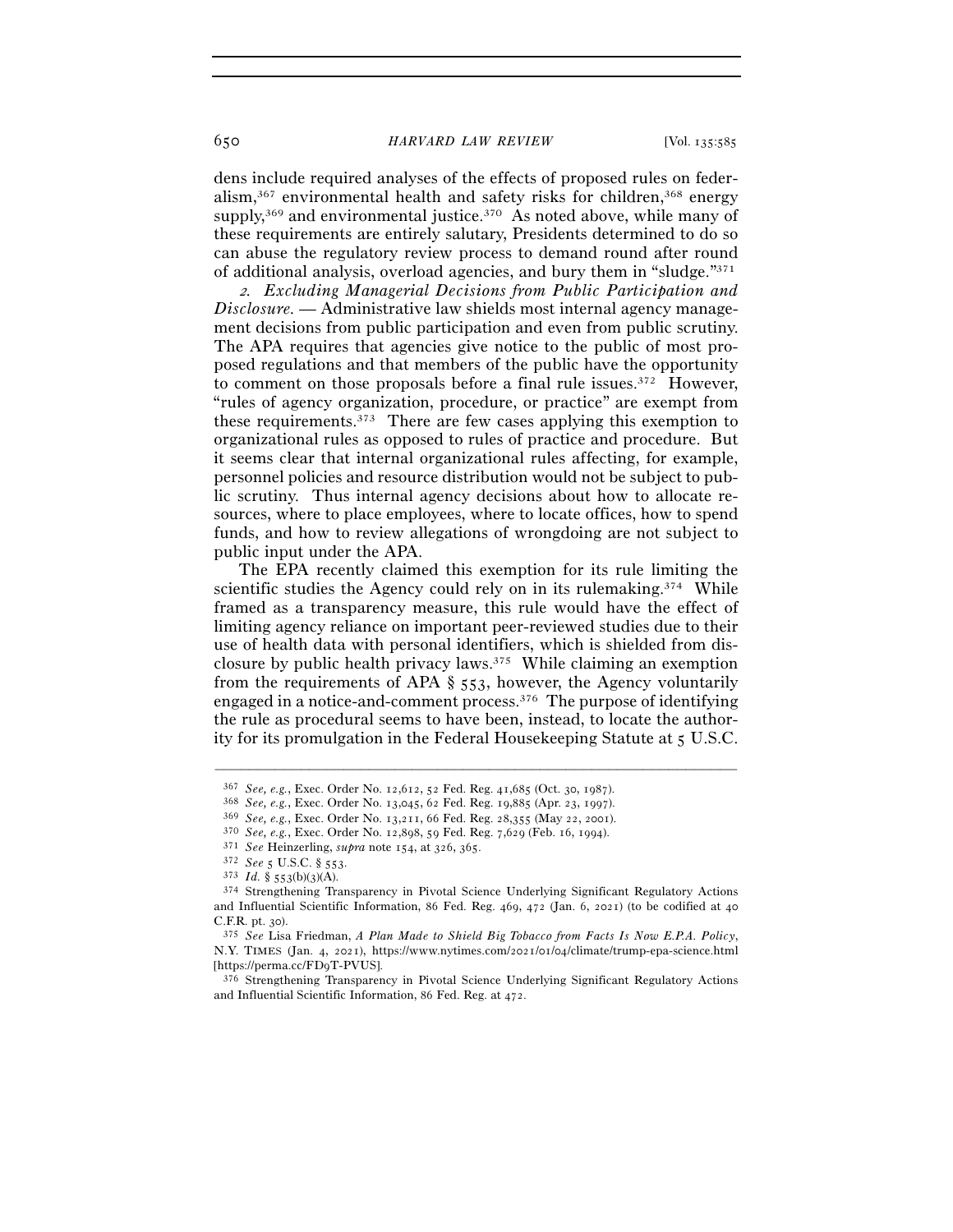§ 301. Thus the procedural exemption can be helpful to an agency seeking to expand its policymaking authority as well as one seeking to circumvent public process.

The public may not even be aware of changes affecting internal agency management. An agency must publish in the *Federal Register* basic information such as its locations and key employee contacts, along with "statements of the general course and method by which its functions are channeled and determined, including the nature and requirements of all formal and informal procedures."377 More detailed information about the agency's internal operations is shielded, however, even from document requests under the Freedom of Information Act, by an exception for matters "related solely to the internal personnel rules and practices of an agency."378

Thus, even where an agency documents policies such as a hiring freeze or the decision to shift personnel from one area of agency operations to another, it can be hard for the public to access that information. The most reliable method of public information about these decisions may be leaks from the individuals involved, and indeed media accounts suggest this is the primary means by which structural deregulatory actions come to public attention.379

3*. Judicial Review of Inaction and Delay. —* Federal court jurisprudence on review of agency inaction and delay also shows the limitations of the APA for challenging structural deregulation. Many structural deregulation efforts present as a failure to act, including failures to hire, failures to procure, failures to investigate alleged managerial or operational shortcomings, and refusals to spend. Agency inaction and delay are difficult to challenge under the APA. The courts have been consistently deferential to agency inaction,<sup>380</sup> and plaintiffs win only truly egregious cases of agency delay.381

Moreover, by exacerbating resource scarcity, structural deregulation can produce judicial deference to instances of *substantive* deregulation

<sup>377 5</sup> U.S.C. § 552(a)(1)(A)–(B). 378 *Id.* § 552(b)(2).

<sup>379</sup> *See, e.g.*, Ken Dilanian, *Under Trump, More Leaks — And More Leak Investigations*, NBC NEWS (Apr. 8, 2019, 3:14 PM), https://www.nbcnews.com/politics/justice-department/under-trump-

more-leaks-more-leak-investigations-n992121 [https://perma.cc/LTG9-C<sup>77</sup>C]. 380 *See, e.g.*, Norton v. S. Utah Wilderness All., 542 U.S. 55, 64 (2004) (finding that APA claims could proceed only "where a plaintiff asserts that an agency failed to take a discrete agency action that it is required to take," which excluded "broad programmatic attack[s]" (emphasis omitted)).

<sup>381</sup> *See* Michael D. Sant'Ambrogio, *Agency Delays: How a Principal-Agent Approach Can Inform Judicial and Executive Branch Review of Agency Foot-Dragging*, 79 GEO. WASH. L. REV. 1381, 1404–14 (2011) (surveying cases suggesting that the Supreme Court has a "presumption against reviewability of [agency] inaction" for several kinds of actions, *id.* at 1409, including decisions about enforcement, and that the Court has never interpreted "action . . . unreasonably delayed" as used in the APA, *id.* at 1411).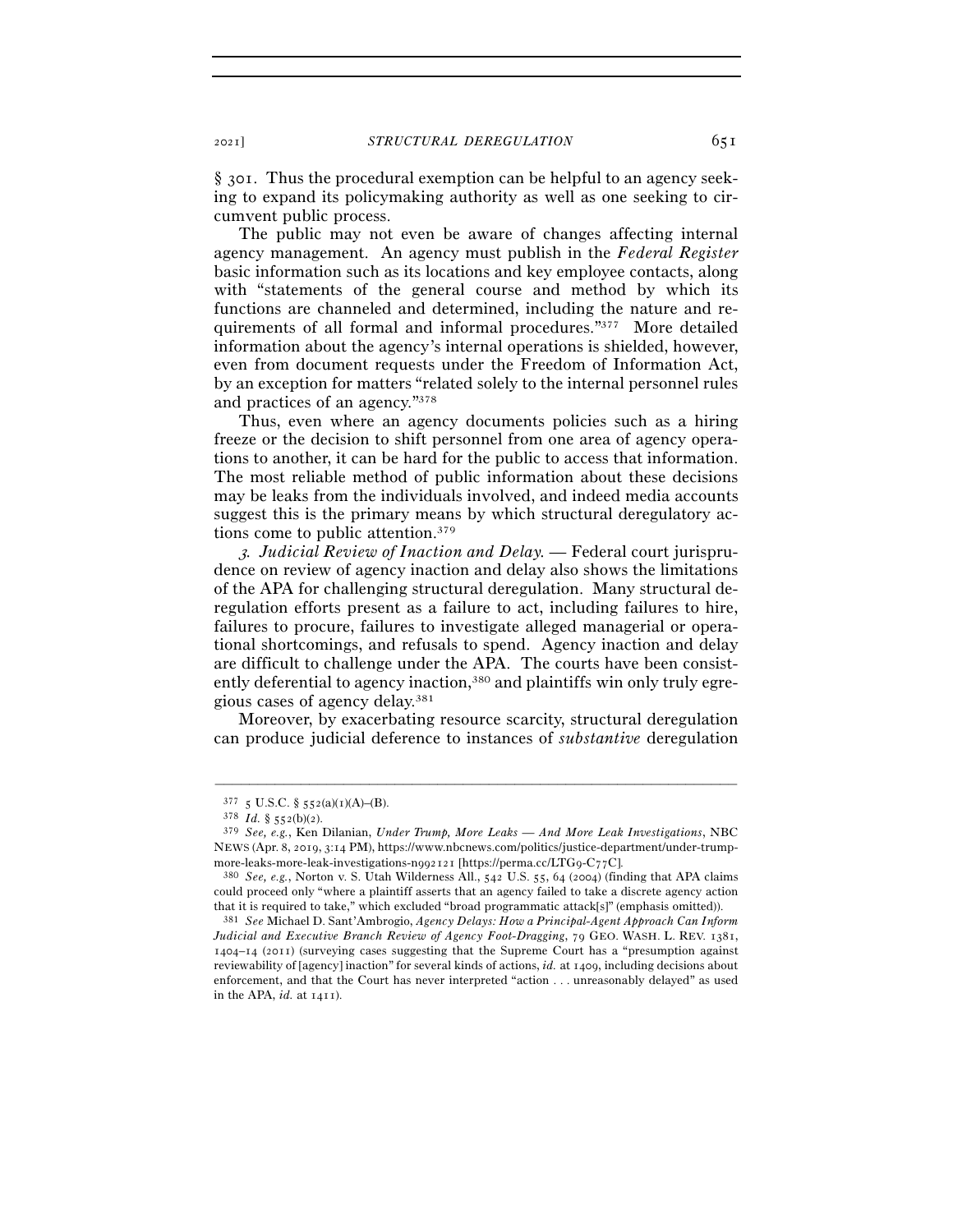652 *HARVARD LAW REVIEW* [Vol. 135:<sup>585</sup>

that take the form of agency inaction or delay.382 As the Supreme Court emphasized in *Massachusetts v. EPA*,<sup>383</sup> "an agency has broad discretion to choose how best to marshal its limited resources and personnel to carry out its delegated responsibilities."384

Jurisprudence on review of agency inaction and delay therefore throws up a double barrier to confronting structural deregulation. First, it is difficult to challenge structural deregulation itself where it takes the form of inaction or delay. Second, structural deregulation can make it more difficult to challenge failures to promulgate substantive rules or to take enforcement action by worsening the problem of agency resource scarcity.

### IV. EXECUTIVE AND CONGRESSIONAL REMEDIES

Structural deregulation in its most extreme form is far-reaching, comprehensive, and radical.385 Yet its insidiousness lies in its incremental nature. In this Part, we briefly describe some short-term measures an incoming President might take to rebuild agency capacity, and then turn to tools Congress might use to guard against structural deregulation over the longer term. Congress could adopt provisions to force greater transparency, impose constraints on agency managerial decisions, or exert greater budgetary controls. Yet we readily concede that such measures also come with significant downsides and may create more

<sup>382</sup> Professor Eric Biber has written persuasively that at the core of the federal courts' deference to agency inaction is their recognition that agencies do not have the resources to implement their statutory responsibilities to anything like the fullest extent. *See* Eric Biber, *The Importance of Resource Allocation in Administrative Law*, 60 ADMIN L. REV. 1, 17 (2008) [hereinafter Biber, *Resource Allocation*] ("[T]he analysis of whether an agency must act . . . often turns on whether the courts have concluded that the case involves important resource allocation issues."); *see also* Eric Biber, *Two Sides of the Same Coin: Judicial Review of Administrative Agency Action and Inaction*, 26 VA. ENV'T L.J. 461, 467–68 (2008) [hereinafter Biber, *Two Sides of the Same Coin*] ("An agency's decision about how to allocate its resources among competing priorities is at the core of the policymaking discretion that the executive branch of government and any administrative agency must have."). Biber understands court decisions on agency inaction as balancing deference to agency resource-allocation decisions with the courts' constitutional duty to ensure agencies adhere to their statutory mandates. Biber, *Resource Allocation*, *supra*, at 4. In this balancing test, Biber continues: "[R]esource allocation is sometimes outcome-determinative." *Id.* 

<sup>383</sup> <sup>549</sup> U.S. 497 (<sup>2007</sup>). 384 *Id.* at 527. Courts have not been specific about the precise meaning of "resource." This vagueness can be problematic, especially where agencies are able to strategically invoke the "talismanic" idea of "limited resources" to justify failures to execute statutory responsibilities. *See* Biber, *Resource Allocation*, *supra* note 382, at 27; *see also* Biber, *Two Sides of the Same Coin*, *supra* note

<sup>382</sup>, at 468–<sup>69</sup>. 385 *See, e.g.*, Lisa Rein et al., *Trump's Historic Assault on the Civil Service Was Four Years in the Making*, WASH. POST (Oct. 23, 2020, 8:30 PM), https://www.washingtonpost.com/politics/trumpfederal-civil-service/2020/10/23/02fbf05c-1549-11eb-ba42-ec6a580836ed\_story.html [https://perma.  $cc/L_3H_5-VGR_3$ ].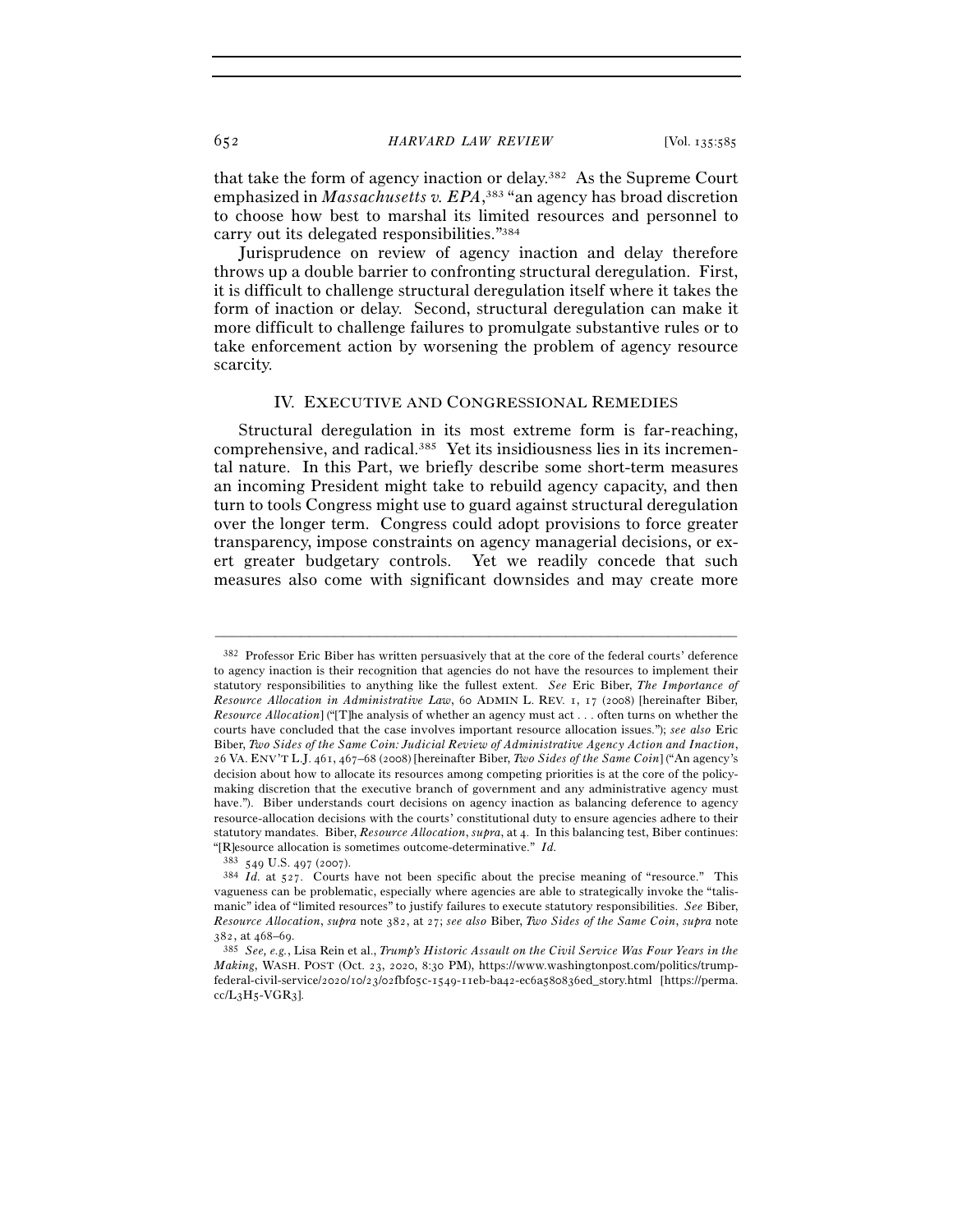problems than they solve. Congress might also play a more active oversight role with the aim of checking presidential overreach. Such oversight is more likely to occur in periods of divided government, and we are mindful that the hyperpartisanship and dysfunction in the contemporary Congress makes meaningful oversight hard to conduct.

## *A. Short-Term Rebuilding*

After a period of structural deregulation, a new President cannot restore agency capacity with the stroke of a pen; he must do it brick by brick.386 The immediate task is to rebuild and strengthen agencies to ensure they are adequately staffed, sufficiently resourced, and appropriately empowered to fulfill their statutory tasks. In some instances, it will be obvious which agencies require bolstering. To the extent their condition may not be clear, independent assessments by nonpartisan agencies like the GAO, or the National Academy of Public Administration, can suggest areas of greatest need.<sup>387</sup>

During the presidential transition period, an incoming administration is authorized to consult with agency officals, and it normally works with senior civil service at each agency to identify priorities for restoring budget, staffing, and the like.388 In instances where agencies have been badly weakened, the incoming team can draw up plans to move swiftly to shore up staff. The White House would take steps to rebuild both internal and external expertise by, for example, staffing key expert positions that had been eliminated or left unfilled by the prior administration; restoring reassigned or relocated officials to their prior jobs if doing so would advance the agency's mission; and reestablishing or strengthening statutorily mandated advisory committees.<sup>389</sup> To support this

–––––––––––––––––––––––––––––––––––––––––––––––––––––––––––––

which were badly weakened by President Trump's staff attrition and erosion policies, President

<sup>386</sup> *See* Nicholas Confessore, *Mick Mulvaney's Master Class in Destroying a Bureaucracy from Within*, N.Y. TIMES MAG. (Apr. 16, 2019), https://www.nytimes.com/2019/04/16/magazine/ consumer-financial-protection-bureau-trump.html [https://perma.cc/4CVN-4SM3] (chronicling the example of Acting Director Mick Mulvaney weakening the CFPB "brick by brick"); *see also* Catherine Rampell, Opinion, *How Mick Mulvaney Is Dismantling a Federal Agency*, WASH. POST (Jan. 25, 2018), https://www.washingtonpost.com/opinions/mick-mulvaney-cant-legally-kill-thecfpb-so-hes-starving-it-instead/2018/01/25/4481d2ce-0216-11e8-8acf-ad2991367d9d\_story.html [https://perma.cc/B5Y<sup>8</sup>-LBES]. 387 *See, e.g.*, U.S. GOV'T ACCOUNTABILITY OFF., GAO-10-205, ENVIRONMENTAL HEALTH:

HIGH-LEVEL STRATEGY AND LEADERSHIP NEEDED TO CONTINUE PROGRESS TOWARD PROTECTING CHILDREN FROM ENVIRONMENTAL THREATS 34 (2010) (concluding that the EPA's Children's Health programs are underfunded and understaffed).

<sup>388</sup> *See, e.g.*, MARTHA JOYNT KUMAR, BEFORE THE OATH: HOW GEORGE W. BUSH AND BARACK OBAMA MANAGED A TRANSFER OF POWER 113–15 (2015) (describing the role and work of agency review teams); P'SHIP FOR PUB. SERV. & BOS. CONSULTING GRP., PRESIDENTIAL TRANSITION GUIDE 143–56 (2020), https://presidentialtransition.org/wpcontent/uploads/sites/6/2018/01/Presidential-Transition-Guide-2020.pdf [https://perma.cc/6ZW2- <sup>2</sup>S<sup>77</sup>] (same). 389 For example, to restaff agencies like the State Department and the Defense Department,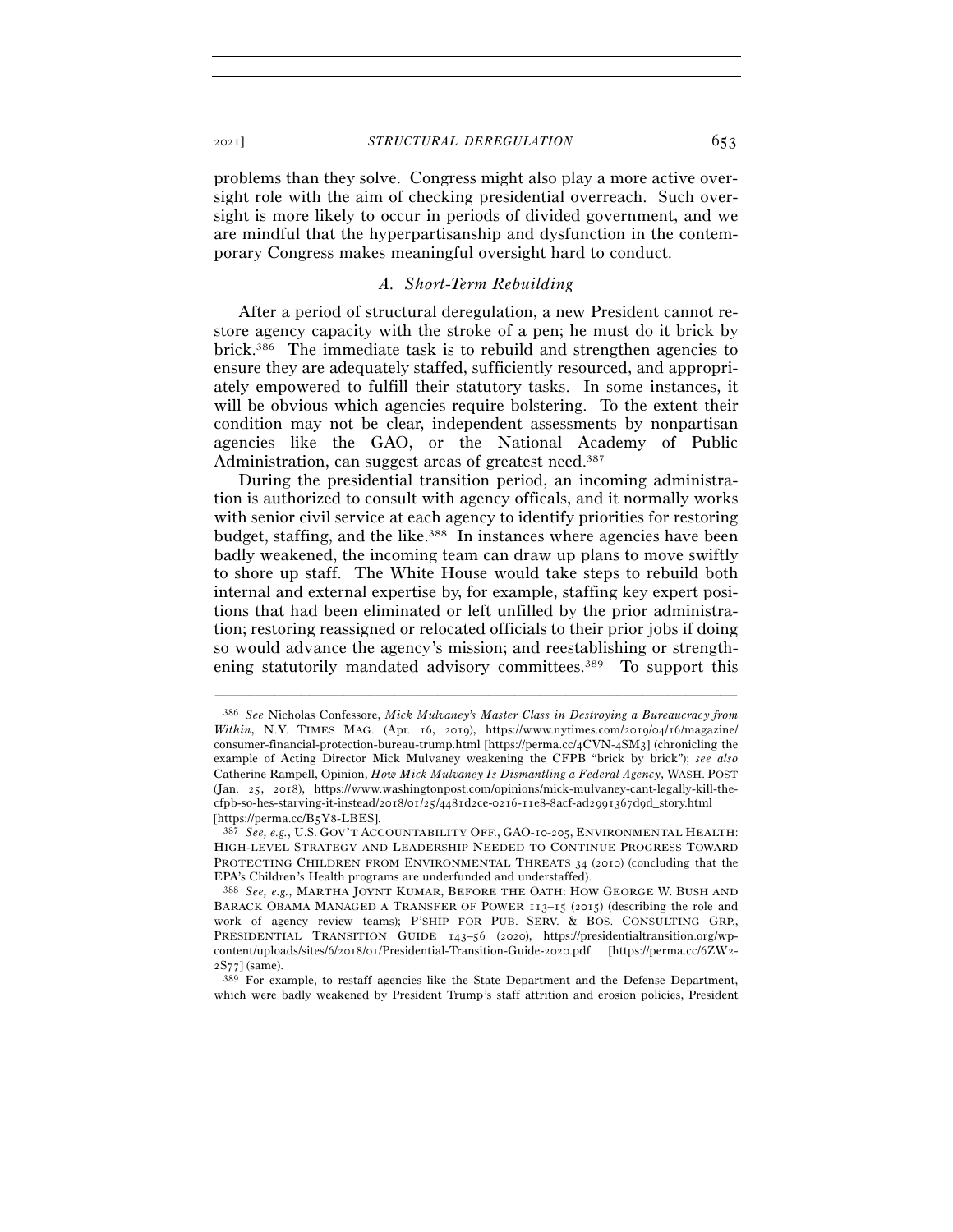work, it would be necessary to properly staff and equip the key personnel agencies, such as the Office of Personnel Management and Office of Federal Procurement Policy, something Presidents from both parties have failed to do in the past.<sup>390</sup> An incoming administration might also prioritize appointing internal agency watchdogs such as IGs,391 who, while not critical to an agency's regulatory capacity per se, help to promote transparency and accountability.392

–––––––––––––––––––––––––––––––––––––––––––––––––––––––––––––

must be nominated by the President before they can be confirmed by the Senate. *See* KATHRYN FRANCIS, CONG. RSCH. SERV., R45450, STATUTORY INSPECTORS GENERAL IN THE FEDERAL GOVERNMENT: A PRIMER 11, 12 tbl.5 (2019) (reporting that thirty-six IGs must be nominated by the President and confirmed by the Senate, and that thirty-three of these are establishment IGs). Toward the end of the Trump Administration, fifteen IG positions were vacant. *See*  COUNCIL OF THE INSPECTORS GEN. ON INTEGRITY & EFFICIENCY, PRESIDENTIAL TRANSITION HANDBOOK 17 (2020), https://www.ignet.gov/sites/default/files/files/CIGIE-Presidential-Transition-Handbook.pdf [https://perma.cc/6ZUP-DP8S]. Of these, four were awaiting a presidential nomination and three were awaiting nomination by an agency head. Of the vacant positions with candidates pending confirmation, all but one were nominated in 2020, even though seven of the offices were vacated in 2019 or earlier. *See* Bill Theobald, *Federal Waste Watchdogs, Undermined by Trump, Get Some GOP Backing*, THE FULCRUM (June 25, 2020), https://thefulcrum.us/inspector-general-trump-gop [https://perma.cc/C32D-24ZN]. For example, the CIA IG position became vacant in 2015, but the President did not nominate a replacement until April 2020. *See* Julian E. Barnes, *Senate Questions C.I.A. Watchdog Nominee over Independence*, N.Y. TIMES (June 24, 2020), https://www.nytimes.com/2020/06/24/us/politics/cia-watchdog-peterthomson.html [https://perma.cc/A46E-TYK6]. Earlier, the State Department IG slot was vacant for over five years, from 2008 until a permanent replacement was confirmed in 2013. *See* Joseph E. Schmitz, Opinion, *Obama's Inspector General Negligence*, WALL ST. J. (June 4, 2013, 7:02 PM), https://online.wsj.com/article/SB10001424127887324063304578520952503319368.html [https:// perma.cc/TBJ9-9LQQ]; Domani Spero, *Senate Confirms Steve Linick; State Dept Finally Gets an Inspector General After* 2*,*066 *Days*, DIPLOPUNDIT (Sept. 30, 2013), https:// diplopundit.net/2013/09/30/senate-confirms-steve-linick-state-dept-finally-gets-an-inspectorgeneral-after-2066-days [https://perma.cc/PZB5-2BG3].

392 IGs are one of the primary avenues by which Congress oversees agencies; they are internal watchdogs who investigate agency waste, fraud, and other misconduct. IGs are independent by design. They choose which matters to audit and investigate without agency interference, and report their findings to both the agency and Congress. Both Metzger and Professor Neal Katyal have highlighted the role of IGs in the "administrative" separation of powers — the system of internal checks and balances within the executive branch. *See* Gillian E. Metzger, *The Interdependent Relationship Between Internal and External Separation of Powers*, 59 EMORY L.J. 423, 429–30 (2009); Neal Kumar Katyal, *Internal Separation of Powers: Checking Today's Most Dangerous Branch from Within*, 115 YALE L.J. 2314, 2347 (2006); *see also* Pozen, *supra* note 151, at 1143 & n.270 (citing IGs as one of several important checks on government misbehavior); *Where Are All the Watchdogs? Addressing Inspector General Vacancies: Hearing Before the H. Comm. on Oversight* 

Biden moved quickly in 2021 to fill subcabinet positions that do not require Senate confirmation. *See* Nahal Toosi et al., *Anticipating Senate Bottlenecks, Biden Races to Fill Agency Jobs*, POLITICO (Dec. 2, 2020, 4:30 AM), https://www.politico.com/news/2020/12/02/biden-nominations-transition-<sup>442046</sup>[https://perma.cc/KQK4-UFS<sup>3</sup>]. 390 *See* Cooper, *supra* note 212, at 12–13 (discussing the Obama Administration's delay in filling

these key posts). Anne O'Connell emphasizes that "[s]tability in the [White House Presidential Personnel Office] is critical to agency staffing." ANNE JOSEPH O'CONNELL, CTR. FOR AM. PROGRESS, WAITING FOR LEADERSHIP: PRESIDENT OBAMA'S RECORD IN STAFFING KEY AGENCY POSITIONS AND HOW TO IMPROVE THE APPOINTMENTS PROCESS <sup>4</sup> (<sup>2010</sup>). 391 Approximately thirty IGs, generally those associated with the larger government agencies,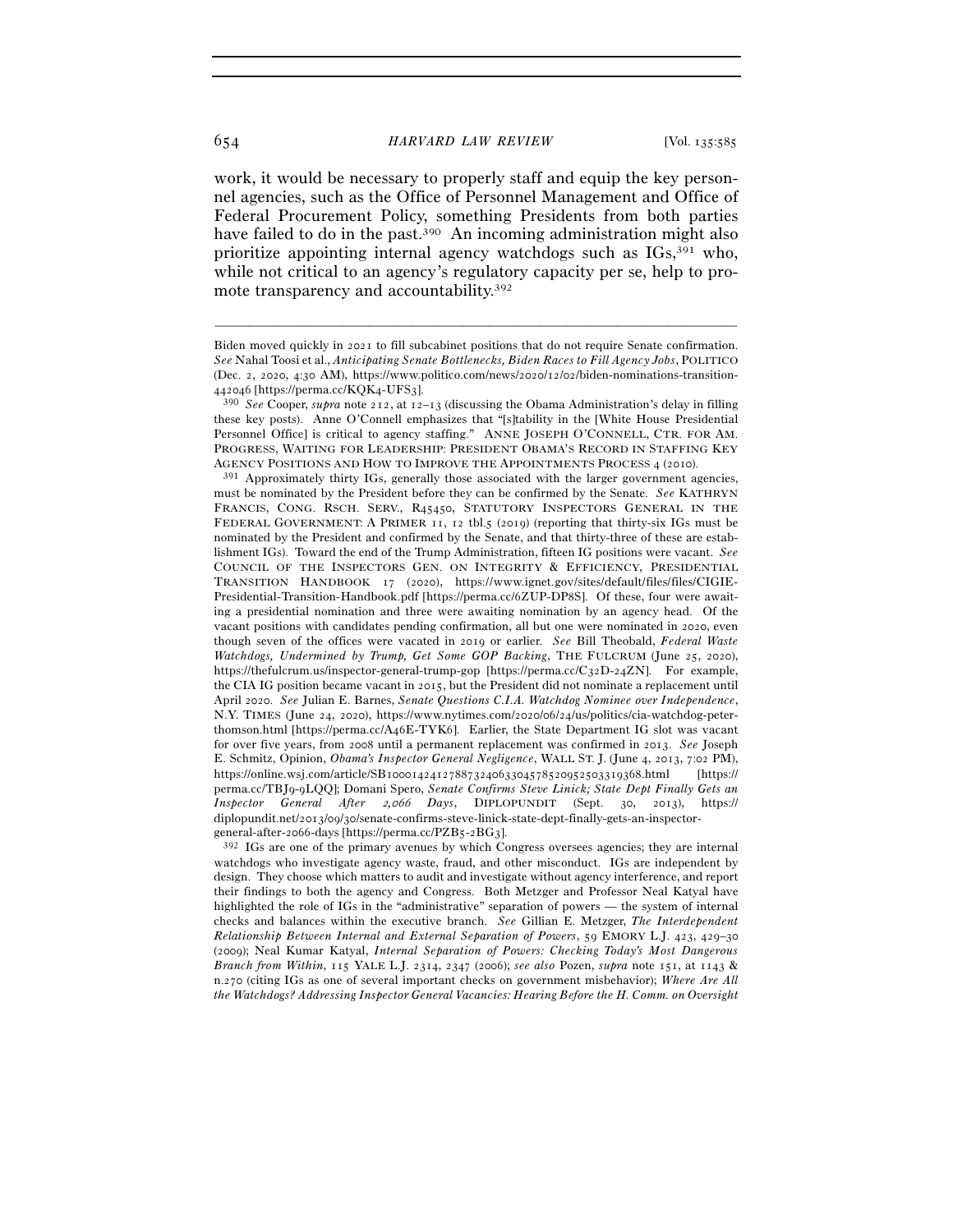In addition, an incoming President's first annual budget could propose that Congress refund agencies that have suffered significant budget reductions, or which have had their allocated funds reassigned in the prior administration.393 The President's budget is developed by the OMB in collaboration with federal agencies; among other things, it establishes the administration's priorities for federal programs and regulatory policies.394 While just the first step in a long congressional appropriations process, the budget presents an early opportunity for a new administration to signal — to Congress, the agencies, and the public that it plans to remediate structural deregulation by rebuilding agency capacity.395

While the President nominates and awaits confirmation of new agency leadership, he can direct senior acting officials to cancel or suspend time-consuming busy work and refocus agencies on their statutory priorities. Presidents can do this informally, but they can also announce their intentions more publicly, through memos from the Chief of Staff, or executive orders and presidential memoranda directing agencies to take certain actions. Presidents can also prioritize certain regulatory matters by specific deadlines.396

Finally, in order to help reverse the damaging effects of reputational undermining, an incoming President could set a tone of treating agency personnel with respect,397 and appoint senior agency leaders who both

*<sup>&</sup>amp; Gov't Reform*, 112th Cong. 2 (2012), https://oversight.house.gov/sites/democrats. oversight.house.gov/files/documents/5-10-12-Wiens-Testimony.pdf [https://perma.cc/DZG7-AGVG] (statement of Jake Wiens, Investigator, Project on Government Oversight).

<sup>393</sup> For example, President Biden's first budget proposed substantial funding increases for many agencies that had suffered reductions during the prior administration, including the Education Department, Health and Human Services Department, and Environmental Protection Agency. Tony Romm, *Biden Seeks Huge Funding Increases for Education, Health Care and Environmental Protection in First Budget Request to Congress*, WASH. POST (Apr. 9, 2021, 5:17 PM), https://www.washingtonpost.com/us-policy/2021/04/09/biden-2022-budget [https://perma.cc/RF8D-H3YV].

<sup>394</sup> *See* Pasachoff, *supra* note 134, at 2194 (describing the role that the office plays in developing the President's budget).

<sup>395</sup> For an overview of the budget process, see CTR. ON BUDGET & POL'Y PRIORITIES, POLICY BASICS: INTRODUCTION TO THE FEDERAL BUDGET PROCESS (2020), https://www.cbpp.org/research/introduction-to-the-federal-budget-process [https://perma.cc/ FM6C-W4L<sup>2</sup>]. 396 For example, President Biden's "Executive Order on Protecting Public Health and the

Environment and Restoring Science to Tackle the Climate Crisis" tasked EPA and other agencies with a variety of substantive policy tasks, and included deadlines for action. Exec. Order No. 13,990, 86 Fed. Reg. 7,037 (Jan. 20, 2021).

<sup>397</sup> See, for example, President Biden's commitment in a letter to a member of Congress during the campaign that he would treat federal workers with "the utmost dignity and respect." Eric Katz, *Biden Promises Pay Raises for Feds, Vows to Rely on Civil Servants' Expertise*, GOV'T EXEC. (Mar. 2, 2020), https://www.govexec.com/workforce/2020/03/biden-promises-pay-raises-feds-vowsrely-civil-servants-expertise/163451 [https://perma.cc/N4EB-DBHZ]; *see also* Eric Katz, *The Rival: Rebuilding the Bureaucracy*, GOV'T EXEC. (Sept. 21, 2020), https://www.govexec.com/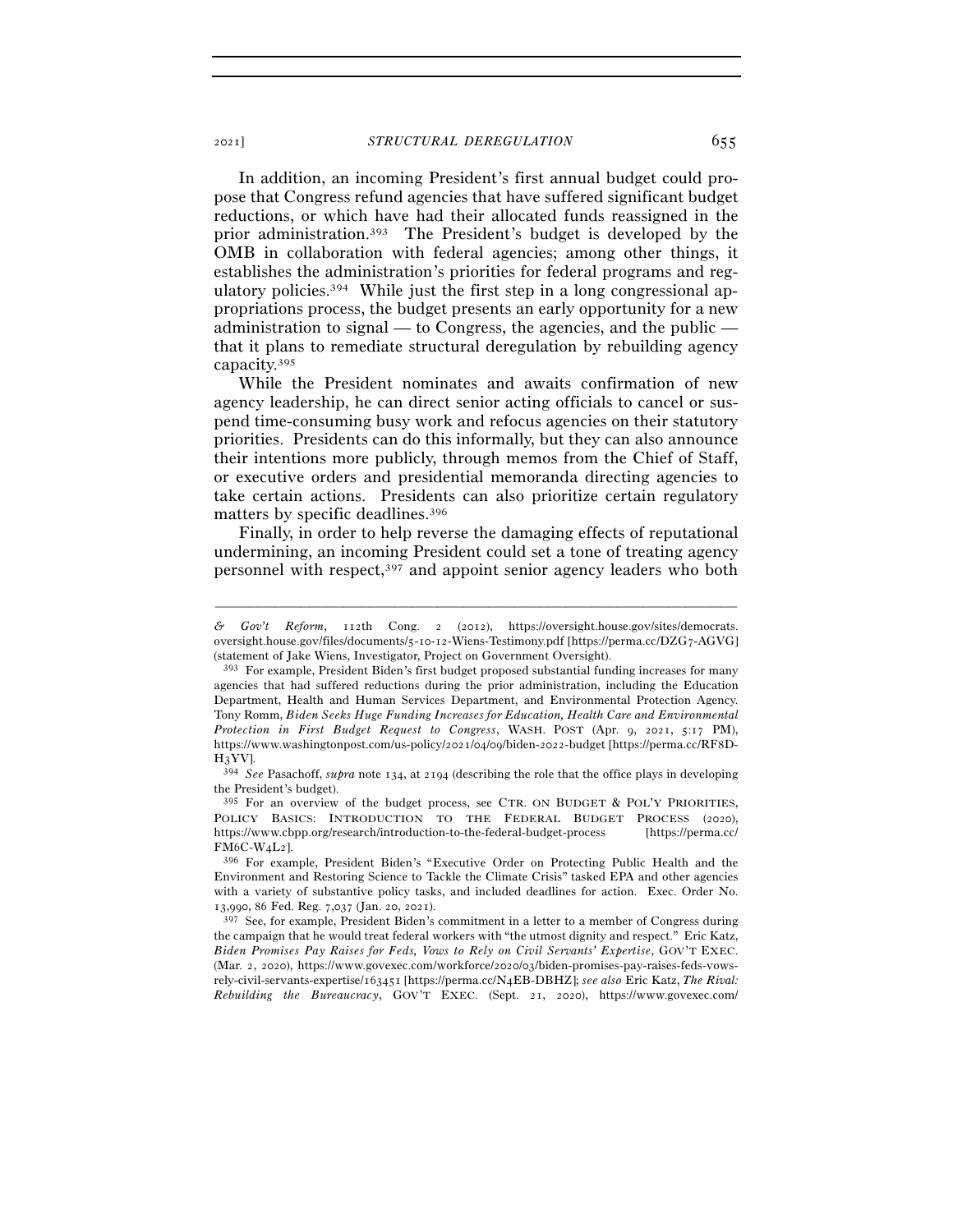## 656 *HARVARD LAW REVIEW* [Vol. 135:<sup>585</sup>

possess, and are seen to possess, relevant expertise and experience.398 Those leaders, in turn, could make an effort to revitalize demoralized career staff by rallying them around the agency's mission.399 Such steps may sound basic, or even quaint, but they are essential to rebuilding morale and integrity.400

## *B. Longer-Term Measures to Fortify Agency Capacity*

Thus far we have described the things an incoming Chief Executive can do relatively quickly and unilaterally to rebuild agency capacity after a period of structural deregulation. But what might be done proactively to guard against it? The key actor here must be Congress, which has the power to structure, empower, fund, and oversee administrative agencies, and to push back against presidential overreach. Below, we discuss steps Congress might take to limit presidential discretion over the administrative state ex ante, or conduct oversight ex post, to shore

management/2020/09/rival-rebuilding-bureaucracy/168571 [https://perma.cc/NFM3-WJGX] (discussing President Biden's plans for ethics reforms). President Biden took immediate steps to restore civil service protections, issuing an "Executive Order on Protecting the Federal Workforce" revoking President Trump's executive order creating a new Schedule F service category exempting employees offering policy advice from service job protections; the order also revoked measures designed to limit union activity and make it easier to fire federal employees. *See* Exec. Order No. 14,003, 86 Fed. Reg. 7,231 (Jan. 22, 2021); Elaine Knutt, *Role Reversal: Biden Rolls Back Trump's Civil Service Directives*, GLOB. GOV'T F. (Jan. 27, 2021), https://www. globalgovernmentforum.com/round-up-biden-moves-support-federal-workers [https://perma.cc/ J699-CH2N]. The order also stated the President's commitment to pursue a higher minimum wage of \$15 per hour for federal employees. *Id.* 

<sup>398</sup> Several of President Trump's cabinet appointees were criticized for, among other things, lacking expertise and being opposed to their agency's mission. *See* Paul Waldman, Opinion, *Donald Trump Has Assembled the Worst Cabinet in American History*, WASH. POST (Jan. 19, 2017), https://www.washingtonpost.com/blogs/plum-line/wp/2017/01/19/donald-trump-has-assembled-

the-worst-cabinet-in-american-history [https://perma.cc/GDF4-3JFT]. These appointees were seen as disrupters, however, by the President and his allies. *See* Heidi M. Przybyla, *Trump's Cabinet Is His Team of Disrupters at Agencies They've Battled*, USA TODAY (Jan. 12, 2017, 10:28 AM), https://www.usatoday.com/story/news/politics/2017/01/12/some-trump-cabinet-picks-skeptical-

their-agencies-missions/96417756 [https://perma.cc/HP26-PKT5]. Other Presidents have been faulted for not prioritizing competence in their senior political appointments. *See, e.g.*, Donald P. Moynihan & Alasdair S. Roberts, *The Triumph of Loyalty over Competence: The Bush Administration and the Exhaustion of the Politicized Presidency*, 70 PUB. ADMIN. REV. 572, 574–75 (2010) (criticizing the Bush Administration's appointees for their lack of experience).

<sup>&</sup>lt;sup>399</sup> See, e.g., Scott Gottlieb, Comm'r, U.S. Food & Drug Admin., First Remarks to FDA Staff (May 15, 2017), https://www.fda.gov/news-events/speeches-fda-officials/first-remarks-fda-staff- $05152017$  [https://perma.cc/7RJM-6WVV]. While the State Department is not a regulatory agency, the remarks of Secretary of State Antony Blinken to State Department employees also provide a good example of how incoming agency heads can seek to rally disheartened career staff. *See* Antony J. Blinken, Sec'y of State, First Remarks to State Department Employees (Jan. 27, 2021), https://www.state.gov/secretary-antony-j-blinken-to-state-department-employees [https://perma.cc/ <sup>J</sup>37P-<sup>75</sup>CC]. 400 *Cf.* Matthew C. Stephenson, *The Qualities of Public Servants Determine the Quality of Public* 

*Service*, 2019 MICH. ST. L. REV. 1177, 1197–204 (discussing both the direct, tangible factors and indirect, intangible factors that influence civil service morale and prestige).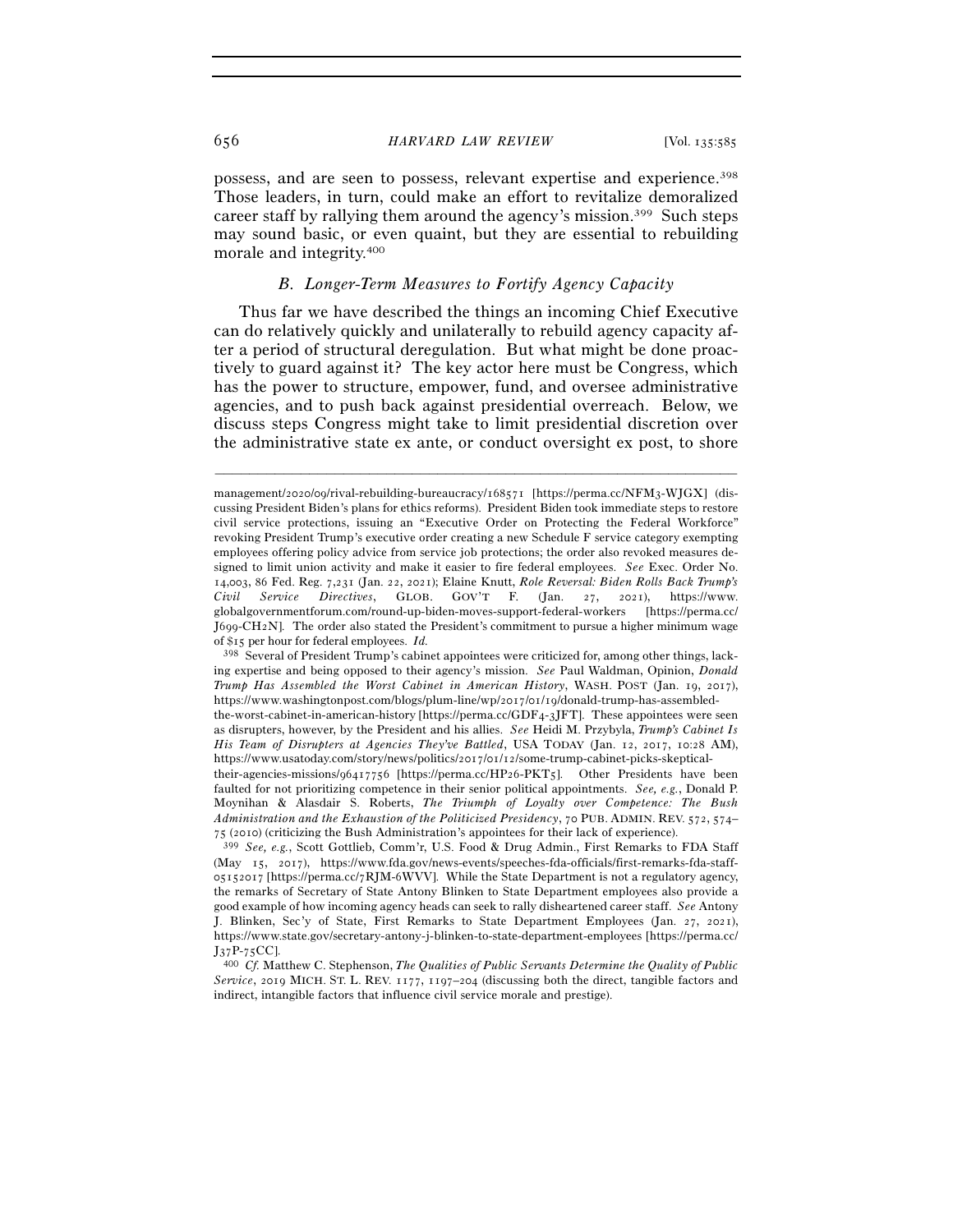<sup>2021</sup>] *STRUCTURAL DEREGULATION* 657

up agency capacity. We hasten to add that these measures, while imaginable, likely would face numerous political and practical hurdles to adoption. They could also contribute to bureaucratic ossification, and politicize agency decisionmaking to a greater extent, by involving Congress too extensively in day-to-day management.

<sup>1</sup>*. Limiting Ex Ante the President's Discretion to Manage. —* In the past, in the wake of presidential abuses, Congress has sought to insulate administrative personnel, funding, and oversight from presidential interference. A Congress that was so inclined could build on these precedents. For example, Congress could require minimum staffing levels and specify staff composition to a greater extent in legislation. As noted above, authorizing acts do not typically include information about agency staffing beyond leadership structure. While we recognize that higher numbers of staff do not guarantee agency competence or effectiveness, it may be worthwhile for Congress to designate certain minimum thresholds below which an agency's capacity to accomplish its mission would be assumed to be compromised, and to require that, if staffing levels fall below that threshold, the agency do something to enhance transparency, such as report to Congress or submit its staffing plan for public comment. There are obvious downsides to this idea, however — it would be time- and resource-intensive for Congress to stay abreast of agency staffing at this level of detail, and presumably Congress would have to update the numbers over time. Such specifications could also backfire: administrations might treat the minimum thresholds as ceilings rather than floors, refusing to add staff even if the agency workload required it.401

Congress could also impose transparency-enhancing requirements on agency decisions to manipulate staff. As an example, the Department of Energy Act of  $1978$  – Civilian Applications<sup>402</sup> (DOECA) mandates that the Secretary of Energy transmit any proposal to terminate or change the activities of the national laboratories to the House Committee on Science and Technology and wait thirty days before implementing those changes.403 Congress could follow this model and require agencies to report to the relevant oversight committees before relocating their offices or reassigning certain categories of agency staff, such as scientists.404 Such measures, like minimum staffing thresholds, have significant downsides. They could slow and encumber legitimate

<sup>401</sup> On anchoring generally, see Adrian Furnham & Hua Chu Boo, *A Literature Review of the Anchoring Effect*, 40 J. SOCIO-ECON. 35 (2011), which surveys the robust literature on anchoring effects.

<sup>&</sup>lt;sup>402</sup> Pub. L. No. 95-238, 92 Stat. 47 (codified in scattered sections of 42 U.S.C.).<br><sup>403</sup> *Id.* § 104(c) (42 U.S.C. § 7257 note).<br><sup>404</sup> On the benefits and costs of relocating agencies or agency offices, see Jeff Neal, C *Move Agency Headquarters Out of DC? Only if You Want Them to Fail*, FED. NEWS NETWORK (Oct. 31, 2019, 10:03 AM), https://federalnewsnetwork.com/commentary/2019/10/move-agencyheadquarters-out-of-dc-only-if-you-want-them-to-fail [https://perma.cc/L5ET-WHEH].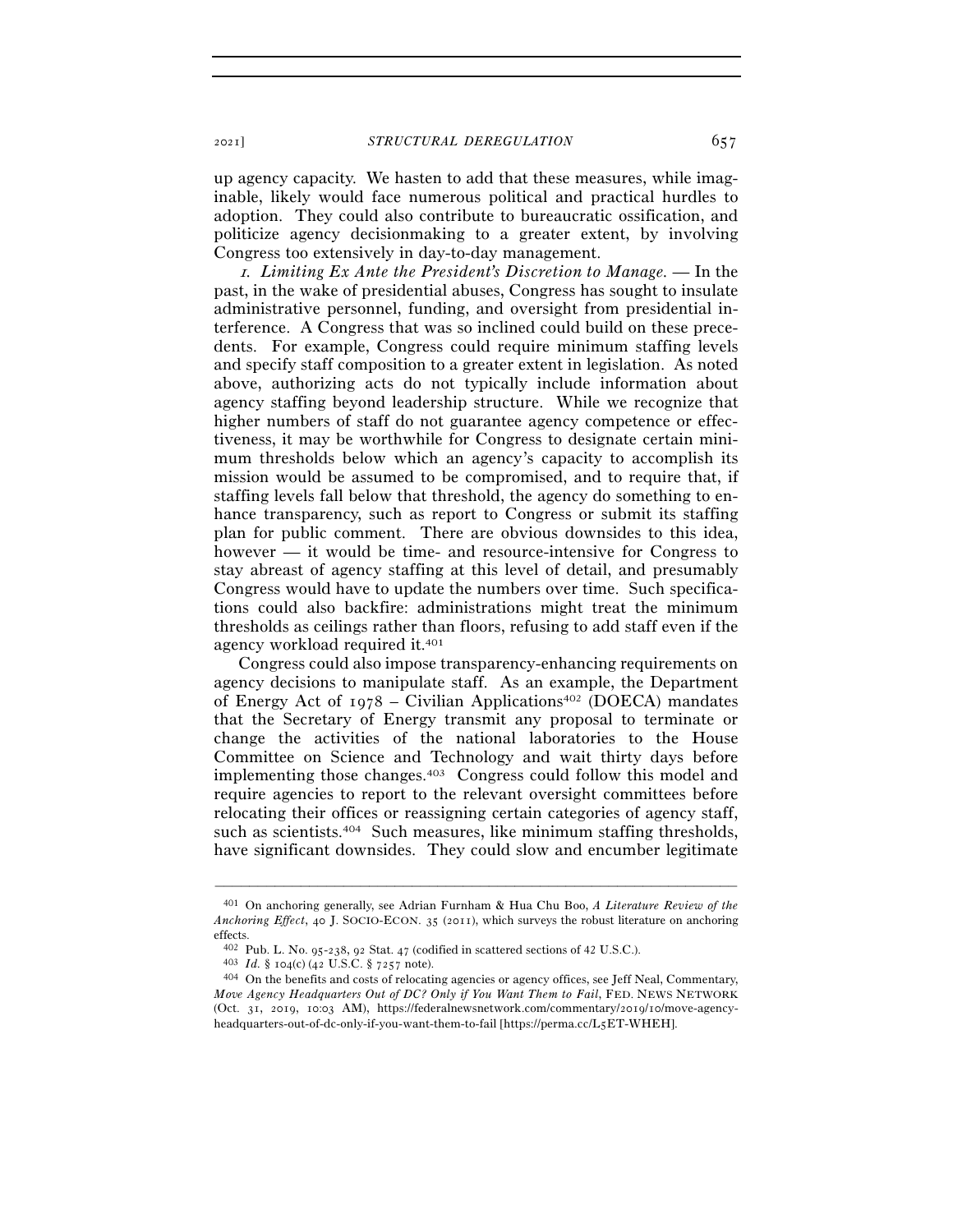658 *HARVARD LAW REVIEW* [Vol. 135:<sup>585</sup>

agency reorganization efforts. Rather than promote good governance, they might create new opportunities for political interference by members of Congress in decisions that are better left to the agencies.

Still, such transparency requirements have undeniable benefits and will tend to increase accountability. Agency leadership may think twice if they have to publicize decisions that could undermine staff. And even if agency heads persevere, members of Congress will be in a better position to take corrective measures, by either pressuring the agency to refrain or reversing its decision, if necessary, through an appropriations rider or separate legislation. Of course the success of reporting requirements presumes that Congress will perform its oversight function diligently — a significant assumption that may be wrong, especially during periods of one-party rule. Nevertheless, transparency requirements at a minimum give internal staff additional leverage and signal to the public that something may be amiss.

Another possibility is that Congress adopt explicit reorganization authority, defining and limiting it, for department heads.405 Currently, this authority varies considerably by agency. Some department heads have plenary power to reorganize their departments or transfer personnel and funds between programs.406 Others may rely on their more nebulous or indirect authority to prescribe regulations governing internal department affairs to effect reorganizations.407 By speaking directly to reorganization authority, Congress can avoid either agency or judicial

–––––––––––––––––––––––––––––––––––––––––––––––––––––––––––––

<sup>407</sup> *See, e.g.*, 5 U.S.C. § 301 ("The head of an Executive department or military department may prescribe regulations for the government of his department, the conduct of its employees, the distribution and performance of its business, and the custody, use, and preservation of its records, papers, and property."). Courts have approved the use of this authority, for example, by the Secretary of Labor to create the Labor Department's Administrative Review Board. *See* Willy v. Admin. Rev. Bd., 423 F.3d 483, 491–92 (5th Cir. 2005); *see also* 3 U.S.C. § 301 (authorizing the President to delegate to agency heads in writing, after publication in the *Federal Register*, any function vested in the President by law).

<sup>405</sup> For an analogous proposal in the context of the dispensation and suspension powers, see Zachary S. Price, *Funding Restrictions and Separation of Powers*, 71 VAND. L. REV. 357, 417–20 (<sup>2018</sup>). 406 *See, e.g.*, 6 U.S.C. § 452(a)(2) (giving the Secretary of Homeland Security authority to "allocate

or reallocate functions among the officers" and to "consolidate, alter, or discontinue organizational units within the Department" sixty days after providing notice to the relevant congressional committees along with an explanation of the rationale for the action); 43 U.S.C. § 1451 note (granting the Secretary of the Interior authority to "effect such transfers within the Department of the Interior of any of the records, property, personnel, and unexpended balances (available or to be made available) of appropriations, allocations, and other funds of such Department"). While agencies are generally prohibited from reprogramming appropriated funds, individual statutes create exceptions. The Department of Homeland Security, for example, may reprogram funds up to \$500,000, or ten percent of a program's funds, whichever is less, without congressional authorization. Michelle Mrdeza & Kenneth Gold, *Reprogramming Funds: Understanding the Appropriators' Perspective*, GEO. UNIV. GOV'T AFFS. INST., https://gai.georgetown.edu/reprogramming-funds-understanding [https://perma.cc/T2XK-3YK7]. And the Department of Defense may reprogram funds up to \$20 million, or twenty percent of a program's funds, whichever is greater. *Id.*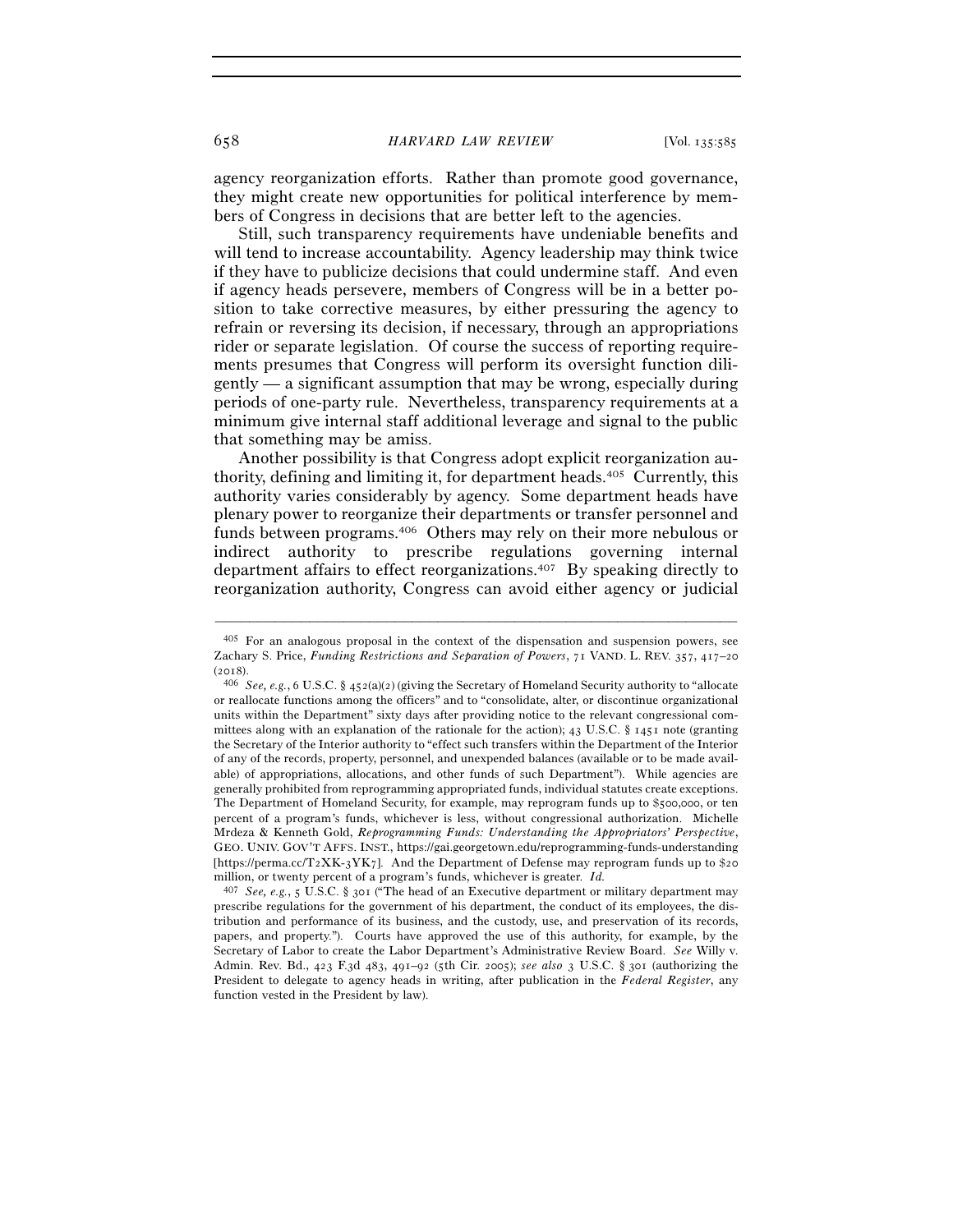interpretation of statutory silence as license to manipulate agency structure.

Congress could also specify qualifications for executive branch appointments more frequently, in an effort to ensure that nominees have baseline experience or expertise. There is a debate over Congress's constitutional authority to establish statutory qualifications for executive branch appointees incident to its power to create executive branch offices.408 Historically, Congress has specified qualifications sparingly,409 no doubt out of reluctance to interfere with the President's constitutional appointment power. But such requirements do exist.410 In response to structural deregulation, Congress could impose experience or expertise criteria more often, and strategically, in a manner designed not to encroach too much on the President's power to select his preferred nominees. The biggest downside to this strategy is that it might not work. Faced with legislation purporting to limit his appointment power, a President might veto the bill (forcing a two-thirds override, which may be difficult), or issue a signing statement signaling his disagreement on constitutional grounds. Or he might simply ignore the limitation.411

There may be other ways to bolster agencies against structural deregulation, for example by increasing the independence of internal agency watchdogs, like IGs, who serve an important accountability function. Even though IGs investigate agency waste, fraud, and other misconduct412 and are not, strictly speaking, overseers of the regulatory process, their presence might inhibit Presidents from pursuing nontransparent strategies to erode agency capacity.413 Failing to appoint IGs, or firing them without replacement, is analogous to shooting out the lights

<sup>408</sup> *See* HENRY B. HOGUE, CONG. RSCH. SERV., RL33886, STATUTORY QUALIFICATIONS FOR EXECUTIVE BRANCH POSITIONS  $3-7$  (2015) (discussing the history of interbranch conflict over whether Congress may establish such qualifications incident to its constitutional authority to establish executive branch offices).<br> $\frac{409 \text{ Id. at } 7.}{409 \text{ Id. at } 7.}$ 

<sup>409</sup> *Id.* at <sup>7</sup>. 410 *See, e.g.*, Brian D. Feinstein, *Identity-Conscious Administrative Law: Lessons from Financial Regulators*, GEO. WASH. L. REV. (forthcoming) (manuscript at  $2I-27$ ) (on file with Harvard Law School Library), https://papers.ssrn.com/sol3/papers.cfm?abstract\_id=3787704 [https://perma.cc/ UEM3-<sup>3</sup>RAR] (surveying existing requirements for agency heads and other leaders). 411 HOGUE, *supra* note 408, at 1–2, 4 (noting that President George W. Bush did just that when

Congress for the first time specified qualifications for the FEMA Administrator in the Post-Katrina Emergency Management Reform Act of 2006, Pub. L. No. 109-295, 120 Stat. 1394, following the Agency's inadequate response to Hurricane Katrina in 2005).<br>
<sup>412</sup> Inspector General Act of 1978, 5 U.S.C. app. § 2(2), § 4(a).<br>
<sup>413</sup> Inspectors general choose which matters to audit and investigate without agency interfe

and they report their findings to both agency leadership and Congress. *See* Pozen, *supra* note 151, at 1143–44 (citing inspectors general as one of several important checks on government misbehavior). In addition, inspectors general are exempt from the rule that agencies may not dissent from the President's budget proposals; they are explicitly authorized to argue that such proposals "would substantially inhibit the Inspector General from performing the duties of the office." Pasachoff, *supra* note 134, at 2226 (quoting 5 U.S.C. app. § 6(g)(3)).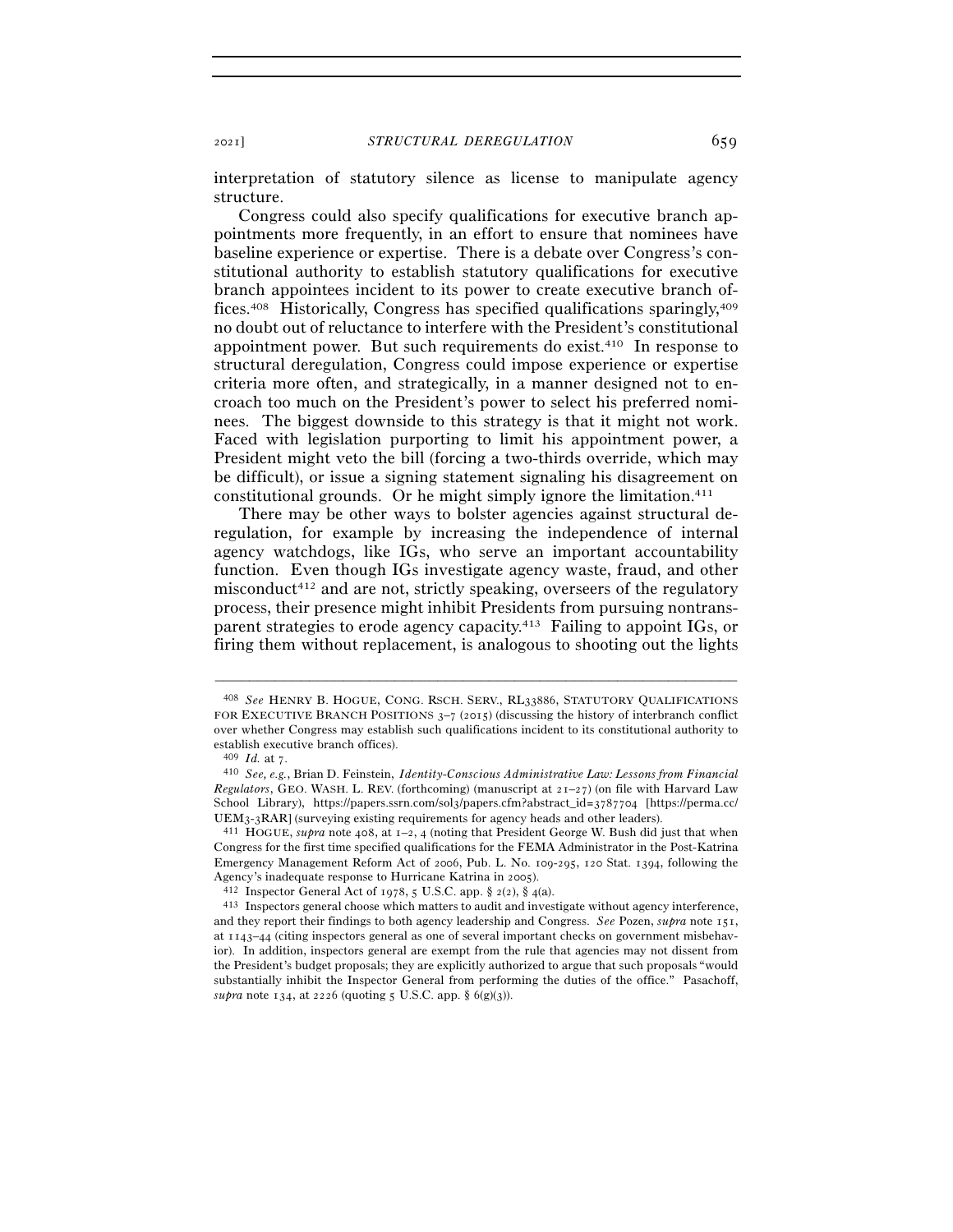before a burglary: by removing an internal watchdog not beholden to him, a President can obscure misbehavior.<sup>414</sup> Congress already protects the independence of IGs, but still greater protections may be necessary.415 And Congress may also consider extending similar protections to certain other categories of agency personnel, like scientists.416 Another way to increase transparency is to strengthen internal complaint processes that permit employees to report unethical behavior or raise other concerns about agency action.417 Reinforcing confidence in these channels and protecting those who use them by strictly enforcing retaliation bans may embolden staff who might otherwise remain silent to expose instances of structural deregulation.

Congress might also consider strengthening civil service protections, for example by revisiting whether Presidents should retain the power to establish new civil service classifications with fewer-than-normal protections,418 an authority that, in any event, appears to conflict with the Pendleton Act's original emphasis on a professional civil service free from political influence.419

<sup>414</sup> Over seventy federal IGs are creatures of statute, and those statutes make many IGs subject to the Article II, Section 2 appointments process. *See* FRANCIS*, supra* note 391, at 11*.* Thirty-six IGs, generally those associated with the larger government agencies, must be nominated by the President before they can be confirmed by the Senate. *See id.* Toward the end of the Trump Administration, fifteen IG positions were vacant. *See* COUNCIL OF THE INSPECTORS GEN. ON INTEGRITY & EFFICIENCY, *supra* note 391, at 17. The State Department IG slot was vacant for over five years, from 2008 until a permanent replacement was confirmed in 2013. *See* Schmitz, *supra* note 391; Spero, *supra* note 391. That inspector general then served until 2020, when he was fired by President Trump and replaced with an acting IG. *See* Meridith McGraw & Nahal Toosi, *Trump Ousts State Department Watchdog*, POLITICO (May 15, 2020, 11:21 PM), https://www.politico.com/news/2020/05/15/state-department-inspector-general-

fired-261536 [https://perma.cc/UGU3-Z6WD]. 415 *See, e.g.*, BEN WILHELM, CONG. RSCH. SERV., IF11546, REMOVAL OF INSPECTORS GENERAL: RULES, PRACTICE, AND CONSIDERATIONS FOR CONGRESS 2 (2020); Danielle Brian, *It's More Clear Now Than Ever: Inspectors General Need Stronger Protections*, PROJECT ON GOV'T OVERSIGHT (Apr. 13, 2020), https://www.pogo.org/analysis/2020/04/its-more-clearnow-than-ever-inspectors-general-need-stronger-protections [https://perma.cc/9NWC-DSV2]; Danielle Brian & Liz Hempowicz, *Good Governance Paper No.* 11*: Strengthening Inspectors General*, JUST SEC. (Oct. 27, 2020), https://www.justsecurity.org/73075/good-governance-paper-no-11-strengthening-inspectors-general [https://perma.cc/5YJU-Z3YE]; Press Release, Sen. Chuck Grassley, Grassley Leads Bipartisan Bill to Bolster Inspector General Protections (June 18, 2020), https://www.grassley.senate.gov/news/news-releases/grassley-leads-bipartisan-bill-bolster-inspector-general-protections [https://perma.cc/<sup>6</sup>CHY-QHGT]. 416 *See* WILHELM, *supra* note 415, at 2 (noting potential challenges to such protections under

the separation of powers).

<sup>417</sup> *See* Joe Davidson, Perspective, *Some Federal Agencies Have Dissent Channels. A Report Says They Aren't Working*, WASH. POST (July 31, 2020, 6:00 AM), https://www.washingtonpost.com/ politics/some-federal-agencies-have-dissent-channels-a-report-says-they-arent-working/2020/07/30/ d242a114-d29e-11ea-afo7-1do58ca137ae\_story.html [https://perma.cc/F67V-F2PC].<br>
<sup>418</sup> See supra section III.B.2.a, pp. 644–46.<br>
<sup>419</sup> See, e.g., Sean M. Theriault, *Patronage, the Pendleton Act, and the Power of the People* 

POL. 50, 54–57 (2003) (overviewing the history of civil service reform of the spoils system as had been popularized by Andrew Jackson).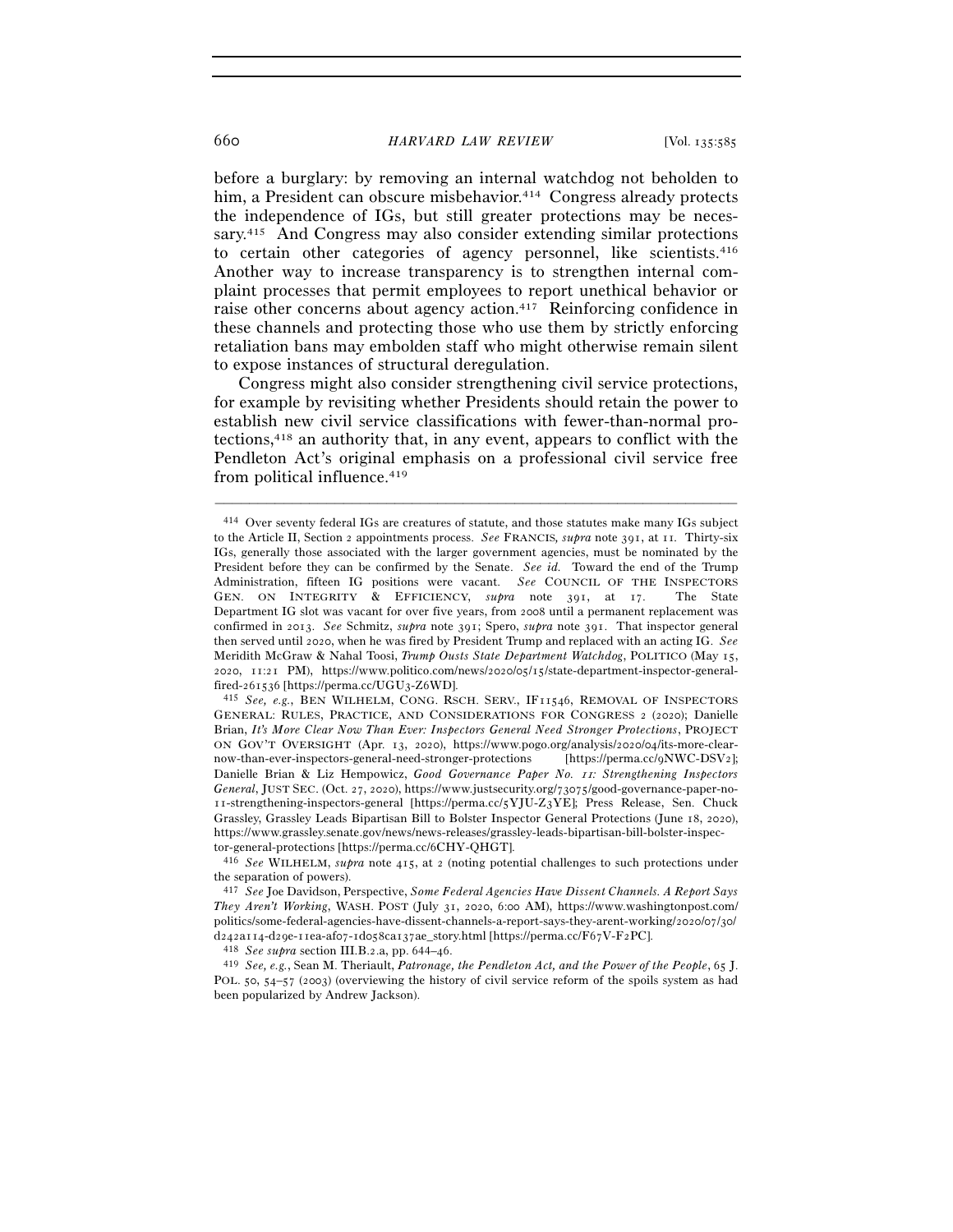Finally, Congress might appropriate agency funds with greater specificity and impose more conditions on agency spending, which would limit the President's ability to delay, divert, and otherwise impact agency budgets.420 However, the U.S. Congress already appropriates in a far more prescriptive manner than the governments of many other developed countries, and greater specificity might produce more ossification.421

<sup>2</sup>*. Stronger Oversight Ex Post. —* The ex ante measures described above could help to impede structural deregulation, but they are not without drawbacks and could go too far in limiting administrative flexibility. They may also enhance congressional influence in ways that might further politicize agency decisionmaking, enabling members of Congress to interfere more readily in day-to-day agency management.

It may be preferable then, to rely to a greater extent on ex post oversight measures that do not intrude excessively on agency discretion, as a check on structural deregulation. Oversight is designed to encourage good behavior and promote political accountability. The Government Performance and Results Act of  $1993^{422}$  (GPRA) already helps to keep Congress abreast of agency performance, but it does not focus specifically on the incapacitation we are worried about, and the President has too much influence over its implementation. As amended by the GPRA Modernization Act of 2010,<sup>423</sup> this law requires agencies to consult with Congress and other stakeholders to develop four-year strategic plans, set long-term goals for their major functions, establish performance measures, and report results.424

In addition to multiyear strategic plans, agencies must produce annual performance plans with fiscal year performance goals, objectives on how to achieve these goals, and an explanation of how performance is measured and verified.425 Agencies must also post annual updates on performance on their websites. And a subset of executive branch agencies must establish "priority goals" for which they must conduct quarterly reviews. The OMB plays a central role in administering the

<sup>420</sup> *Cf.* Joachim Wehner, *The Case for Congressional Budgeting*, 71 PUB. ADMIN. REV. 349, 350– 51 (2011) (questioning the capacity of Presidents to be fiscal stewards and arguing for a stronger congressional role).

<sup>421</sup> Most other leading jurisdictions, by contrast, set objective budgets rather than the line-item budget accounts that have evolved in this country. *See id.* at 349 (comparing appropriations process in the United States to those in other developed countries).

<sup>422</sup> Pub. L. No. 103-62, 107 Stat. 285. For an overview summarizing the reforms, see CLINTON T. BRASS, CONG. RSCH. SERV., R42379, CHANGES TO THE GOVERNMENT PERFORMANCE AND RESULTS ACT (GPRA) (2012).

AND RESULTS ACT (GPRA) (<sup>2012</sup>). 423 Pub. L. No. <sup>111</sup>-352, 124 Stat. <sup>3866</sup>. 424 *See id.* § 2, 124 Stat. 3866–<sup>67</sup>. 425 *See* Alfred Ho, *GPRA After a Decade: Lessons from the Government Performance and Results Act and Related Federal Forms: Introduction*, 30 PUB. PERFORMANCE & MGMT. REV. 307, 307  $(2007)$ .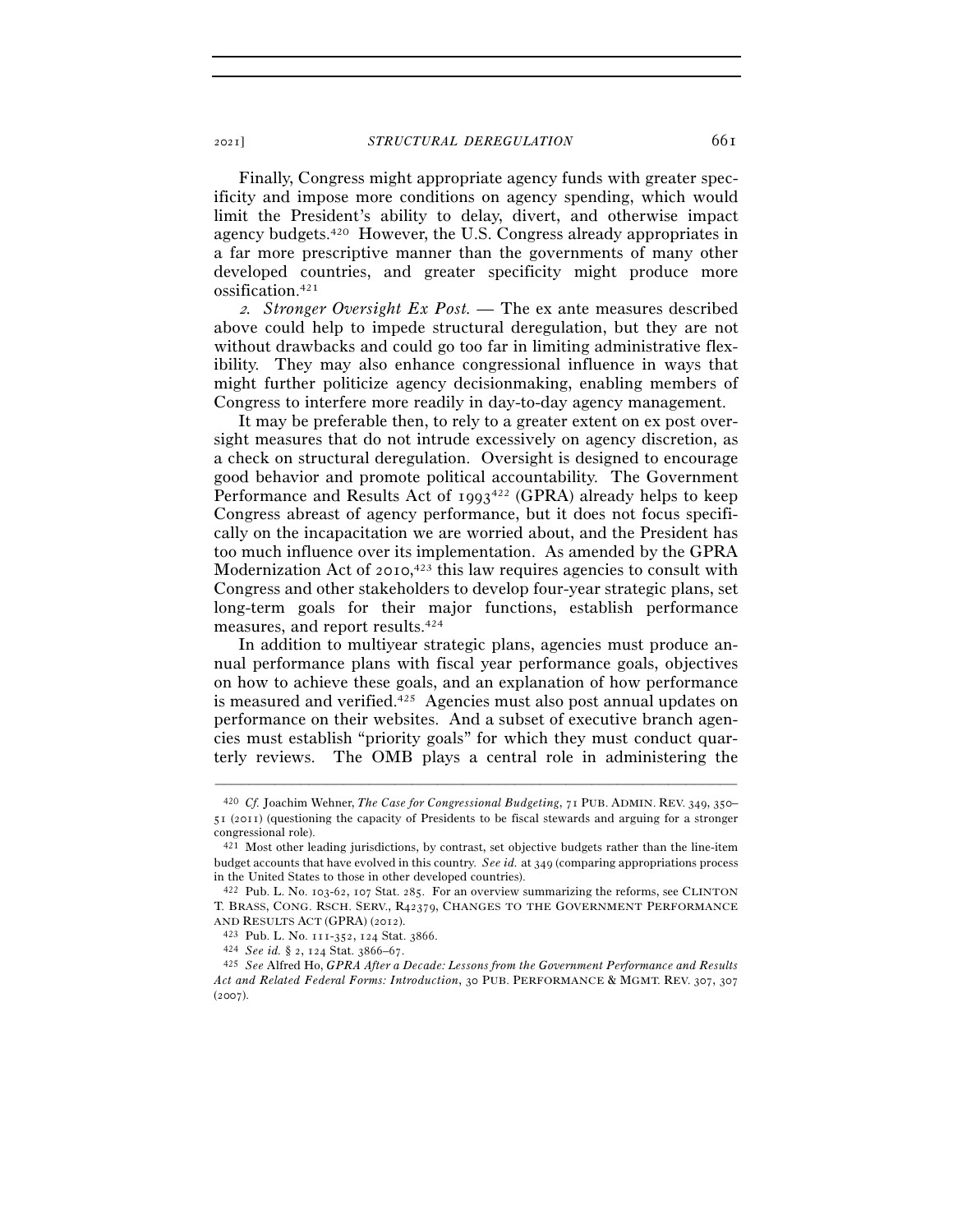GPRA.426 For example, OMB must determine whether agencies meet the performance goals in their Agency Performance Plans, and if not, OMB and the agencies must produce various reports and plans to address any unmet goals.427

We cannot do justice to the GPRA's complex scheme here. It is, to be sure, highly bureaucratic and burdensome for agencies. More problematic for our purposes is that this elaborate goal-setting, performance review, and reporting scheme — while requiring agencies to consult with various congressional committees and generating numerous products on agency performance for Congress to review — is largely overseen and implemented by the OMB, which means, ultimately, that it falls significantly under presidential control and direction.428 But a similar set of requirements less subject to presidential interference could bring instances of structural deregulation (or at least their consequences) to light.

Congress could also enable stronger oversight by engaging nonpartisan agencies, such as the GAO, the National Academy of Public Administration, and the Administrative Conference of the United States in monitoring agencies to ensure that they are adequately staffed and capacitated to perform their statutory functions. While the GAO already performs assessments of agency performance,<sup>429</sup> it could be charged specifically with investigating whether agencies are subject to presidential undermining using the tools we have described as structural deregulation, and reporting those findings to Congress and the public. Another possibility is for Congress to expand the purview of the IGs beyond ensuring whether agency officials are complying with legal requirements to include responsibility for evaluating presidential interference of the sort we have described.

All of this monitoring, investigating, reporting, and publicizing may not amount to much if Congress is unwilling to act on the information by holding oversight hearings, calling agency and White House officials to testify, and using all of the other instruments at its disposal, including

<sup>426</sup> *See* BRASS, *supra* note 422, at 7; WALTER GROSZYK, IMPLEMENTATION OF THE GOVERNMENT PERFORMANCE AND RESULTS ACT OF 1993, at ¶ 26 (1995), https://govinfo. library.unt.edu/npr/library/omb/gpra.html [https://perma.cc/W9LQ-CWXQ] (examining the experience of the U.S. government two years after the GPRA was implemented).

<sup>427</sup> *See* BRASS, *supra* note 422, at 8. *See generally* EXEC. OFF. OF THE PRESIDENT & OFF. OF MGMT. & BUDGET, CIRCULAR NO. A–11: PREPARATION, SUBMISSION, AND EXECUTION OF THE BUDGET (2017), https://www.whitehouse.gov/sites/whitehouse.gov/files/omb/ assets/a11\_current\_year/a11\_2017.pdf [https://perma.cc/8XXB-LYT7] (providing an overview of the federal performance framework related to agencies' Strategic Plans, Annual Performance Plans, and Annual Performance Reports requirements).

<sup>428</sup> BRASS, *supra* note 422, at 18–<sup>19</sup>. 429 *Id.* at 20–21.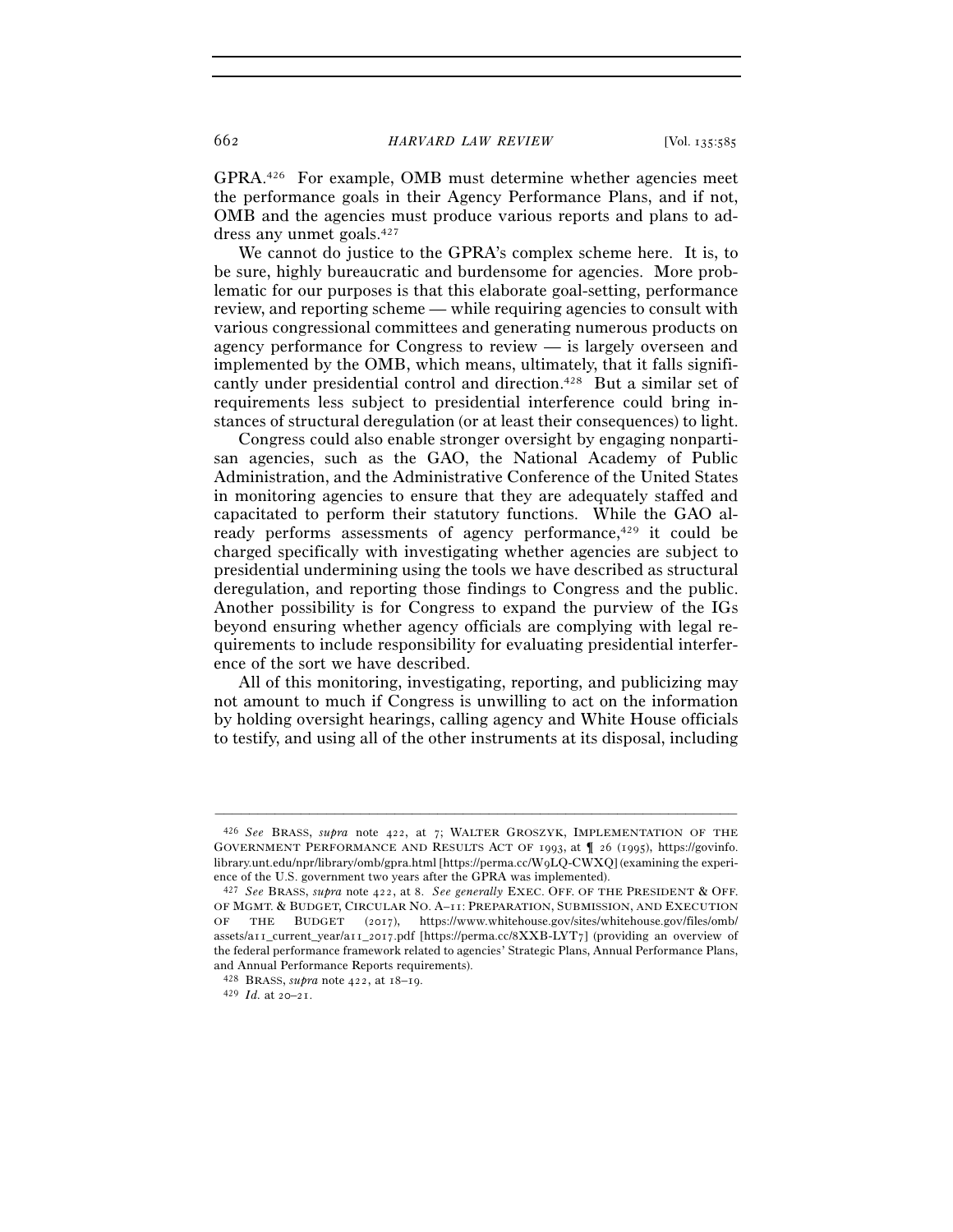its lawmaking and appropriations powers. But at least greater transparency about structural deregulation would better enable the public to hold the President and Congress, both, to account.

<sup>3</sup>*. Administrative Law Remedies. —* As noted above, the legal and procedural requirements of the APA have been held not to apply to presidential action.430 Still, many instances of structural deregulation that originate with the President but are in practice carried out by the agencies — such as hiring freezes, agency reorganizations, and funding reallocations — should be subject to the APA. Nevertheless, many such actions might escape judicial review if courts deem them to be "committed to agency discretion by law."431 Congress could address this problem by imposing guidelines for such actions in particular agency statutes. Revisions to the APA might also specify that major managerial actions are reviewable under the "arbitrary and capricious" standard of review in §  $706(2)(A).432$ 

Rather than waiting for Congress to promulgate statutory criteria, agencies could fortify themselves against structural deregulation. One way they could do so is by establishing, through regulation, the "law" against which subsequent managerial actions could be measured. In *Physicians for Social Responsibility v. Wheeler*, 433 the D.C. Circuit concluded that structural changes by agency heads were reviewable so long as there was a meaningful legal standard to guide that review.434 That meaningful standard need not be expressed in legislation, the court held, but could take the form of an agency regulation or even a policy statement.435 Therefore, agencies could themselves promulgate the criteria against which subsequent structural changes like the transfer of personnel, the treatment of whistleblowers, and the composition of advisory committees could be measured.

Courts should also reconsider their deference to agency inaction and delay due to scarce resources where those resources *intentionally* were made scarce. Administrations should not be able to incapacitate agencies and then later claim incapacitation as grounds for inaction. Courts' general reluctance to intervene in agency priority setting is understandable as a matter of comparative institutional competence.436 However, where parties have presented compelling evidence of structural deregulation, that deference is less appropriate. Professor Eric Biber has suggested that courts reviewing agency delay take into account whether the

<sup>430</sup> *See supra* section III.C.<sup>1</sup>, pp. 648–49. 431 <sup>5</sup> U.S.C. § 701(a)(<sup>2</sup>). 432 *See id.* § <sup>706</sup>. 433 <sup>956</sup> F.3d 634 (D.C. Cir. <sup>2020</sup>). 434 *Id.* at 643.

<sup>435</sup> *Id.* 

<sup>436</sup> *See* Biber, *Resource Allocation*, *supra* note 382, at 19.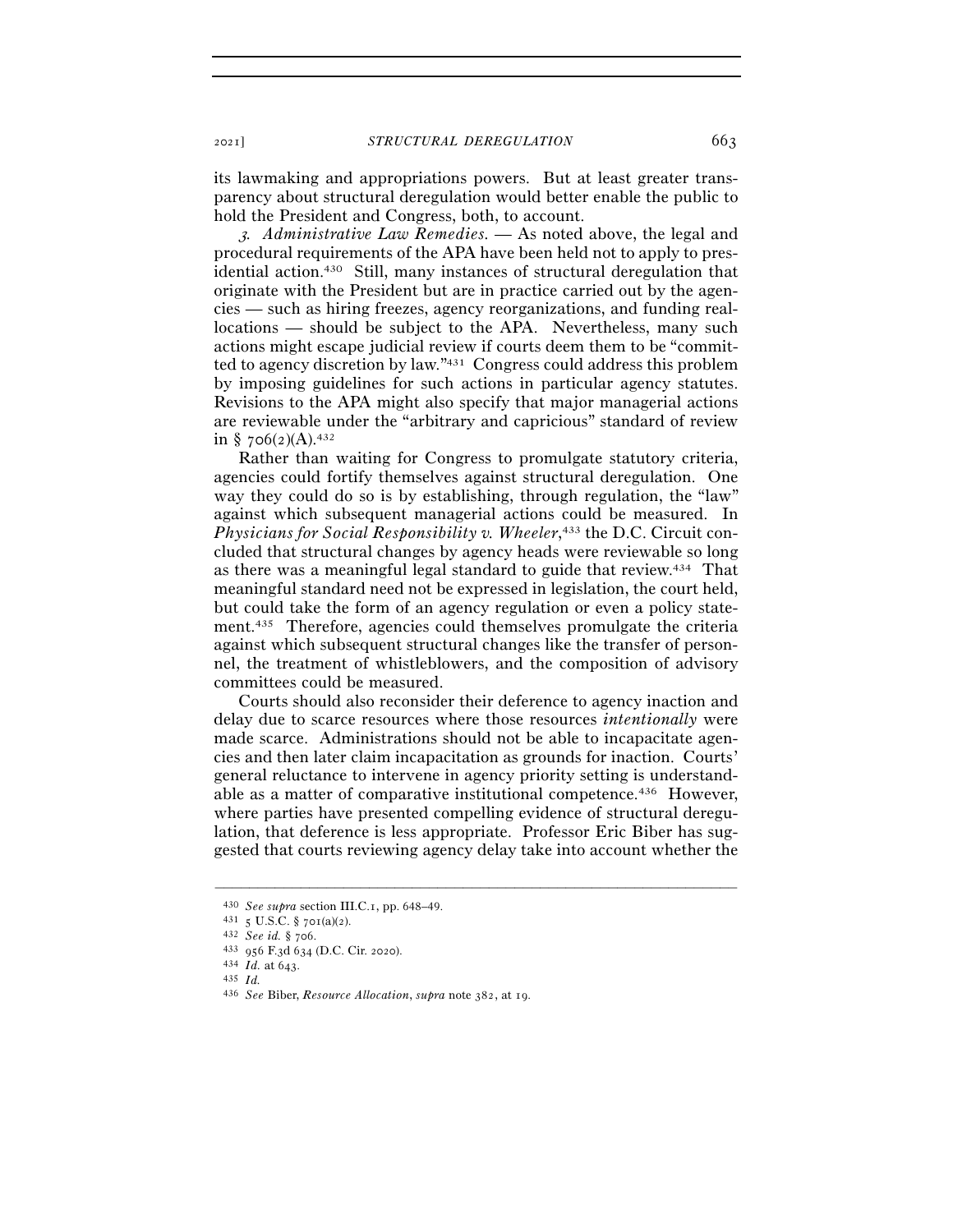664 *HARVARD LAW REVIEW* [Vol. 135:<sup>585</sup>

agency is acting in good faith in asserting that it has insufficient resources to take the action at issue.<sup>437</sup> Evaluating evidence of structural deregulation could be part of this good faith assessment.

Agencies should also make managerial decisions more transparent so the public can discern when political appointees are making decisions with serious consequences for the structural integrity of their agencies. A subset of managerial decisions might merit not just publication but public participation. Congress could reconsider the scope of the APA's exclusion of rules directed at "agency management or personnel" from notice-and-comment requirements. Policies important enough to meet the definition of a rule should not automatically be exempt from comment. To avoid unnecessary delay, most management policies could be promulgated as direct final rules, which go into effect on a specified date if the agency receives no substantial adverse comments.438 This approach would provide opportunity for comment on controversial changes without unduly increasing ossification or stymieing routine adjustments.

## **CONCLUSION**

The main purpose of this Article is to identify and label structural deregulation, and to argue that it is a serious problem with significant implications for American democratic governance. For several decades now, with the approval of the Supreme Court, the American presidency has amassed expansive powers, and Presidents have exerted increasingly tight control over the administrative state. For the most part, scholars have portrayed this development favorably, imagining that good faith chief executives aim to place their stamp on the bureaucracy and take credit for its achievements. As we have explained, however, this portrayal overlooks the dangerous potential of a powerful President bent on undermining the government's core capacities.

We have defined structural deregulation to include those things a President can do that systematically erode and undermine agency staff, limit or sideline expertise, constrict resources, and destroy morale — the foundational capacities on which agencies rely to perform their statutory duties. Structural deregulation causes damage cumulatively and incrementally, relatively invisibly, and largely unaccountably. We have distinguished these measures from what we call substantive deregulation, which consists of more narrowly targeted regulatory rollbacks that use transparent legal procedures, are typically subject to judicial review, and are fairly easily reversed.

<sup>437</sup> *Id.* at 33–<sup>34</sup>. 438 *See* OFF. OF THE FED. REG., <sup>A</sup> GUIDE TO THE RULEMAKING PROCESS 9 (2011), https://www.federalregister.gov/uploads/2011/01/the\_rulemaking\_process.pdf [https://perma.cc/ H3GZ-LT2G].